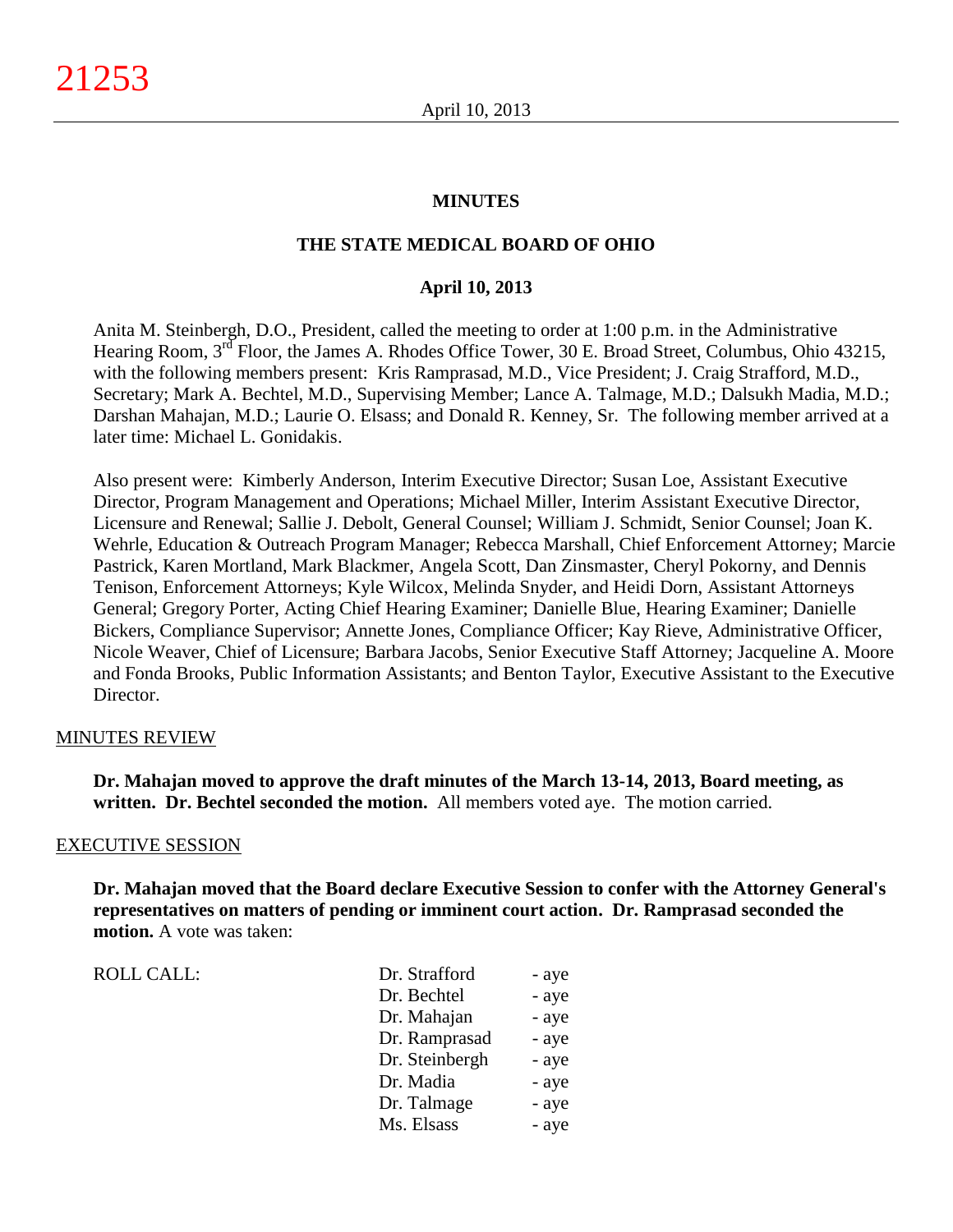April 10, 2013

Mr. Kenney - aye

The motion carried.

Pursuant to Section 121.22(G)(3), Ohio Revised Code, the Board went into executive session with Ms. Anderson, Ms. Loe, Ms. Debolt, Ms. Wehrle, Ms. Marshall, the Enforcement Attorneys, the Assistant Attorneys General, Ms. Bickers, Ms. Jones, Ms. Rieve, Ms. Weaver, Ms. Jacobs, Ms. Moore, Ms. Brooks, and Mr. Taylor in attendance.

Mr. Gonidakis entered the meeting immediately following the vote to declare Executive Session.

The Board returned to public session.

### APPLICANTS FOR LICENSURE

**Dr. Madia moved to approve for licensure, contingent upon all requested documents being received and approved in accordance with licensure protocols, the physician applicants listed in Exhibit "A," the physician assistant applicants listed in Exhibit "B," the massage therapy applicants listed in Exhibit "C," and the acupuncturist applicants listed in Exhibit "D," the anesthesiologist assistant applicants listed in Exhibit "E," and the Oriental medicine applicants listed in Exhibit "F." Ms. Elsass seconded the motion.** A vote was taken:

| <b>ROLL CALL:</b> | Dr. Strafford  | - aye |
|-------------------|----------------|-------|
|                   | Dr. Bechtel    | - aye |
|                   | Dr. Mahajan    | - aye |
|                   | Dr. Ramprasad  | - aye |
|                   | Dr. Steinbergh | - aye |
|                   | Dr. Madia      | - aye |
|                   | Dr. Talmage    | - aye |
|                   | Ms. Elsass     | - aye |
|                   | Mr. Kenney     | - aye |
|                   | Mr. Gonidakis  | - aye |
|                   |                |       |

The motion carried.

# CITATIONS, PROPOSED DENIALS, DISMISSALS, ORDERS OF SUMMARY SUSPENSION & NOTICES OF IMMEDIATE SUSPENSION

## STEVEN FRANCIS BREZNY, M.D. – CITATION LETTER

At this time the Board read and considered the proposed Citation Letter in the above matter, a copy of which shall be maintained in the exhibits section of this Journal.

## **Dr. Mahajan moved to send the Citation Letter to Dr. Brezny. Dr. Madia seconded the motion.** A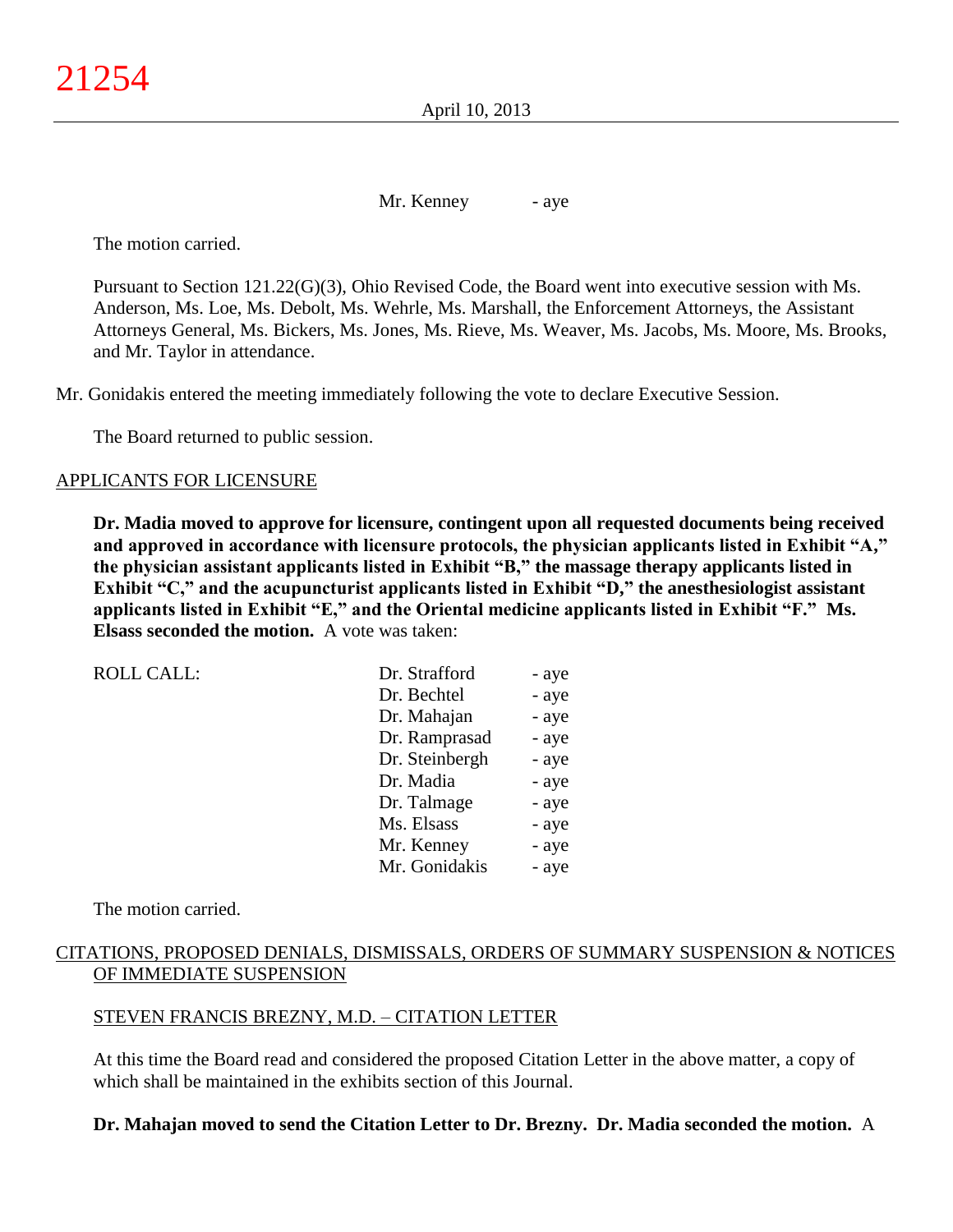vote was taken:

 $ROLL CALL$ :

| Dr. Strafford  | - abstain |
|----------------|-----------|
| Dr. Bechtel    | - abstain |
| Dr. Mahajan    | - aye     |
| Dr. Ramprasad  | - aye     |
| Dr. Steinbergh | - abstain |
| Dr. Madia      | - aye     |
| Dr. Talmage    | - abstain |
| Ms. Elsass     | - aye     |
| Mr. Kenney     | - aye     |
| Mr. Gonidakis  | - aye     |

The motion to send carried.

## JEFFREY T. DARDINGER, M.D. - CITATION LETTER

At this time the Board read and considered the proposed Citation Letter in the above matter, a copy of which shall be maintained in the exhibits section of this Journal.

**Dr. Madia moved to send the Citation Letter to Dr. Dardinger. Dr. Mahajan seconded the motion.** A vote was taken:

ROLL CALL:

| Dr. Strafford  | - abstain |
|----------------|-----------|
| Dr. Bechtel    | - abstain |
| Dr. Mahajan    | - aye     |
| Dr. Ramprasad  | - aye     |
| Dr. Steinbergh | - aye     |
| Dr. Madia      | - aye     |
| Dr. Talmage    | - abstain |
| Ms. Elsass     | - aye     |
| Mr. Kenney     | - aye     |
| Mr. Gonidakis  | - aye     |

The motion to send carried.

### ERICA LYNNE FORNEY, M.T. - CITATION LETTER

At this time the Board read and considered the proposed Citation Letter in the above matter, a copy of which shall be maintained in the exhibits section of this Journal.

**Dr. Madia moved to send the Citation Letter to Ms. Forney. Dr. Mahajan seconded the motion.** A vote was taken: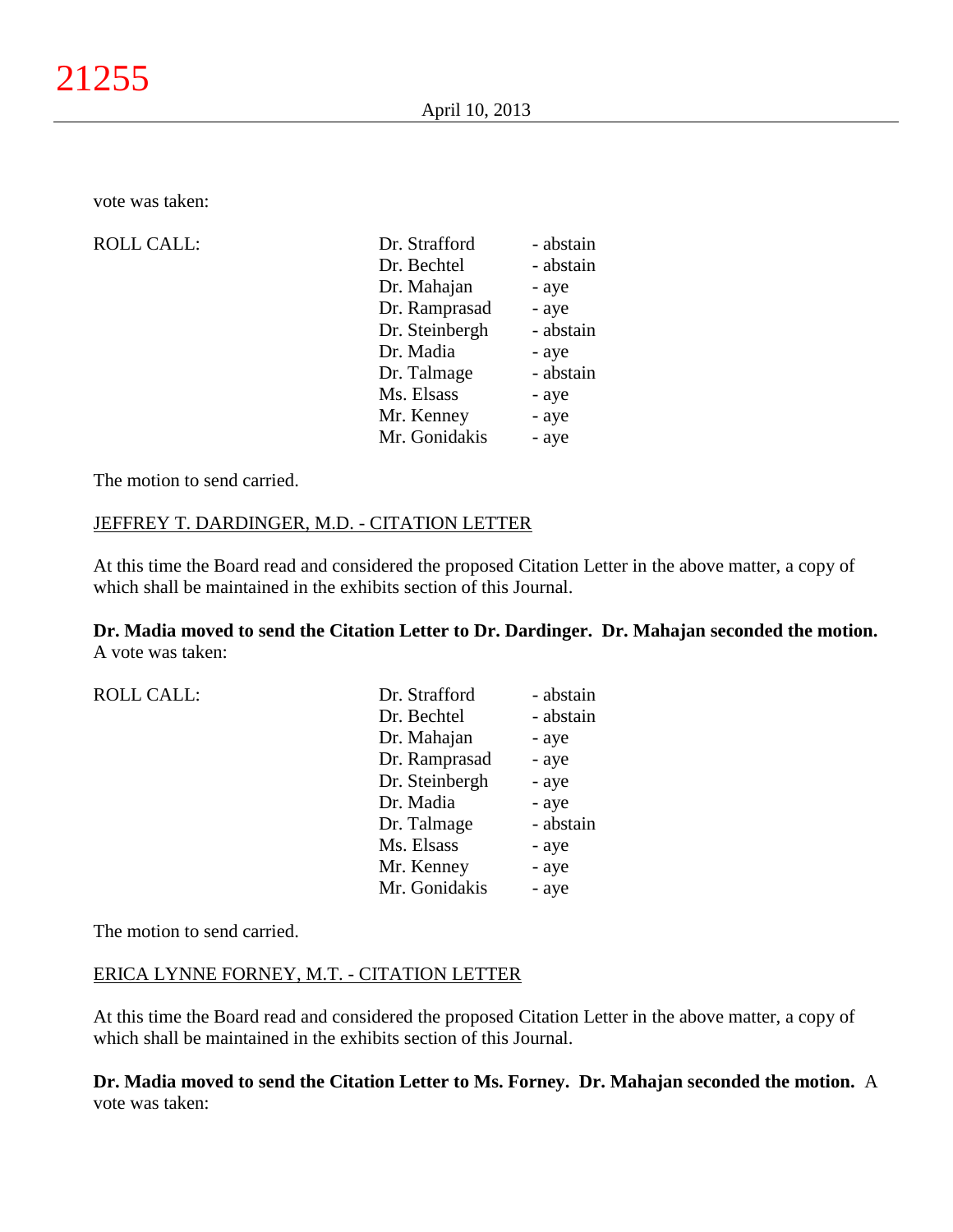| ROLL CALL: |
|------------|
|            |

| <b>ROLL CALL:</b> | Dr. Strafford  | - abstain |
|-------------------|----------------|-----------|
|                   | Dr. Bechtel    | - abstain |
|                   | Dr. Mahajan    | - aye     |
|                   | Dr. Ramprasad  | - aye     |
|                   | Dr. Steinbergh | - aye     |
|                   | Dr. Madia      | - aye     |
|                   | Dr. Talmage    | - abstain |
|                   | Ms. Elsass     | - aye     |
|                   | Mr. Kenney     | - aye     |
|                   | Mr. Gonidakis  | - aye     |
|                   |                |           |

The motion to send carried.

## YASHWANT B. GIRI, M.D. – NOTICE OF AUTOMATIC SUSPENSION AND OPPORTUNITY FOR HEARING

At this time the Board read and considered the proposed Notice of Automatic Suspension and Opportunity for Hearing in the above matter, a copy of which shall be maintained in the exhibits section of this Journal.

**Dr. Madia moved to send the Notice of Automatic Suspension and Opportunity for Hearing to Dr. Giri. Dr. Mahajan seconded the motion.** A vote was taken:

ROLL CALL:

| Dr. Strafford  | - abstain |
|----------------|-----------|
| Dr. Bechtel    | - abstain |
| Dr. Mahajan    | - aye     |
| Dr. Ramprasad  | - aye     |
| Dr. Steinbergh | - aye     |
| Dr. Madia      | - aye     |
| Dr. Talmage    | - abstain |
| Ms. Elsass     | - aye     |
| Mr. Kenney     | - aye     |
| Mr. Gonidakis  | - aye     |

The motion to send carried.

## HEATHER L. KOCHENASH, M.T. – CITATION LETTER

At this time the Board read and considered the proposed Citation Letter in the above matter, a copy of which shall be maintained in the exhibits section of this Journal.

**Dr. Madia moved to send the Citation Letter to Ms. Kochenash. Dr. Mahajan seconded the motion.** A vote was taken: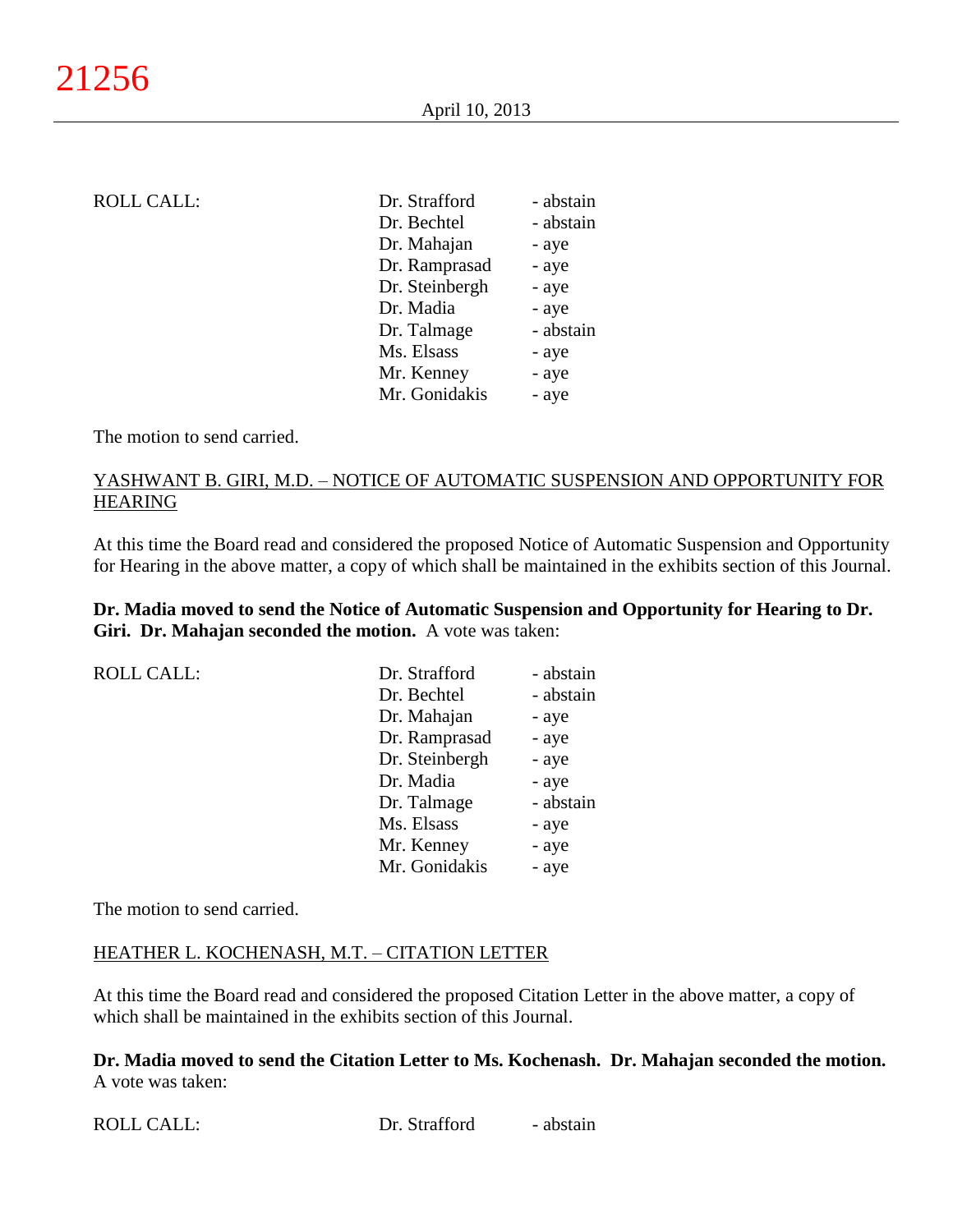| Dr. Bechtel    | - abstain |
|----------------|-----------|
| Dr. Mahajan    | - aye     |
| Dr. Ramprasad  | - aye     |
| Dr. Steinbergh | - aye     |
| Dr. Madia      | - aye     |
| Dr. Talmage    | - abstain |
| Ms. Elsass     | - aye     |
| Mr. Kenney     | - aye     |
| Mr. Gonidakis  | - aye     |

The motion to send carried.

### ANIL CHOUDARY NALLURI, M.D. – CITATION LETTER

At this time the Board read and considered the proposed Citation Letter in the above matter, a copy of which shall be maintained in the exhibits section of this Journal.

**Dr. Madia moved to send the Citation Letter to Dr. Nalluri. Dr. Mahajan seconded the motion.** A vote was taken:

| Dr. Strafford  | - abstain |
|----------------|-----------|
| Dr. Bechtel    | - abstain |
| Dr. Mahajan    | - aye     |
| Dr. Ramprasad  | - aye     |
| Dr. Steinbergh | - aye     |
| Dr. Madia      | - aye     |
| Dr. Talmage    | - abstain |
| Ms. Elsass     | - aye     |
| Mr. Kenney     | - aye     |
| Mr. Gonidakis  | - aye     |
|                |           |

The motion to send carried.

#### CAROL G. RYAN, M.D. – CITATION LETTER

At this time the Board read and considered the proposed Citation Letter in the above matter, a copy of which shall be maintained in the exhibits section of this Journal.

**Dr. Madia moved to send the Citation Letter to Dr. Ryan. Dr. Mahajan seconded the motion.** A vote was taken:

| ROLL CALL: | Dr. Strafford | - abstain |
|------------|---------------|-----------|
|            | Dr. Bechtel   | - abstain |
|            | Dr. Mahajan   | - ave     |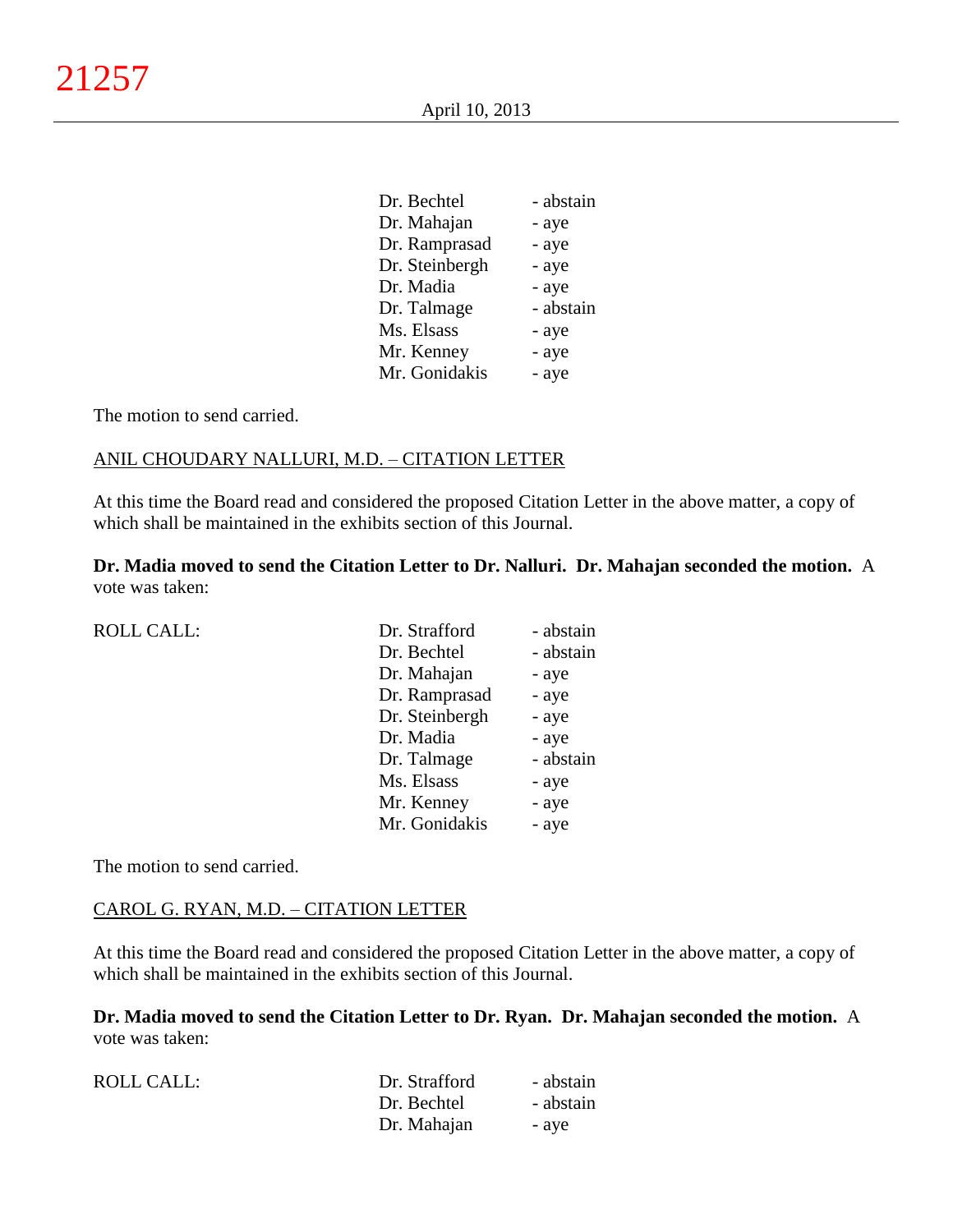| Dr. Ramprasad  | - aye     |
|----------------|-----------|
| Dr. Steinbergh | - aye     |
| Dr. Madia      | - aye     |
| Dr. Talmage    | - abstain |
| Ms. Elsass     | - aye     |
| Mr. Kenney     | - aye     |
| Mr. Gonidakis  | - aye     |

The motion to send carried.

#### REPORTS AND RECOMMENDATIONS

Dr. Steinbergh announced that the Board would now consider the Reports and Recommendations appearing on its agenda.

Dr. Steinbergh asked whether each member of the Board had received, read and considered the hearing records; the Findings of Fact, Conclusions of Law, Proposed Orders, and any objections filed in the matters of: Ellyn M. Castro; Franklin Donald Demint, D.O.; Aida Esther Figueroa, M.D.; and Erica Lynne Forney, M.T.

A roll call was taken:

ROLL CALL:

ROLL CALL:

| Dr. Strafford  | - aye |
|----------------|-------|
| Dr. Bechtel    | - aye |
| Dr. Mahajan    | - aye |
| Dr. Ramprasad  | - aye |
| Dr. Steinbergh | - aye |
| Dr. Madia      | - aye |
| Dr. Talmage    | - aye |
| Ms. Elsass     | - aye |
| Mr. Kenney     | - aye |
| Mr. Gonidakis  | - aye |

Dr. Steinbergh asked whether each member of the Board understands that the disciplinary guidelines do not limit any sanction to be imposed, and that the range of sanctions available in each matter runs from dismissal to permanent revocation. A roll call was taken:

| Dr. Strafford  | - aye |
|----------------|-------|
| Dr. Bechtel    | - aye |
| Dr. Mahajan    | - aye |
| Dr. Ramprasad  | - aye |
| Dr. Steinbergh | - aye |
| Dr. Madia      | - aye |
| Dr. Talmage    | - aye |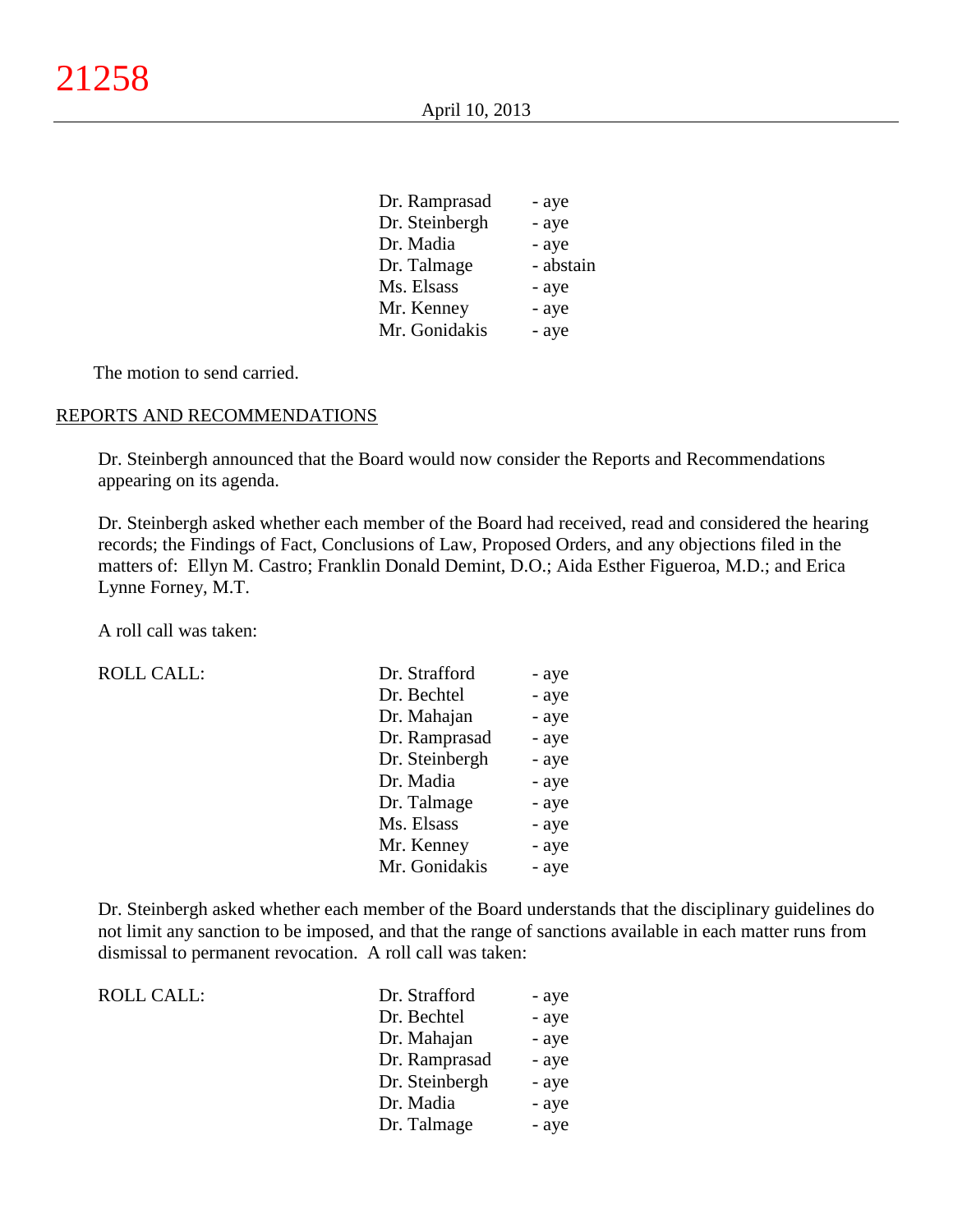| Ms. Elsass    | - aye |
|---------------|-------|
| Mr. Kenney    | - aye |
| Mr. Gonidakis | - aye |

Dr. Steinbergh noted that, in accordance with the provision in section 4731.22(F)(2), Ohio Revised Code, specifying that no member of the Board who supervises the investigation of a case shall participate in further adjudication of the case, the Secretary and Supervising Member must abstain from further participation in the adjudication of any disciplinary matters. In the matters before the Board today, Dr. Strafford served as Secretary, Dr. Bechtel served as Supervising Member, and Dr. Talmage served as Secretary and/or Acting Supervising Member.

Dr. Steinbergh reminded all parties that no oral motions may be made during these proceedings.

The original Reports and Recommendations shall be maintained in the exhibits section of this Journal.

# ELLYN M. CASTRO, Case No. 12-CRF-110

Dr. Steinbergh directed the Board's attention to the matter of Ellyn M. Castro. She advised that no objections were filed. Ms. Blue was the Hearing Examiner. Dr. Steinbergh noted that this is a nondisciplinary matter, and therefore all Board members may vote.

## **Dr. Mahajan moved to approve and confirm Ms. Blue's Findings of Fact, Conclusions of Law, and Proposed Order in the matter of Ellyn M. Castro. Dr. Madia seconded the motion.**

Dr. Steinbergh stated that she would now entertain discussion in the above matter.

Dr. Mahajan stated that Ms. Castro received a certificate of completion as a holistic health provider from the Heartwood Institute in Garberville, California, in 2001. Ms. Castro acknowledges that the Heartwood Institute is not a school, college, or institution in good standing with the Board. After practicing in California for two years, Ms. Castro moved to Oregon and received a license as a private pilot. In August 2011, Ms. Castro passed the National Certification Examination for Therapeutic Massage and Bodywork (NCBTMB) and in March 2012, she passed the Massage and Bodywork Licensing Examination (MBLEX). In November 2012, Ms. Castro filed an application for a license to practice massage therapy in Ohio, which is still pending.

Dr. Mahajan continued that Ms. Castro completed 1,012 hours in course instruction at Heartwood Institute, including 240 hours in anatomy, physiology, and pathology. In addition, Ms. Castro had further instruction in neuromuscular therapy, advanced clinical technique, massage theory and technique, and deep tissue massage. Dr. Mahajan opined that these are science-related subjects and that Ms. Castro meets the science course requirements. Dr. Mahajan was uncertain if Ms. Castro meets the minimum 25 hours of required instruction in ethics. However, Dr. Mahajan opined that Ms. Castro should have enough experience and insight into ethics due to her two years of practicing in California and her work as an assistant to a chiropractor in Ohio. Dr. Mahajan further noted that Ms. Castro was able to pass both national massage therapy board examinations, despite the fact that she took the examinations 10 to 11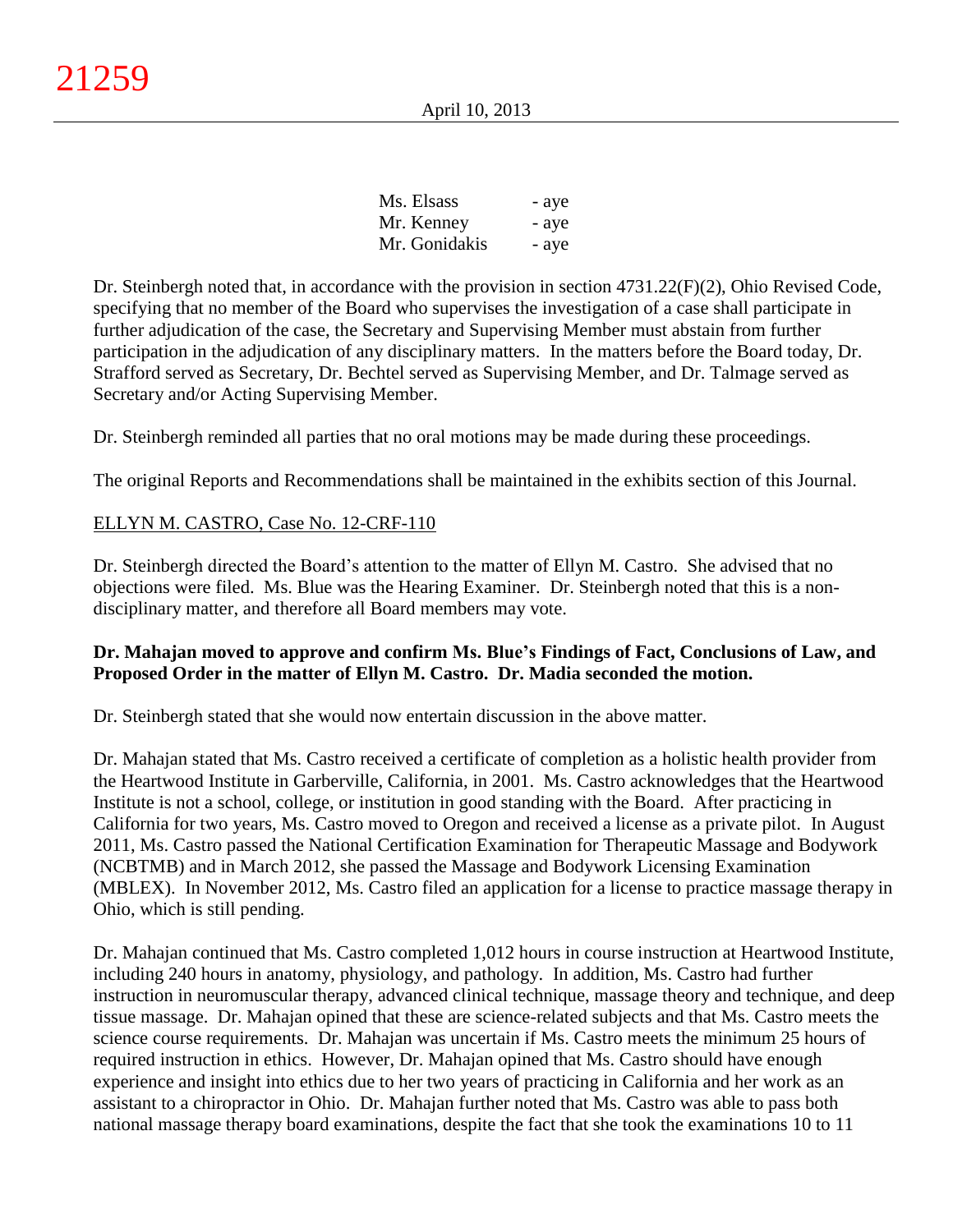years after finishing her education.

Dr. Mahajan felt that this matter should be remanded back to the Board's Licensure Section for re-review of Ms. Castro's education. Alternatively, Dr. Mahajan stated that he would support granting Ms. Castro's application for licensure without remanding the matter.

Dr. Steinbergh stated the she supports the Report and Recommendation and disagrees with the suggestion to remand this matter. Dr. Steinbergh observed that Ms. Castro did not graduate from or hold a diploma or certificate from a school or institution that has a Certificate of Good Standing from the Board, nor has she held a license to practice massage therapy in another state for at least the preceding five years.

Dr. Talmage stated that if Ms. Castro was licensed under these circumstances, it would create a totally different pathway to licensure for massage therapists. Dr. Talmage acknowledged that Ms. Castro passed the two national certification examinations for massage therapy, but noted that some people can be very good at taking written examinations but are not necessarily skilled or capable to perform the physical duties of the field. Dr. Talmage stated that this pathway to licensure does not exist and that the Recommendation of the Hearing Examiner is supportable.

Dr. Mahajan stated that Ms. Castro practiced holistic medicine in California for two years, and that California considers holistic medicine to be massage therapy. Dr. Talmage stated that holistic medicine is not massage therapy and that the State Medical Board of Ohio does not license the practice of holistic medicine.

Ms. Debolt stated that the real issue in this case is whether Ms. Castro's education fits within the areas of curriculum required in Ohio. Ms. Debolt stated that the Board's Licensure Section and the Hearing Examiner found that Ms. Castro had 240 hours of education in anatomy, physiology, and pathology, while Ohio law requires 325 hours of instruction in this area. Ms. Debolt noted that Dr. Mahajan feels that additional hours should be credited toward the anatomy, physiology, and pathology area. Ms. Debolt stated that if the Board wishes to have all of Ms. Castro's education re-examined, then the matter should be remanded back to the Hearing Examiner for further investigation into her coursework.

## **Dr. Mahajan moved to remand the matter of Ellyn M. Castro to the Hearing Examiner for further analysis of her coursework. Mr. Gonidakis seconded the motion.** A vote was taken:

| <b>ROLL CALL:</b> | Dr. Strafford  | - aye |
|-------------------|----------------|-------|
|                   | Dr. Bechtel    | - aye |
|                   | Dr. Mahajan    | - aye |
|                   | Dr. Ramprasad  | - nay |
|                   | Dr. Steinbergh | - nay |
|                   | Dr. Madia      | - nay |
|                   | Dr. Talmage    | - aye |
|                   | Ms. Elsass     | - nay |
|                   | Mr. Kenney     | - nay |
|                   | Mr. Gonidakis  | - aye |
|                   |                |       |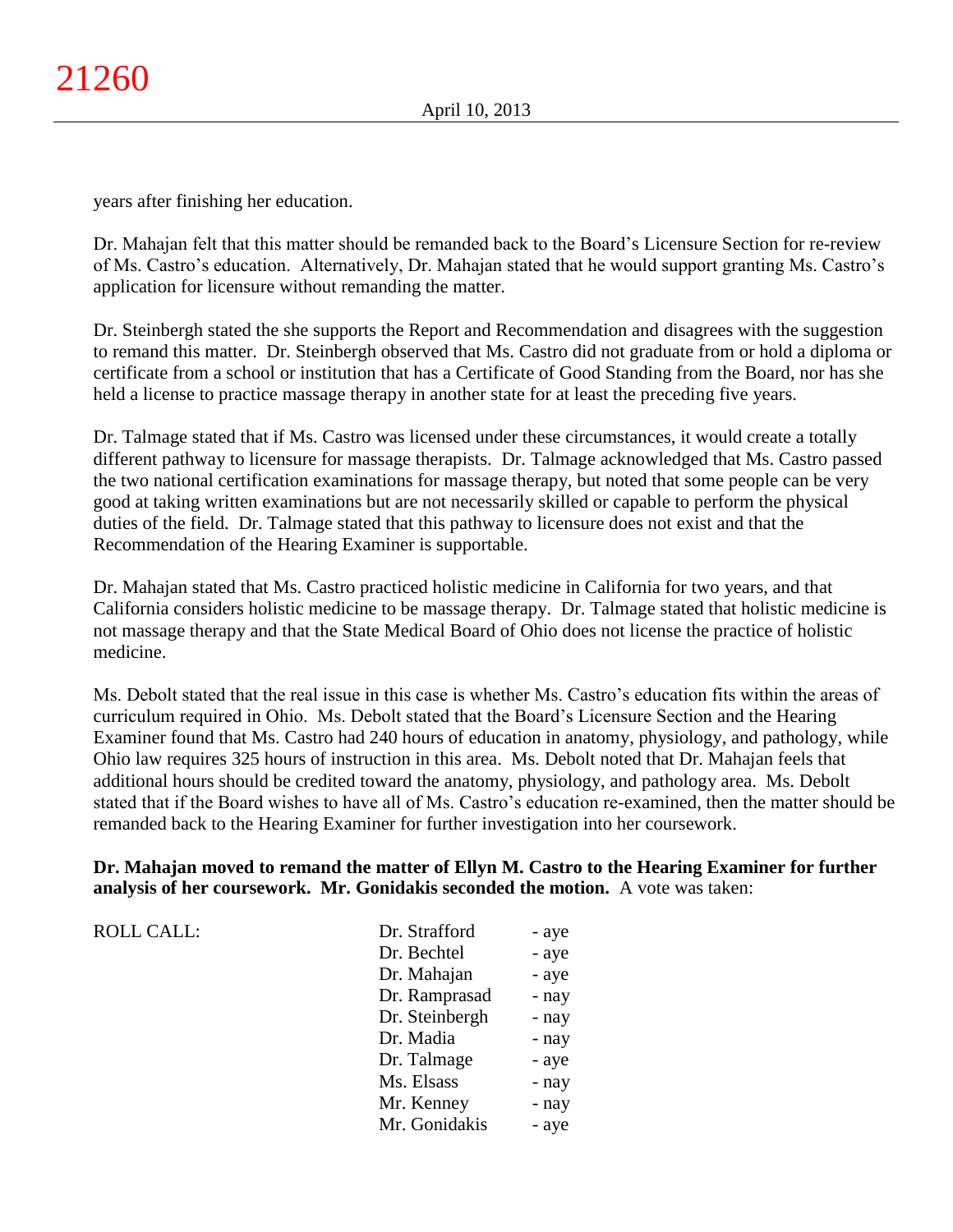The motion to remand did not carry.

A vote was taken on Dr. Mahajan's previous motion to approve and confirm Ms. Blue's Findings of Fact, Conclusions of Law, and Proposed Order in the matter of Ellyn M. Castro:

| <b>ROLL CALL:</b> | Dr. Strafford  | - nay |
|-------------------|----------------|-------|
|                   | Dr. Bechtel    | - nay |
|                   | Dr. Mahajan    | - nay |
|                   | Dr. Ramprasad  | - aye |
|                   | Dr. Steinbergh | - aye |
|                   | Dr. Madia      | - aye |
|                   | Dr. Talmage    | - nay |
|                   | Ms. Elsass     | - aye |
|                   | Mr. Kenney     | - nay |
|                   | Mr. Gonidakis  | - nav |

The motion to approve the Report and Recommendation did not carry.

**Dr. Strafford moved to table this topic for reconsideration at a later time. Dr. Ramprasad seconded the motion.** All members voted aye. The motion carried.

## FRANKLIN DONALD DEMINT, D.O., Case No. 12-CRF-018

Dr. Steinbergh directed the Board's attention to the matter of Franklin Donald Demint, D.O. She advised that objections were filed to Mr. Porter's Report and Recommendation and were previously distributed to Board Members.

Dr. Steinbergh continued that a request to address the Board has been timely filed on behalf of Dr. Demint. Five minutes will be allowed for that address.

Dr. Demint was represented by his attorney, James Kingsley.

Mr. Kingsley stated that he had two updates in this case. First, Mr. Kingsley stated that yesterday Dr. Demint was granted intervention in the related criminal case. Mr. Kingsley noted that Dr. Demint had performed 150 hours of service, as well as 20 hours of instruction to individuals with drug offenses. Second, Dr. Demint's proposed expert, Phillip Prior, M.D., passed away last week. Consequently, if this case is remanded, Dr. Prior will be unable to testify. Mr. Kingsley stated that Dr. Prior had been Dr. Demint's mentor.

Mr. Kingsley stated that this case does not involve a pill mill, no patient harm resulted, and there were no patient complaints. Mr. Kingsley stated that the case against Dr. Demint began because his name was in the files of another case that was under investigation. Mr. Kingsley stated that the State's expert, Wendy Cicek, M.D., would not have been able to testify against Dr. Demint in a malpractice case under the three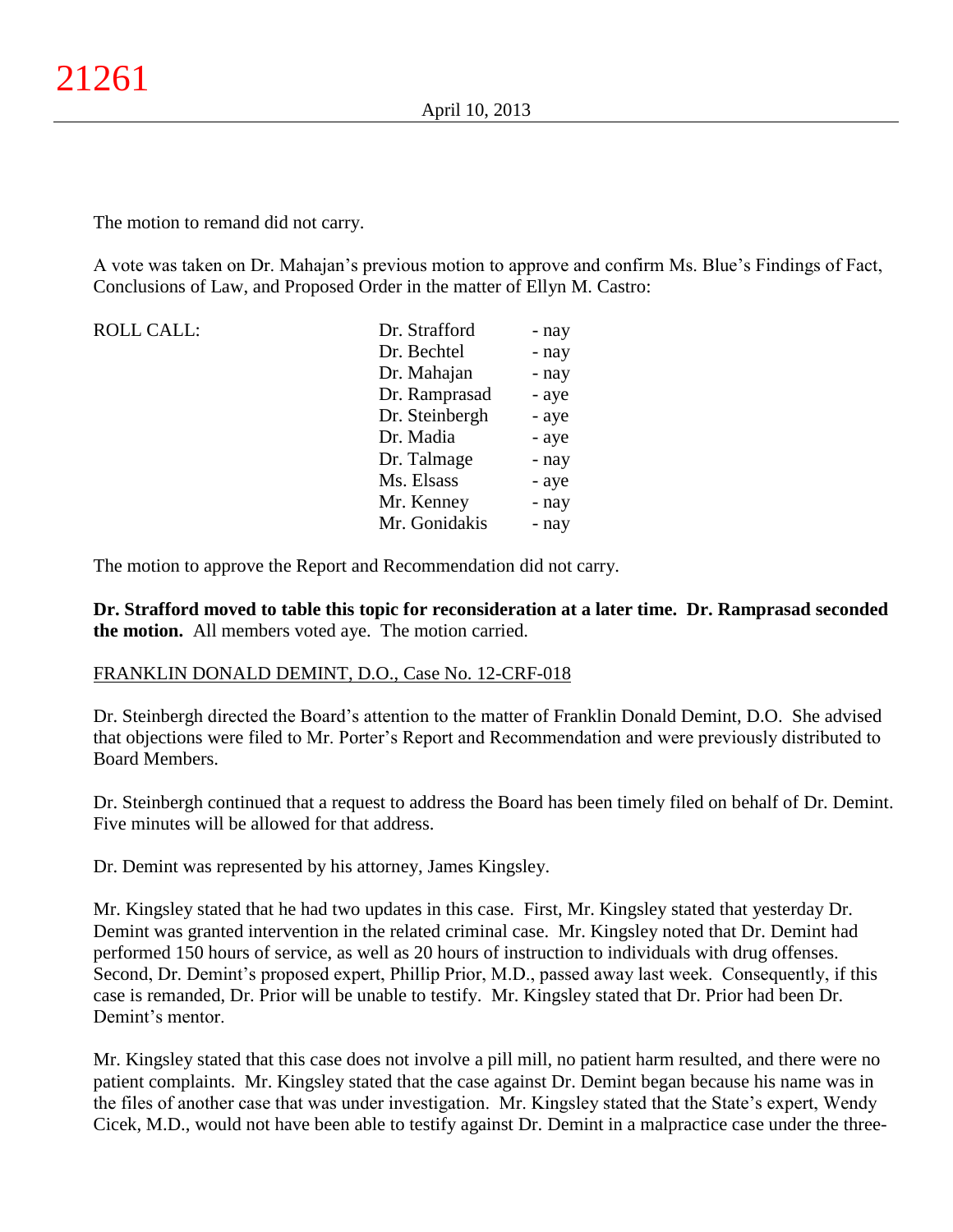quarters rule, under which an expert in a malpractice case must have a practice that is three-quarters similar to that of the defendant in order to testify. Mr. Kingsley asked the Board to disregard Dr. Cicek's opinions because she is not a qualified expert. Conversely, Mr. Kingsley stated that Dr. Demint and Dr. Prior are both experts.

Mr. Kingsley stated that the issue of continuance of the hearing is troublesome because Dr. Demint's prior counsel threatened to quit if Dr. Demint did not plead guilty. Dr. Demint then hired Mr. Kingsley 30 days before the hearing. Mr. Kingsley stated that the continuance was denied because Dr. Cicek had scheduled time to appear at the meeting. Dr. Kingsley found the reason for denial of the continuance to be specious and opined that it was not fair to Dr. Demint.

Mr. Kingsley stated that Dr. Cicek tried to impose perfect rules on an imperfect practice in an imperfect world. Mr. Kingsley stated that Dr. Cicek said that no medications can be given to a patient unless he or she finishes physical therapy and completes counseling. Mr. Kingsley also stated that Dr. Cicek said medications cannot be given until the patient's prior medical records are obtained, a report from the Ohio Automated Rx Report System (OARRS) is obtained, and toxicology screenings are consistent. Mr. Kingsley stated that in actual practice, many patients may have no transportation and no insurance to pay for physical therapy. Mr. Kingsley also stated that the Board has no rule that a doctor must provide another doctor with records upon request, and therefore the Board should not punish Dr. Demint for not getting the records. Mr. Kingsley stated that the Board is asking Dr. Demint not to diagnose, give medications, or have a patient because another doctor is not doing his job. Mr. Kingsley stated that these are the issues that physicians in southern Ohio who practice pain management must deal with.

Mr. Kingsley asked the Board to not make rules that do not make any sense in an imperfect world. Mr. Kingsley stated that if the Board accepts what Dr. Cicek says, then the patients who are trying to manage their pain will be thrown out into the street because the doctor cannot see them. Mr. Kingsley stated that the patients will buy or borrow the drugs they need and will turn to crime.

Dr. Steinbergh asked if the Assistant Attorney General would like to respond. Mr. Wilcox stated that he would like to respond.

Mr. Wilcox stated that Dr. Demint had five to six months to obtain an expert in this case. Within a few weeks of the scheduled hearing, Dr. Demint reported that he had no expert and asked for a continuance. Mr. Wilcox stated that the Board has no obligation to wait for Dr. Demint to get an expert. In addition, Mr. Wilcox stated that Dr. Cicek is a very good expert. Mr. Wilcox stated that when Dr. Cicek reviewed these records, she was practicing family medicine and was qualified to opine in this matter. Mr. Wilcox also stated that the three-quarters rule may be a rule of evidence, but it is not strictly applied in Board proceedings.

Mr. Wilcox continued that Dr. Demint displayed significant problems in his ability to diagnose and treat pain. Mr. Wilcox stated that Dr. Demint either did not follow the Board's rules on treatment of intractable pain, or chose to ignore them. Mr. Wilcox stated that the records in this case do not reflect an appropriate assessment of patients, documenting ongoing analysis of their pain or formulating individual treatment plans. As Dr. Cicek testified, writing down "see prescriptions" in the patient records does not constitute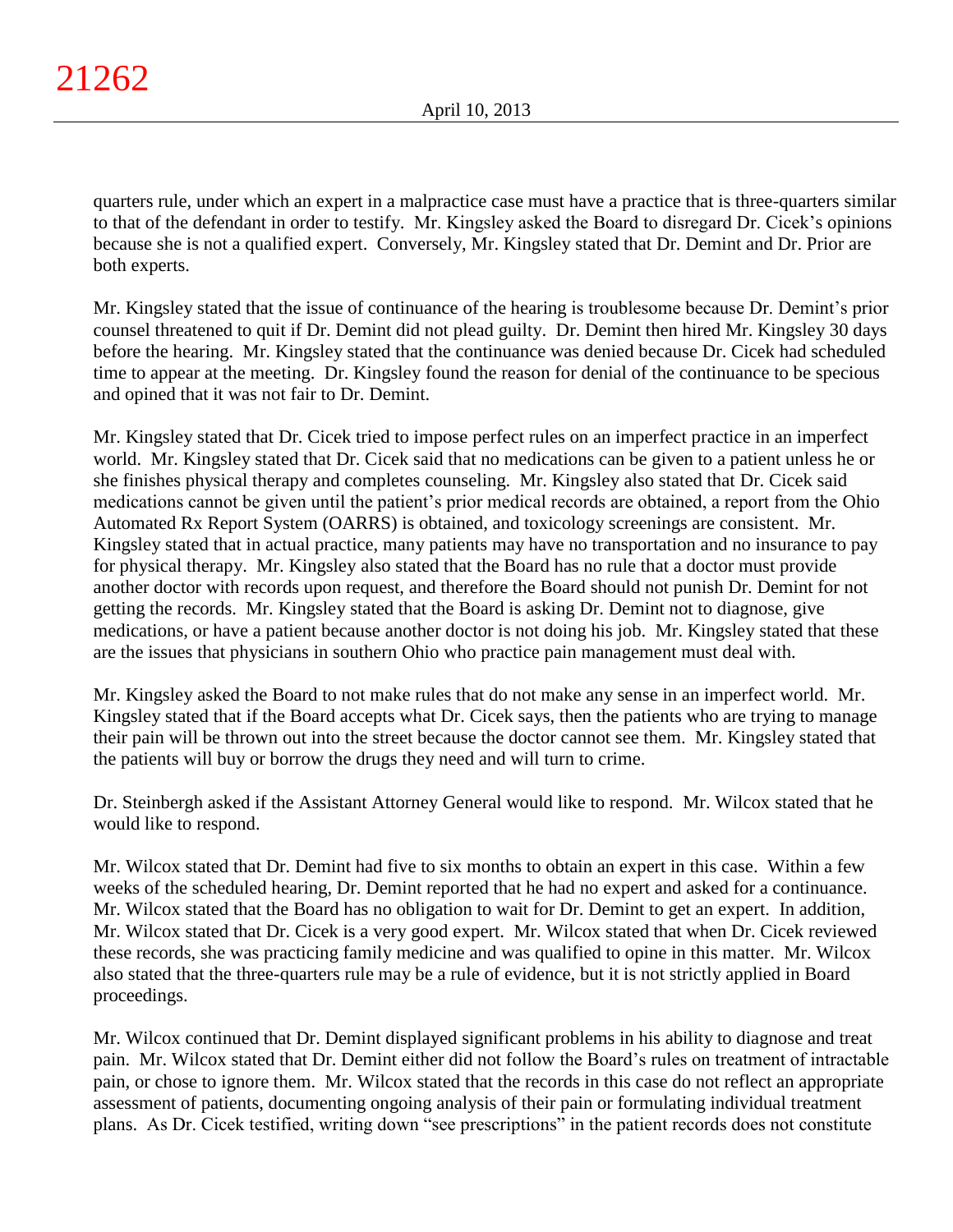the formulation of an individualized treatment plan. Mr. Wilcox stated that Dr. Demint showed an inability to take responsibility for his poor record-keeping. Mr. Wilcox stated that Dr. Demint's practice demonstrated no real attempt to explore alternative treatment options or address the underlying causes of the patients' pain. Dr. Cicek testified that the goal of pain management is not the elimination of pain, but rather is to provide treatment that will allow the patient to function in daily life.

Mr. Wilcox opined that the key aspect of this case is that Dr. Demint did a poor job of risk assessment of his patients and is far too trusting of them. Mr. Wilcox stated that Dr. Demint did little to verify the information provided by patients, such as gathering prior treatment records or ordering tests at initial visits. Mr. Wilcox stated that many of the patients in this case would have been found to be poor candidates for narcotic treatment had Dr. Demint ordered a simple urine screen at the initial visit. Mr. Wilcox stated that when Dr. Demint did order a urine screen, it was often many months into treatment and they were almost always inconsistent. Mr. Wilcox stated that the standard of care requires that inconsistencies be immediately addressed and that patients be dismissed if a second violation occurs. Mr. Wilcox stated that Dr. Demint's routine failure to recognize clear abuse and diversion of medications is below the standards of care.

Mr. Wilcox noted several examples of Dr. Demint's practice. Patient 11 was dismissed from another practice one month before seeing Dr. Demint due to testing positive for cocaine, marijuana, and Xanax. Dr. Demint failed to order a urine screen for Patient 11 and did not obtain prior treatment records. Patient 11 was treated with narcotics by Dr. Demint for four months before a screen is ordered; the screen was positive for illicit medication and was dismissed. Mr. Wilcox continued that Dr. Demint continued to prescribe narcotics and benzodiazepines to Patient 12, despite that patient's daily use of marijuana.

Mr. Wilcox stated that Dr. Demint has practiced below the minimal standards of care, has violated his Step II Consent Agreement, and has failed to follow the Board's rules on the treatment of intractable pain. Mr. Wilcox agreed with Mr. Porter's Proposed Order, but felt that a more extensive suspension may be appropriate.

# **Dr. Madia moved to approve and confirm Mr. Porter's Findings of Fact, Conclusions of Law, and Proposed Order in the matter of Frankin Donald Demint, D.O. Dr. Mahajan seconded the motion.**

Dr. Steinbergh stated that she would now entertain discussion in the above matter.

Dr. Ramprasad stated that Patient 1 was diagnosed with fibromyalgia and back ache. Patient 1 came to Dr. Demint's practice with a possible history of misuse of pain medication. Dr. Ramprasad stated that he could not find documented evidence of a diagnosis of fibromyalgia or evidence of any intent on Dr. Demint's part to use other medications. Dr. Ramprasad stated that the algorithms for treatment of fibromyalgia are well-established and does not include initial treatment with pain medication.

Dr. Ramprasad stated that Patient 2 had back pain and thoracic pain. Dr. Ramprasad observed that a red flag in this case is that Patient 2 indicated the Neurontin upset her stomach, Lyrica made her swell, and she had no insurance for Voltarin. Dr. Ramprasad noted that with no insurance, Patient 2 was unable to pay for all her visits.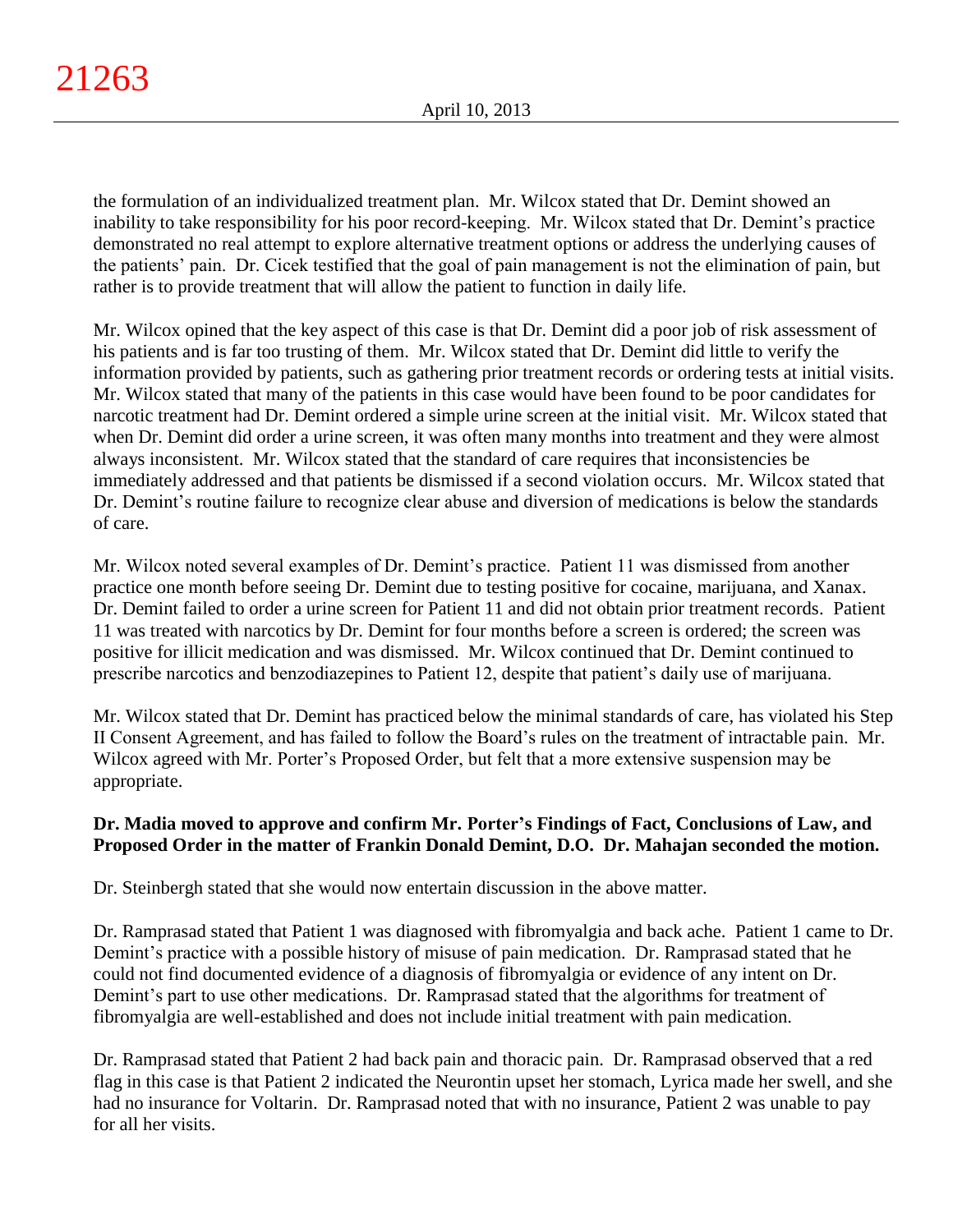Dr. Ramprasad stated that Patient 3 was diagnosed with anxiety and depression. Patient 3 reported that Opana did nothing for her and Celexa did not help her depression, and that the only medicine that worked for her was OxyContin. Dr. Ramprasad opined that this was a significant red flag. Dr. Ramprasad noted that an MRI showed degenerative joint disease, for which morphine, oxycodone, fluoxetine, Xanax, and other medications were prescribed. The MRI did not show a meniscus tear in the knee. Dr. Ramprasad stated that some patients have symptomology that is out-of-line with what is seen on x-ray, but one should be able to assess such patients without much difficulty. Dr. Ramprasad stated that Patient 3's urine screen did not show hydrocodone which had been prescribed, but did show benzodiazepines which had not been prescribed; a subsequent screen had the same result. Dr. Demint considered these results to be false positives.

Dr. Ramprasad stated that Patient 4 had back pain and was on morphine, oxycodone, OxyContin, and alprazolam. Another treating physician subsequently discharged Patient 4, but Dr. Demint continued to treat him. An MRI was obtained and documented to be normal. Dr. Ramprasad noted that the morphine equivalent doses prescribed for Patient 4 varied from 140 to 220.

Dr. Ramprasad stated that Patient 6 had a urine screen that was positive for alprazolam and lorazepam, which were not prescribed, and was negative for oxycodone, which was prescribed. A subsequent test showed that oxycodone was still not present. Dr. Ramprasad noted that Patient 7 had urine screens with the same results.

Dr. Ramprasad stated that Patient 9 was on oxygen and had not used much medication before seeing Dr. Demint. Dr. Demint prescribed OxyContin and oxycodone. Dr. Ramprasad noted that it is argued that these prescriptions were safe in this situation because it did not harm the patient. However, Dr. Ramprasad stated that the prescriptions potentially could have been very harmful and led to respiratory failure. Subsequently, Patient 9 tested positive for substances not prescribed.

Dr. Ramprasad stated that Patient 13 tested positive for cocaine. Patient 13 was subsequently discharged from Dr. Demint's practice due to addiction problems and was referred to an addictionologist. Dr. Ramprasad noted that when a pill count was done on Patient 13, she was found to have more oxycodone pills than had been prescribed.

Dr. Ramprasad stated that Patient 14 had undergone a laminectomy and was on pain medications.

Dr. Ramprasad contended that many of the patients in this case had significant red flags. Dr. Ramprasad sympathized with the fact that it is difficult to obtain urine tests and previous medical records. Dr. Ramprasad stated that these things do not necessarily need to be obtained immediately. Dr. Ramprasad also disagreed with the statement that if it is not written down in the record, then it was not done. However, Dr. Ramprasad found it very difficult to ignore all the things that were done. Dr. Ramprasad stated that these facts show a pattern that was harmful to patients. Dr. Ramprasad stated that when patients test negative for prescribed medications, its potential to be sold and be harmful to others is great.

Dr. Ramprasad stated that he disagrees with Finding of Fact #3 from the Report and Recommendation,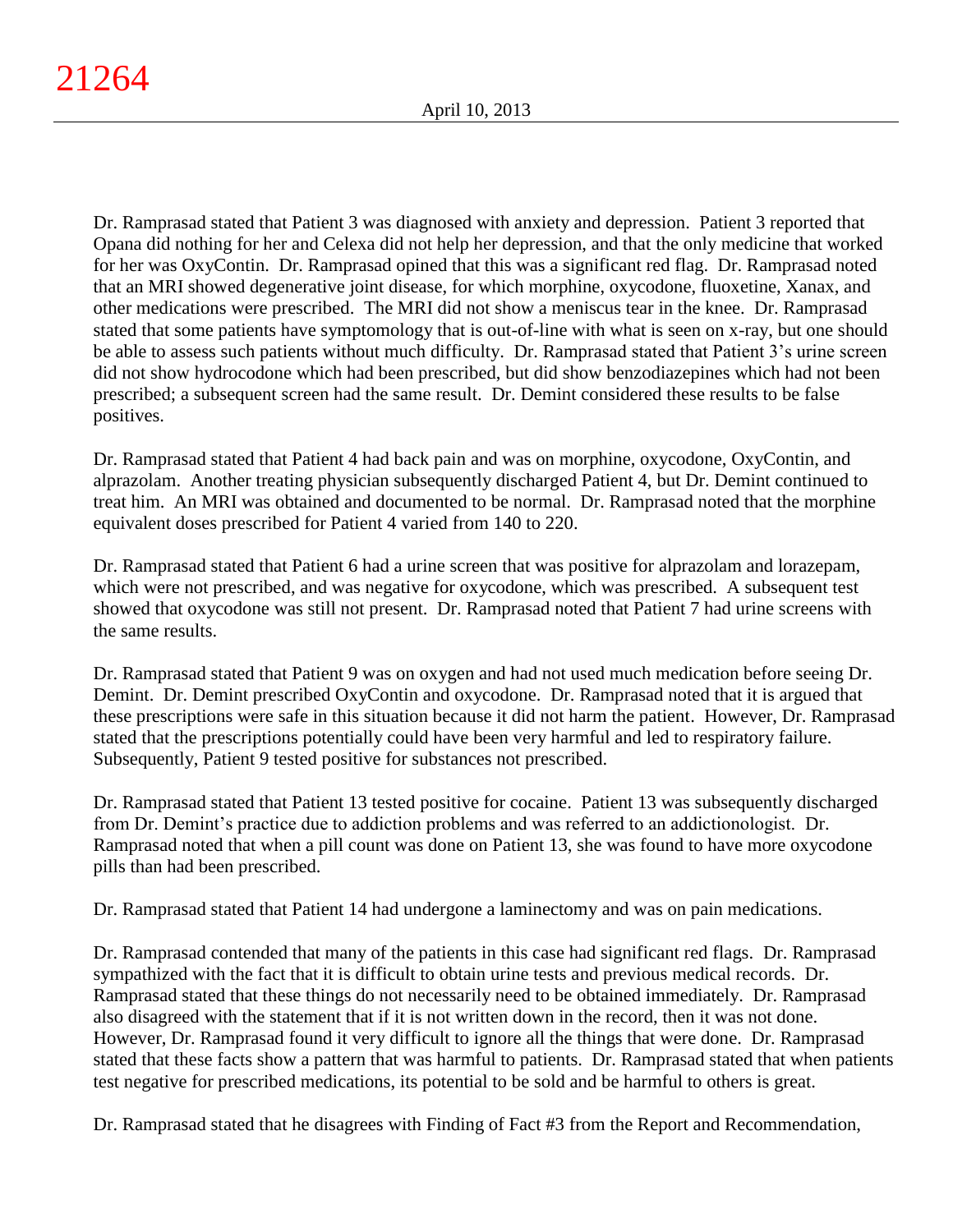which states that the evidence is insufficient to support a finding that Dr. Demint practiced below the minimal standards of care by inappropriately prescribing narcotics to Patient 1 for treatment of diagnosed fibromyalgia. Dr. Ramprasad opined that there was sufficient evidence to support that finding. Dr. Ramprasad accepted all other Findings of Fact and Conclusions of Law.

Dr. Steinbergh stated that, by Dr. Demint's own admission, he has not practiced pain management. Dr. Steinbergh agreed with Dr. Ramprasad's statements. Dr. Steinbergh found that Dr. Demint's medical records lacked a great deal of information. Dr. Steinbergh stated that one of the reasons medical records are kept is so that any practitioner can follow the physician's thought process and treatment plan.

Dr. Steinbergh noted that Dr. Prior, who had served as Dr. Demint's monitoring physician, testified at the hearing that, in his opinion, Dr. Demint's records demonstrated minimal standards. Dr. Steinbergh also noted the testimony of Barry Bennett, Executive Director of Pickaway Area Recovery Services, and the testimony of Stephen Allen, a registered pharmacist. Both Mr. Bennett and Mr. Allen supported the fact the Dr. Demint has concern for his patients and followed-up on them. Dr. Steinbergh opined that, even though the Board has identified deficiencies in his practice, Dr Demint has good intentions.

Dr. Steinbergh stated that a proposed amendment has been developed which is the same as the Proposed Order, except that the requirement that Dr. Demint participate in the Post-Licensure Assessment Program (PLAS) has been removed from the Conditions for Reinstatement or Restoration. In its place, the proposed amendment requires the successful completion of the ACOFP course from the American College of Osteopathic Family Physicians. Dr. Steinbergh opined that the ACOFP course would be good for Dr. Demint and allow him to immerse himself in discussions of family medicine.

Dr. Talmage exited the meeting at this time.

# **Dr. Madia moved to amend Finding of Fact #3 to read as follows:**

The evidence is sufficient to support a finding that Dr. Demint practiced below the minimal standard of care by inappropriately prescribing narcotics to Patient 1 for treatment of diagnosed fibromyalgia.

# **Dr. Madia further moved to amend the Proposed Order to read as follows:**

It is hereby ORDERED that:

A. **SUSPENSION OF CERTIFICATE**: Commencing on the thirty-first day following the date on which this Order becomes effective, the certificate of Franklin Donald Demint, D.O., to practice osteopathic medicine and surgery in the State of Ohio shall be SUSPENDED for an indefinite period of time, but not less than 180 days. During the thirty-day interim, Dr. Demint shall not undertake the care of any patient not already under his care.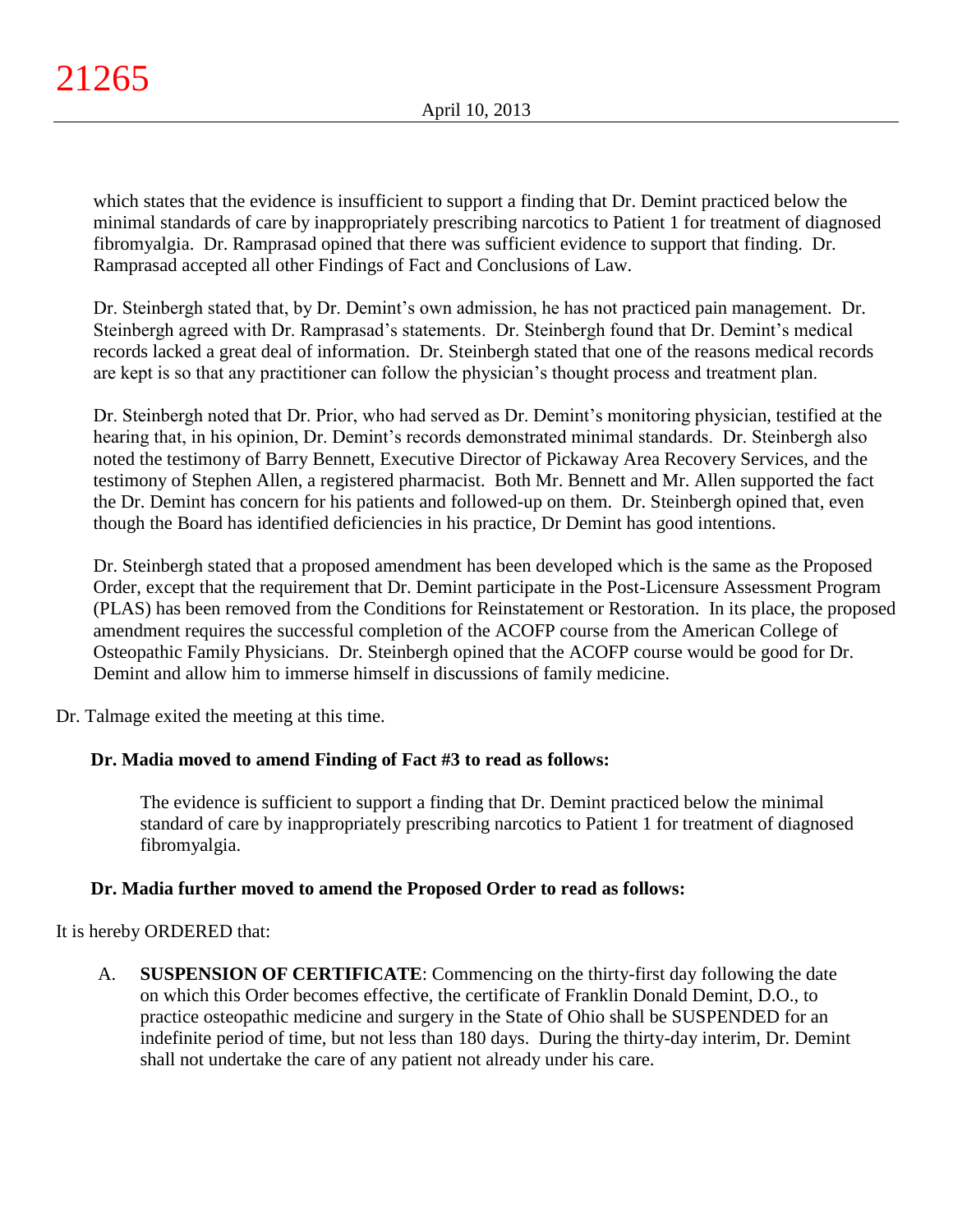- B. **INTERIM MONITORING**: During the period that Dr. Demint's certificate to practice osteopathic medicine and surgery in Ohio is suspended, Dr. Demint shall comply with the following terms, conditions, and limitations:
	- 1. **Obey the Law**: Dr. Demint shall obey all federal, state, and local laws, and all rules governing the practice of medicine and surgery in Ohio.
	- 2. **Declarations of Compliance**: Dr. Demint shall submit quarterly declarations under penalty of Board disciplinary action and/or criminal prosecution, stating whether there has been compliance with all the conditions of this Order. The first quarterly declaration must be received in the Board's offices on or before the date his quarterly declaration would have been due pursuant to his March 2010 Step II Consent Agreement. Subsequent quarterly declarations must be received in the Board's offices on or before the first day of every third month.
	- 3. **Personal Appearances**: Dr. Demint shall appear in person for interviews before the Board or its designated representative. The first such appearance shall take place on or before the date his appearance would have been scheduled pursuant to his March 2010 Step II Consent Agreement. Subsequent personal appearances shall occur every three months thereafter, and/or as otherwise directed by the Board. If an appearance is missed or is rescheduled for any reason, ensuing appearances shall be scheduled based on the appearance date as originally scheduled.
	- 4. **Absences from Ohio:** Dr. Demint shall obtain permission from the Board for departures or absences from Ohio. Such periods of absence shall not reduce the probationary term, unless otherwise determined by motion of the Board for absences of three months or longer, or by the Secretary or the Supervising Member of the Board for absences of less than three months, in instances where the Board can be assured that probationary monitoring is otherwise being performed. Further, the Secretary and Supervising Member of the Board shall have the discretion to grant a waiver of part or all of the probationary terms set forth in this Order for occasional periods of absence of fourteen days or less.

In the event that Dr. Demint resides and/or is employed at a location that is within fifty miles of the geographic border of Ohio and any of its contiguous states, Dr. Demint may travel between Ohio and that contiguous state without seeking prior approval of the Secretary or Supervising Member provided that Dr. Demint is able to otherwise maintain full compliance with all other terms, conditions and limitations set forth in this Order.

5. **Ban on Administering, Furnishing, or Possessing Controlled Substance; Log**: Dr. Demint shall not, without prior Board approval, administer, personally furnish, or possess (except as allowed under Paragraph B.6.a) any controlled substances as defined by state or federal law.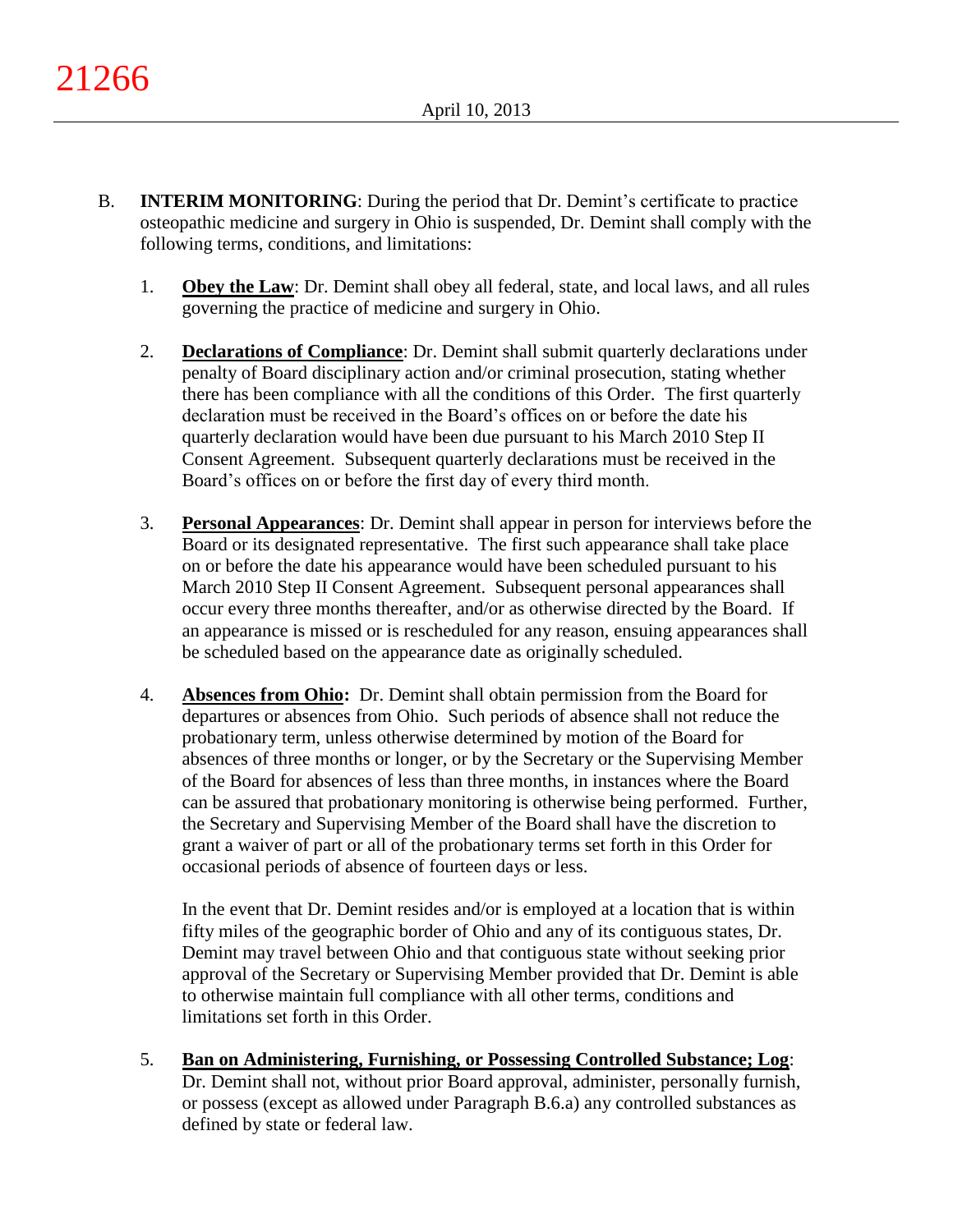In the event that the Board agrees at a future date to modify this Order to allow Dr. Demint to administer or personally furnish controlled substances, Dr. Demint shall keep a log of all controlled substances prescribed, administered or personally furnished. Such log shall be submitted in the format approved by the Board and shall be submitted to the Board no later than the date upon which Dr. Demint's declarations of compliance quarterly declaration is due, or as otherwise directed by the Board. Further, Dr. Demint shall make his patient records with regard to such prescribing, administering, or personally furnishing available for review by an agent of the Board immediately upon request.

## 6. **Sobriety**

- a. **Abstention from Drugs**: Dr. Demint shall abstain completely from the personal use or personal possession of drugs, except those prescribed, dispensed or administered to him by another so authorized by law who has full knowledge of Dr. Demint's history of chemical dependency. Further, in the event that Dr. Demint is so prescribed, dispensed or administered any controlled substance, carisoprodol, or tramadol, Dr. Demint shall notify the Board in writing within seven days, providing the Board with the identity of the prescriber; the name of the drug Dr. Demint received; the medical purpose for which he received said drug; the date such drug was initially received; and the dosage, amount, number of refills, and directions for use. Further, within thirty days of the date said drug is so prescribed, dispensed, or administered to him, Dr. Demint shall provide the Board with either a copy of the written prescription or other written verification from the prescriber, including the dosage, amount, number of refills, and directions for use.
- b. **Abstention from Alcohol**: Dr. Demint shall abstain completely from the use of alcohol.
- 7. **Drug and Alcohol Screens/Drug Testing Facility and Collection Site**: Dr. Demint shall submit to random urine screenings for drugs and alcohol at least two times per month, or as otherwise directed by the Board. Dr. Demint shall ensure that all screening reports are forwarded directly to the Board on a quarterly basis. The drug testing panel utilized must be acceptable to the Secretary of the Board, and shall include Dr. Demint's drug(s) of choice.

Dr. Demint shall abstain from the use of any substance and the consumption of poppy seeds or any other food or liquid that may produce a low level positive result in a toxicology screen. Dr. Demint shall be held to an understanding and knowledge that the consumption or use of such substances, including but not limited to substances such as mouthwash or hand cleaning gel, may cause a positive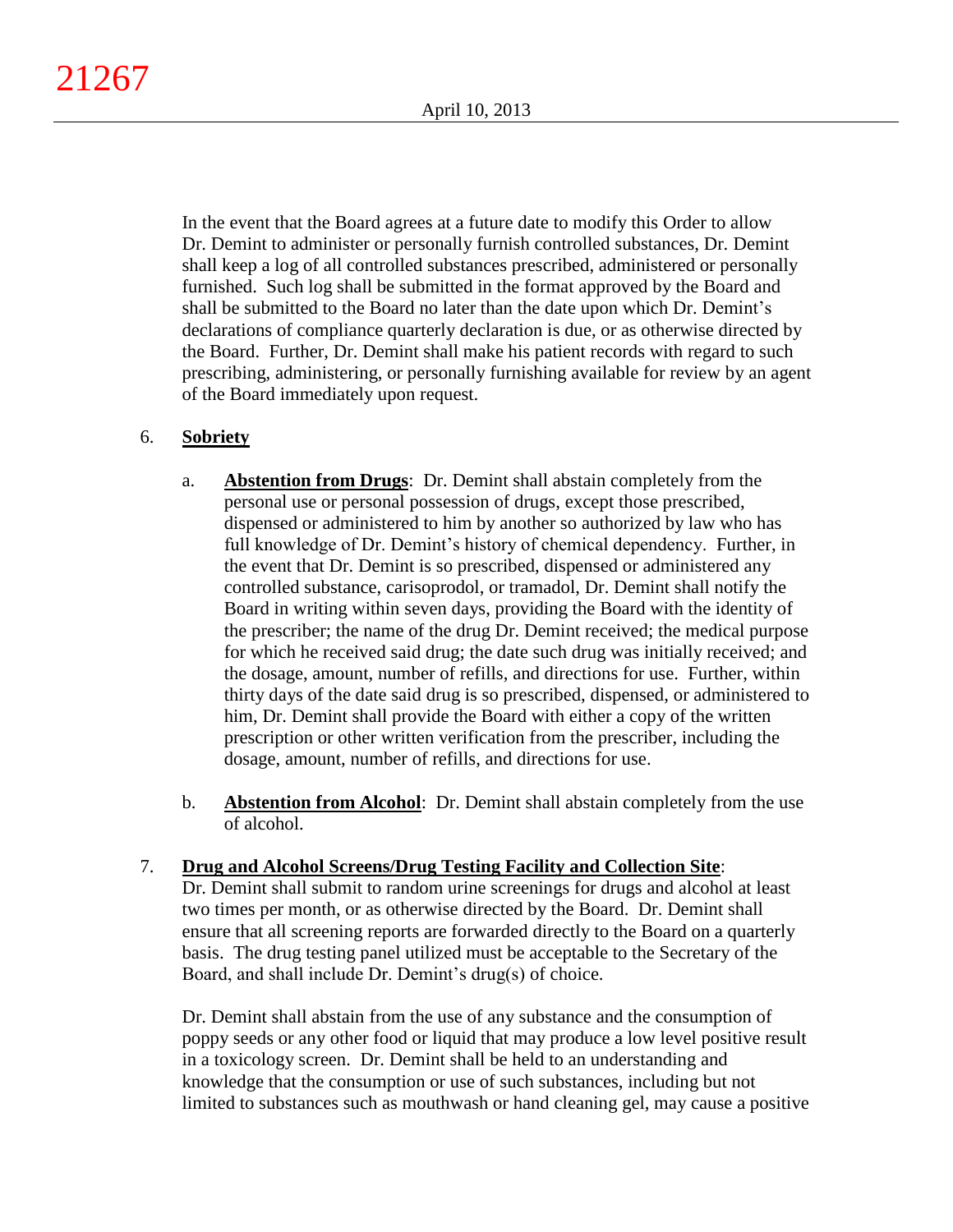drug screen that may not be able to be differentiated from intentional ingestion, and therefore such consumption or use is prohibited under this Order.

All such urine screenings for drugs and alcohol shall be conducted through a Boardapproved drug testing facility and collection site pursuant to the global contract between said facility and the Board, that provides for the Board to maintain ultimate control over the urine screening process and to preserve the confidentiality of all positive screening results in accordance with Section 4731.22(F)(5), Ohio Revised Code, and the screening process shall require a daily call-in procedure. Further, in the event that the Board exercises its discretion, as provided in Paragraph B.8 below, to approve urine screenings to be conducted at an alternative drug testing facility and/or collection site or a supervising physician, such approval shall be expressly contingent upon the Board retaining ultimate control over the urine screening process in a manner that preserves the aforementioned confidentiality of all positive screening results.

Dr. Demint shall submit, at his expense and on the day selected, urine specimens for drug and/or alcohol analysis. All specimens submitted by Dr. Demint shall be negative, except for those substances prescribed, administered, or dispensed to him in conformance with the terms, conditions and limitations set forth in this Order. Refusal to submit such specimen, or failure to submit such specimen on the day he is selected or in such manner as the Board may request, shall constitute a violation of this Order.

Further, within thirty days of the effective date of this Order, Dr. Demint shall enter into the necessary financial and/or contractual arrangements with the Boardapproved drug testing facility and/or collection site in order to facilitate the urine screening process in the manner required by this Order. Further, Dr. Demint shall promptly provide to the Board written documentation of completion of such arrangements, including a copy of any contract entered into between Dr. Demint and the Board-approved drug testing facility and/or collection site. Dr. Demint's failure to timely complete such arrangements, or failure to timely provide written documentation to the Board of completion of such arrangements, shall constitute a violation of this Order.

Dr. Demint shall ensure that the urine screening process performed through the Board-approved drug testing facility and/or collection site requires a daily call-in procedure; that the urine specimens are obtained on a random basis; and that the giving of the specimen is witnessed by a reliable person. In addition, Dr. Demint and the Board-approved drug testing facility and collection site shall assure that appropriate control over the specimen is maintained and shall immediately inform the Board of any positive screening results.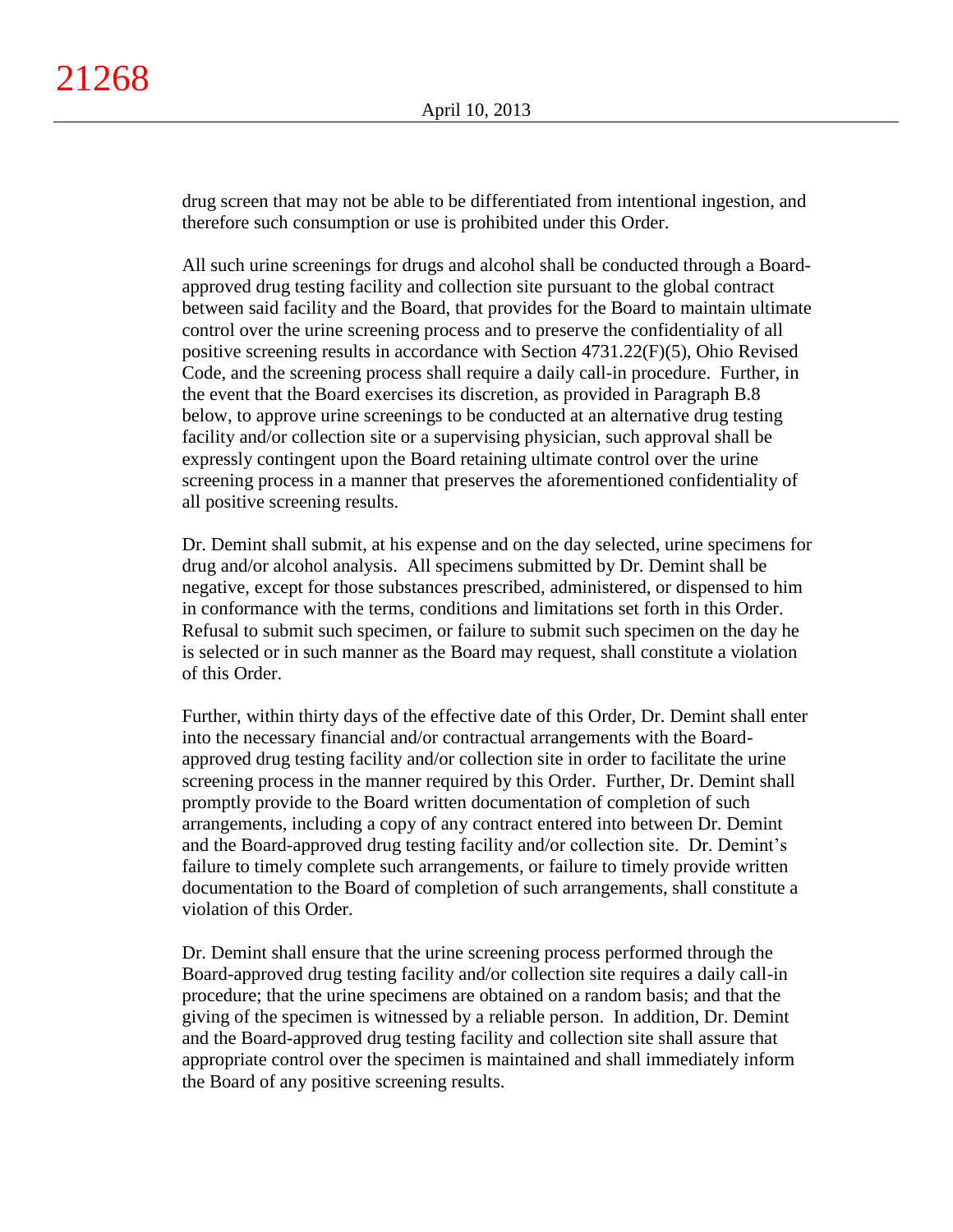Dr. Demint shall ensure that the Board-approved drug testing facility and/or collection site provides quarterly reports to the Board, in a format acceptable to the Board, verifying whether all urine screens have been conducted in compliance with this Order, and whether all urine screens have been negative.

In the event that the Board-approved drug testing facility and/or collection site becomes unable or unwilling to serve as required by this Order, Dr. Demint must immediately notify the Board in writing, and make arrangements acceptable to the Board pursuant to Paragraph B.8 below, as soon as practicable. Dr. Demint shall further ensure that the Board-approved drug testing facility and/or collection site also notifies the Board directly of its inability to continue to serve and the reasons therefore.

The Board expressly reserves the right to withdraw its approval of any drug testing facility and/or collection site in the event that the Secretary and Supervising Member of the Board determine that the drug testing facility and/or collection site has demonstrated a lack of cooperation in providing information to the Board or for any other reason.

- 8. **Alternative Drug-testing Facility and/or Collection Site**:It is the intent of this Order that Dr. Demint shall submit his urine specimens to the Board-approved drug testing facility and collection site chosen by the Board. However, in the event that utilizing said Board-approved drug testing facility and/or collection site creates an extraordinary hardship upon Dr. Demint, as determined in the sole discretion of the Board, then subject to the following requirements, the Board may approve an alternate drug testing facility and/or collection site, or a supervising physician, to facilitate the urine screening process for Dr. Demint:
	- a. Within thirty days of the date upon which Dr. Demint is notified of the Board's determination that utilizing the Board-approved drug testing facility and/or collection site constitutes an extraordinary hardship upon Dr. Demint, he shall submit to the Board in writing for its prior approval the identity of either an alternate drug testing facility and collection site, or the name of a proposed supervising physician, to whom Dr. Demint shall submit the required urine specimens. In approving a facility, entity, or an individual to serve in this capacity, the Board will give preference to a facility located near Dr. Demint's residence or employment location, or to a physician who practices in the same locale as Dr. Demint. Dr. Demint shall ensure that the urine screening process performed through the alternate drug testing facility and/or collection site, or through the supervising physician, requires a daily call-in procedure; that the urine specimens are obtained on a random basis; and that the giving of the specimen is witnessed by a reliable person. In addition, Dr. Demint acknowledges that the alternate drug testing facility and collection site, or the supervising physician, shall assure that appropriate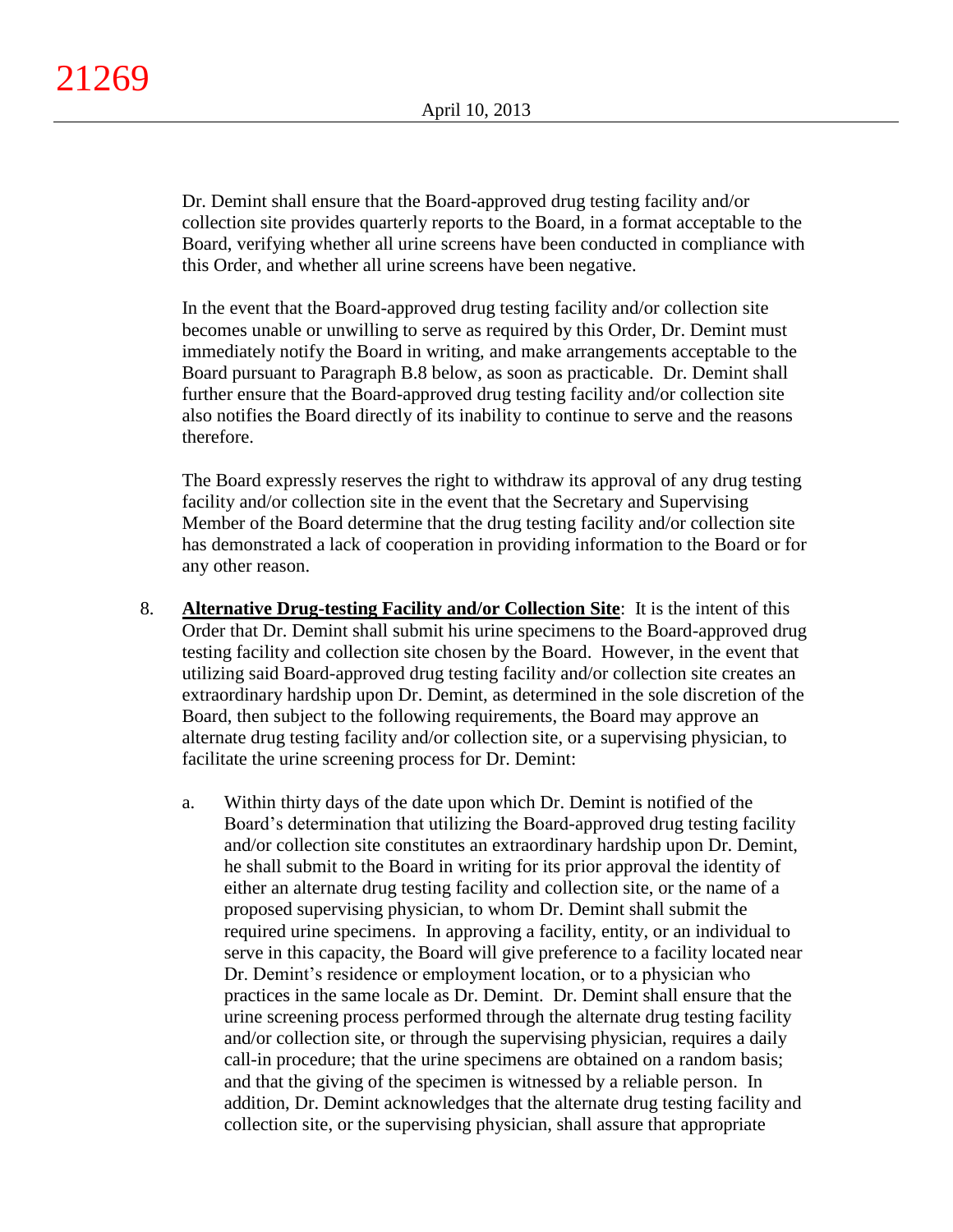control over the specimen is maintained and shall immediately inform the Board of any positive screening results.

- b. Dr. Demint shall ensure that the alternate drug testing facility and/or collection site, or the supervising physician, provides quarterly reports to the Board, in a format acceptable to the Board, verifying whether all urine screens have been conducted in compliance with this Order, and whether all urine screens have been negative.
- c. In the event that the designated alternate drug testing facility and/or collection site, or the supervising physician, becomes unable or unwilling to so serve, Dr. Demint must immediately notify the Board in writing. Dr. Demint shall further ensure that the previously designated alternate drug testing facility and collection site, or the supervising physician, also notifies the Board directly of the inability to continue to serve and the reasons therefore. Further, in order to ensure that there will be no interruption in his urine screening process, upon the previously approved alternate drug testing facility, collection site, or supervising physician becoming unable to serve, Dr. Demint shall immediately commence urine screening at the Board-approved drug testing facility and collection site chosen by the Board, until such time, if any, that the Board approves a subsequent alternate drug testing facility, collection site, or supervising physician, if requested by Dr. Demint.
- d. The Board expressly reserves the right to disapprove any entity or facility proposed to serve as Dr. Demint's designated alternate drug testing facility and/or collection site, or any person proposed to serve as his supervising physician, or to withdraw approval of any entity, facility or person previously approved to so serve in the event that the Secretary and Supervising Member of the Board determine that any such entity, facility or person has demonstrated a lack of cooperation in providing information to the Board or for any other reason.
- e. In the event that the Board approved an alternate drug testing facility and/or collection site, or a supervising physician, pursuant to the March 2010 Step II Consent Agreement between Dr. Demint and the Board, the entity, facility or person previously approved by the Board to so serve pursuant to the March 2010 Step II Consent Agreement may, in the sole discretion of the Board, be approved to continue as Dr. Demint's designated alternate drug testing facility and collection site or as his supervising physician under this Order.
- 9. **Reports Regarding Drug and Alcohol Screens**: All screening reports required under this Order from the Board-approved drug testing facility and/or collection site, or from the alternate drug testing facility and/or collection site or supervising physician, must be received in the Board's offices no later than the due date for Dr.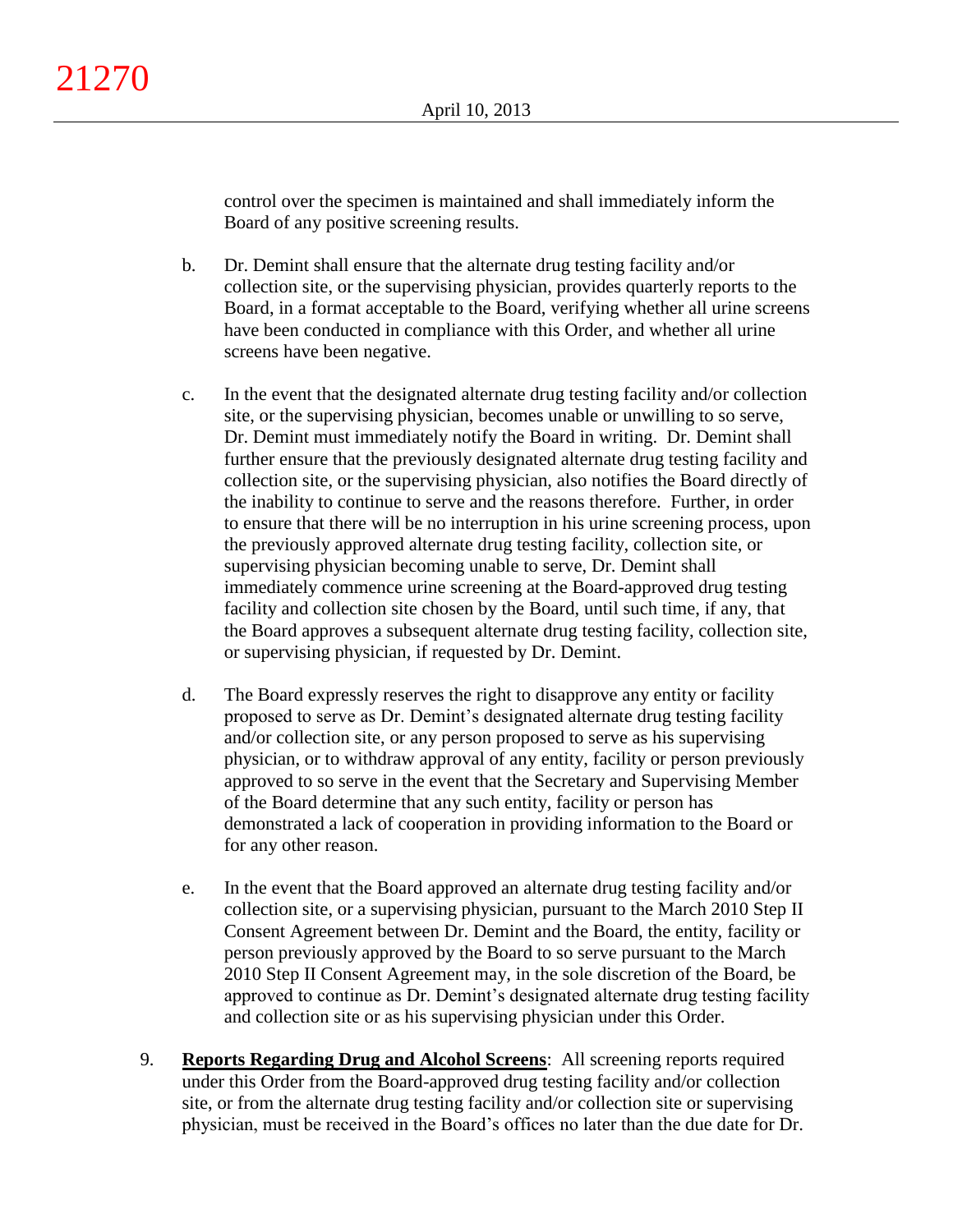Demint's quarterly declaration. It is Dr. Demint's responsibility to ensure that reports are timely submitted.

- 10. **Additional Screening Without Prior Notice**: Upon the Board's request and without prior notice, Dr. Demint shall provide a specimen of his blood, breath, saliva, urine, and/or hair for screening for drugs and alcohol, for analysis of therapeutic levels of medications that may be prescribed for Dr. Demint, or for any other purpose, at Dr. Demint's expense. Dr. Demint's refusal to submit a specimen upon the request of the Board shall result in a minimum of one year of actual license suspension. Further, the collection of such specimens shall be witnessed by a representative of the Board, or another person acceptable to the Secretary and Supervising Member of the Board.
- 11. **Rehabilitation Program**: Dr. Demint shall maintain participation in an alcohol and drug rehabilitation program, such as A.A., N.A., C.A., or Caduceus, no less than twice per week with a minimum of ten per month. At least one of the abovementioned meetings shall be a Caduceus meeting. Substitution of any other specific program must receive prior Board approval.

Dr. Demint shall submit acceptable documentary evidence of continuing compliance with this program, including submission to the Board of meeting attendance logs, which must be received in the Board's offices no later than the due date for Dr. Demint's quarterly declarations.

- 12. **Comply with the Terms of Aftercare Contract**: Dr. Demint shall maintain continued compliance with the terms of the aftercare contract entered into with a Board-approved treatment provider, provided that, where terms of the aftercare contract conflict with terms of this Order, the terms of this Order shall control.
- 13. **Releases**: Dr. Demint shall provide authorization, through appropriate written consent forms, for disclosure of evaluative reports, summaries, and records, of whatever nature, by any and all parties that provide treatment or evaluation for Dr. Demint's chemical dependency or related conditions, or for purposes of complying with this Order, whether such treatment or evaluation occurred before or after the effective date of this Order. To the extent permitted by law, the above-mentioned evaluative reports, summaries, and records are considered medical records for purposes of Section 149.43 of the Ohio Revised Code and are confidential pursuant to statute. Dr. Demint shall also provide the Board written consent permitting any treatment provider from whom he obtains treatment to notify the Board in the event he fails to agree to or comply with any treatment contract or aftercare contract. Failure to provide such consent, or revocation of such consent, shall constitute a violation of this Order.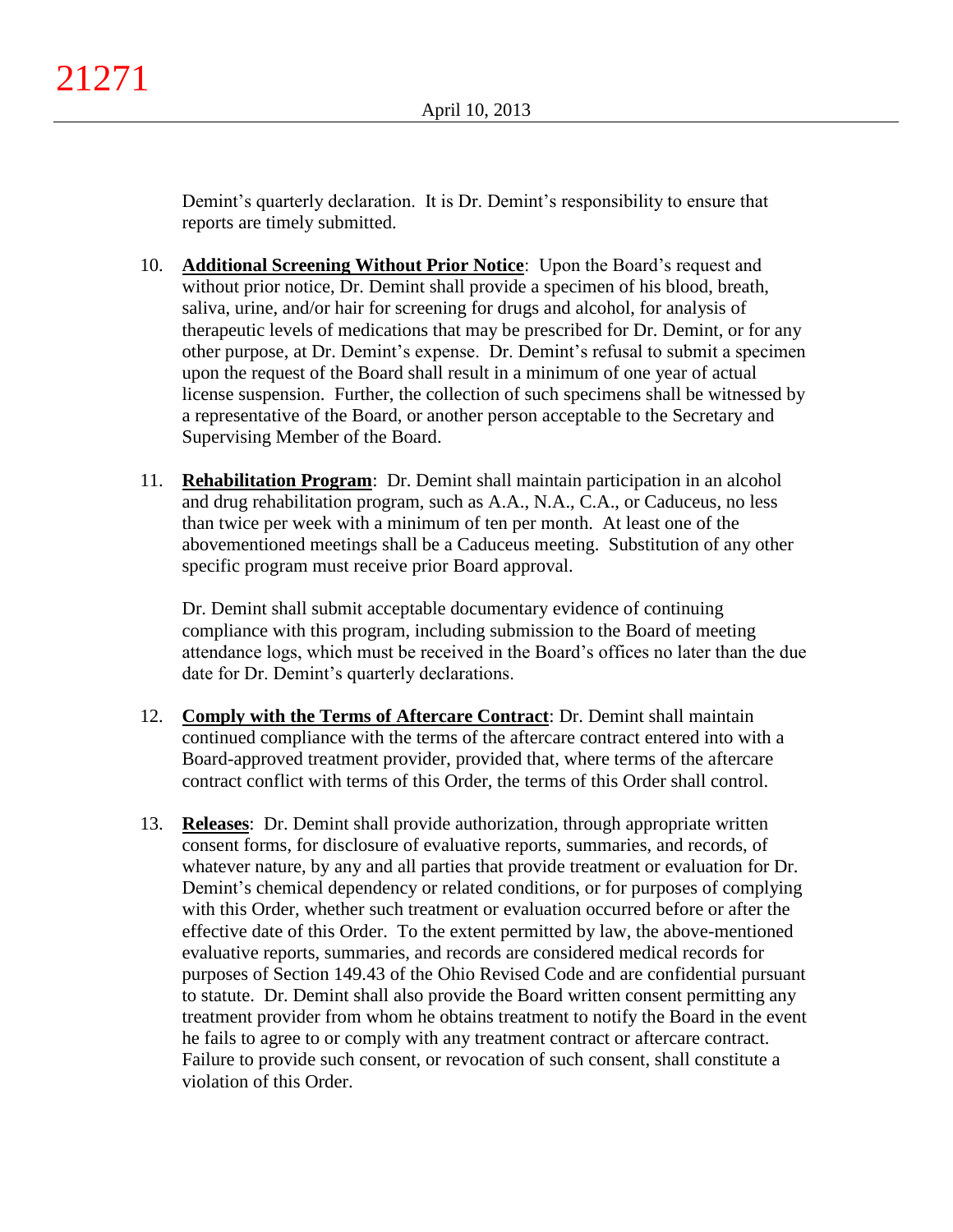- 14. **Required Reporting of Change of Address**: Dr. Demint shall notify the Board in writing of any change of residence address and/or principal practice address within 30 days of the change.
- C. **CONDITIONS FOR REINSTATEMENT OR RESTORATION**: The Board shall not consider reinstatement or restoration of Dr. Demint's certificate to practice medicine and surgery until all of the following conditions have been met:
	- 1. **Application for Reinstatement or Restoration**: Dr. Demint shall submit an application for reinstatement or restoration, accompanied by appropriate fees, if any.
	- 2. **Compliance with Interim Conditions**: Dr. Demint shall have maintained compliance with all the terms and conditions set forth in Paragraph B of this Order.
	- 3. **Controlled Substances Prescribing Course(s)**: At the time he submits his application for reinstatement or restoration, or as otherwise approved by the Board, Dr. Demint shall provide acceptable documentation of successful completion of a course or courses dealing with the prescribing of controlled substances. The exact number of hours and the specific content of the course or courses shall be subject to the prior approval of the Board or its designee. Any course(s) taken in compliance with this provision shall be in addition to the Continuing Medical Education requirements for relicensure for the Continuing Medical Education period(s) in which they are completed.

In addition, at the time Dr. Demint submits the documentation of successful completion of the course(s) dealing with the prescribing of controlled substances, he shall also submit to the Board a written report describing the course(s), setting forth what he learned from the course(s), and identifying with specificity how he will apply what he has learned to his practice of medicine in the future.

4. **Medical Records Course(s)**: At the time he submits his application for reinstatement or restoration, or as otherwise approved by the Board, Dr. Demint shall provide acceptable documentation of successful completion of a course or courses on maintaining adequate and appropriate medical records. The exact number of hours and the specific content of the course or courses shall be subject to the prior approval of the Board or its designee. Any course(s) taken in compliance with this provision shall be in addition to the Continuing Medical Education requirements for relicensure for the Continuing Medical Education period(s) in which they are completed.

In addition, at the time Dr. Demint submits the documentation of successful completion of the course(s) on maintaining adequate and appropriate medical records, he shall also submit to the Board a written report describing the course(s),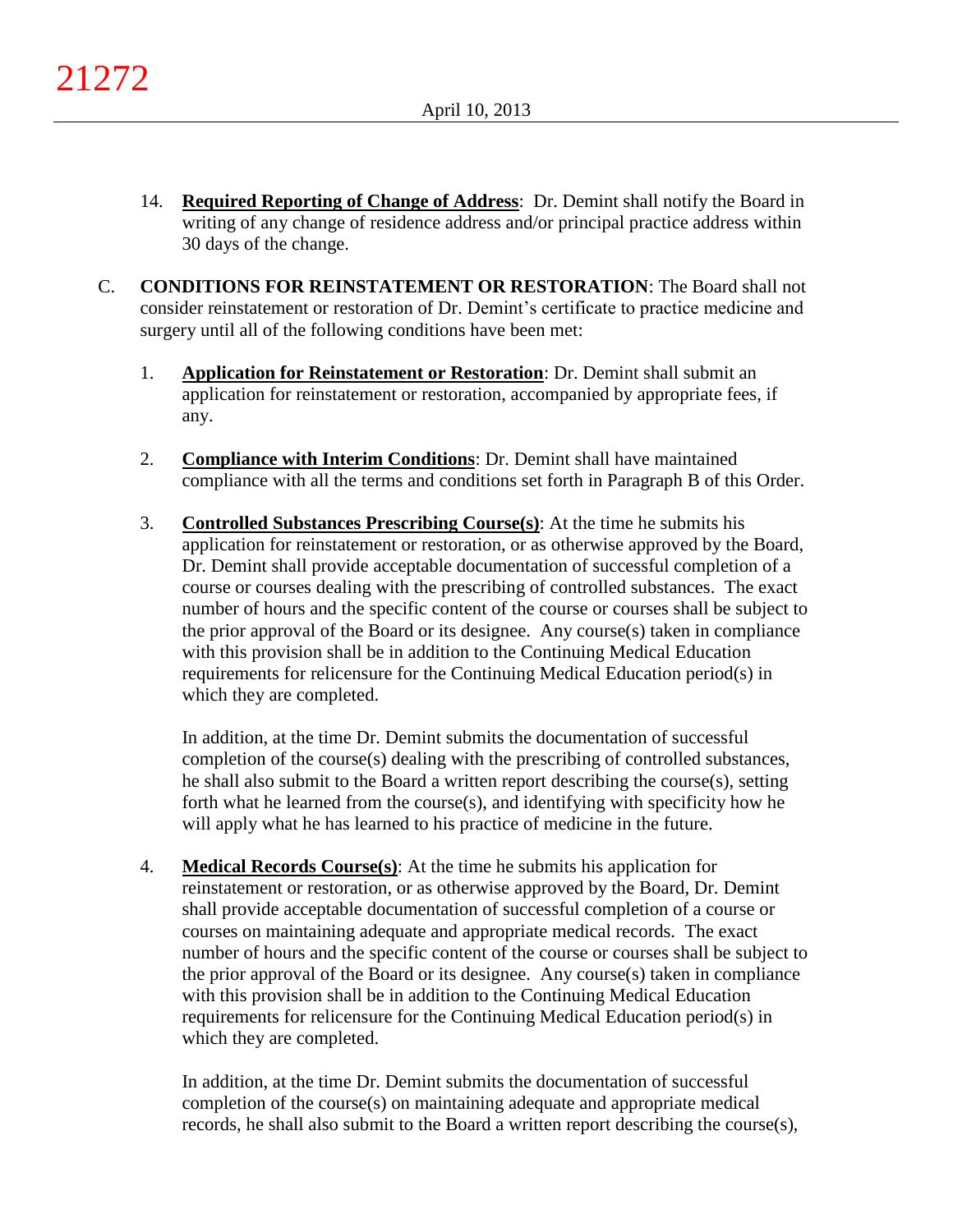setting forth what he learned from the course(s), and identifying with specificity how he will apply what he has learned to his practice of medicine in the future.

5. **ACOFP Course**: At the time he submits his application for reinstatement or restoration, or as otherwise approved by the Board, Dr. Demint shall provide acceptable documentation of successful completion of the Annual ACOFP Intensive Update and Board Review in Osteopathic Medicine. This course shall be taken in addition to the Continuing Medical Education requirements for relicensure for the Continuing Medical Education period(s) during which it is completed.

In addition, at the time Dr. Demint submits the documentation of successful completion of the ACOFP course, he shall also submit to the Board a written report describing the course, setting forth what he learned from the course, and identifying with specificity how he will apply what he has learned to his practice of medicine in the future.

- 6. **Additional Evidence of Fitness To Resume Practice**: In the event that Dr. Demint has not been engaged in the active practice of medicine and surgery for a period in excess of two years prior to application for reinstatement or restoration, the Board may exercise its discretion under Section 4731.222, Ohio Revised Code, to require additional evidence of his fitness to resume practice.
- D. **PROBATION**: Upon reinstatement or restoration, Dr. Demint's certificate shall be subject to the following PROBATIONARY terms, conditions, and limitations for a period of at least three years:
	- 1. **Terms, Conditions, and Limitations Continued from Suspension Period**: Dr. Demint shall continue to be subject to the terms, conditions, and limitations specified in Paragraph B of this Order.
	- 2. **Practice Plan and Monitoring Physician**: Within 30 days of the effective date of Dr. Demint's reinstatement or restoration, or as otherwise determined by the Board, Dr. Demint shall submit to the Board and receive its approval for a plan of practice in Ohio. Dr. Demint shall obtain the Board's prior approval for any alteration to the practice plan approved pursuant to this Order.

At the time Dr. Demint submits his practice plan, he shall also submit the name and curriculum vitae of a monitoring physician for prior written approval by the Secretary and Supervising Member of the Board. In approving an individual to serve in this capacity, the Secretary and Supervising Member will give preference to a physician who practices in the same locale as Dr. Demint and who is engaged in the same or similar practice specialty.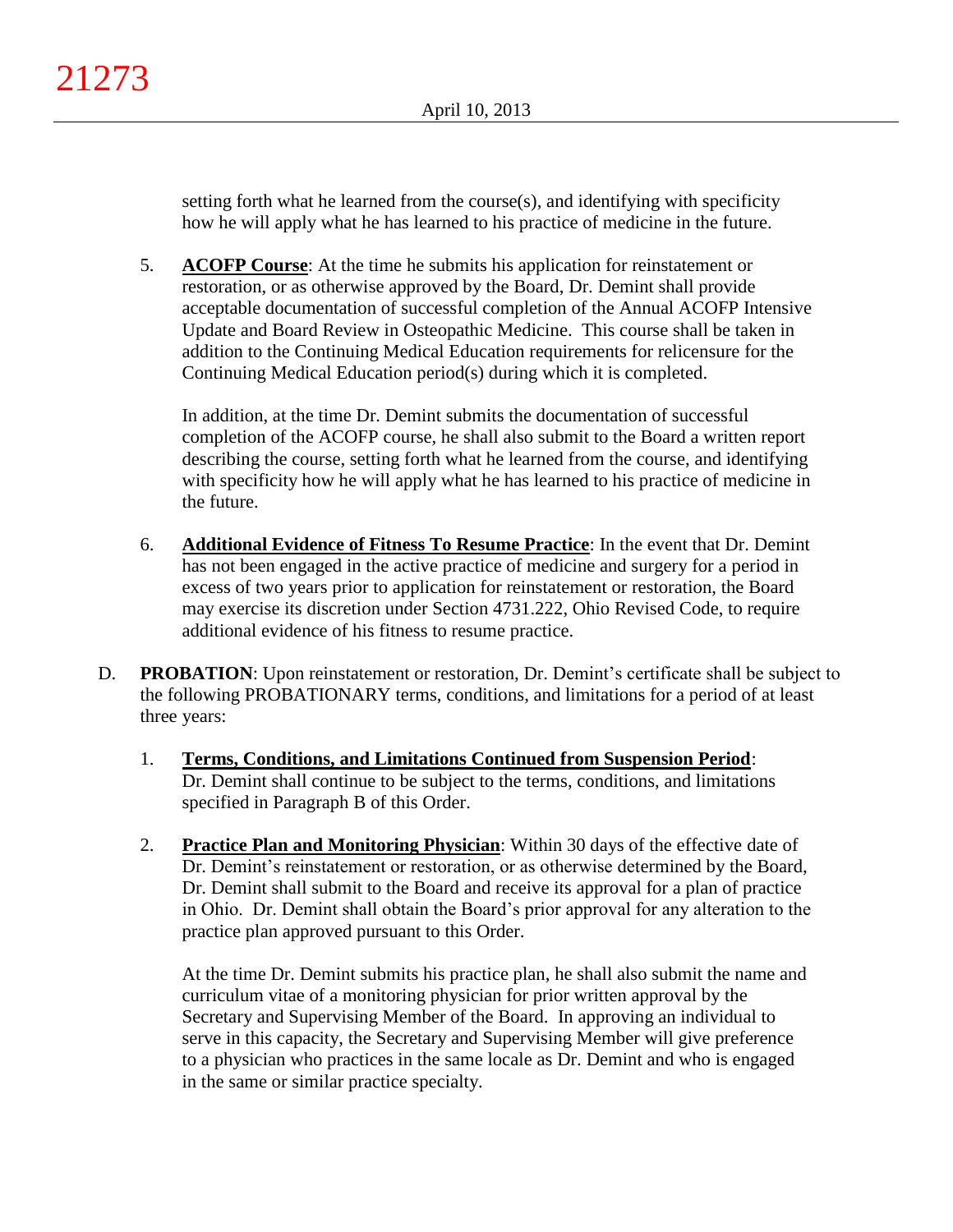The monitoring physician shall monitor Dr. Demint and his medical practice, and shall review Dr. Demint's patient charts. The chart review may be done on a random basis, with the frequency and number of charts reviewed to be determined by the Board.

Further, the monitoring physician shall provide the Board with reports on the monitoring of Dr. Demint and his medical practice, and on the review of Dr. Demint's patient charts. Dr. Demint shall ensure that the reports are forwarded to the Board on a quarterly basis and are received in the Board's offices no later than the due date for Dr. Demint's declarations of compliance.

In the event that the designated monitoring physician becomes unable or unwilling to serve in this capacity, Dr. Demint shall immediately so notify the Board in writing. In addition, Dr. Demint shall make arrangements acceptable to the Board for another monitoring physician within 30 days after the previously designated monitoring physician becomes unable or unwilling to serve, unless otherwise determined by the Board. Dr. Demint shall further ensure that the previously designated monitoring physician also notifies the Board directly of his or her inability to continue to serve and the reasons therefor.

The Board, in its sole discretion, may disapprove any physician proposed to serve as Dr. Demint's monitoring physician, or may withdraw its approval of any physician previously approved to serve as Dr. Demint's monitoring physician, in the event that the Secretary and Supervising Member of the Board determine that any such monitoring physician has demonstrated a lack of cooperation in providing information to the Board or for any other reason.

E. **TERMINATION OF PROBATION**: Upon successful completion of probation, as evidenced by a written release from the Board, Dr. Demint's certificate will be fully restored.

# F. **REQUIRED REPORTING WITHIN 30 DAYS OF THE EFFECTIVE DATE OF THIS ORDER:**

1. **Required Reporting to Employers and Others**: Within 30 days of the effective date of this Order, Dr. Demint shall provide a copy of this Order to all employers or entities with which he is under contract to provide healthcare services (including but not limited to third-party payors), or is receiving training, and the Chief of Staff at each hospital or healthcare center where he has privileges or appointments. Further, Dr. Demint shall promptly provide a copy of this Order to all employers or entities with which he contracts in the future to provide healthcare services (including but not limited to third-party payors), or applies for or receives training, and the Chief of Staff at each hospital or healthcare center where he applies for or obtains privileges or appointments.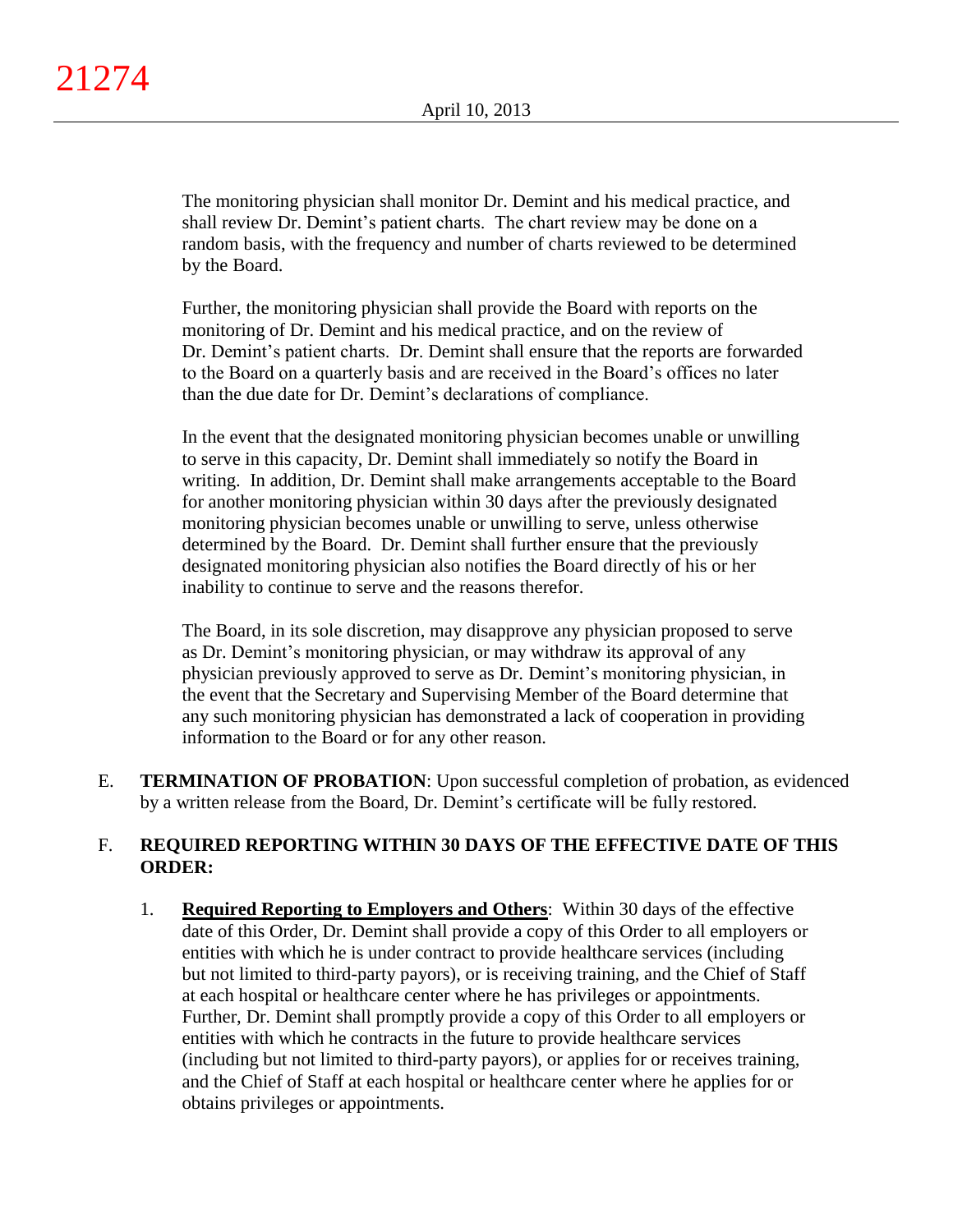In the event that Dr. Demint provides any healthcare services or healthcare direction or medical oversight to any emergency medical services organization or emergency medical services provider in Ohio, within 30 days of the effective date of this Order, he shall provide a copy of this Order to the Ohio Department of Public Safety, Division of Emergency Medical Services.

These requirements shall continue until Dr. Demint receives from the Board written notification of the successful completion of his probation.

- 2. **Required Reporting to Other Licensing Authorities**: Within 30 days of the effective date of this Order, Dr. Demint shall provide a copy of this Order to the proper licensing authority of any state or jurisdiction in which he currently holds any professional license, as well as any federal agency or entity, including but not limited to the Drug Enforcement Administration, through which he currently holds any professional license or certificate. Also, Dr. Demint shall provide a copy of this Order at the time of application to the proper licensing authority of any state or jurisdiction in which he applies for any professional license or reinstatement/restoration of any professional license. This requirement shall continue until Dr. Demint receives from the Board written notification of the successful completion of his probation.
- 3. **Required Reporting to Treatment Providers/Monitors**: Within 30 days of the effective date of this Order, Dr. Demint shall provide a copy of this Order to all persons and entities that provide chemical dependency/abuse treatment to or monitoring of Dr. Demint. This requirement shall continue until Dr. Demint receives from the Board written notification of the successful completion of his probation.

## 4. **Required Documentation of the Reporting Required by Paragraph F**:

Dr. Demint shall provide this Board with **one** of the following documents as proof of each required notification within 30 days of the date of each such notification: (a) the return receipt of certified mail within 30 days of receiving that return receipt, (b) an acknowledgement of delivery bearing the original ink signature of the person to whom a copy of the Order was hand delivered, (c) the original facsimile-generated report confirming successful transmission of a copy of the Order to the person or entity to whom a copy of the Order was faxed, or (d) an original computer-generated printout of electronic mail communication documenting the e-mail transmission of a copy of the Order to the person or entity to whom a copy of the Order was e-mailed.

G. **VIOLATION OF THE TERMS OF THIS ORDER**: If Dr. Demint violates the terms of this Order in any respect, the Board, after giving him notice and the opportunity to be heard, may institute whatever disciplinary action it deems appropriate, up to and including the permanent revocation of his certificate.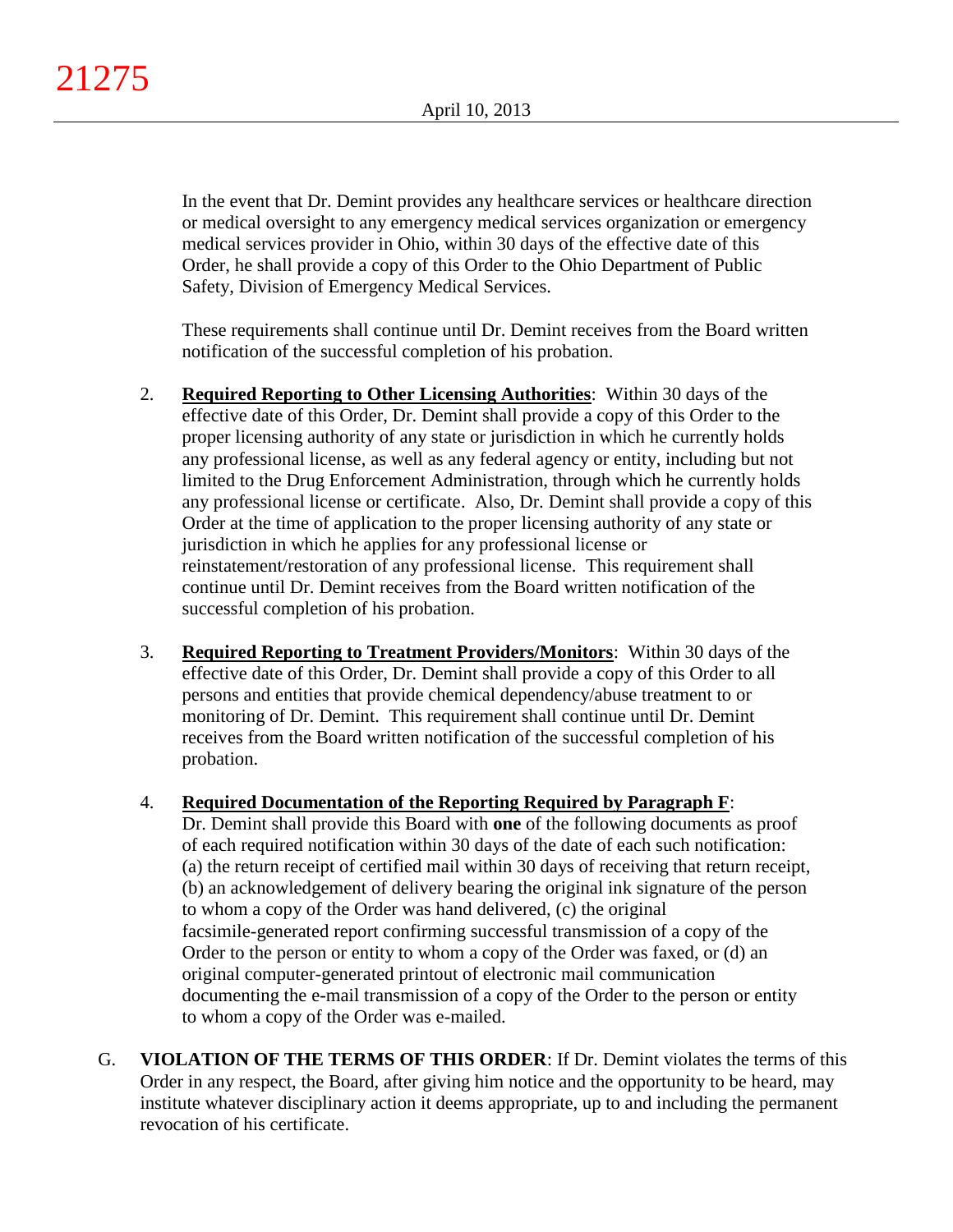H. **SUPERSEDE PREVIOUS CONSENT AGREEMENT**: Upon becoming effective, this Order shall supersede the terms and conditions set forth in the March 2010 Step II Consent Agreement between Dr. Demint and the Board.

**EFFECTIVE DATE OF ORDER:** This Order shall become effective immediately upon the mailing of the notification of approval by the Board.

# **Dr. Mahajan seconded the motion.**

Dr. Steinbergh stated that she will now entertain discussion in the above matter.

Dr. Madia stated that Dr. Demint's practice had many deficiencies, including inappropriate prescribing and ignoring urine tests. Dr. Madia opined that the practice does not seem to be a pill mill, but noted that similar cases in the past have resulted in permanent revocation of the physicians' license. Dr. Madia asked why Dr. Ramprasad and Dr. Steinbergh believe that this case does not rise to the level of permanent revocation.

Dr. Ramprasad replied that Dr. Demint has done many appropriate pill counts and OARRS reports. Dr. Ramprasad agreed with Dr. Steinbergh that Dr. Demint seems to care about his patients and that his treatment involves more than just medications. Dr. Ramprasad noted that patients had been referred for colonoscopies, MRI's, rehabilitation, and other procedures. Dr. Ramprasad stated that Dr. Demint's record-keeping is deficient, but not grossly deficient. Dr. Ramprasad further noted that Dr. Demint discharged a patient who had powder in their nose, showing that he did take some appropriate actions.

Dr. Steinbergh added that she felt the case was not egregious enough to warrant sending Dr. Demint to PLAS. Dr. Steinbergh recognized Dr. Demint's deficiencies and stated that the ACOFP course could help Dr. Demint, as it has many other physicians, by refreshing and reinforcing the knowledge he already has. Dr. Steinbergh stated that she appreciated the opinions of the State's expert, Dr. Cicek, and that she knew what was going on in Dr. Demint's practice. However, Dr. Steinbergh stated that she read Dr. Demint's objections and recognized that some of them were appropriate. Dr. Steinbergh opined that Dr. Demint is an interested physician who wants to do what he should be doing. Dr. Steinbergh stated that the Board Order suspends Dr. Demint's license for at least 180 days and will be difficult for him, but it does allow him to return to practice.

Dr. Madia asked if, basically, the reason the case does not rise to the level of permanent revocation is because Dr. Demint's actions were not criminal. Dr. Steinbergh agreed that that was the case.

Regarding the proposed amendment to Finding of Fact #2, Dr. Ramprasad stated that he did not see an adequate diagnostic consideration of fibromyalgia. Dr. Ramprasad stated that there is a very organized system of diagnosis of fibromyalgia as defined by the American Rheumatism Association. Dr. Ramprasad also stated that even if the patient did have fibromyalgia, he did not believe that initial treatment should have included such high doses of pain medications. Dr. Mahajan stated that narcotics are the last things to use when treating fibromyalgia, not the first things.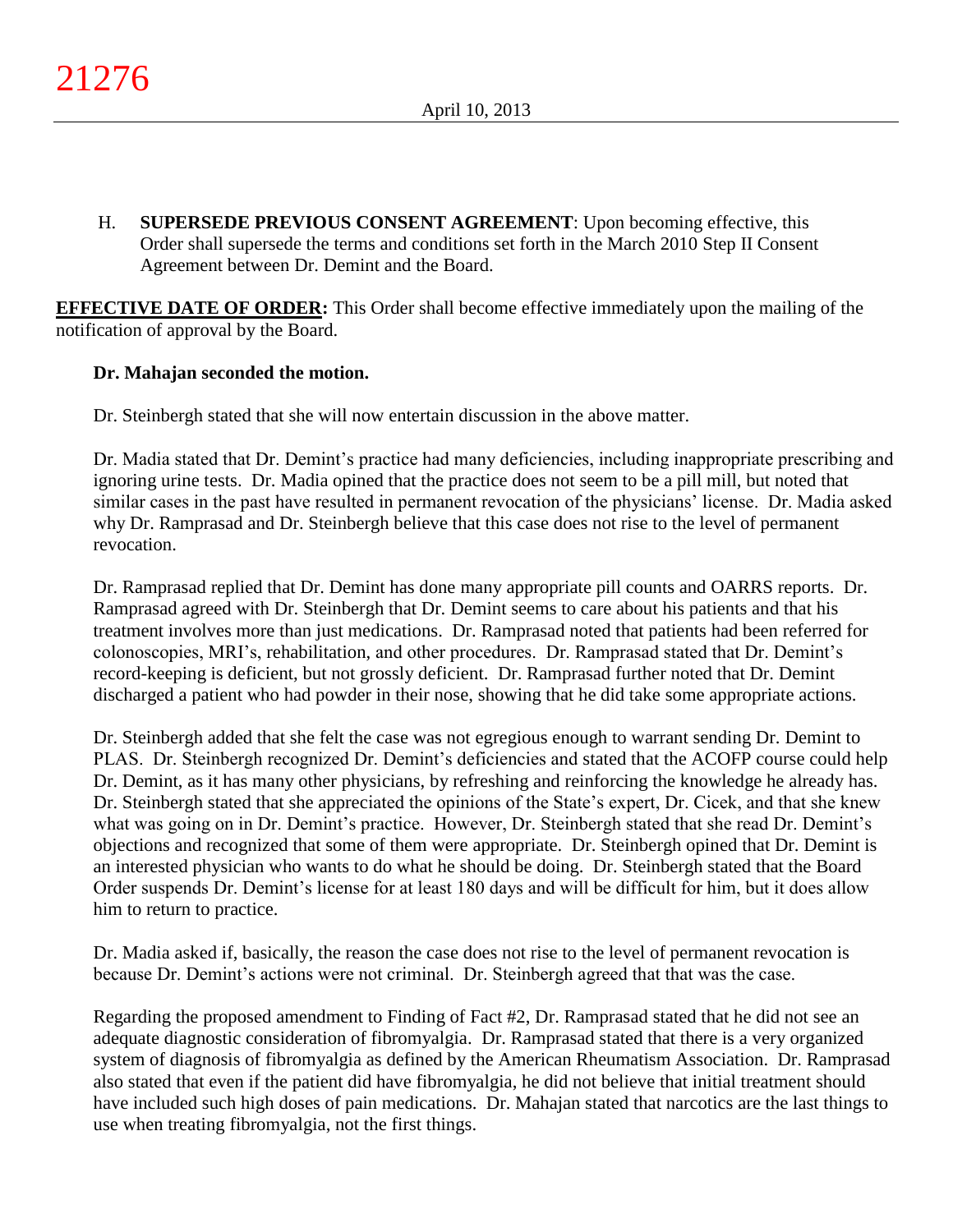A vote was taken on Dr. Madia's motion to amend:

| <b>ROLL CALL:</b> | Dr. Strafford  | - abstain |
|-------------------|----------------|-----------|
|                   | Dr. Bechtel    | - abstain |
|                   | Dr. Mahajan    | - aye     |
|                   | Dr. Ramprasad  | - aye     |
|                   | Dr. Steinbergh | - aye     |
|                   | Dr. Madia      | - aye     |
|                   | Ms. Elsass     | - aye     |
|                   | Mr. Kenney     | - aye     |
|                   | Mr. Gonidakis  | - aye     |
|                   |                |           |

The motion to amend carried.

Dr. Ramprasad exited the meeting at this time.

**Dr. Mahajan moved to approve and confirm Mr. Porter's Findings of Fact, Conclusions of Law, and Proposed Order, as amended, in the matter of Franklin Donald Demint, D.O. Dr. Madia seconded the motion.** A vote was taken:

| <b>ROLL CALL:</b> | Dr. Strafford  | - abstain |
|-------------------|----------------|-----------|
|                   | Dr. Bechtel    | - abstain |
|                   | Dr. Mahajan    | - aye     |
|                   | Dr. Steinbergh | - aye     |
|                   | Dr. Madia      | - aye     |
|                   | Ms. Elsass     | - aye     |
|                   | Mr. Kenney     | - aye     |
|                   | Mr. Gonidakis  | - aye     |

The motion to approve carried.

### AIDA ESTHER FIGUEROA, M.D., Case No. 12-CRF-059

Dr. Steinbergh directed the Board's attention to the matter of Aida Esther Figueroa, M.D. She advised that no objections were filed. Mr. Porter was the Hearing Examiner.

## **Dr. Madia moved to approve and confirm Mr. Porter's Findings of Fact, Conclusions of Law, and Proposed Order in the matter of Aida Esther Figueroa, M.D. Dr. Mahajan seconded the motion.**

Dr. Steinbegh stated that she will now entertain discussion in this matter.

Dr. Ramprasad returned to the meeting at this time.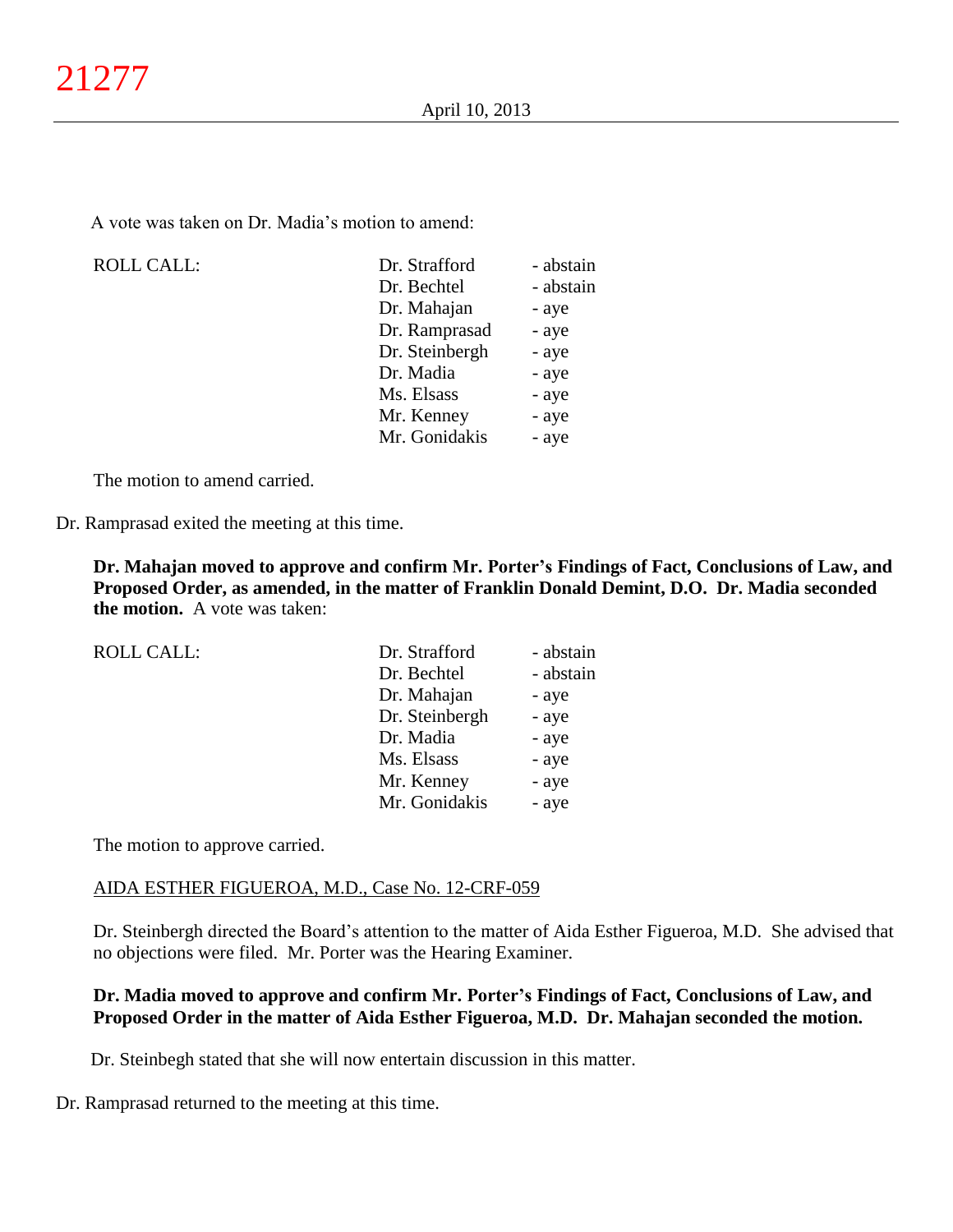Dr. Madia briefly reviewed Dr. Figueroa's medical career and stated that she currently holds no active license in any state. Dr. Madia stated that the Colorado Medical Board took action on Dr. Figueroa's Colorado medical license based on the following findings:

- Dr. Figueroa prescribed approximately 50,000 mg of hydrocodone to a family member over a period of time;
- Dr. Figueroa was taking higher-than-normal doses of a narcotic and a benzodiazepine for treatment of back pain which resulted from her spinal stenosis, though addiction was never proven;
- Dr. Figueroa surrendered her Drug Enforcement Agency certificate; and
- Dr. Figueroa exhibited bizarre behavior.

Dr. Madia continued that following an evaluation, the Colorado Physician Health Program found that Dr. Figueroa had a cognitive deficiency and was not fit to practice medicine at that time. The Colorado Medical Board suspended Dr. Figueroa's license and ordered her to undergo a ten-day inpatient evaluation to determine if she is impaired. However, Dr. Figueroa did not undergo an inpatient evaluation because she did not have \$10,000.00. After six months, the Colorado Medical Board revoked Dr. Figueroa's Colorado medical license for failure to undergo an inpatient evaluation.

Dr. Madia stated that Dr. Figueroa would like to return to Ohio to practice medicine. Dr. Madia opined that the action of the Colorado Medical Board was appropriate and that Dr. Figueroa did need an inpatient evaluation, as well as a prescribing course.

Dr. Madia stated that he would like to offer an amendment to the Hearing Examiner's Report and Recommendation. Dr. Madia stated that his amendment is essentially the same as the Proposed Order, but rearranges some of the conditions for interim monitoring and reinstatement of her license. Notably, Dr. Madia stated that his proposed amendment removes the phrase "At some time in the future when she is ready to comply with the requirements set forth in this Order, …" Dr. Madia opined that this statement should not be in the Order because the Board does not know if Dr. Figueroa will be ready to comply in the future.

Dr. Madia noted that the Proposed Order states that Dr. Figueroa's license will be fully restored "unless the Board determines … that any limitations on Dr. Figueroa's practice plan … should become permanent." Dr. Madia opined that the Board does not have the authority to add a conditional addendum such as this, and so his proposed amendment removes that phrase. Dr. Maida stated that if the neuropsychologist recommends a permanent limitation on Dr. Figueroa's license, then that can be accomplished by a new order.

# **Dr. Madia moved to amend the Proposed Order to read as follows:**

It is hereby ORDERED that:

A. **SUSPENSION OF CERTIFICATE**: The certificate of Aida Esther Figueroa, M.D., to practice medicine and surgery in the State of Ohio shall be SUSPENDED for an indefinite period of time.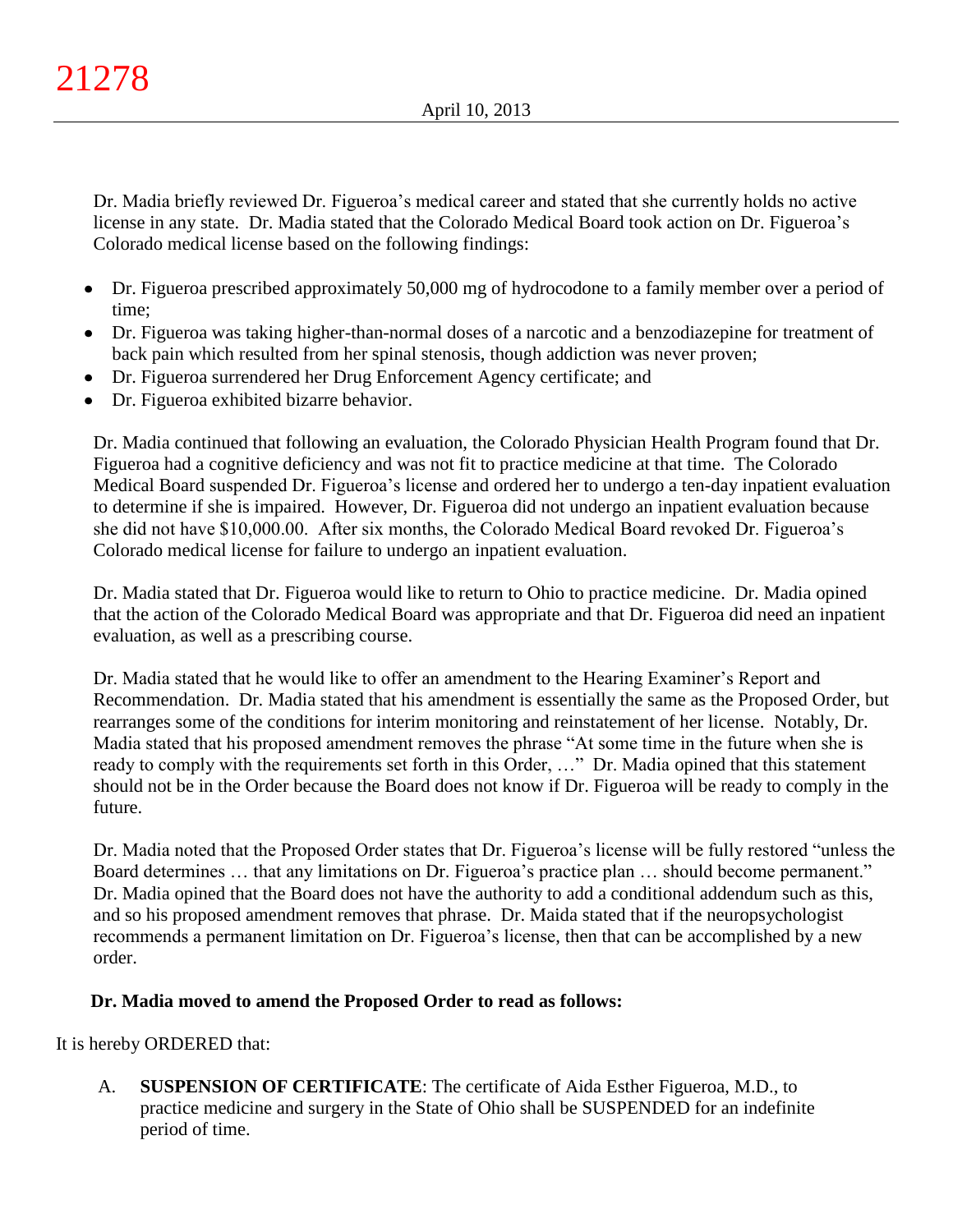- B. **CONDITIONS FOR REINSTATEMENT OR RESTORATION**: The Board shall not consider reinstatement or restoration of Dr. Figueroa's certificate to practice medicine and surgery until all of the following conditions have been met:
	- 1. **Application for Reinstatement or Restoration**: Dr. Figueroa shall submit an application for reinstatement or restoration, accompanied by appropriate fees, if any.
	- 2. **Controlled Substances Prescribing Course(s)**: At the time she submits her application for reinstatement or restoration, or as otherwise approved by the Board, Dr. Figueroa shall provide acceptable documentation of successful completion of a course or courses dealing with the prescribing of controlled substances. The exact number of hours and the specific content of the course or courses shall be subject to the prior approval of the Board or its designee. Any course(s) taken in compliance with this provision shall be in addition to the Continuing Medical Education requirements for relicensure for the Continuing Medical Education period(s) in which they are completed.

In addition, at the time Dr. Figueroa submits the documentation of successful completion of the course(s) dealing with the prescribing of controlled substances, she shall also submit to the Board a written report describing the course(s), setting forth what she learned from the course(s), and identifying with specificity how she will apply what she has learned to her practice of medicine in the future.

3. **Neuropsychological Assessment/Treatment**: At the time she submits her application for reinstatement or restoration, or as otherwise approved by the Board, Dr. Figueroa shall submit to the Board for its prior approval the name and curriculum vitae of a neuropsychologist, or other appropriate mental health professional ("other professional"), of Dr. Figueroa's choice.

Upon approval by the Board, Dr. Figueroa shall obtain from the approved neuropsychologist or other approved professional an assessment of Dr. Figueroa's current cognitive status. The assessment shall take place no later than 60 days following such approval, unless otherwise determined by the Board. Prior to the assessment, Dr. Figueroa shall furnish the approved neuropsychologist or other professional copies of the Board's Order, including the Summary of the Evidence, Findings of Fact, and Conclusions of Law, and any other documentation from the hearing record which the Board may deem appropriate or helpful to that neuropsychologist or other professional.

Upon completion of the assessment, Dr. Figueroa shall cause a written report to be submitted to the Board from the approved neuropsychologist or other professional. The written report shall include: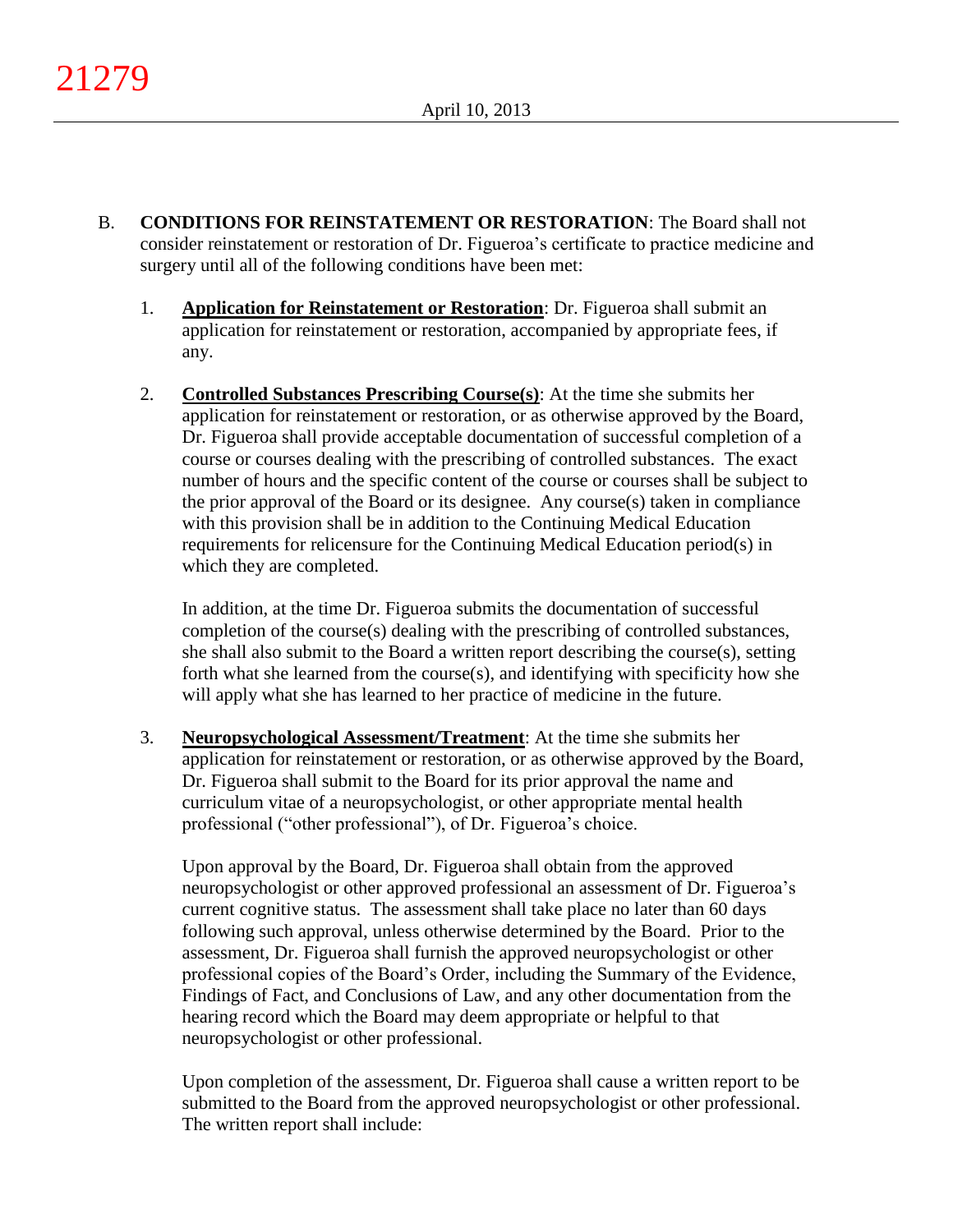- a. A detailed report of the evaluation of Dr. Figueroa's current cognitive status and condition;
- b. A detailed plan of recommended neuropsychological treatment, if any, based upon the neuropsychologist's or other professional's informed assessment of Dr. Figueroa's current needs;
- c. A statement regarding any recommended limitations upon her practice and whether such practice limitations should be permanent; and
- d. Any reports upon which the treatment recommendation is based, including reports of physical examination and psychological or other testing.

Should the Board-approved neuropsychologist or other professional recommend treatment, he or she shall submit to the Board for its approval a treatment plan. Upon approval by the Board of the treatment plan, Dr. Figueroa shall undergo and continue such approved treatment at the rate of visits recommended by the approved treating neuropsychologist or other professional, or as otherwise directed by the Board. The sessions shall be in person and may not be conducted by telephone or other electronic means unless otherwise approved in advance by the Board. Dr. Figueroa shall comply with her approved treatment plan, including taking medications as prescribed for her cognitive disorder and submitting to periodic tests of her blood and/or urine.

- 4. **Neuropsychological Reports Evidencing Fitness to Practice; Recommended Limitations**: Should the neuropsychological evaluation set forth in Paragraph B.3, above, reveal cognitive impairment, Dr. Figueroa shall provide the Board with written reports of evaluation by two neuropsychologists or other professionals acceptable to the Board indicating that Dr. Figueroa's ability to practice has been assessed and that she has been found capable of practicing in accordance with acceptable and prevailing standards of care. Such evaluations shall have been performed within 60 days prior to Dr. Figueroa's application for reinstatement or restoration. The reports of evaluation shall describe with particularity the bases for the determination that Dr. Figueroa has been found capable of practicing according to acceptable and prevailing standards of care and shall include any recommended limitations upon her practice and whether those limitations upon her practice should be permanent.
- 5. **Drug/Alcohol Assessment; Initiate Drug/Alcohol Treatment**: Prior to submitting her application for reinstatement or restoration, or as otherwise approved by the Board, Dr. Figueroa shall submit to a drug/alcohol assessment and any appropriate drug/alcohol treatment, as determined by an informed assessment of her current needs. Such assessment and treatment shall be provided by a treatment provider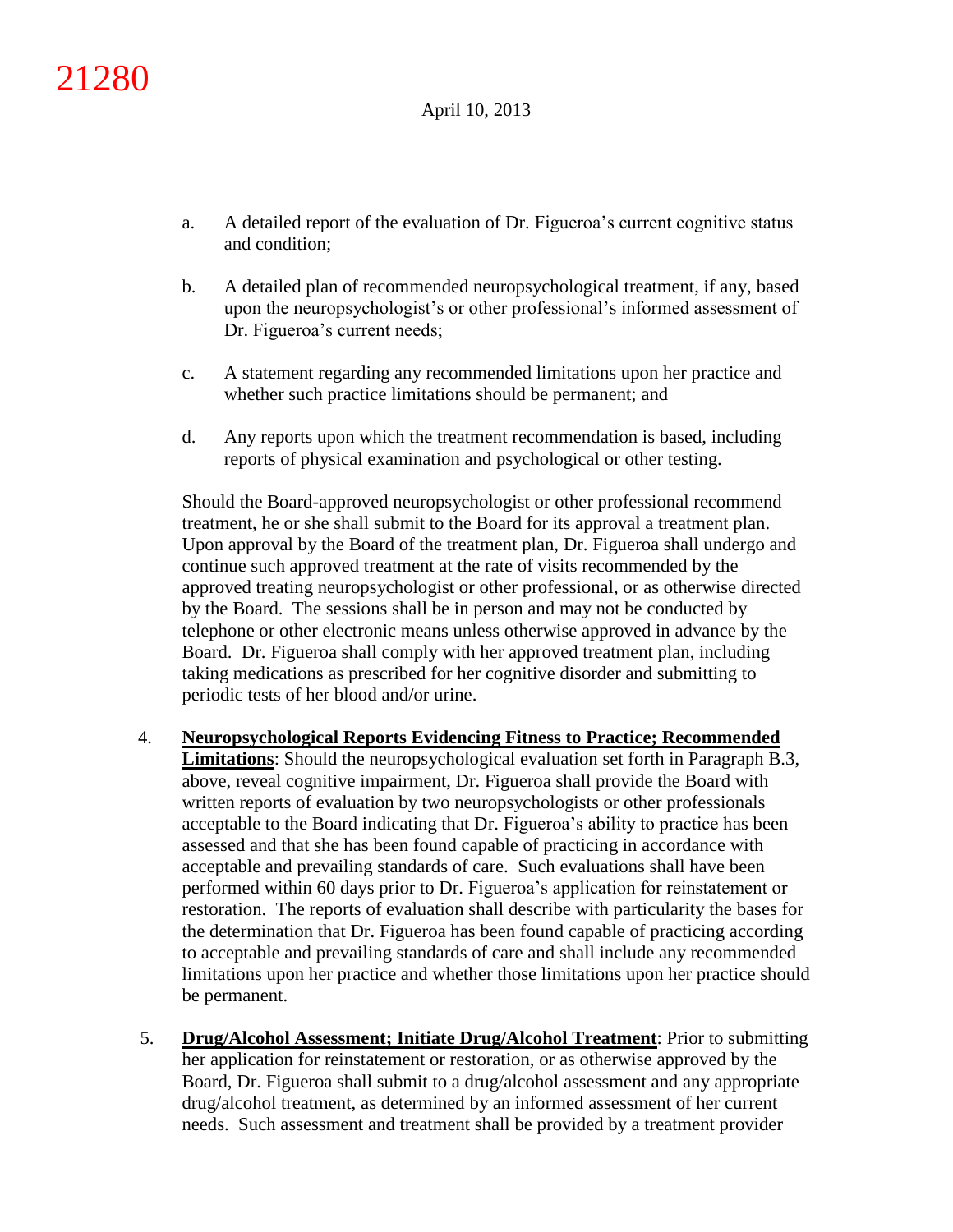approved under R.C. 4731.25 for treatment of drug and/or alcohol dependency or abuse.

Prior to the assessment, Dr. Figueroa shall furnish the approved treatment provider copies of the Board's Summary of the Evidence, Findings of Fact, and Conclusions of Law, and any other documentation from the hearing record that the Board may deem appropriate or helpful to the treatment provider. Within ten days after the completion of the assessment, or as otherwise determined by the Board, Dr. Figueroa shall cause a written report to be submitted to the Board from the treatment provider that shall include, to the extent applicable, the following:

- a. A detailed plan of recommended treatment based upon the treatment provider's informed assessment of Dr. Figueroa's current needs, to include a minimum of 28 days of inpatient/residential treatment for chemical dependency/abuse at a treatment provider approved by the Board;
- b. A statement indicating whether Dr. Figueroa entered into or commenced the recommended treatment program within 48 hours of its determination;
- c. A copy of a treatment contract signed by Dr. Figueroa establishing the terms of treatment and aftercare, including any required supervision or restrictions on practice during treatment or aftercare; and
- d. A statement indicating that the treatment provider will immediately report to the Board any failure by Dr. Figueroa to comply with the terms of the treatment contract during inpatient or outpatient treatment or aftercare.
- 6. **Demonstration of Ability to Resume Practice**: Should the report of the approved treatment provider set forth in Paragraph B.5, above, indicate that Dr. Figueroa suffers from drug or alcohol abuse and/or dependency that requires treatment, Dr. Figueroa shall demonstrate to the satisfaction of the Board that she can practice in compliance with acceptable and prevailing standards of care. Such demonstration shall include but not be limited to the following:
	- a. Certification from a treatment provider approved under R.C. 4731.25 that Dr. Figueroa has successfully completed a minimum of 28 days of inpatient/residential treatment for chemical dependency/abuse at a treatment provider approved by the Board.
	- b. Evidence of continuing full compliance with an aftercare contract with a treatment provider approved under R.C. 4731.25. Such evidence shall include, but shall not be limited to, a copy of the signed aftercare contract. The aftercare contract must comply with Ohio Administrative Code Rule ("Rule") 4731-16-10.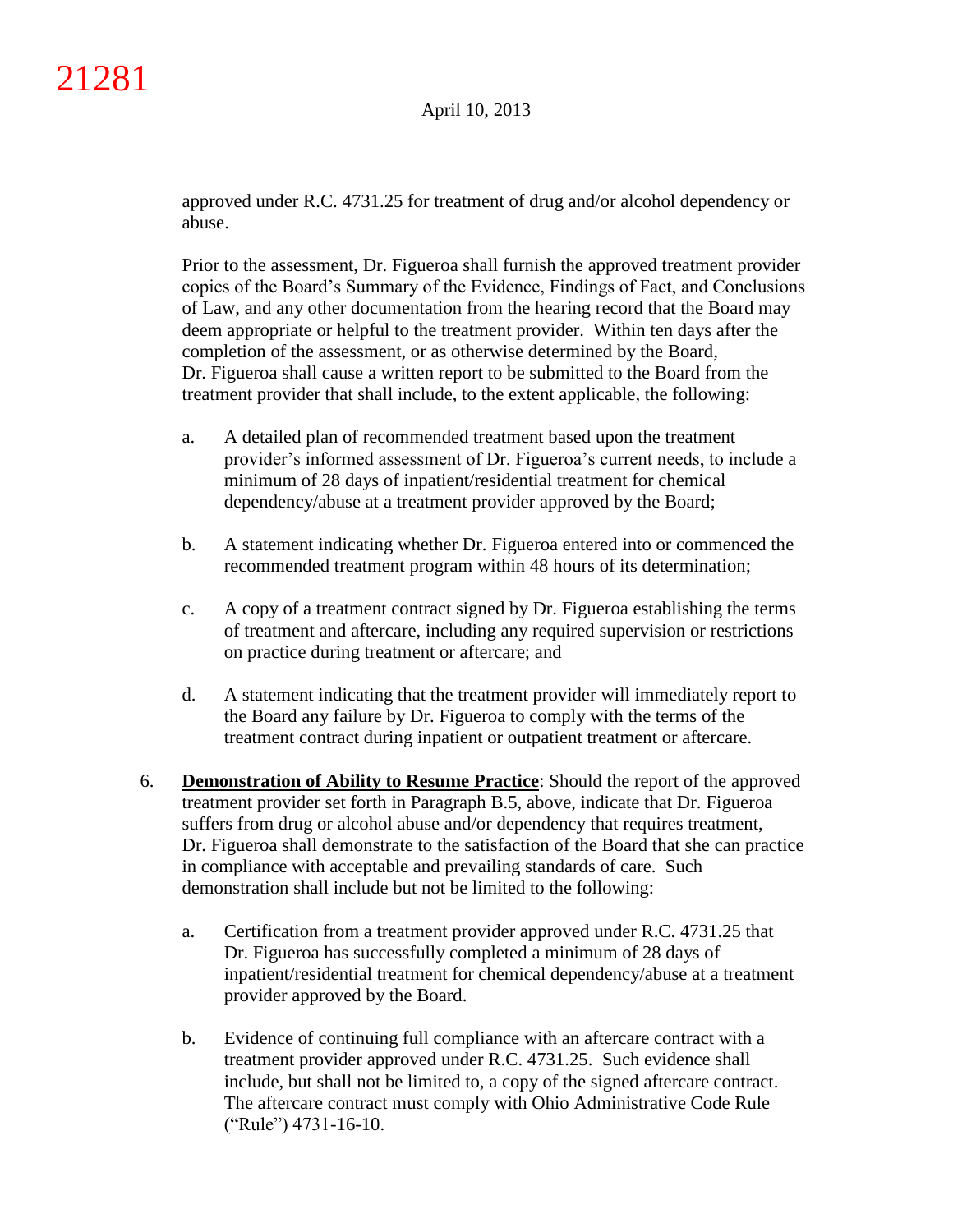21282

c. Two written reports indicating that Dr. Figueroa's ability to practice has been assessed and that she has been found capable of practicing according to acceptable and prevailing standards of care, with respect to chemical dependency/abuse.

The reports shall have been made by physicians knowledgeable in the area of addictionology and who are either affiliated with a current Board-approved treatment provider or otherwise have been approved in advance by the Board to provide an assessment of Dr. Figueroa. Further, the two aforementioned physicians shall not be affiliated with the same treatment provider or medical group practice. Prior to the assessments, Dr. Figueroa shall provide the assessors with copies of patient records from any evaluation and/or treatment that she has received, and a copy of this Order. The reports of the assessors shall include any recommendations for treatment, monitoring, or supervision of Dr. Figueroa, and any conditions, restrictions, or limitations that should be imposed on Dr. Figueroa's practice. The reports shall also describe the basis for the assessor's determinations.

All reports required pursuant to this paragraph shall be based upon examinations occurring within the three months immediately preceding any application for reinstatement or restoration. Further, at the discretion of the Secretary and Supervising Member of the Board, the Board may require an updated assessment and report if the Secretary and Supervising Member determine that such updated assessment and report is warranted for any reason.

- 7. **Additional Evidence of Fitness To Resume Practice**: In the event that Dr. Figueroa has not been engaged in the active practice of medicine and surgery for a period in excess of two years prior to application for reinstatement or restoration, the Board may exercise its discretion under R.C. 4731.222 to require additional evidence of her fitness to resume practice.
- C. **PROBATION**: Upon reinstatement or restoration, Dr. Figueroa's certificate shall be subject to the following PROBATIONARY terms, conditions, and limitations for a period of at least five years:
	- 1. **Obey the Law**: Dr. Figueroa shall obey all federal, state, and local laws, and all rules governing the practice of medicine and surgery in Ohio.
	- 2. **Declarations of Compliance**: Dr. Figueroa shall submit quarterly declarations under penalty of Board disciplinary action and/or criminal prosecution, stating whether there has been compliance with all the conditions of this Order. The first quarterly declaration must be received in the Board's offices on or before the first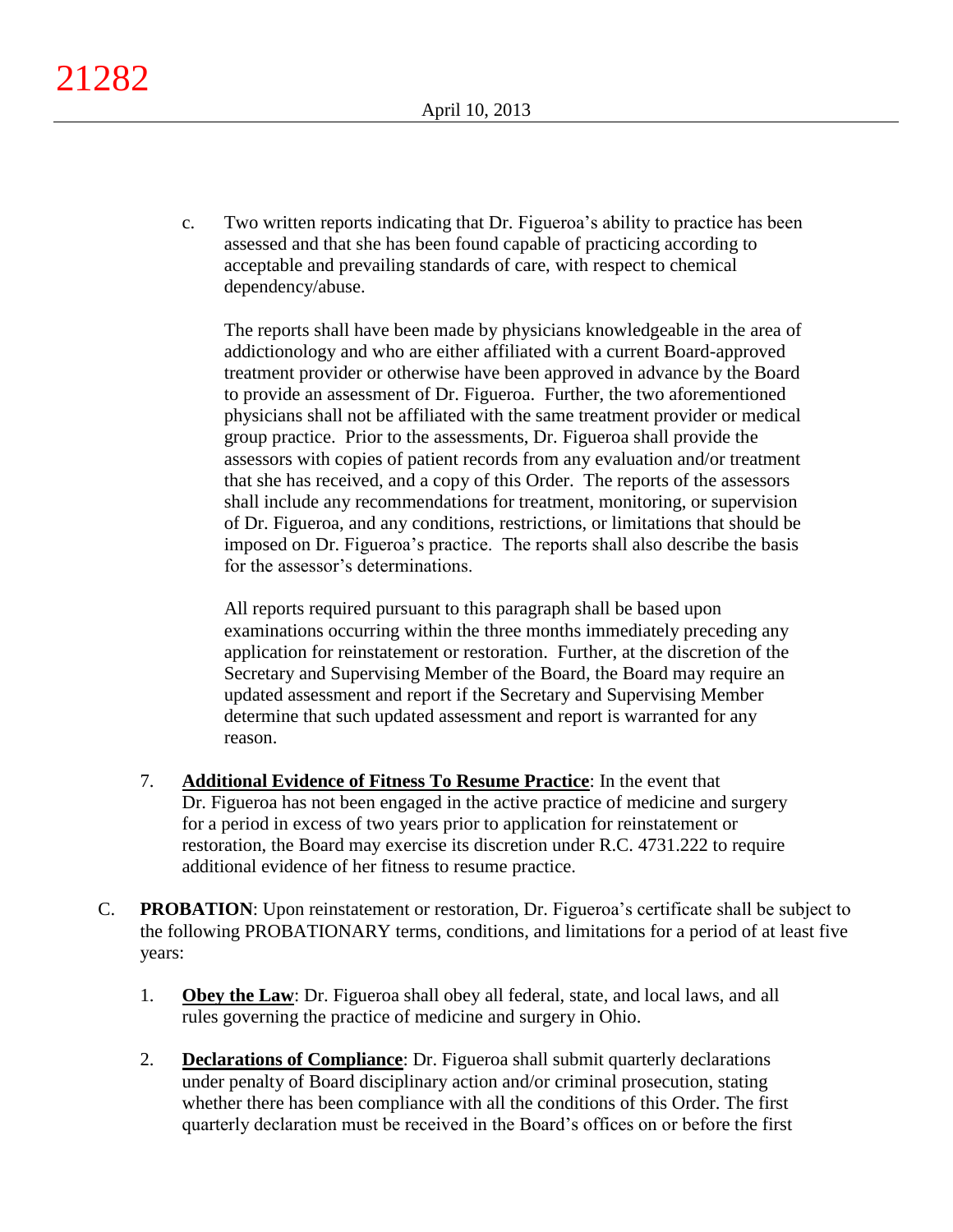day of the third month following the month in which Dr. Figueroa's certificate is restored or reinstated. Subsequent quarterly declarations must be received in the Board's offices on or before the first day of every third month.

- 3. **Personal Appearances**: Dr. Figueroa shall appear in person for an interview before the full Board or its designated representative during the third month following the month in which Dr. Figueroa's certificate is restored or reinstated, or as otherwise directed by the Board. Subsequent personal appearances shall occur every three months thereafter, and/or as otherwise directed by the Board. If an appearance is missed or is rescheduled for any reason, ensuing appearances shall be scheduled based on the appearance date as originally scheduled.
- 4. **Continue Neuropsychological Treatment Plan**: Dr. Figueroa shall undergo and continue any Board-approved neuropsychological treatment plan as set forth in Paragraph B.3 at the rate of visits recommended by the approved treating neuropsychologist or other professional, or as otherwise directed by the Board. The sessions shall be in person and may not be conducted by telephone or other electronic means unless otherwise approved in advance by the Board. Dr. Figueroa shall comply with her approved treatment plan, including taking medications as prescribed for her cognitive disorder and submitting to periodic tests of her blood and/or urine.

Dr. Figueroa shall continue in treatment until such time as the Board determines that no further treatment is necessary. To make this determination, the Board shall require reports from the approved treating neuropsychologist or other professional. The reports shall contain information describing Dr. Figueroa's current treatment plan and any changes that have been made to the treatment plan since the prior report; her compliance with the treatment plan; her neuropsychological status; her progress in treatment; and results of any laboratory or other studies that have been conducted since the prior report. Dr. Figueroa shall ensure that the reports are forwarded to the Board on a quarterly basis and are received in the Board's offices no later than the due date for Dr. Figueroa's declarations of compliance.

Dr. Figueroa shall ensure that her treating neuropsychologist or other professional immediately notifies the Board of Dr. Figueroa's failure to comply with her approved treatment plan and/or any determination that Dr. Figueroa is unable to practice due to her cognitive disorder.

In the event that the designated neuropsychologist or other professional becomes unable or unwilling to serve in this capacity, Dr. Figueroa shall immediately so notify the Board in writing and make arrangements acceptable to the Board for another neuropsychologist or other professional as soon as practicable. Dr. Figueroa shall further ensure that the previously designated neuropsychologist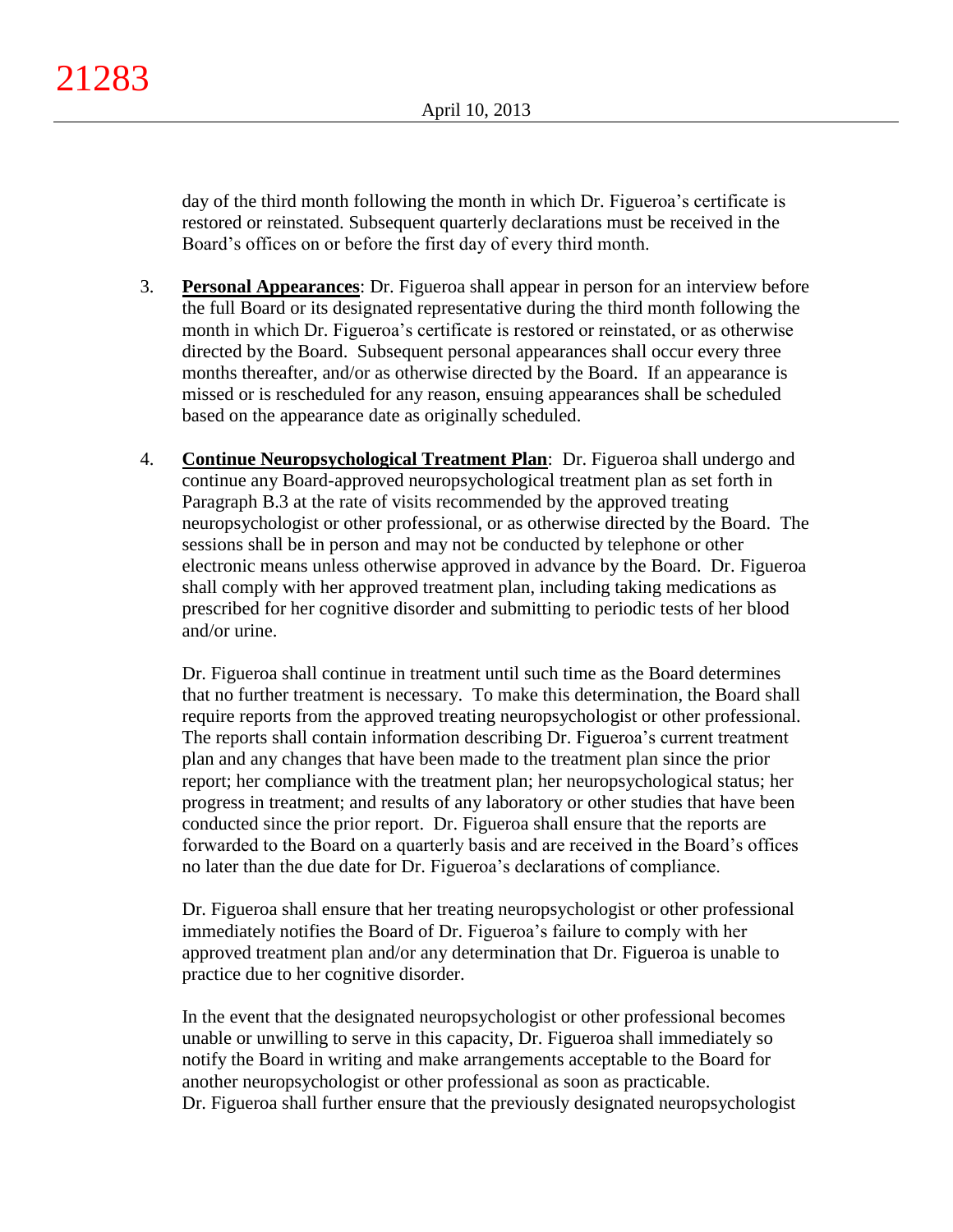or other professional also notifies the Board directly of his or her inability to continue to serve and the reasons therefor.

The Board, in its sole discretion, may disapprove any neuropsychologist or other professional proposed to serve as Dr. Figueroa's designated treating neuropsychologist or other professional, or may withdraw its approval of any neuropsychologist or other professional previously approved to serve as Dr. Figueroa's designated treating neuropsychologist or other professional, in the event that the Secretary and Supervising Member of the Board determine that any such psychiatrist has demonstrated a lack of cooperation in providing information to the Board or for any other reason.

5. **Conditions If Dr. Figueroa is Determined to Require Treatment for Chemical Abuse/Dependency**: Should the report of the approved treatment provider as set forth in Paragraph B.5, above, indicate that Dr. Figueroa suffers from drug or alcohol abuse and/or dependency that requires treatment, Dr. Figueroa shall comply with the following requirements:

## a. **Sobriety**

*i.* **Abstention from Drugs**: Dr. Figueroa shall abstain completely from the personal use or personal possession of drugs, except those prescribed, dispensed, or administered to her by another so authorized by law who has full knowledge of Dr. Figueroa's history of chemical dependency and/or abuse and who may lawfully prescribe for her (for example, a physician who is not a family member).

Further, in the event that Dr. Figueroa is so prescribed, dispensed, or administered any controlled substance, carisoprodol, or tramadol, Dr. Figueroa shall notify the Board in writing within seven days, providing the Board with the identity of the prescriber, the name of the drug Dr. Figueroa received, the medical purpose for which she received the drug, the date the drug was initially received, and the dosage, amount, number of refills, and directions for use.

Further, within 30 days of the date said drug is so prescribed, dispensed, or administered to her, Dr. Figueroa shall provide the Board with either a copy of the written prescription or other written verification from the prescriber, including the dosage, amount, number of refills, and directions for use.

*ii.* **Abstention from Alcohol**: Dr. Figueroa shall abstain completely from the use of alcohol.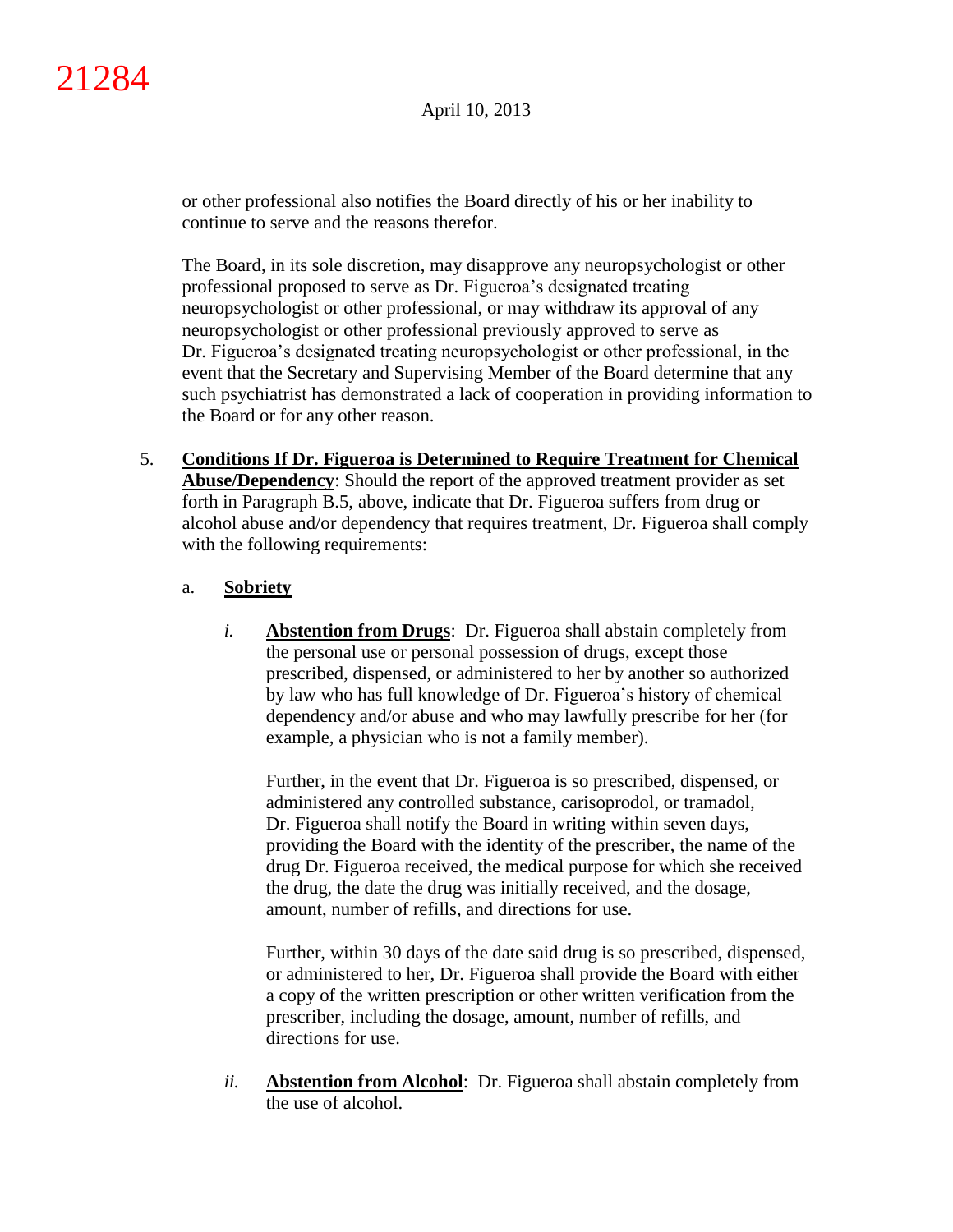## b. **Drug and Alcohol Screens; Drug Testing Facility and Collection Site**

- *i.* Dr. Figueroa shall submit to random urine screenings for drugs and alcohol at least four times per month, or as otherwise directed by the Board. Dr. Figueroa shall ensure that all screening reports are forwarded directly to the Board on a quarterly basis. The drug-testing panel utilized must be acceptable to the Secretary of the Board, and shall include Dr. Figueroa's drug(s) of choice.
- *ii.* Dr. Figueroa shall submit, at her expense and on the day selected, urine specimens for drug and/or alcohol analysis. (The term "toxicology screen" is also be used herein for "urine screen" and/or "drug screen.")

All specimens submitted by Dr. Figueroa shall be negative, except for those substances prescribed, administered, or dispensed to her in conformance with the terms, conditions and limitations set forth in this Order.

Refusal to submit such specimen, or failure to submit such specimen on the day she is selected or in such manner as the Board may request, shall constitute a violation of this Order.

*iii.* Dr. Figueroa shall abstain from the use of any substance that may produce a positive result on a toxicology screen, including the consumption of poppy seeds or other food or liquid that may produce a positive result on a toxicology screen.

Dr. Figueroa shall be held to an understanding and knowledge that the consumption or use of various substances, including but not limited to mouthwashes, hand-cleaning gels, and cough syrups, may cause a positive toxicology screen, and that unintentional ingestion of a substance is not distinguishable from intentional ingestion on a toxicology screen, and that, therefore, consumption or use of substances that may produce a positive result on a toxicology screen is prohibited under this Order.

*iv.* All urine screenings for drugs and alcohol shall be conducted through a Board-approved drug-testing facility and Board-approved collection site pursuant to the global contract between the approved facility and the Board, which provides for the Board to maintain ultimate control over the urine-screening process and to preserve the confidentiality of positive screening results in accordance with R.C. 4731.22(F)(5). The screening process for random testing shall require a daily call-in procedure. Further, in the event that the Board exercises its discretion, as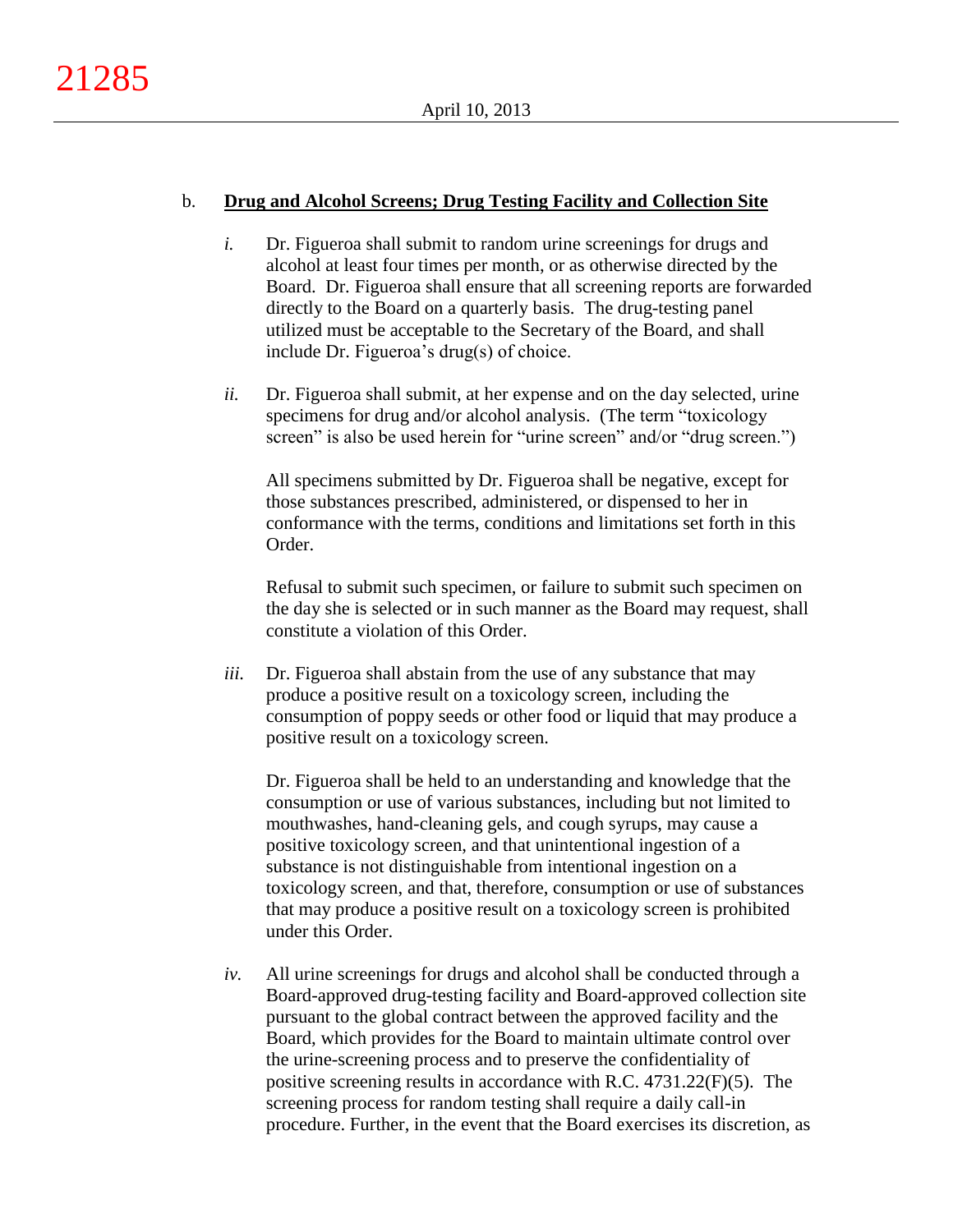provided in Paragraph C.5.c, below, to approve urine screenings to be conducted at an alternative drug-testing facility, collection site, and/or supervising physician, such approval shall be expressly contingent upon the Board's retaining ultimate control over the urine-screening process in a manner that preserves the confidentiality of positive screening results.

*v.* Within 30 days of the reinstatement or restoration of her certificate, Dr. Figueroa shall enter into the necessary financial and/or contractual arrangements with the Board-approved drug-testing facility and/or collection site ("DFCS") in order to facilitate the screening process in the manner required by this Order.

Further, within 30 days of making such arrangements, Dr. Figueroa shall provide to the Board written documentation of completion of such arrangements, including a copy of any contract entered into between Dr. Figueroa and the Board-approved DFCS. Dr. Figueroa's failure to timely complete such arrangements, or failure to timely provide written documentation to the Board of completion of such arrangements, shall constitute a violation of this Order.

*vi.* Dr. Figueroa shall ensure that the urine-screening process performed through the Board-approved DFCS requires a daily call-in procedure, that the urine specimens are obtained on a random basis, and that the giving of the specimen is witnessed by a reliable person.

In addition, Dr. Figueroa and the Board-approved DFCS shall ensure that appropriate control over the specimen is maintained and shall immediately inform the Board of any positive screening result.

- *vii.* Dr. Figueroa shall ensure that the Board-approved DFCS provides quarterly reports to the Board, in a format acceptable to the Board, verifying whether all urine screens have been conducted in compliance with this Order, and whether all urine screens have been negative.
- *viii.* In the event that the Board-approved DFCS becomes unable or unwilling to serve as required by this Order, Dr. Figueroa shall immediately notify the Board in writing, and make arrangements acceptable to the Board, pursuant to Paragraph C.5.c, below, as soon as practicable. Dr. Figueroa shall further ensure that the Board-approved DFCS also notifies the Board directly of its inability to continue to serve and the reasons therefor.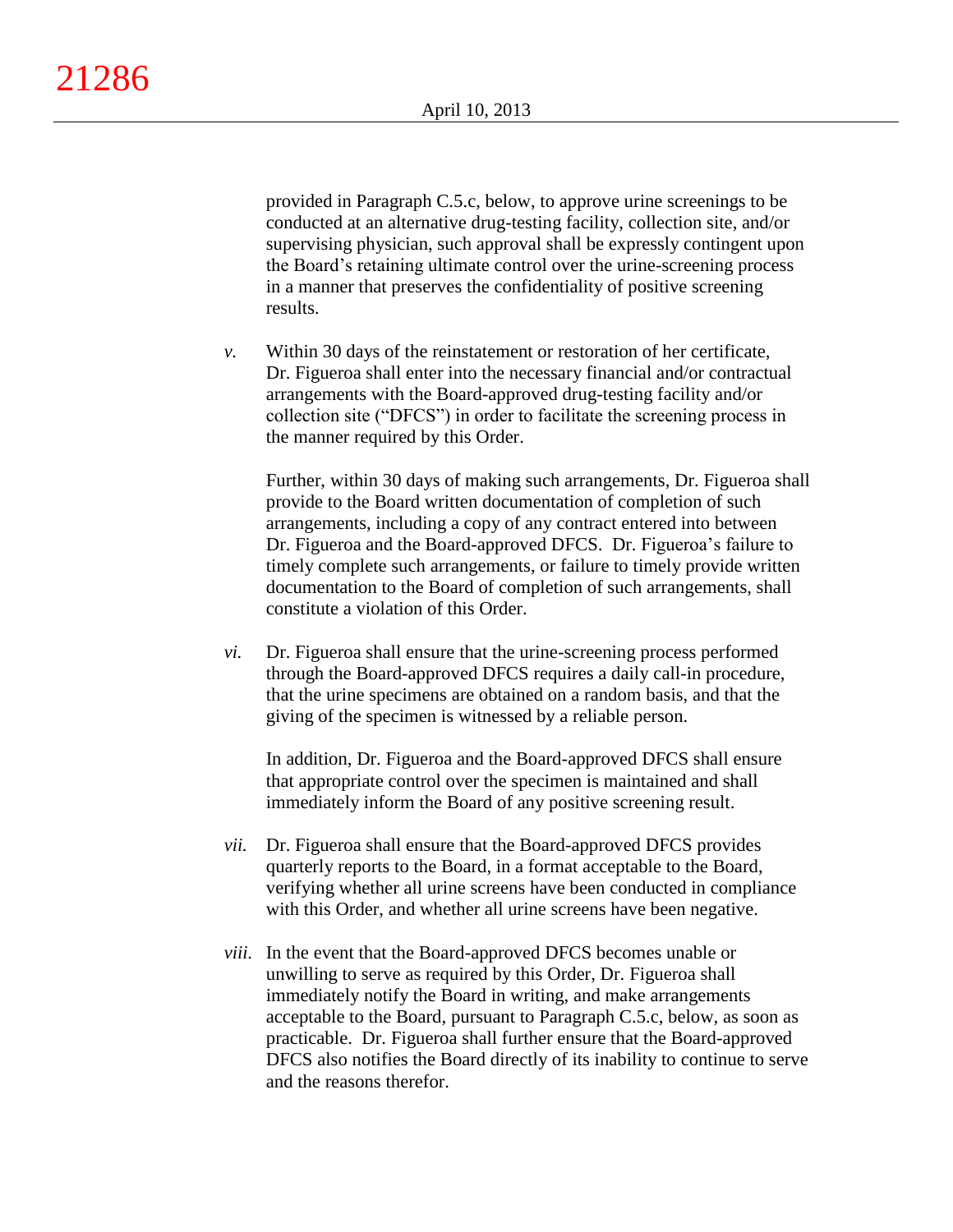- *ix.* The Board, in its sole discretion, may withdraw its approval of any DFCS in the event that the Secretary and Supervising Member of the Board determine that the DFCS has demonstrated a lack of cooperation in providing information to the Board or for any other reason.
- c. **Alternative Drug-testing Facility and/or Collection Site:** It is the intent of this Order that Dr. Figueroa shall submit urine specimens to the Board-approved DFCS chosen by the Board. However, in the event that using the Board-approved DFCS creates an extraordinary hardship on Dr. Figueroa, as determined in the sole discretion of the Board, then, subject to the following requirements, the Board may approve an alternative DFCS or a supervising physician to facilitate the urine-screening process for Dr. Figueroa.
	- *i.* Within 30 days of the date on which Dr. Figueroa is notified of the Board's determination that utilizing the Board-approved DFCS constitutes an extraordinary hardship on Dr. Figueroa, she shall submit to the Board in writing for its prior approval the identity of either an alternative DFCS or the name of a proposed supervising physician to whom Dr. Figueroa shall submit the required urine specimens.

In approving a facility, entity, or an individual to serve in this capacity, the Board will give preference to a facility located near Dr. Figueroa's residence or employment location, or to a physician who practices in the same locale as Dr. Figueroa. Dr. Figueroa shall ensure that the urine-screening process performed through the alternative DFCS or through the supervising physician requires a daily call-in procedure, that the urine specimens are obtained on a random basis, and that the giving of the specimen is witnessed by a reliable person. In addition, Dr. Figueroa shall ensure that the alternative DFCS or the supervising physician maintains appropriate control over the specimen and immediately informs the Board of any positive screening result.

- *ii.* Dr. Figueroa shall ensure that the alternative DFCS or the supervising physician provides quarterly reports to the Board, in a format acceptable to the Board, verifying whether all urine screens have been conducted in compliance with this Order, and whether all urine screens have been negative.
- *iii.* In the event that the designated alternative DFCS or the supervising physician becomes unable or unwilling to so serve, Dr. Figueroa shall immediately notify the Board in writing. Dr. Figueroa shall further ensure that the previously designated alternative DFCS or the supervising physician also notifies the Board directly of the inability to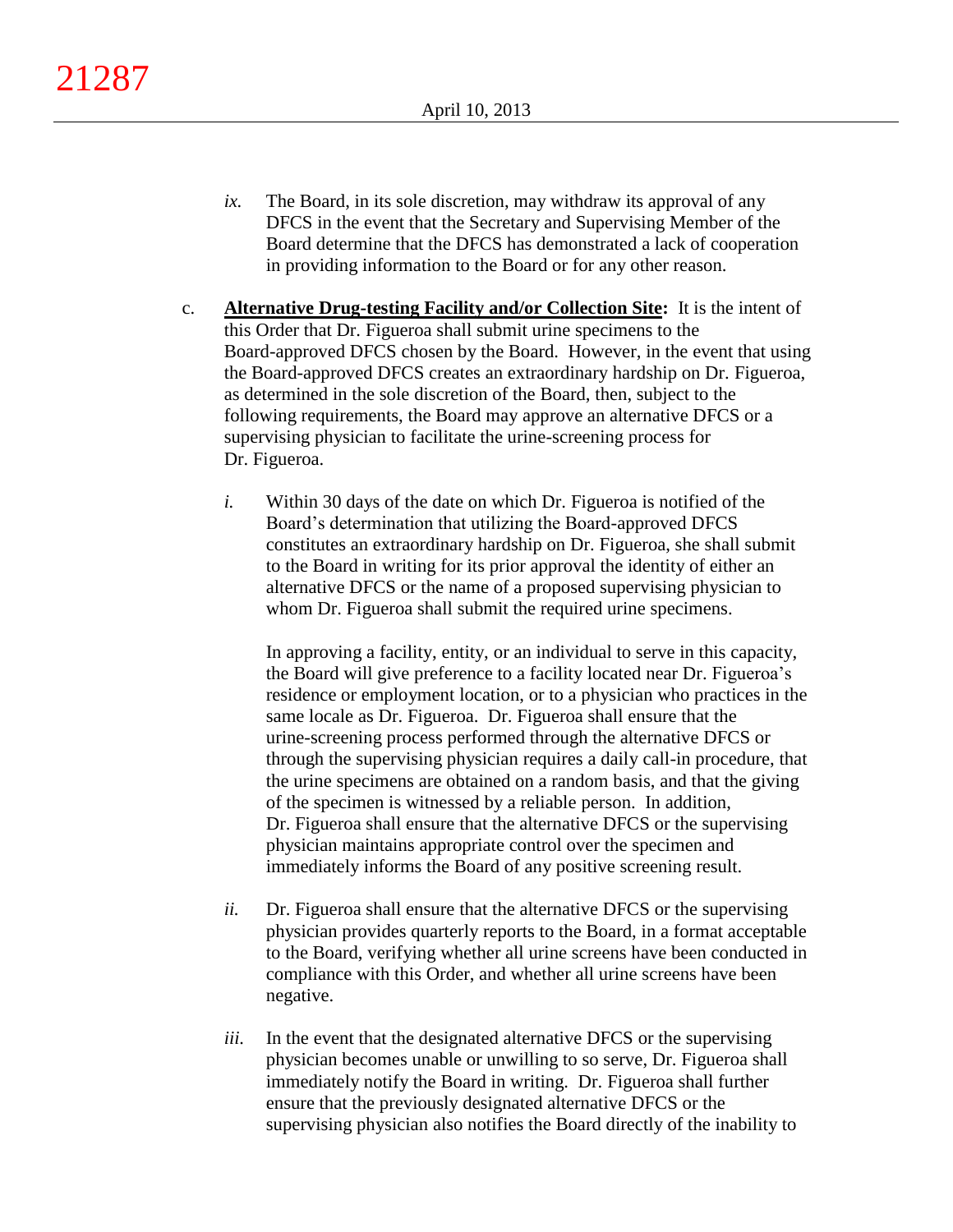continue to serve and the reasons therefor. Further, in the event that the approved alternative DFCS or supervising physician becomes unable to serve, Dr. Figueroa shall, in order to ensure that there will be no interruption in her urine-screening process, immediately commence urine screening at the Board-approved DFCS chosen by the Board, until such time, if any, that the Board approves a different DFCS or supervising physician, if requested by Dr. Figueroa.

- *iv.* The Board, in its sole discretion, may disapprove any entity or facility proposed to serve as Dr. Figueroa's designated alternative DFCS or any person proposed to serve as her supervising physician, or may withdraw its approval of any entity, facility or person previously approved to so serve in the event that the Secretary and Supervising Member of the Board determine that any such entity, facility or person has demonstrated a lack of cooperation in providing information to the Board or for any other reason.
- d. **Reports Regarding Drug and Alcohol Screens**: All screening reports required under this Order from the Board-approved DFCS, the alternative DFCS and/or supervising physician must be received in the Board's offices no later than the due date for Dr. Figueroa's declarations of compliance. It is Dr. Figueroa's responsibility to ensure that reports are timely submitted.
- e. **Additional Screening Without Prior Notice**: Upon the Board's request and without prior notice, Dr. Figueroa shall provide a specimen of her blood, breath, saliva, urine, and/or hair for screening for drugs and alcohol, for analysis of therapeutic levels of medications that may be prescribed for Dr. Figueroa, or for any other purpose, at Dr. Figueroa's expense. Dr. Figueroa's refusal to submit a specimen upon the request of the Board shall result in a minimum of one year of actual license suspension. Further, the collection of such specimens shall be witnessed by a representative of the Board, or another person acceptable to the Secretary and Supervising Member of the Board.
- f. **Rehabilitation Program**: Dr. Figueroa shall undertake and maintain participation in an alcohol and drug rehabilitation program, such as A.A., N.A., or C.A., no less than three times per week, or as otherwise ordered by the Board. Substitution of any other specific program must receive prior Board approval.

Dr. Figueroa shall submit acceptable documentary evidence of continuing compliance with this program, including submission to the Board of meeting attendance logs, which must be received in the Board's offices no later than the due date for Dr. Figueroa's declarations of compliance.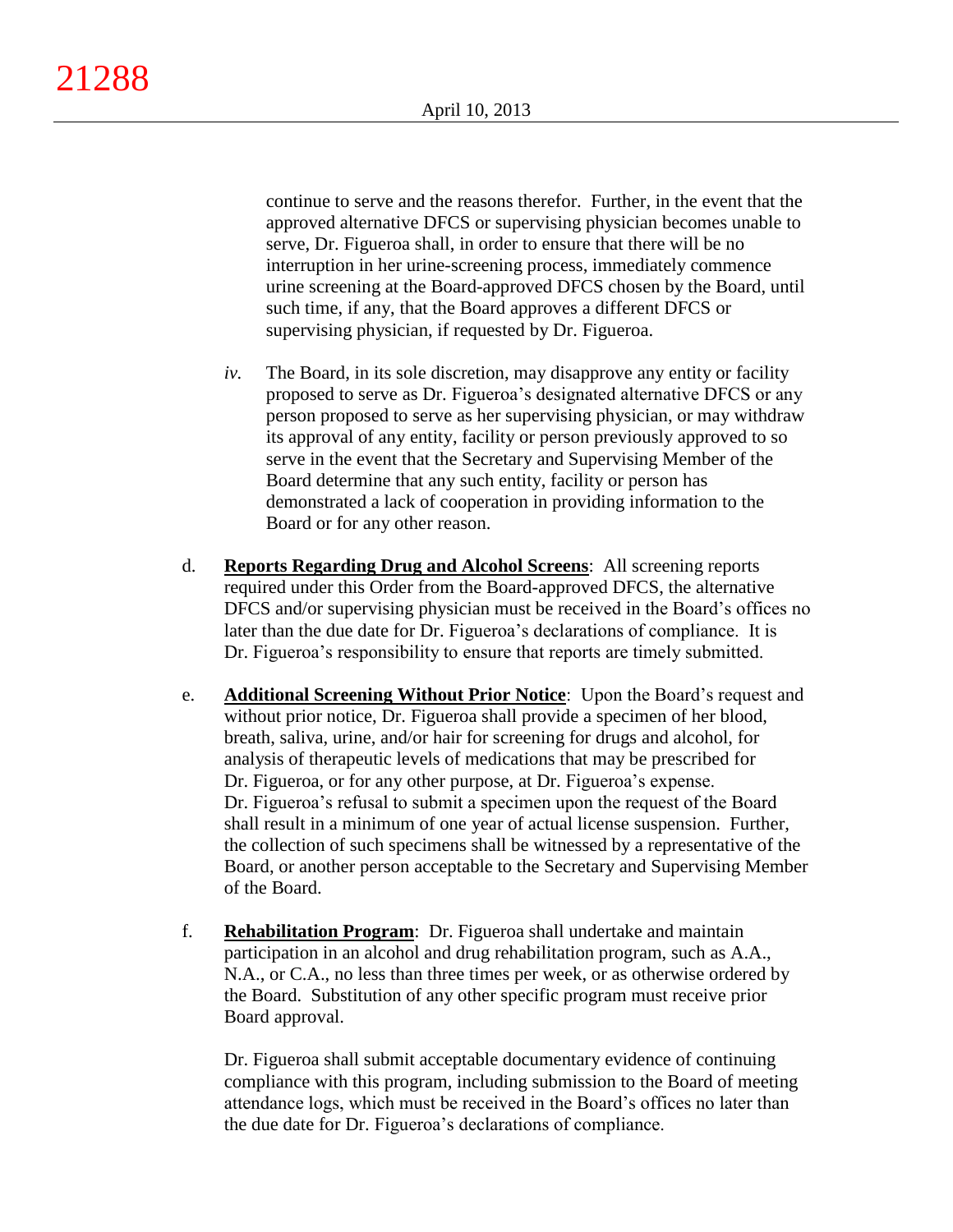- g. **Comply with the Terms of Aftercare Contract**: Dr. Figueroa shall maintain continued compliance with the terms of any aftercare contract(s) entered into with her treatment provider(s), provided that, where terms of any aftercare contract conflict with terms of this Order, the terms of this Order shall control.
- h. **Absences from Ohio:** Dr. Figueroa shall obtain permission from the Board for departures or absences from Ohio. Such periods of absence shall not reduce the suspension/probationary term, unless otherwise determined by motion of the Board for absences of three months or longer, or by the Secretary or the Supervising Member of the Board for absences of less than three months, in instances where the Board can be assured that probationary monitoring is otherwise being performed. Further, the Secretary and Supervising Member of the Board shall have discretion to waive part or all of the monitoring terms set forth in this Order for occasional periods of absence of 14 days or less.

In the event that Dr. Figueroa resides and/or is employed at a location that is within 50 miles of the geographic border of Ohio and a contiguous state, Dr. Figueroa may travel between Ohio and that contiguous state without seeking prior approval of the Secretary or Supervising Member provided that Dr. Figueroa is otherwise able to maintain full compliance with all other terms, conditions and limitations set forth in this Order.

6. **Practice Plan**: Prior to Dr. Figueroa's commencement of practice in Ohio, or as otherwise determined by the Board, Dr. Figueroa shall submit to the Board and receive its approval for a plan of practice in Ohio. The practice plan, unless otherwise determined by the Board, shall be limited to a supervised structured environment in which Dr. Figueroa's activities will be directly supervised and overseen by a monitoring physician approved by the Board. **The practice plan shall further include any limitations upon Dr. Figueroa's practice as recommended by the neuropsychologist(s) or other professional(s) as set forth in Paragraphs B.3.c and/or B.4 and which, in the sole discretion of the Board, should be included in Dr. Figueroa's practice plan.** Dr. Figueroa shall obtain the Board's prior approval for any alteration to the practice plan approved pursuant to this Order.

At the time Dr. Figueroa submits her practice plan, she shall also submit the name and curriculum vitae of a monitoring physician for prior written approval by the Secretary and Supervising Member of the Board. In approving an individual to serve in this capacity, the Secretary and Supervising Member will give preference to a physician who practices in the same locale as Dr. Figueroa and who is engaged in the same or similar practice specialty.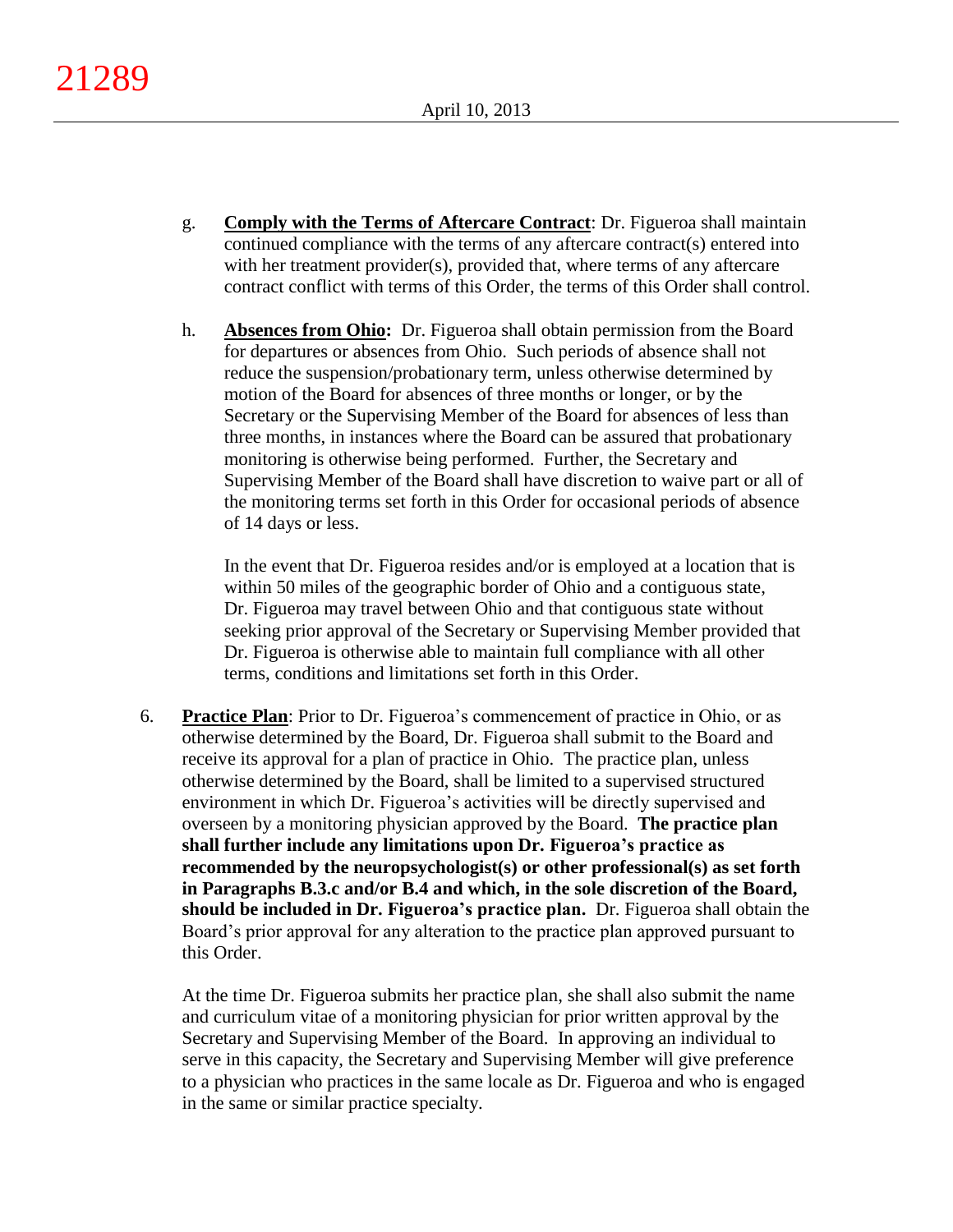The monitoring physician shall monitor Dr. Figueroa and her medical practice, and shall review Dr. Figueroa's patient charts. The chart review may be done on a random basis, with the frequency and number of charts reviewed to be determined by the Board.

Further, the monitoring physician shall provide the Board with reports on the monitoring of Dr. Figueroa and her medical practice, and on the review of Dr. Figueroa's patient charts. Dr. Figueroa shall ensure that the reports are forwarded to the Board on a quarterly basis and are received in the Board's offices no later than the due date for Dr. Figueroa's declarations of compliance.

In the event that the designated monitoring physician becomes unable or unwilling to serve in this capacity, Dr. Figueroa shall immediately so notify the Board in writing. In addition, Dr. Figueroa shall make arrangements acceptable to the Board for another monitoring physician within 30 days after the previously designated monitoring physician becomes unable or unwilling to serve, unless otherwise determined by the Board. Dr. Figueroa shall further ensure that the previously designated monitoring physician also notifies the Board directly of his or her inability to continue to serve and the reasons therefor.

The Board, in its sole discretion, may disapprove any physician proposed to serve as Dr. Figueroa's monitoring physician, or may withdraw its approval of any physician previously approved to serve as Dr. Figueroa's monitoring physician, in the event that the Secretary and Supervising Member of the Board determine that any such monitoring physician has demonstrated a lack of cooperation in providing information to the Board or for any other reason.

- 7. **Tolling of Probationary Period While Out of Compliance**: In the event Dr. Figueroa is found by the Secretary of the Board to have failed to comply with any provision of this Order, and is so notified of that deficiency in writing, such period(s) of noncompliance will not apply to the reduction of the probationary period under this Order.
- D. **TERMINATION OF PROBATION**: Upon successful completion of probation, as evidenced by a written release from the Board, Dr. Figueroa's certificate will be fully restored.

# E. **REQUIRED REPORTING WITHIN 30 DAYS OF THE EFFECTIVE DATE OF THIS ORDER**:

1. **Required Reporting to Employers and Others**: Within 30 days of the effective date of this Order, Dr. Figueroa shall provide a copy of this Order to all employers or entities with which she is under contract to provide healthcare services (including but not limited to third-party payors), or is receiving training, and the Chief of Staff at each hospital or healthcare center where she has privileges or appointments.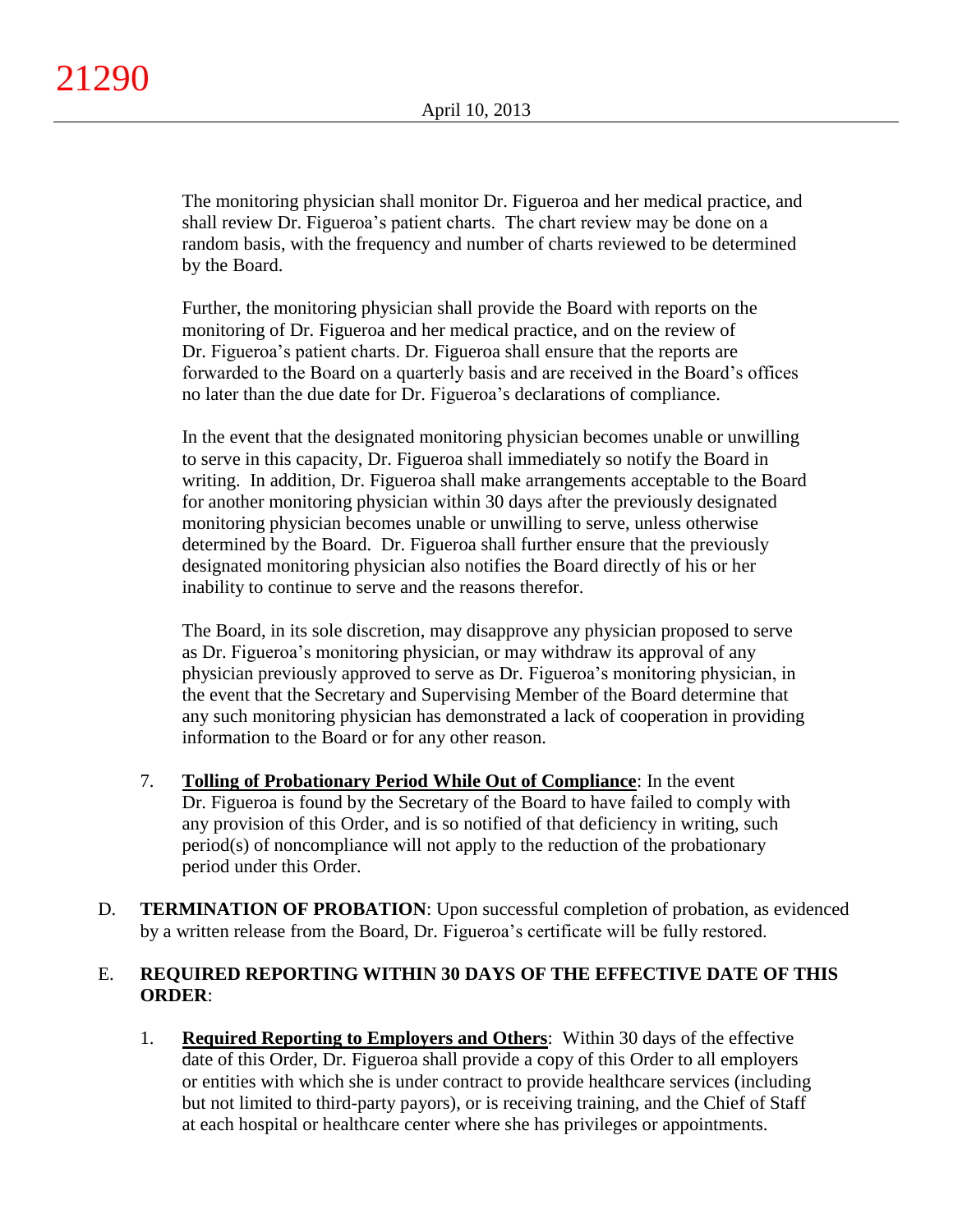Further, Dr. Figueroa shall promptly provide a copy of this Order to all employers or entities with which she contracts in the future to provide healthcare services (including but not limited to third-party payors), or applies for or receives training, and the Chief of Staff at each hospital or healthcare center where she applies for or obtains privileges or appointments.

In the event that Dr. Figueroa provides any healthcare services or healthcare direction or medical oversight to any emergency medical services organization or emergency medical services provider in Ohio, within 30 days of the effective date of this Order, she shall provide a copy of this Order to the Ohio Department of Public Safety, Division of Emergency Medical Services.

These requirements shall continue until Dr. Figueroa receives from the Board written notification of the successful completion of her probation.

- 2. **Required Reporting to Other Licensing Authorities**: Within 30 days of the effective date of this Order, Dr. Figueroa shall provide a copy of this Order to the proper licensing authority of any state or jurisdiction in which she currently holds any professional license, as well as any federal agency or entity, including but not limited to the Drug Enforcement Administration, through which she currently holds any professional license or certificate. Also, Dr. Figueroa shall provide a copy of this Order at the time of application to the proper licensing authority of any state or jurisdiction in which she applies for any professional license or reinstatement/ restoration of any professional license. This requirement shall continue until Dr. Figueroa receives from the Board written notification of the successful completion of her probation.
- 3. **Required Reporting to Treatment Providers/Monitors**: Within 30 days of the effective date of this Order, Dr. Figueroa shall provide a copy of this Order to all persons and entities that provide chemical dependency/abuse treatment to or monitoring of Dr. Figueroa. This requirement shall continue until Dr. Figueroa receives from the Board written notification of the successful completion of her probation.

## 4. **Required Documentation of the Reporting Required by Section E**:

Dr. Figueroa shall provide this Board with **one** of the following documents as proof of each required notification within 30 days of the date of each such notification: (a) the return receipt of certified mail within 30 days of receiving that return receipt, (b) an acknowledgement of delivery bearing the original ink signature of the person to whom a copy of the Order was hand delivered, (c) the original facsimile-generated report confirming successful transmission of a copy of the Order to the person or entity to whom a copy of the Order was faxed, or (d) an original computer-generated printout of electronic mail communication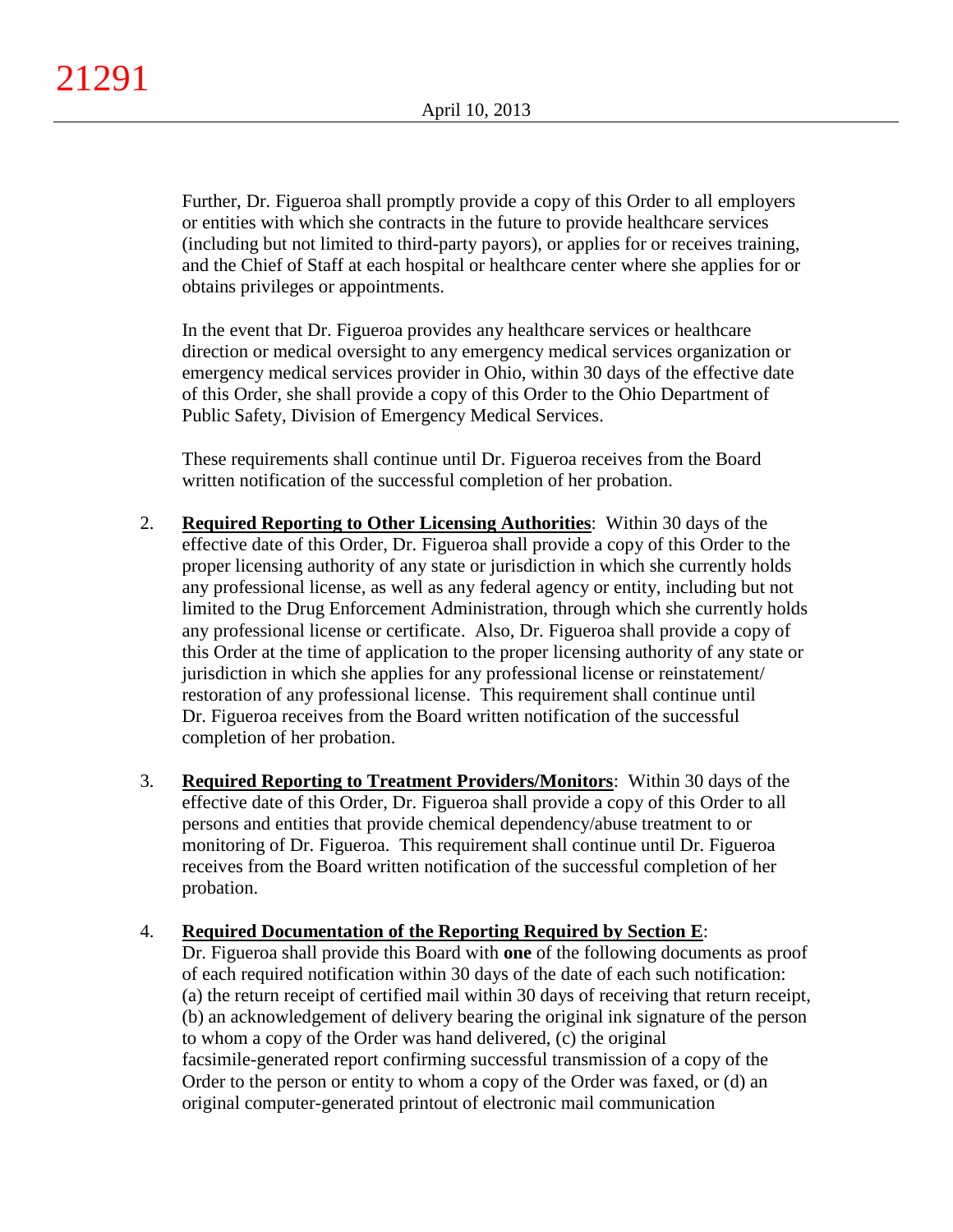documenting the e-mail transmission of a copy of the Order to the person or entity to whom a copy of the Order was e-mailed.

F. **VIOLATION OF THE TERMS OF THIS ORDER**: If Dr. Figueroa violates the terms of this Order in any respect, the Board, after giving her notice and the opportunity to be heard, may institute whatever disciplinary action it deems appropriate, up to and including the permanent revocation of her certificate.

**EFFECTIVE DATE OF ORDER:** This Order shall become effective immediately upon the mailing of the notification of approval by the Board.

## **Dr. Ramprasad seconded the motion.**

Dr. Steinbergh stated that she will now entertain discussion in the above matter.

Dr. Steinbergh stated that the Report and Recommendation's summary of evidence states that Dr. Figueroa's medical licenses in other states are all inactive. Dr. Steinbergh noted that, in fact, Dr. Figueroa's Colorado medical license was revoked.

A vote was taken on Dr. Madia's motion to amend:

| <b>ROLL CALL:</b> | Dr. Strafford  | - abstain |
|-------------------|----------------|-----------|
|                   | Dr. Bechtel    | - abstain |
|                   | Dr. Mahajan    | - aye     |
|                   | Dr. Ramprasad  | - aye     |
|                   | Dr. Steinbergh | - aye     |
|                   | Dr. Madia      | - aye     |
|                   | Ms. Elsass     | - aye     |
|                   | Mr. Kenney     | - aye     |
|                   | Mr. Gonidakis  | - aye     |
|                   |                |           |

The motion to amend carried.

**Dr. Mahajan moved to approve and confirm Mr. Porter's Findings of Fact, Conclusions of Law, and Proposed Order, as amended, in the matter of Aida Esther Figueroa, M.D. Dr. Madia seconded the motion.** A vote was taken:

| <b>ROLL CALL:</b> |  |
|-------------------|--|
|                   |  |

| Dr. Strafford  | - abstain |
|----------------|-----------|
| Dr. Bechtel    | - abstain |
| Dr. Mahajan    | - aye     |
| Dr. Ramprasad  | - aye     |
| Dr. Steinbergh | - aye     |
| Dr. Madia      | - aye     |
| Ms. Elsass     | - aye     |
|                |           |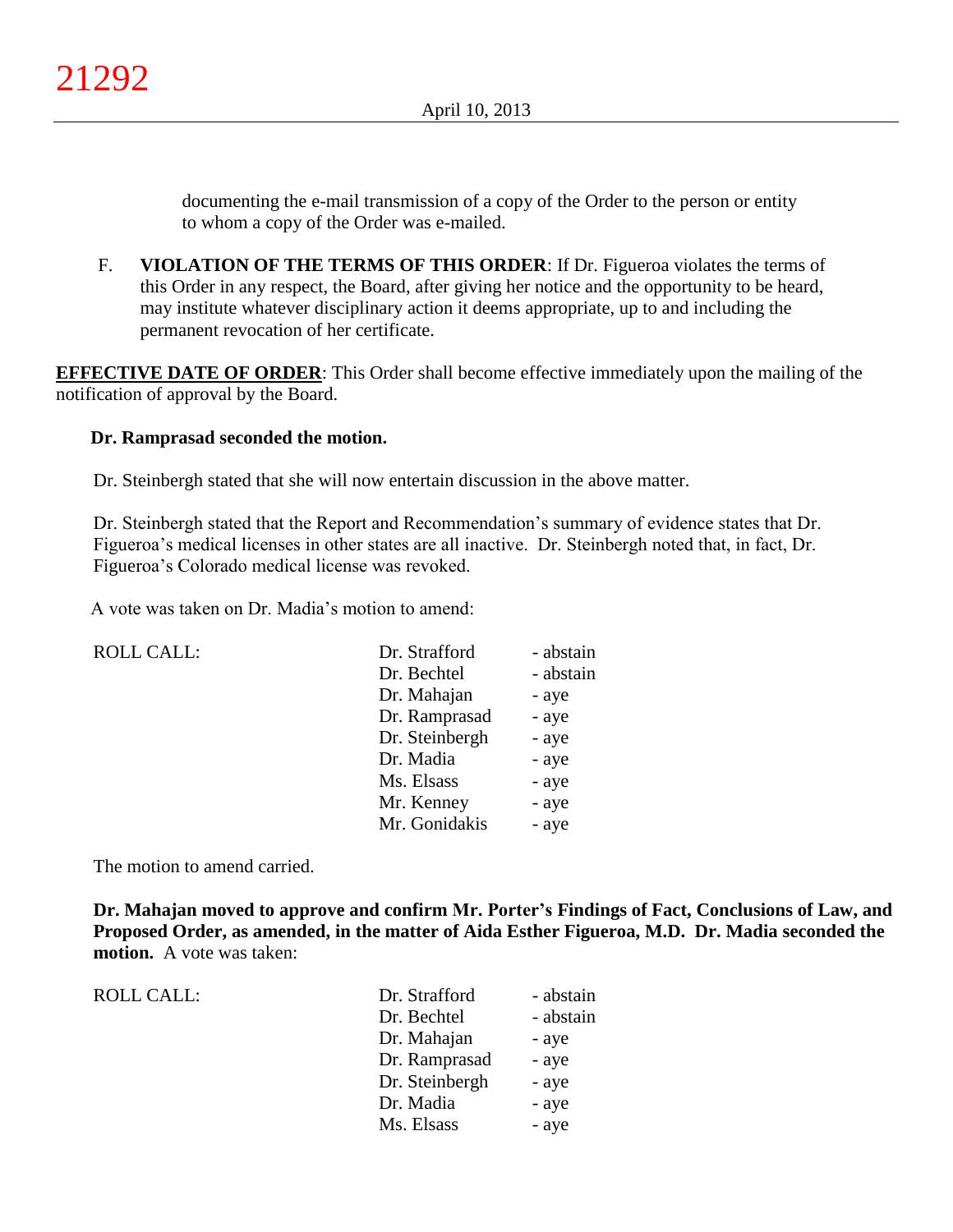| Mr. Kenney    | - aye |
|---------------|-------|
| Mr. Gonidakis | - aye |

The motion to approve carried.

#### ERICA LYNNE FORNEY, M.T., Case No. 12-CRF-094

Dr. Steinbergh directed the Board's attention to the matter of Erica Lynne Forney, M.T. She advised that no objections were filed. Ms. Blue was the Hearing Examiner.

## **Dr. Maida moved to approve and confirm Ms. Blue's Findings of Fact, Conclusions of Law, and Proposed Order in the matter of Erica Lynne Forney, M.T. Ms. Elsass seconded the motion.**

Dr. Steinbergh stated that she will now entertain discussion in the above matter.

Dr. Steinbergh stated that, according to the Report and Recommendation, Ms. Forney provided evidence that she had engaged in the practice of massage therapy from August 31, 2009, to May 22, 2012, a period during which her massage therapy license was inactive. Dr. Steinbergh asked if any member wished to remand the matter of Erica Lynne Forney, M.T., back to the Hearing Examiner.

**Dr. Ramprasad moved to remand the matter of Erica Lynne Forney, M.T., back to the Hearing Examiner to receive additional testimony and documentary evidence concerning Ms. Forney's engagement in the practice of massage therapy between August 31, 2009, and May 22, 2012. Dr. Mahajan seconded the motion.** A vote was taken:

| <b>ROLL CALL:</b> | Dr. Strafford  | - abstain |
|-------------------|----------------|-----------|
|                   | Dr. Bechtel    | - abstain |
|                   | Dr. Mahajan    | - aye     |
|                   | Dr. Ramprasad  | - aye     |
|                   | Dr. Steinbergh | - aye     |
|                   | Dr. Madia      | - aye     |
|                   | Ms. Elsass     | - aye     |
|                   | Mr. Kenney     | - aye     |
|                   | Mr. Gonidakis  | - aye     |

The motion to remand carried.

The Board took a brief recess at 2:45 pm and returned at 3:05 pm.

#### PROPOSED FINDINGS AND PROPOSED ORDERS

#### JESSICA LYNN NEIMEISTER, L.M.T., Case No. 12-CRF-124

Dr. Steinbergh directed the Board's attention to the matter of Jessica Lynn Neimeister, L.M.T. She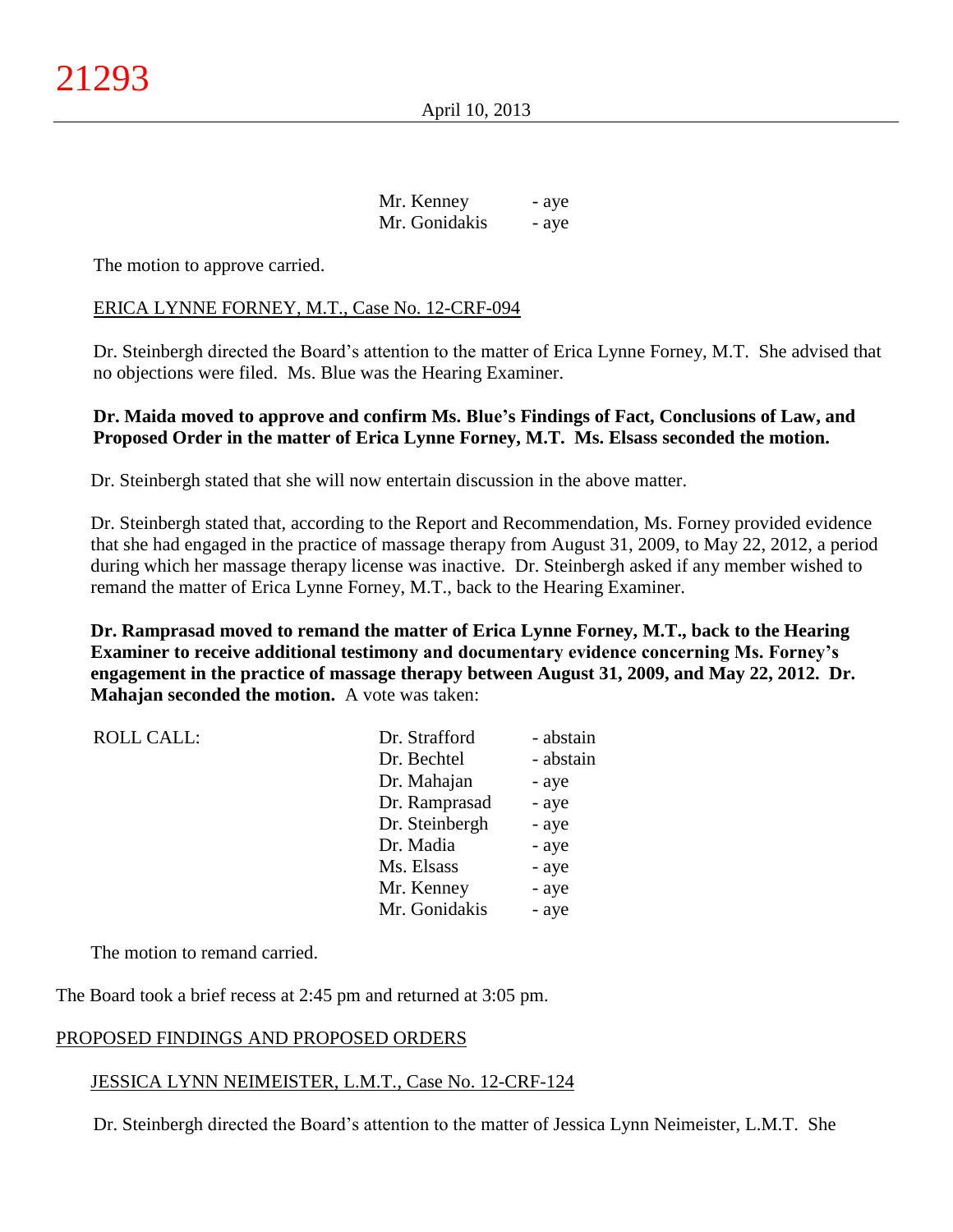advised that the Board issued a Notice of Opportunity for Hearing to Ms. Neimeister, and documentation of service was received. There was no request for hearing filed, and more than 30 days have elapsed since the mailing of the Notice. This matter was reviewed by Hearing Examiner Porter, who prepared Proposed Findings and Proposed Order, and it is now before the Board for final disposition.

# **Dr. Mahajan moved to find that the allegations as set forth in the November 14, 2012 Notice of Opportunity for Hearing in the matter of Ms. Neimeister have been proven to be true by a preponderance of the evidence and to adopt the Proposed Findings and Proposed Order. Dr. Madia seconded the motion.**

Dr. Steinbergh stated that she would now entertain discussion in the above matter.

Ms. Elsass stated that in September 2011, the Board issued an order suspending Ms. Neimeister's license due to impairment of her ability to practice massage therapy according to acceptable and prevailing standards of care. That Board Order is still in effect.

Ms. Elsass stated that Ms. Neimeister is not in compliance with several stipulations of the Board's Order. Specifically, Ms. Neimeister failed to fulfill the following requirements:

- Submit written declarations of compliance as required on December 1, 2011, March 1, 2012, June 1, 2012, and September 1, 2012;
- Appear for interviews with a designated representative of the Board;
- Submit urine screening reports for drug and alcohol testing between September 15, 2011, and November 14, 2012;
- Submit documentation that she has entered into a contractual agreement with a Board-approved drugtesting facility and/or collection site; and
- Submit documentary evidence of her attendance at any alcohol and drug rehabilitation program meetings between September 15, 2011, and November 14, 2012;

Ms. Elsass stated that the evidence establishes that Ms. Neimeister is currently unable or unwilling to comply with the Board's Order. The proposed order is to revoke Ms. Neimeister's license to practice massage therapy and not grant any future application for Ms. Neimeister until she is able to prove that she is in a stable recovery program, can document to the Board's satisfaction that she has maintained continuous sobriety for at least 90 days, and is able and willing to comply with any terms and conditions that the Board deems necessary to protect the public.

A vote was taken on Dr. Mahajan's motion:

| <b>ROLL CALL:</b> | Dr. Strafford  | - abstain |
|-------------------|----------------|-----------|
|                   | Dr. Bechtel    | - abstain |
|                   | Dr. Mahajan    | - aye     |
|                   | Dr. Ramprasad  | - aye     |
|                   | Dr. Steinbergh | - aye     |
|                   | Dr. Madia      | - aye     |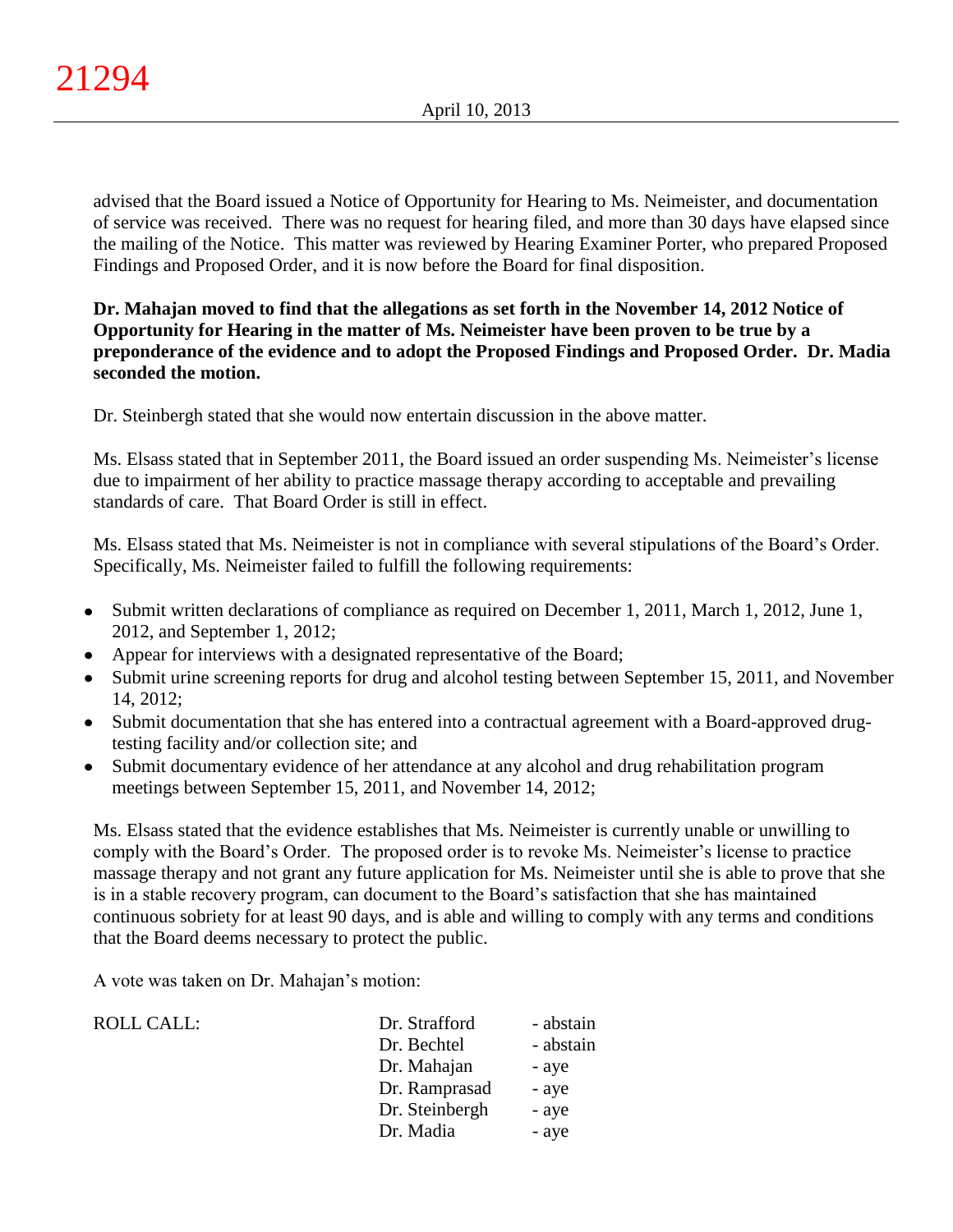| Dr. Talmage   | - abstain |
|---------------|-----------|
| Ms. Elsass    | - aye     |
| Mr. Kenney    | - aye     |
| Mr. Gonidakis | - aye     |

The motion carried.

## FINDINGS, ORDERS, AND JOURNAL ENTRIES

Dr. Steinbergh advised that in the following matters, the Board issued a Notice of Opportunity for Hearing, and documentation of service was received for each. There were no requests for hearing filed, and more than 30 days have elapsed since the mailing of the Notices.The matters are therefore before the Board for final disposition. Dr. Steinbergh stated that these items are non-disciplinary in nature. Therefore, all Board members may vote.

#### WENDY LYNN BREIBACH, Case No. 12-CRF-111

**Dr. Mahajan moved to find that the allegations as set forth in the November 6, 2012 Notice in the matter of Wendy Lynn Breibach have been proven to be true by a preponderance of the evidence, and that the Board enter an Order, effective upon mailing, denying her application for a license to practice massage therapy in Ohio. Dr. Madia seconded the motion.**

Dr. Steinbergh stated that she would now entertain discussion in the above matter.

Mr. Kenney stated that Ms. Breibach submitted an application for a massage therapy license in January 2012. Ms. Breibach graduated from the Pensacola School of Massage and Dayton College, neither of which holds a Certificate of Good Standing with the Medical Board. Ms. Breibach submitted documentation that she completed 640 hours of training over eight months of instruction, falling short of Ohio's requirements of 750 hours of instruction over nine months of instruction. Ms. Breibach is a licensed massage therapist in Florida, but has not held that license for the last five years.

Based on Ms. Breibach's lack of fulfillment of state requirements, Mr. Kenney supported the proposed order of denial.

A vote was taken on Dr. Mahajan's motion:

 $ROLL CALL$ :

| Dr. Strafford  | - aye |
|----------------|-------|
| Dr. Bechtel    | - aye |
| Dr. Mahajan    | - aye |
| Dr. Ramprasad  | - aye |
| Dr. Steinbergh | - aye |
| Dr. Madia      | - aye |
| Dr. Talmage    | - aye |
| Ms. Elsass     | - aye |
|                |       |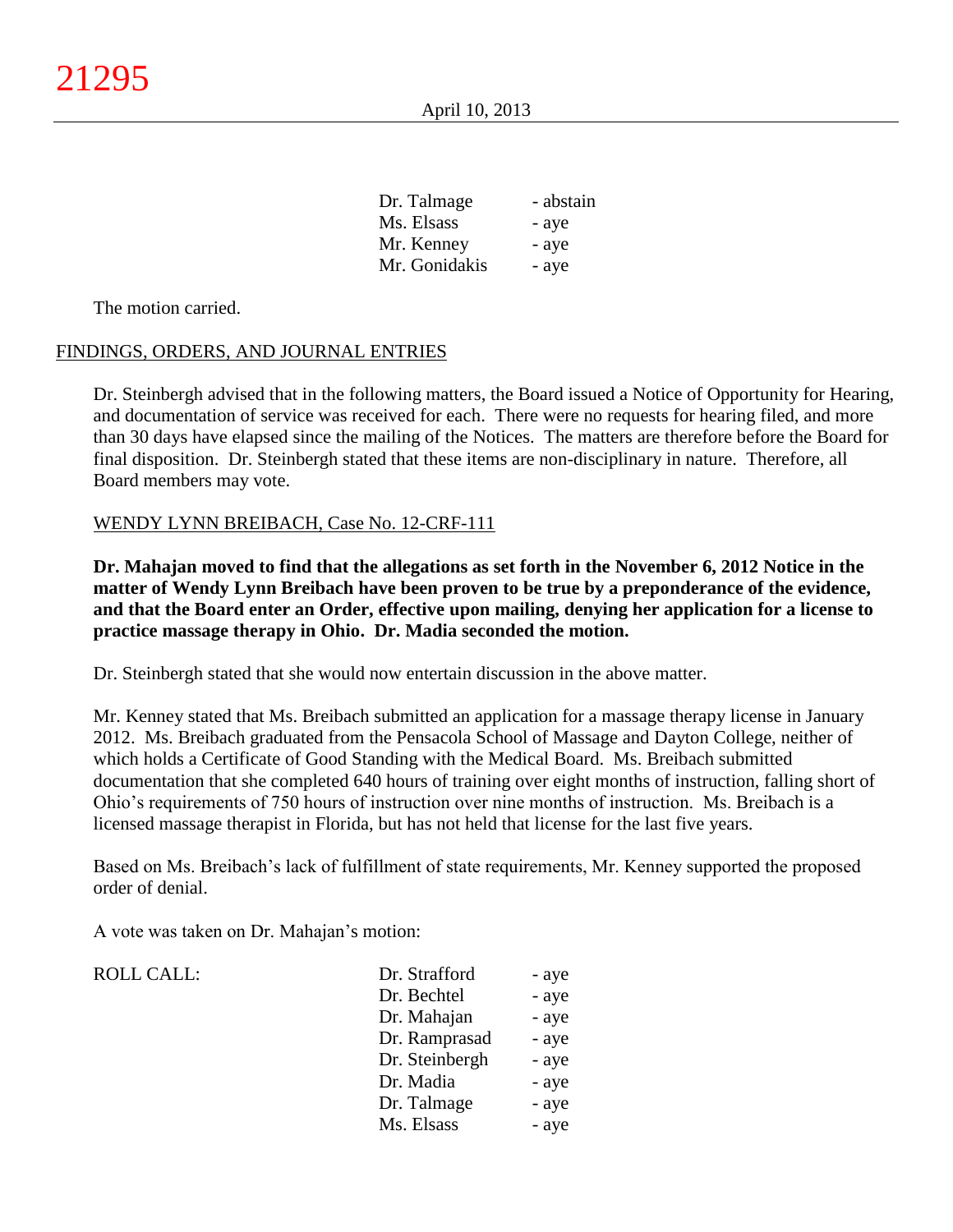April 10, 2013

| Mr. Kenney    | - aye |
|---------------|-------|
| Mr. Gonidakis | - aye |

The motion carried.

### LORI ANNE THARP, P.A.

**Dr. Mahajan moved to find that the allegations as set forth in the December 6, 2012 Notice in the matter of Lori Anne Tharp, P.A., have been proven to be true by a preponderance of the evidence, and that the Board enter an Order, effective upon mailing, denying her application for a provisional certificate to prescribe in Ohio. Dr. Madia seconded the motion.**

Dr. Steinbergh stated that she would now entertain discussion in the above matter.

Mr. Gonidakis stated that in November 2012, Ms. Tharp, who is currently licensed as a physician assistant, applied for a provisional certificate to prescribe as a physician assistant. Mr. Gonidakis stated that Ms. Tharp does not possess a master's or higher degree from an accredited program, nor does she have ten years of experience as a physician assistant. Therefore, the Board has proposed to deny Ms. Tharp's application. Ms. Tharp requested a hearing, but on February 27, 2013, she submitted a letter withdrawing her request for a hearing. Mr. Gonidakis stated that he supports the propose order of denial.

A vote was taken on Dr. Mahajan's motion:

| <b>ROLL CALL:</b> | Dr. Strafford  | - aye |
|-------------------|----------------|-------|
|                   | Dr. Bechtel    | - aye |
|                   | Dr. Mahajan    | - aye |
|                   | Dr. Ramprasad  | - aye |
|                   | Dr. Steinbergh | - aye |
|                   | Dr. Madia      | - aye |
|                   | Dr. Talmage    | - aye |
|                   | Ms. Elsass     | - aye |
|                   | Mr. Kenney     | - aye |
|                   | Mr. Gonidakis  | - aye |
|                   |                |       |

The motion carried.

## RATIFICATION OF SETTLEMENT AGREEMENTS

## JENNIFER ACH GREEN, M.D. – PERMANENT SURRENDER OF CERTIFICATE TO PRACTICE MEDICINE AND SURGERY

**Dr. Madia moved to ratify the Proposed Permanent Surrender with Dr. Green. Ms. Elsass seconded the motion.** A vote was taken: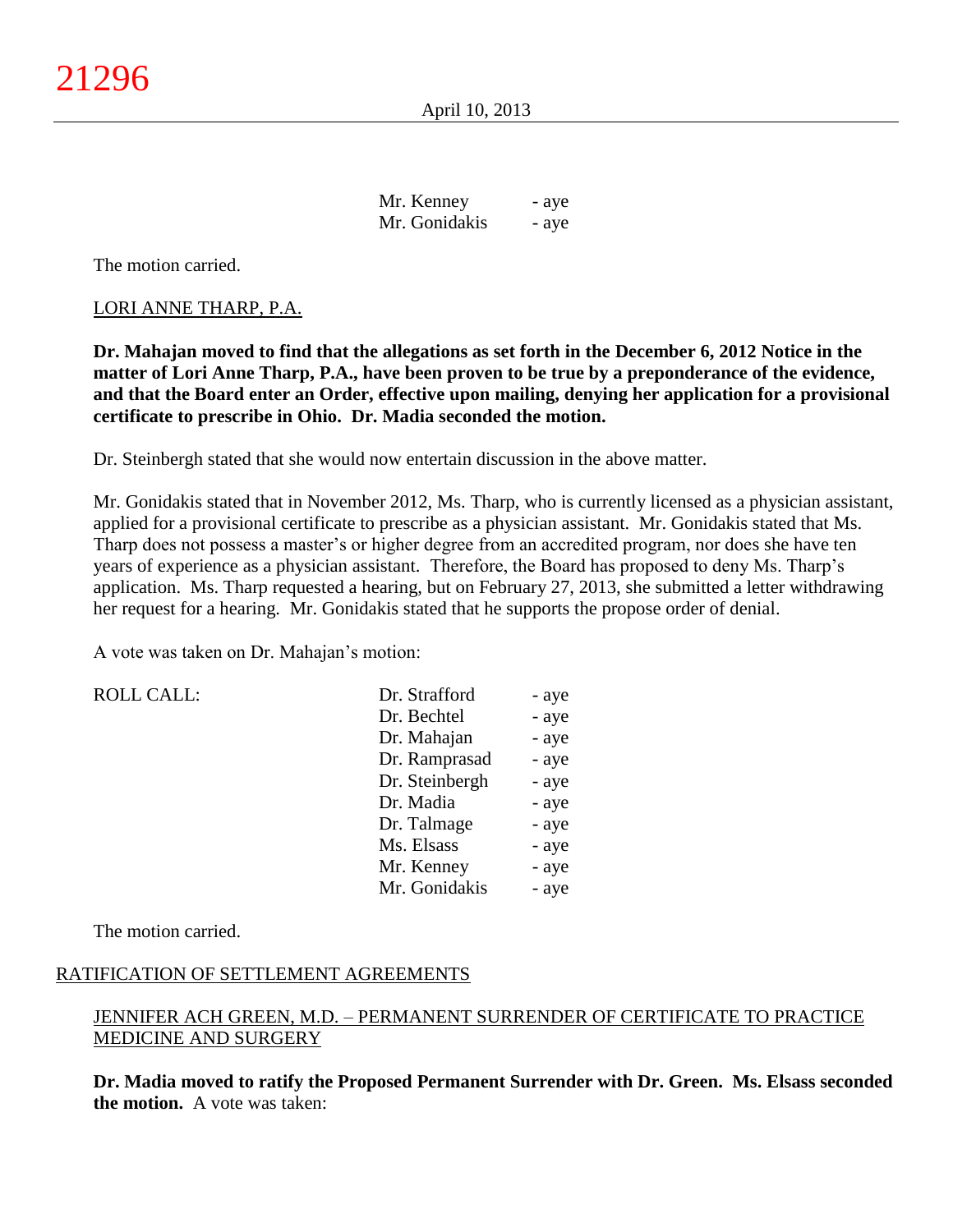# ROLL CALL:

| Dr. Strafford  | - abstain |
|----------------|-----------|
| Dr. Bechtel    | - abstain |
| Dr. Mahajan    | - aye     |
| Dr. Ramprasad  | - aye     |
| Dr. Steinbergh | - aye     |
| Dr. Madia      | - aye     |
| Dr. Talmage    | - abstain |
| Ms. Elsass     | - aye     |
| Mr. Kenney     | - aye     |
| Mr. Gonidakis  | - aye     |

The motion to ratify carried.

# JOHN A. HEATHER, M.D. – CONSENT AGREEMENT

**Dr. Madia moved to ratify the Proposed Consent Agreement with Dr. Heather. Dr. Mahajan seconded the motion.** A vote was taken:

ROLL CALL:

| Dr. Strafford  | - abstain |
|----------------|-----------|
| Dr. Bechtel    | - abstain |
| Dr. Mahajan    | - aye     |
| Dr. Ramprasad  | - aye     |
| Dr. Steinbergh | - aye     |
| Dr. Madia      | - aye     |
| Dr. Talmage    | - abstain |
| Ms. Elsass     | - aye     |
| Mr. Kenney     | - aye     |
| Mr. Gonidakis  | - aye     |

The motion to ratify carried.

## GERALD K. PERELMAN, D.P.M. – CONSENT AGREEMENT

**Dr. Mahajan moved to ratify the Proposed Consent Agreement with Dr. Perelman. Dr. Madia seconded the motion.** A vote was taken:

ROLL CALL:  $\qquad \qquad \blacksquare$ 

| Dr. Strafford  | - abstain |
|----------------|-----------|
| Dr. Bechtel    | - abstain |
| Dr. Mahajan    | - aye     |
| Dr. Ramprasad  | - aye     |
| Dr. Steinbergh | - aye     |
| Dr. Madia      | - aye     |
| Dr. Talmage    | - abstain |
| Ms. Elsass     | - aye     |
|                |           |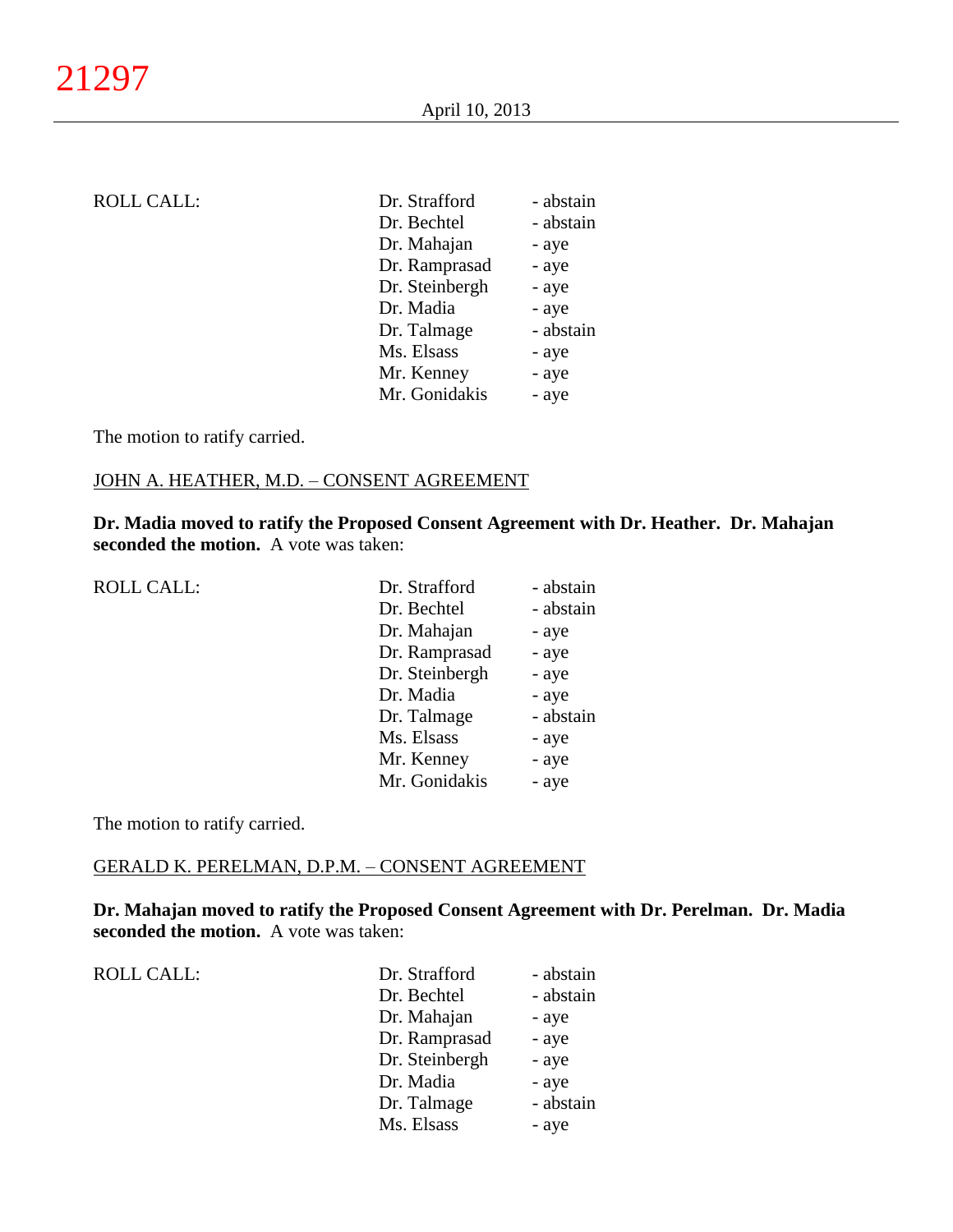April 10, 2013

| Mr. Kenney    | - aye |
|---------------|-------|
| Mr. Gonidakis | - aye |

The motion to ratify carried.

## RAUL A. RODAS, D.O. – PERMANENT SURRENDER OF CERTIFICATE TO PRACTICE OSTEOPATHIC MEDICINE AND SURGERY

**Dr. Madia moved to ratify the Proposed Permanent Surrender with Dr. Rodas. Dr. Mahajan seconded the motion.** A vote was taken:

| <b>ROLL CALL:</b> | Dr. Strafford  | - abstain |
|-------------------|----------------|-----------|
|                   | Dr. Bechtel    | - abstain |
|                   | Dr. Mahajan    | - aye     |
|                   | Dr. Ramprasad  | - aye     |
|                   | Dr. Steinbergh | - aye     |
|                   | Dr. Madia      | - aye     |
|                   | Dr. Talmage    | - aye     |
|                   | Ms. Elsass     | - aye     |
|                   | Mr. Kenney     | - aye     |
|                   | Mr. Gonidakis  | - aye     |
|                   |                |           |

The motion to ratify carried.

## ALI SALIM, M.D. – CONSENT AGREEMENT

## **Dr. Mahajan moved to ratify the Proposed Consent Agreement with Dr. Salim. Dr. Madia seconded the motion.**

Dr. Steinbergh stated that she would now entertain discussion in the above matter.

Dr. Steinbergh asked if the courts can take away a practitioner's license in cases such as this, in which the practitioner has been charged criminally. Ms. Marshall replied that the court does not have the authority to revoke a medical license; a court may order a defendant to surrender his or her license, but the Medical Board still has to execute that surrender.

Mr. Gonidakis asked if the Board is able to do anything more than a consent agreement in this case. Ms. Marshall answered that, under current law, the Board does not have the ability to summarily suspend a physician's license based on an indictment. Also, prosecutors in cases such as this are very reluctant to share their evidence with the Medical Board and potentially taint their case against the defendant.

Mr. Kenney asked what would have happened if this physician did not agree to this Consent Agreement. Ms. Marshall answered that the Board would not be able to take action until he was convicted. Ms. Marshall stated that if a practitioner is convicted of certain offenses, such as murder or kidnapping, there is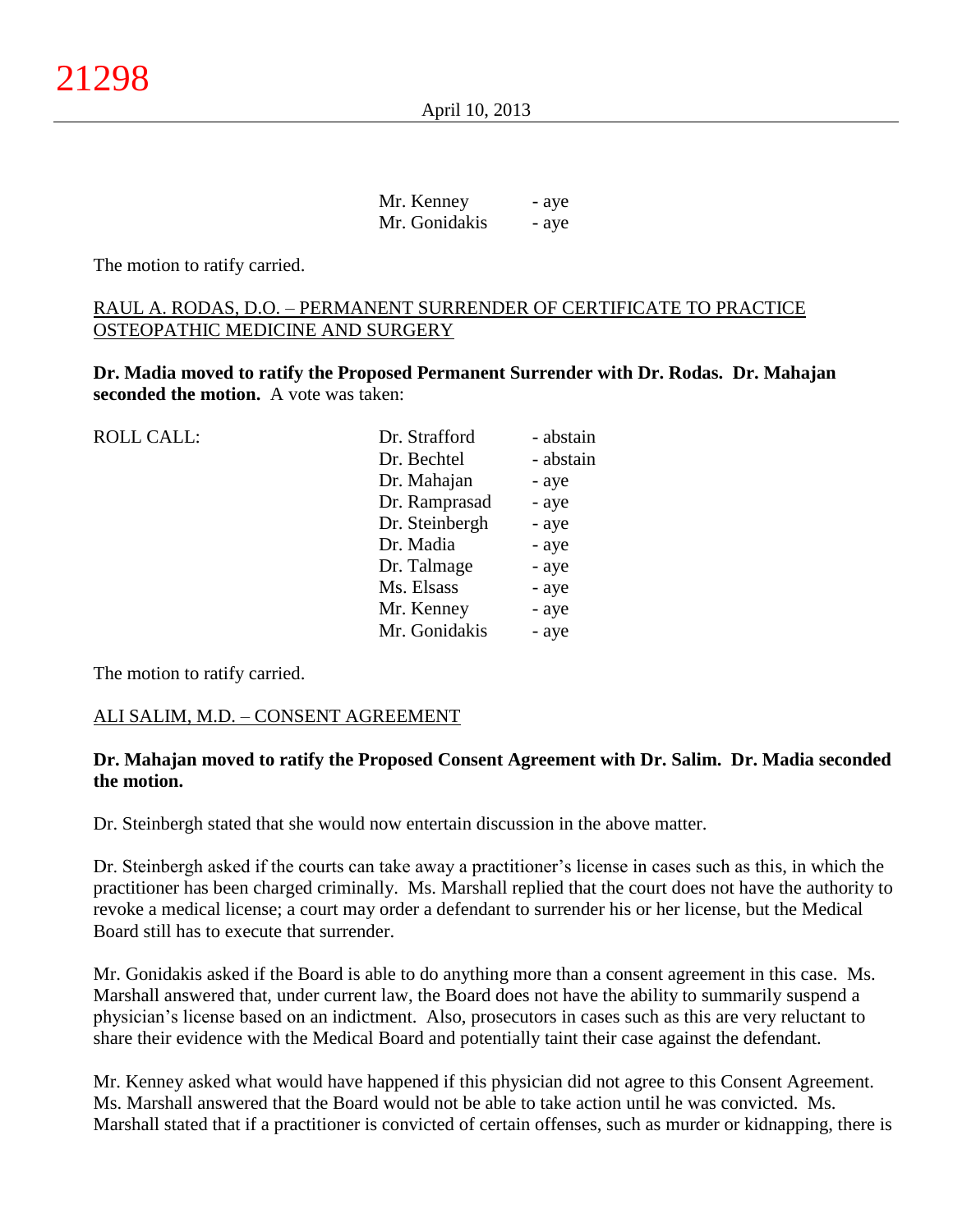a statute that automatically suspends the medical license. Mr. Kenney asked why the physician agreed to the Consent Agreement. Ms. Marshall replied that she could not discuss the details of this case, but generally speaking, there are situations when the criminal defense attorney does not want the client to be deposed or interviewed by the Medical Board and possibly say something that could be used against them in the criminal case.

A vote was taken on Dr. Mahajan's motion to ratify:

| <b>ROLL CALL:</b> | Dr. Strafford  | - abstain |
|-------------------|----------------|-----------|
|                   | Dr. Bechtel    | - abstain |
|                   | Dr. Mahajan    | - aye     |
|                   | Dr. Ramprasad  | - aye     |
|                   | Dr. Steinbergh | - aye     |
|                   | Dr. Madia      | - aye     |
|                   | Dr. Talmage    | - abstain |
|                   | Ms. Elsass     | - aye     |
|                   | Mr. Kenney     | - aye     |
|                   | Mr. Gonidakis  | - aye     |
|                   |                |           |

The motion to ratify carried.

ROLL CALL:

## ROBERT C. TURNER, M.D. – CONSENT AGREEMENT

**Dr. Madia moved to ratify the Proposed Consent Agreement with Dr. Turner. Dr. Mahajan seconded the motion.** A vote was taken:

| Dr. Strafford<br>- abstain |
|----------------------------|
| Dr. Bechtel<br>- abstain   |
| Dr. Mahajan<br>- aye       |
| Dr. Ramprasad<br>- aye     |
| Dr. Steinbergh<br>- aye    |
| Dr. Madia<br>- aye         |
| - abstain<br>Dr. Talmage   |
| Ms. Elsass<br>- aye        |
| Mr. Kenney<br>- aye        |
| Mr. Gonidakis<br>- aye     |

The motion to ratify carried.

## THOMAS W. ZINNI, M.T. – PERMANENT SURRENDER OF CERTIFICATE TO PRACTICE MASSAGE THERAPY

**Dr. Madia moved to ratify the Proposed Permanent Surrender with Mr. Zinni. Dr. Mahajan seconded the motion.** A vote was taken: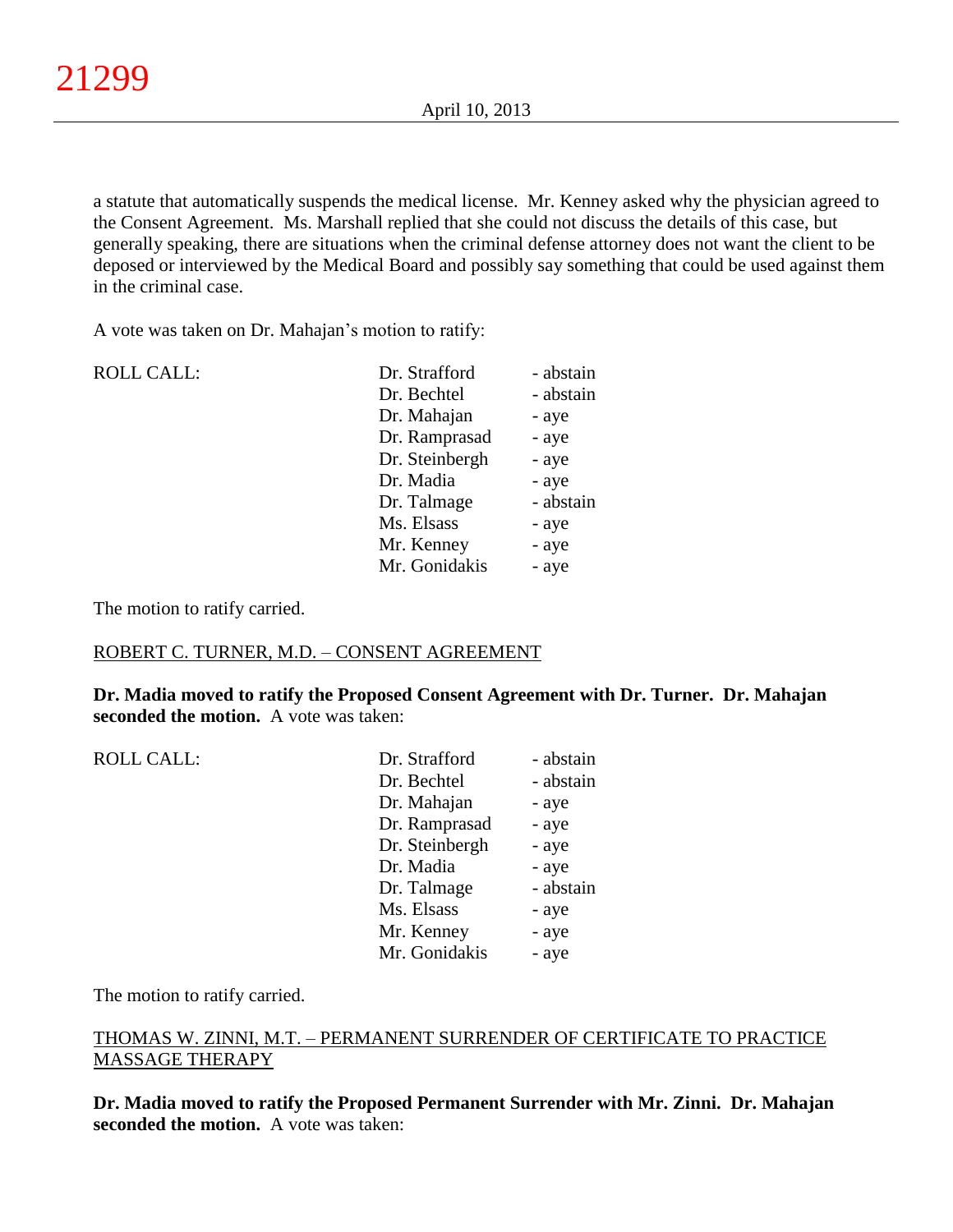| ROLL CALL: |  |  |  |
|------------|--|--|--|
|            |  |  |  |
|            |  |  |  |

| <b>ROLL CALL:</b> | Dr. Strafford  | - abstain |
|-------------------|----------------|-----------|
|                   | Dr. Bechtel    | - abstain |
|                   | Dr. Mahajan    | - aye     |
|                   | Dr. Ramprasad  | - aye     |
|                   | Dr. Steinbergh | - aye     |
|                   | Dr. Madia      | - aye     |
|                   | Dr. Talmage    | - abstain |
|                   | Ms. Elsass     | - aye     |
|                   | Mr. Kenney     | - aye     |
|                   | Mr. Gonidakis  | - aye     |
|                   |                |           |

The motion to ratify carried.

#### JEAN ANN CAIRNS, M.D. –CONSENT AGREEMENT

**Dr. Madia moved to ratify the Proposed Consent Agreement with Dr. Cairns. Ms. Elsass seconded the motion.** A vote was taken:

| <b>ROLL CALL:</b> | Dr. Strafford  | - abstain |
|-------------------|----------------|-----------|
|                   | Dr. Bechtel    | - abstain |
|                   | Dr. Mahajan    | - aye     |
|                   | Dr. Ramprasad  | - aye     |
|                   | Dr. Steinbergh | - aye     |
|                   | Dr. Madia      | - aye     |
|                   | Dr. Talmage    | - abstain |
|                   | Ms. Elsass     | - aye     |
|                   | Mr. Kenney     | - aye     |
|                   | Mr. Gonidakis  | - aye     |

The motion to ratify carried.

#### JAMES H. SILVERBLATT, M.D. –CONSENT AGREEMENT

**Dr. Madia moved to ratify the Proposed Consent Agreement with Dr. Silverblatt. Dr. Mahajan seconded the motion.** A vote was taken:

ROLL CALL:

| Dr. Strafford  | - abstain |
|----------------|-----------|
| Dr. Bechtel    | - abstain |
| Dr. Mahajan    | - aye     |
| Dr. Ramprasad  | - aye     |
| Dr. Steinbergh | - aye     |
| Dr. Madia      | - aye     |
| Dr. Talmage    | - abstain |
|                |           |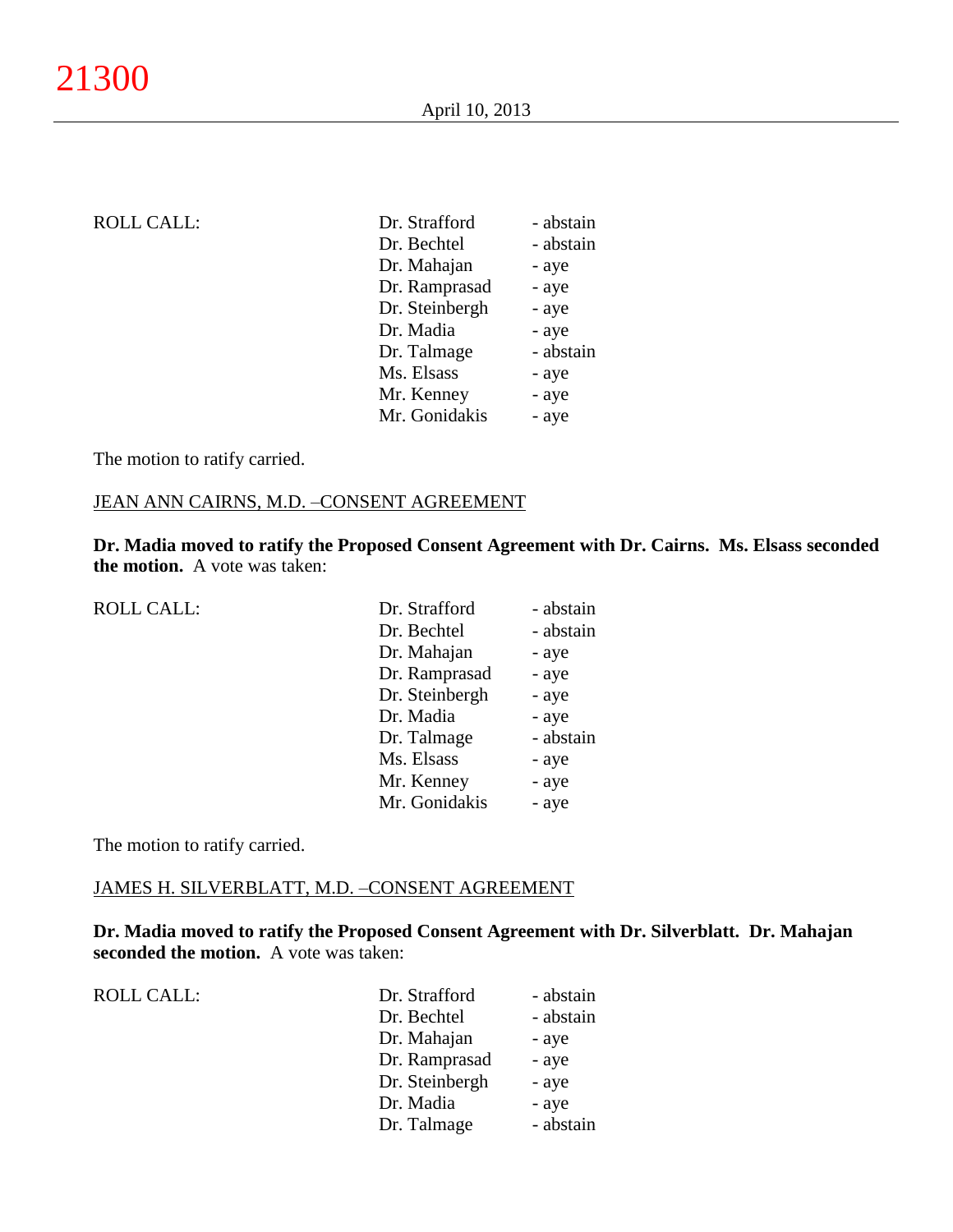| Ms. Elsass    | - aye |
|---------------|-------|
| Mr. Kenney    | - aye |
| Mr. Gonidakis | - ave |

The motion to ratify carried.

#### NATALIE ANN MONDARY, M.D. – CONSENT AGREEMENT

**Dr. Madia moved to ratify the Proposed Consent Agreement with Dr. Mondary. Dr. Mahajan seconded the motion.** A vote was taken:

ROLL CALL: Dr. Strafford - abstain Dr. Bechtel - abstain Dr. Mahajan - aye Dr. Ramprasad - aye Dr. Steinbergh - aye Dr. Madia - aye Dr. Talmage - abstain Ms. Elsass - aye Mr. Kenney - aye Mr. Gonidakis - aye

The motion to ratify carried.

## LAWRENCE BRIAN ROTHSTEIN, M.D. – PERMANENT SURRENDER OF CERTIFICATE TO PRACTICE MEDICINE AND SURGERY

**Dr. Madia moved to ratify the Proposed Permanent Surrender with Dr. Rothstein. Dr. Mahajan seconded the motion.** A vote was taken:

ROLL CALL:

| Dr. Strafford  | - abstain |
|----------------|-----------|
| Dr. Bechtel    | - abstain |
| Dr. Mahajan    | - aye     |
| Dr. Ramprasad  | - aye     |
| Dr. Steinbergh | - aye     |
| Dr. Madia      | - aye     |
| Dr. Talmage    | - abstain |
| Ms. Elsass     | - aye     |
| Mr. Kenney     | - aye     |
| Mr. Gonidakis  | - aye     |

The motion to ratify carried.

#### PROBATIONARY APPEARANCES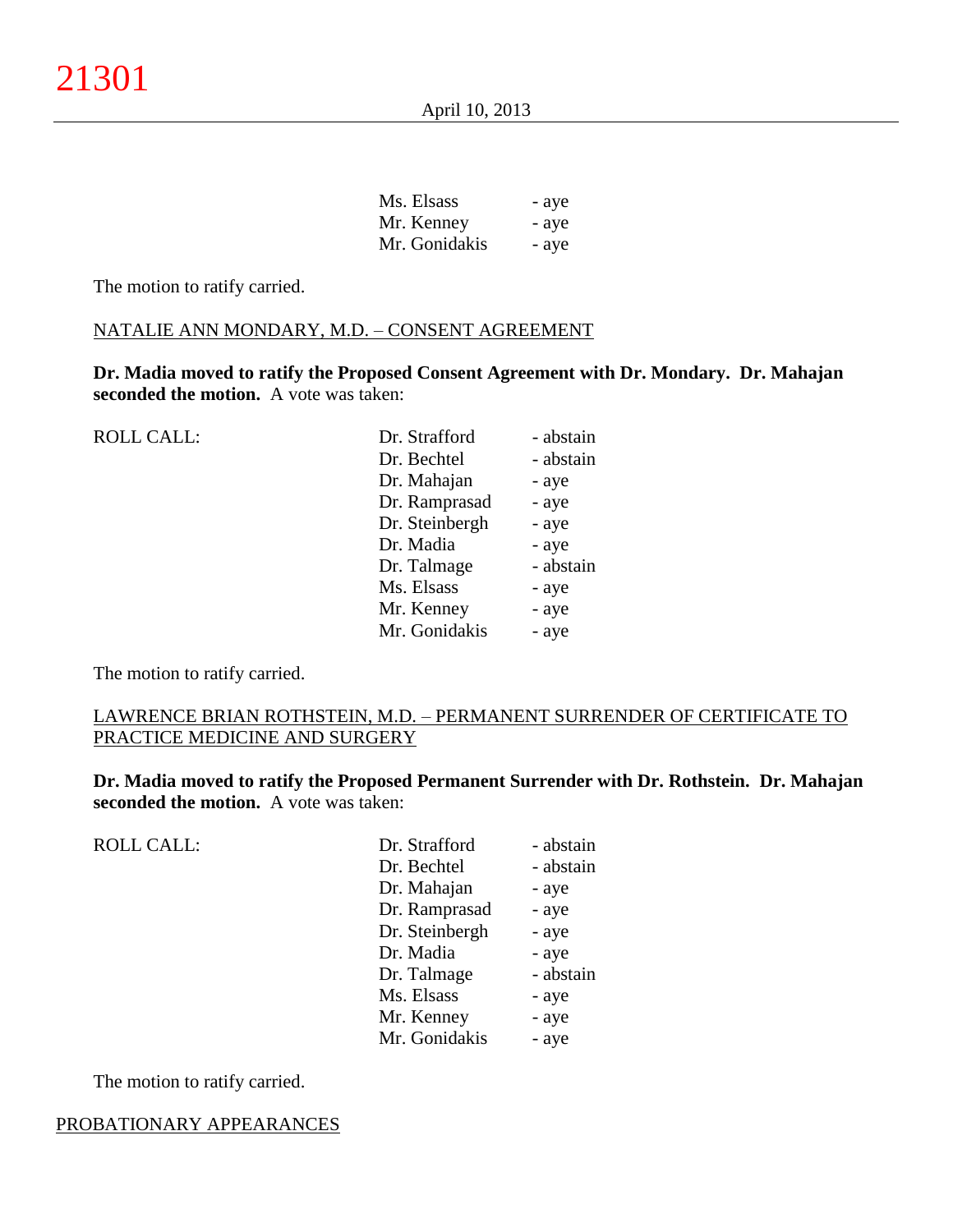## MELISSA K. ANDERSON, M.T.

Ms. Melissa Anderson was making her final appearance before the Board pursuant to her request for release from the terms of her February 9, 2011 Consent Agreement. Ms. Bickers reviewed Ms. Melissa Anderson's history with the Board.

Dr. Steinbergh asked Ms. Melissa Anderson to describe her massage therapy practice. Ms. Melissa Anderson replied that she is practicing massage therapy part-time.

Dr. Steinbergh asked what Ms. Melissa Anderson learned from her experience with the Board. Ms. Melissa Anderson answered that she has learned to be more efficient with her paperwork and to keep track of when her massage therapy license needs to be renewed. Dr. Steinbergh asked when Ms. Melissa Anderson's license next expires. Ms. Melissa Anderson stated that her current license expires in July 2013.

**Dr. Madia moved to release Ms. Melissa Anderson from the terms of her February 9, 2011 Consent Agreement. Dr. Mahajan seconded the motion.** All members voted aye. The motion carried.

## JOHN W. SHAW, M.D.

Dr. Shaw was making his final appearance before the Board pursuant to his request for release from the terms of his April 9, 2008 Consent Agreement. Ms. Bickers reviewed Dr. Shaw's history with the Board.

Dr. Madia asked Dr. Shaw to describe his practice. Dr. Shaw answered that he practices full-time at the same practice he had been with when his troubles began, a multi-specialty practice in Defiance, Ohio.

Dr. Madia asked if Dr. Shaw is currently under the care of a psychiatrist for depression. Dr. Shaw replied that he sees a psychiatrist every three months and will continue to do so for at least another year after his release from his Consent Agreement. Dr. Madia asked what medications Dr. Shaw is taking for depression. Dr. Shaw responded that he is taking Zoloft. Dr. Shaw stated that he had also been taking Naltrexone, but his psychiatrist discontinued that medication on the last visit. Dr. Mahajan asked if Naltrexone had helped Dr. Shaw. Dr. Shaw answered that Naltrexone was very helpful and made a big difference.

Dr. Madia advised Dr. Shaw to be vigilant, noting that it is more common to relapse with depression. Dr. Madia stated that if Dr. Shaw relapses again it will be difficult for him to keep his medical license. Dr. Madia asked if Dr. Shaw had any questions for the Board. Dr. Shaw replied that he had no questions.

Dr. Steinbergh asked Dr. Shaw to describe his recovery and his support system. Dr. Shaw responded that he attends Alcoholic Anonymous and has a sponsor, but no longer attends caduceus meetings. In addition to seeing his psychiatrist, Dr. Shaw stated that he is active in his church and has a lot of family support.

## **Dr. Madia moved to release Dr. Shaw from the terms of his April 9, 2008 Consent Agreement. Dr.**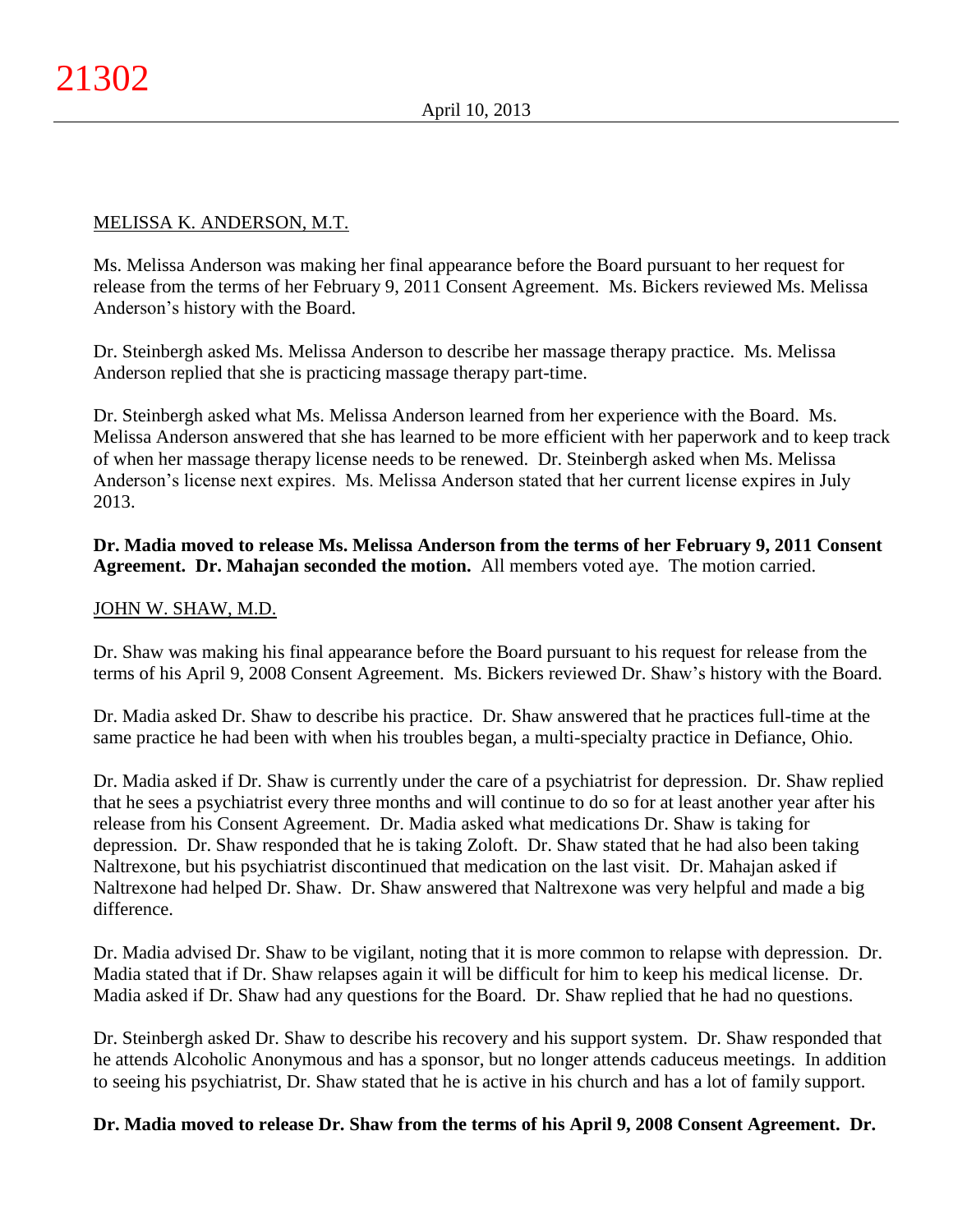**Mahajan seconded the motion.** All members voted aye. The motion carried.

# BRETT E. TOWARD, M.D.

Dr. Toward was making his final appearance before the Board pursuant to his request for release from the terms of his January 11, 2007 Consent Agreement. Ms. Bickers reviewed Dr. Toward's history with the Board.

In response to Dr. Ramprasad, Dr. Toward stated that he has been doing very well lately.

Dr. Ramprasad noted that Dr. Toward had two prior DUI's. Dr. Toward acknowledged that he has had two DUI's and the last one was in 2001 or 2002. Ms. Bickers noted that the Board's Consent Agreement was not based on impairment, but rather was based on inaccurate information Dr. Toward provided on his applications. Dr. Toward stated that he had not disclosed his DUI arrests on his applications. Dr. Ramprasad asked if Dr. Toward had any problems with alcohol. Dr. Toward stated that he underwent an assessment and was found not to be impaired. Dr. Toward stated that he no longer drinks because it is not worth the risk of another DUI.

Dr. Ramprasad asked if Dr. Toward continues to work at a clinic in Mansfield. Dr. Toward replied affirmatively. Dr. Ramprasad asked if Dr. Toward is satisfied with his work. Dr. Toward answered that he is satisfied and he enjoys his work.

Dr. Ramprasad asked if Dr. Toward had any questions for the Board. Dr. Toward replied that he had no questions.

**Dr. Ramprasad moved to release Dr. Toward from the terms of his January 11, 2007 Consent Agreement. Dr. Mahajan seconded the motion.** All members voted aye. The motion carried.

## THOMAS D. KRAMER, JR., M.D.

Dr. Kramer was making his initial appearance before the Board pursuant to the terms of his October 10, 2012 Consent Agreement. Ms. Bickers reviewed Dr. Kramer's history with the Board.

Dr. Madia asked what Dr. Kramer is doing currently. Dr. Kramer replied that he is currently practicing emergency medicine at the Cleveland Clinic. Dr. Madia asked Dr. Kramer to describe situational depression. Dr. Kramer responded that in his case, he had been separated from his wife and children when he moved from Georgia to Oregon for a new job. Dr. Kramer stated that this separation lasted for almost 12 months due to trouble selling his house in Georgia. It was during this time that he became addicted to hydrocodone. Dr. Kramer stated that the situation he was in caused him to be depressed.

Dr. Steinbergh noted that Dr. Kramer has been prescribed Effexor and Neurontin. Dr. Steinbergh asked why Dr. Kramer has been prescribed Neurontin. Dr. Kramer answered that he has had persistent, almost restless legs phenomenon since his recovery began. Dr. Kramer commented that the Neurontin works well. Dr. Mahajan stated that Neurontin is also a mood stabilizer. Dr. Steinbergh expressed some concern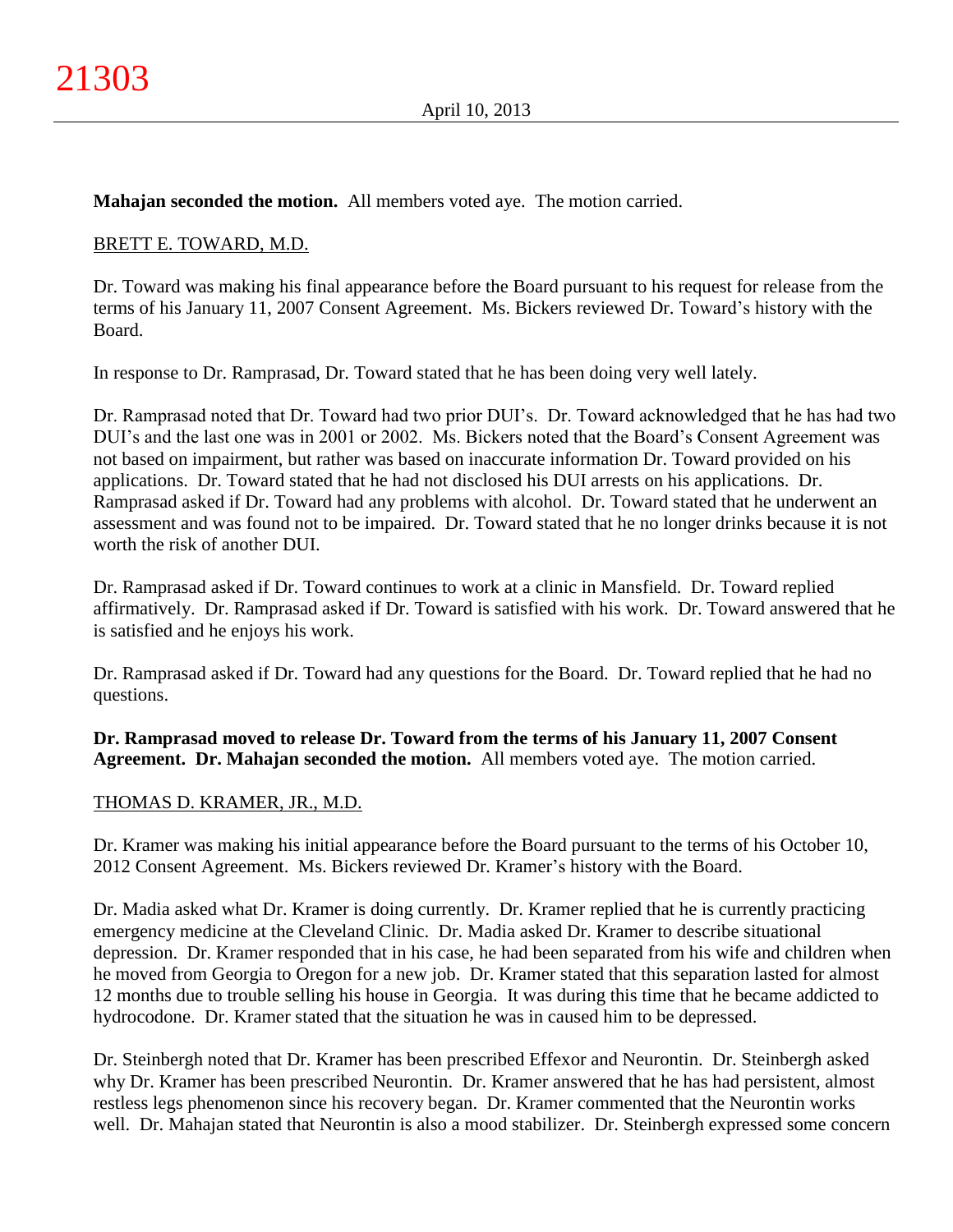about the mood-altering nature of Neurontin, but Dr. Mahajan stated that the effect is very mild. Dr. Kramer stated that he has not found Neurontin to be mood-altering in his case.

Dr. Steinbergh asked if Dr. Kramer's treatment at Hazelden was entirely inpatient. Dr. Kramer replied that his first 30 days at Hazelden were entirely inpatient and the following two months were also inpatient except that he could leave on weekends. Dr. Ramprasad asked how Dr. Kramer felt about his stay at the Hazelden treatment facility. Dr. Kramer responded that his stay at Hazelden was great and he could not imagine staying for only one month. Dr. Kramer stated that his extra two months at Hazelden were very helpful in smoothing out the initial peaks and valleys of his emotional state.

Dr. Madia asked if Dr. Kramer's treatment at Hazelden had been expensive. Dr. Kramer answered that the treatment had been very expensive, well over \$50,000.00. Dr. Kramer stated that much of the cost was covered by his insurance, something that most insurance companies would probably not do.

Dr. Steinbergh asked if Dr. Kramer has good support from his family. Dr. Kramer replied that he has good support and he also has parents and extended family in Ohio.

Dr. Steinbergh asked if Dr. Kramer had any questions about his Consent Agreement. Dr. Kramer replied that he has no questions.

**Dr. Madia moved to continue Dr. Kramer under the terms of his October 10, 2012 Consent Agreement. Dr. Mahajan seconded the motion.** All members voted aye. The motion carried.

# SHARON L. MCRAE, M.D.

Ms. Bickers stated that Dr. McRae does not appear to be present in the meeting.

# WENDY A. MILLIS, M.D.

Dr. Millis was making her initial appearance before the Board pursuant to the terms of her January 9, 2013 Consent Agreement. Ms. Bickers reviewed Dr. Millis' history with the Board.

Dr. Steinbergh asked if Dr. Millis is returning to the group in which she had practiced prior to her suspension. Dr. Millis replied that she is returning to that group, which includes five pediatricians and five nurse practitioners. Dr. Millis stated that the group is supportive of her.

Dr. Steinbergh asked Dr. Millis to describe her recovery. Dr. Millis answered that she sees a therapist once per week and a psychiatrist monthly for medication monitoring. Dr. Millis stated that she is currently on Lexapro, Abilify, and Klonopin.

Dr. Ramprasad asked who first noticed Dr. Millis' depression. Dr. Millis replied that she herself noticed her depression, mostly related to work stress issues. Dr. Ramprasad asked how Dr. Millis dealt with the situation professionally. Dr. Millis answered that she took fewer patients and took one day off per week.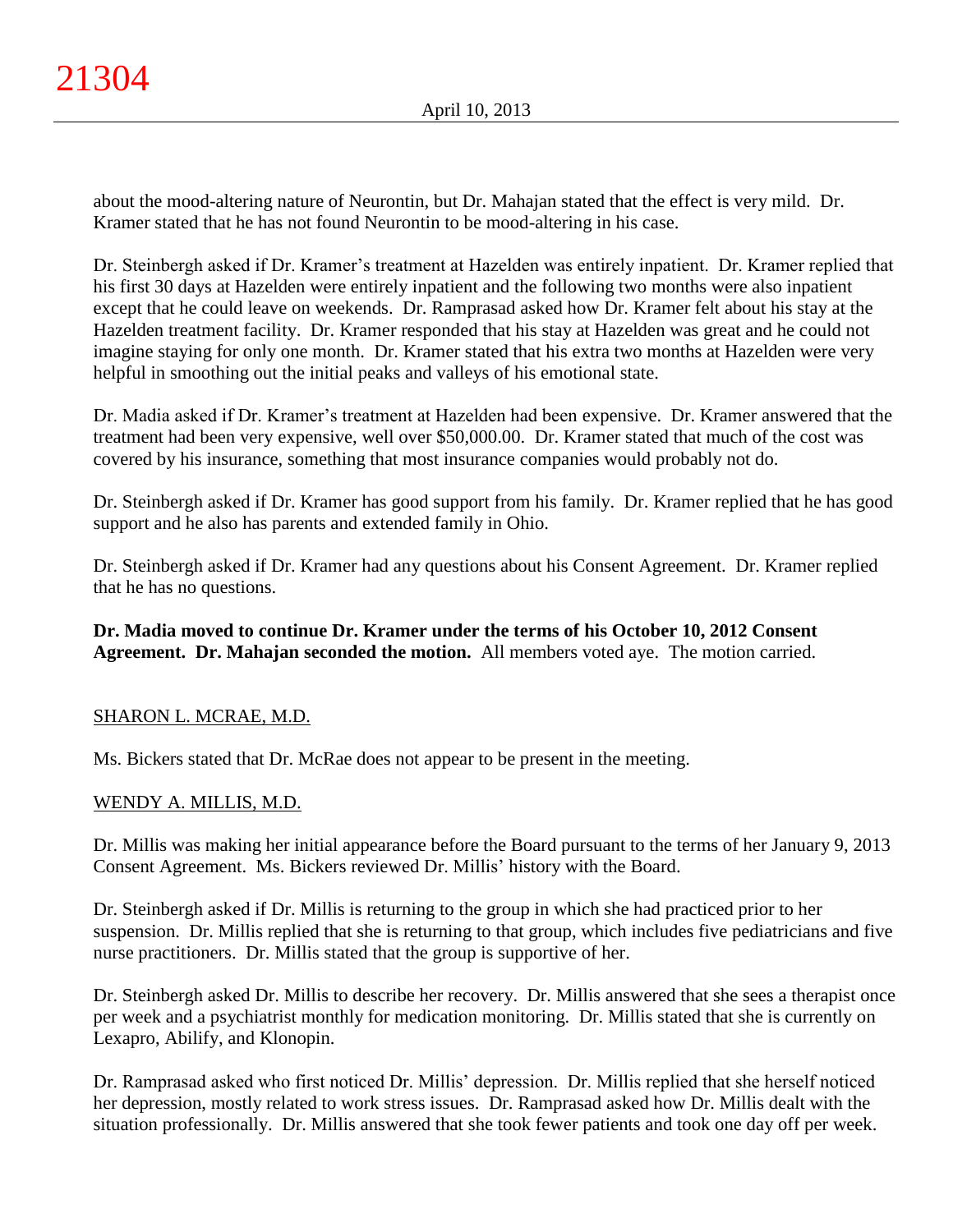Dr. Millis stated that when she returns to practice, she will continue with the reduced patient load of about 20 to 25 patients per day and taking one day off per week. Dr. Millis stated that with her depression treated, she can handle situations that come up in her practice.

Dr. Steinbergh asked what Dr. Millis does on a daily basis. Dr. Millis replied that she engages in physical exercise and spends time with her family. Dr. Millis stated that she is married and has two stepchildren, both of whom are adults and are out of the house.

Dr. Steinbergh asked what Dr. Millis is doing in terms of continuing medical education in pediatrics. Dr. Millis stated that she is primarily reading journals.

## **Dr. Mahajan moved to continue Dr. Millis under the terms of her January 9, 2013 Consent Agreement. Dr. Madia seconded the motion.** All members voted aye. The motion carried.

Dr. Ramprasad asked if Dr. Millis had any questions about her Consent Agreement. Dr. Millis replied that she has no questions.

## SUDHIR S. POLISETTY, M.D.

Dr. Polisetty was making his initial appearance before the Board pursuant to the terms of his January 9, 2013 Consent Agreement. Ms. Bickers reviewed Dr. Polisetty's history with the Board.

Dr. Madia asked if Dr. Polisetty has finished his residency. Dr. Polisetty replied that he has not finished his residency and was required to leave with three months remaining in his final year. Dr. Polisetty stated that he is working on getting back into his residency program at Wright State University, but is exploring other programs in which he can repeat his final year if need be. Dr. Polisetty explained that with his absences and tardiness that resulted from his abuse of alcohol, it is not certain that he will be accepted back into Wright State University. Dr. Polisetty noted that he admitted himself to treatment in California, which he repeated at Glenbeigh Hospital in Ohio.

Dr. Madia asked how Dr. Polisetty is doing currently. Dr. Polisetty replied that he is doing well and is attending at least three Alcoholics Anonymous meetings per week. Dr. Polisetty stated that he also attends an aftercare meeting weekly and sees a psychiatrist every three months. Dr. Polisetty stated that he has a lot of support from his family and his church.

Dr. Madia asked if Dr. Polisetty has a psychiatric diagnosis. Dr. Polisetty answered that he has been diagnosed with depression. Dr. Polisetty stated that he has been assessed by two addictionologists and one psychiatrist; none of the three assessments recommended medication for his depression, but follow-up was recommended.

Dr. Ramprasad asked how Dr. Polisetty felt about repeating his treatment in Ohio. Dr. Polisetty replied that he had not been excited to repeat the treatment, noting that he had been sober for seven months at that time. Dr. Polisetty stated that his treatment at Glenbeigh solidified his previous treatment and was less holistic and more clinical than his California treatment. Dr. Polisetty stated that, looking back on the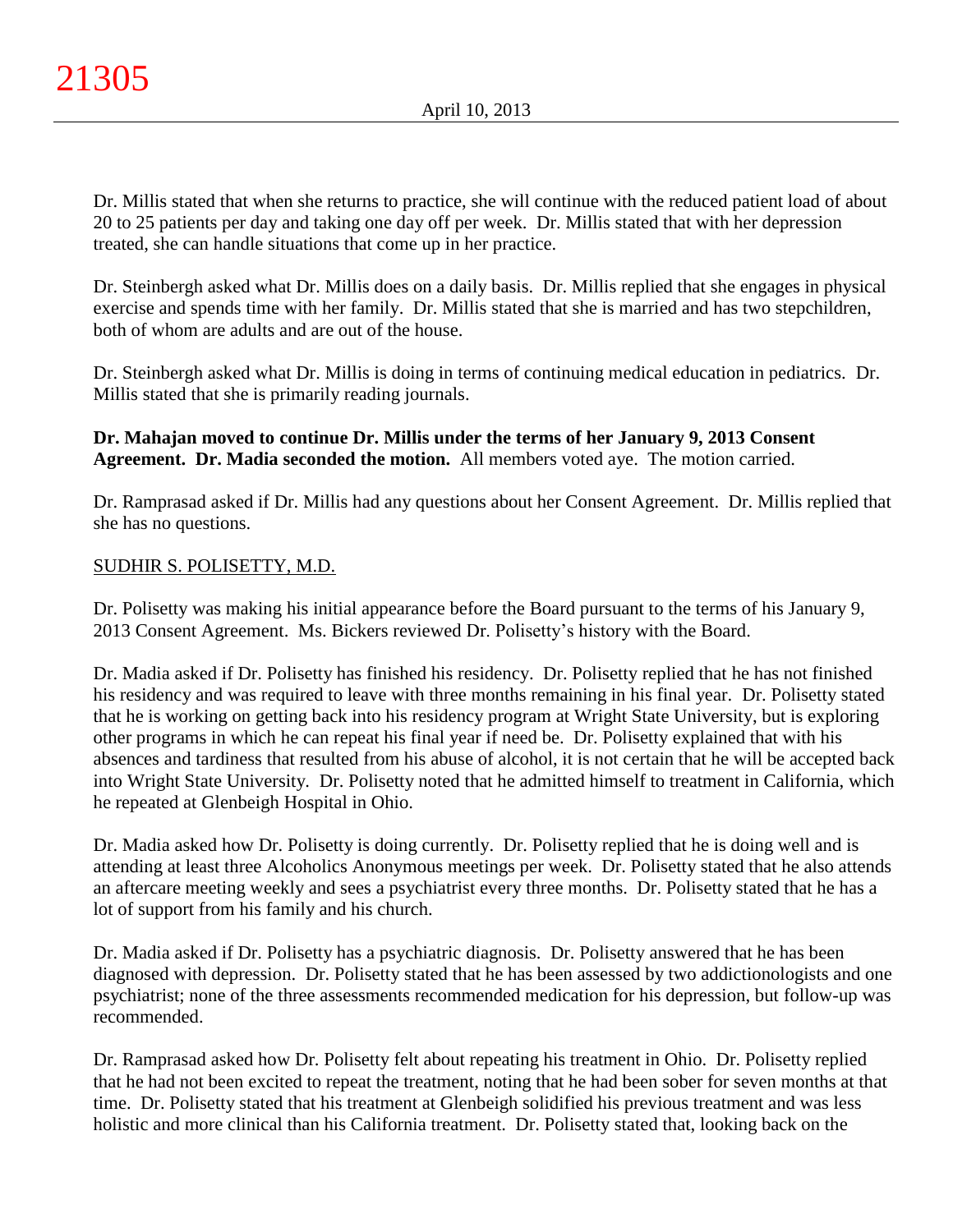situation, he was glad he had gone to Glenbeigh.

Responding to further questioning, Dr. Polisetty stated that he is currently unemployed. Dr. Ramprasad asked how Dr. Polisetty supports his family. Dr. Polisetty replied that he gets some help from his parents, in addition to some temporary nonmedical employment in Illinois managing skin care marketing for a dermatology practice.

Dr. Steinbergh asked if Dr. Polisetty has any advocates for his rejoining the Wright State residency program. Dr. Polisetty responded that he has a great relationship with the program director, but some others, including the general counsel, are opposed to his return due to his past behavior. Dr. Steinbergh suggested that Dr. Polisetty ask for a meeting with representatives of the residency program to explain his current situation with his recovery. Dr. Polisetty replied that he did ask for a meeting, but his request was not granted.

Dr. Bechtel commented that Dr. Polisetty is an outstanding medical student and his recovery has moved him in a good direction.

Dr. Ramprasad asked if Dr. Polisetty is involved in a church-based recovery program. Dr. Polisetty replied that the Board approved his participation in Celebrate Recovery, a Christian-based program, in addition to his Alcoholics Anonymous program.

**Dr. Madia moved to continue Dr. Polisetty under the terms of his January 9, 2013 Consent Agreement. Dr. Mahajan seconded the motion.** All members voted aye. The motion carried.

Mr. Gonidakis exited the meeting at this time.

## PROBATION AND REINSTATEMENT CONSENT AGENDA

Dr. Steinbergh advised that at this time she would like the Board to consider the probationary reports and probationary requests on today's consent agenda. Dr. Steinbergh stated that she would like to discuss the probationary request of Malcolm A. Brahms, M.D., separately.

Dr. Steinbergh stated that she is not opposed to Dr. Brahms' request for release from his Consent Agreement. However, Dr. Steinbergh noted that Dr. Brahms will not be making a final appearance before the Board. Dr. Steinbergh felt it would be helpful to discuss the different requirements for appearances in the Board's consent agreements and Board orders.

Ms. Marshall stated that it is unusual for a consent agreement to not require a final appearance before release. Ms. Marshall stated that whether a licensee is required to make a final appearance before the Board is largely determined by the nature of the offense. Ms. Bickers noted that Dr. Brahms did agree to come to the Board's offices and met with the Secretary of the Board, though that was not required by his Consent Agreement.

Dr. Steinbergh opined that all probationary consent agreements should include a requirement to make a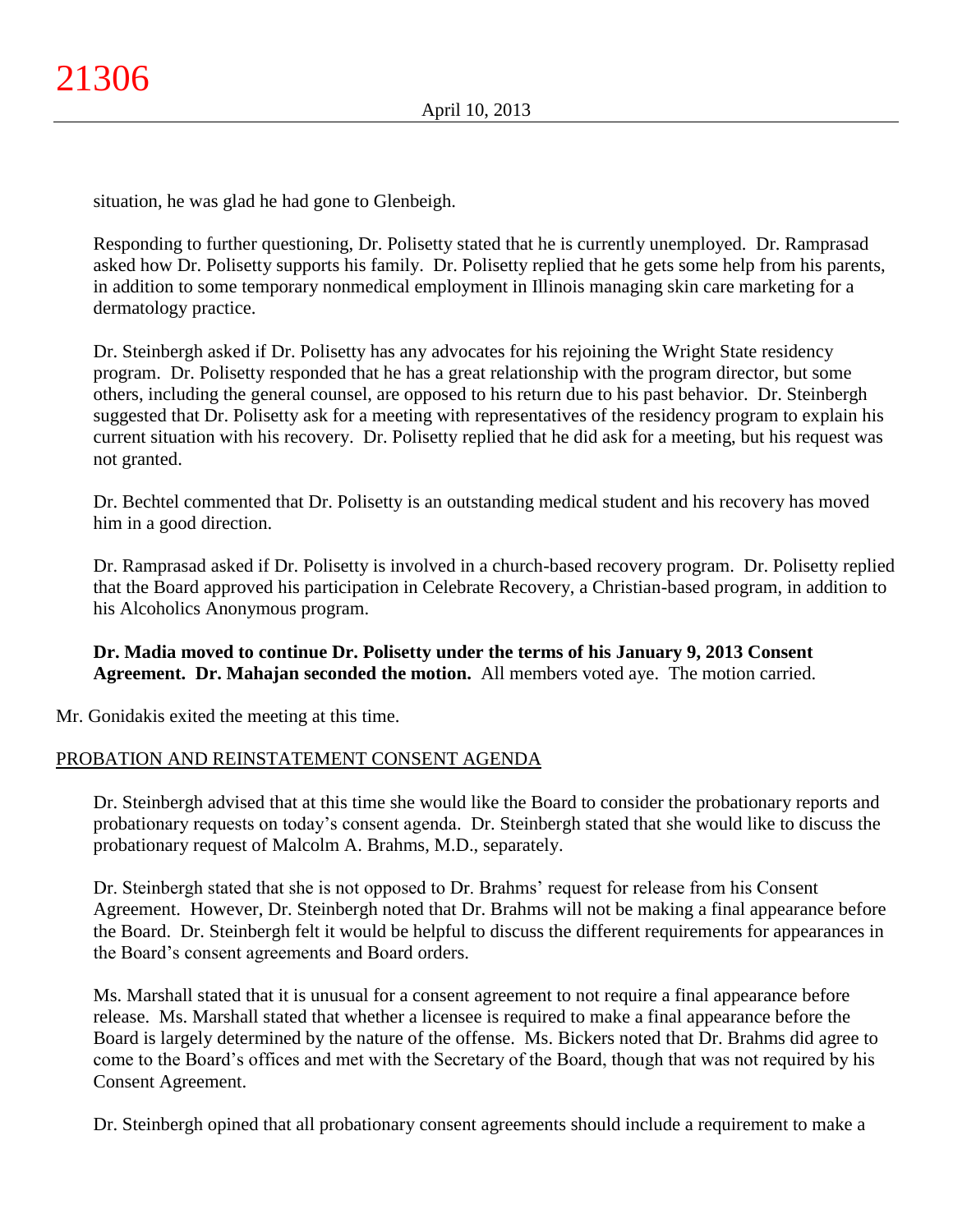final appearance before the Board prior to release. Dr. Talmage asked how many more personal appearances would result if the requirement was included in all consent agreements. Ms. Bickers stated that nearly all probationers are already required to make a final appearance, so making that requirement universal would not result in very many additional appearances.

**Dr. Mahajan moved to accept the Compliance staff's Reports of Conferences on March 11 & 12, 2013, with: Paul Lewis Blanchard, M.D.; Arturo J. Bonnin, M.D.; Todd S. Carran, M.D.; Dustin Clark, M.D.; Matthew S. Cohen, D.O.; William M. Cox, M.D.; Michael D. Cragel, D.P.M.; Peter Fragatos, M.D.; Deborah Lynne Frankowski, M.D.; Joseph R. Freeman, D.O.; Paul H. Goodman, D.O.; Wesley F. Hard, M.D.; Michael J. Harper, M.D.; Matthew R. Harris, D.O.; Timothy A. Heinrichs, M.D.; Brian D. Hesler, M.D.; W. Andrew Highberger, M.D.; Leigh Allison Judge, P.A.; John K. Krebs, M.D.; Larry J. Little, M.D.; Michael C. Macatol, M.D.; Adam G. Mace, M.D.; Mahendra K. Mahajan, M.D.; Aiyappan Menon, M.D.; Breton Lee Morgan, M.D.; Tamyra L. Mouginis, M.D.; Siva Rao Murthy, M.D.; Gerald K. Perelman, D.P.M.; Jerry G. Purvis, Jr., M.D.; Charles W. Reyes, M.D.; Matthew C. Riesen, M.D.; Myron L. Shank, M.D.; Richard S. Skoblar, M.D.; Paul Sresthadatta, D.O.; Kimberly M. Telmanik, P.A.; and Terry L. Thomas, D.O.**

**Dr. Mahajan further moved to accept the Compliance staff's Reports of Conferences and the Secretary and Supervising Member's recommendations as follows:**

**To grant Malcolm A. Brahms, M.D.'s request for release from the terms of his April 9, 2008**   $\bullet$ **Consent Agreement;**

**To grant Joseph F. Daugherty, III, M.D.'s request for approval of Esly S. Caldwell, II, M.D., M.P.H., to serve as the monitoring physician; and to determine the frequency and number of charts to be reviewed at 10 charts per week;**

 $\bullet$ **To grant Carey K. Gross, D.O.'s requests for reduction in appearances to annually; reduction in the frequency of drug and alcohol meetings to two per week with a minimum of 10 per month; discontinuance of the drug and alcohol meeting logs requirement; and discontinuance of the controlled substance logs requirement;**

**To grant Richard M. Kincaid, M.D.'s request for reduction in appearances to every six months;**  $\bullet$ 

**To grant Joseph Francis Lydon, Jr., M.D.'s request for approval of Kathy Koznek, D.O., to serve**   $\bullet$ **as the monitoring physician; and determination of the frequency and number of charts to be reviewed at 10 charts per month;**

**To grant Stephen T. McCarren, M.D.'s request for discontinuance of the random assays;**   $\bullet$ **discontinuance of the comparative audit reports of waste medications; and reduction in drug and alcohol rehabilitation meetings to two per week with a minimum of 10 per month;**

**To grant Sheila S. Paul, D.O.'s request for approval of Ruth S. Martin, M.D., to serve as the**   $\bullet$ **monitoring physician, and determination of the frequency and number of charts to be reviewed at 10**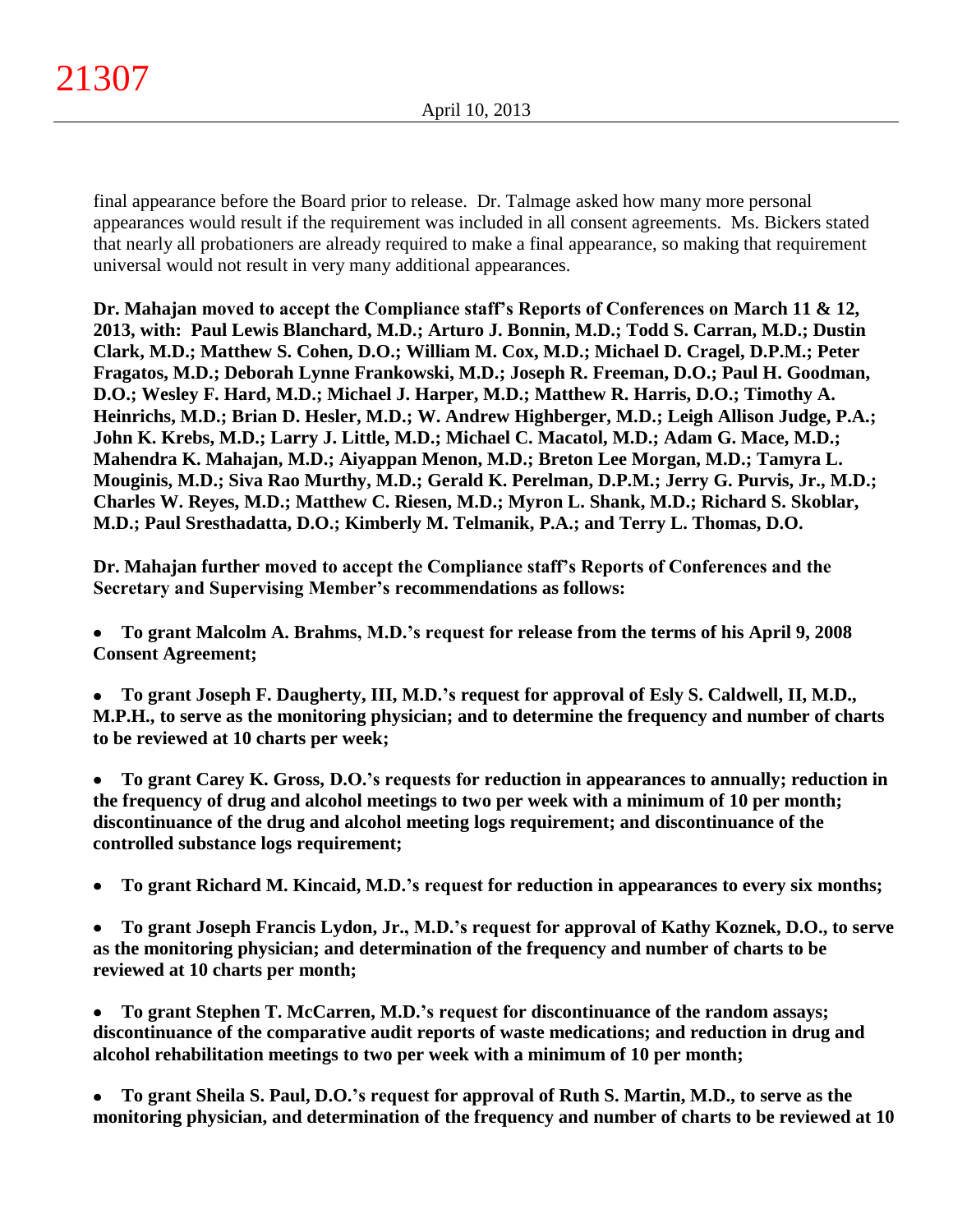#### **charts per month; and**

#### **To grant Wayne Marshall Williams, M.D.'s request for reduction in appearances from once**   $\bullet$ **every six months to annually;**

#### **Ms. Elsass seconded the motion. A vote was taken**:

| <b>ROLL CALL:</b> | Dr. Strafford  | - abstain |
|-------------------|----------------|-----------|
|                   | Dr. Bechtel    | - abstain |
|                   | Dr. Mahajan    | - aye     |
|                   | Dr. Ramprasad  | - aye     |
|                   | Dr. Steinbergh | - aye     |
|                   | Dr. Madia      | - aye     |
|                   | Dr. Talmage    | - aye     |
|                   | Ms. Elsass     | - aye     |
|                   | Mr. Kenney     | - aye     |
|                   |                |           |

The motion carried.

#### REPORTS AND RECOMMENDATIONS

## ELLYN M. CASTRO, Case No. 12-CRF-110

#### **Dr. Ramprasad moved to remove the topic of Ellyn M. Castro from the table. Dr. Mahajan seconded the motion.** All members voted aye. The motion carried.

Dr. Steinbergh stated that she would now entertain discussion in the above matter.

Dr. Mahajan opined that Ms. Castro has proven herself and she has had enough education. Dr. Mahajan stated that someone may be able to pass one examination by coincidence, but passing two national certification examinations shows that Ms. Castro has the knowledge to do good for the people of Ohio as a massage therapist. Dr. Mahajan opined that the Board should grant her application for licensure.

#### **Dr. Madia moved to deny Ms. Castro's application for licensure, based on the Findings of Fact and Conclusions of Law in the Report and Recommendation. Dr. Ramprasad seconded the motion.**

Dr. Steinbergh stated that she would now entertain discussion in the above matter.

Dr. Ramprasad stated that he opposes licensing Ms. Castro because another applicant in the same or similar situation in California had recently been denied licensure by the Board. Dr. Ramprasad stated that if Ms. Castro's coursework does not meet the Board's educational requirements, then it does not matter if she falls short by five hours or 100 hours, regardless of her performance on the national examinations. Dr. Ramprasad stated that he could support Ms. Castro's application, as long as the Board was consistent with future applicants in similar circumstances.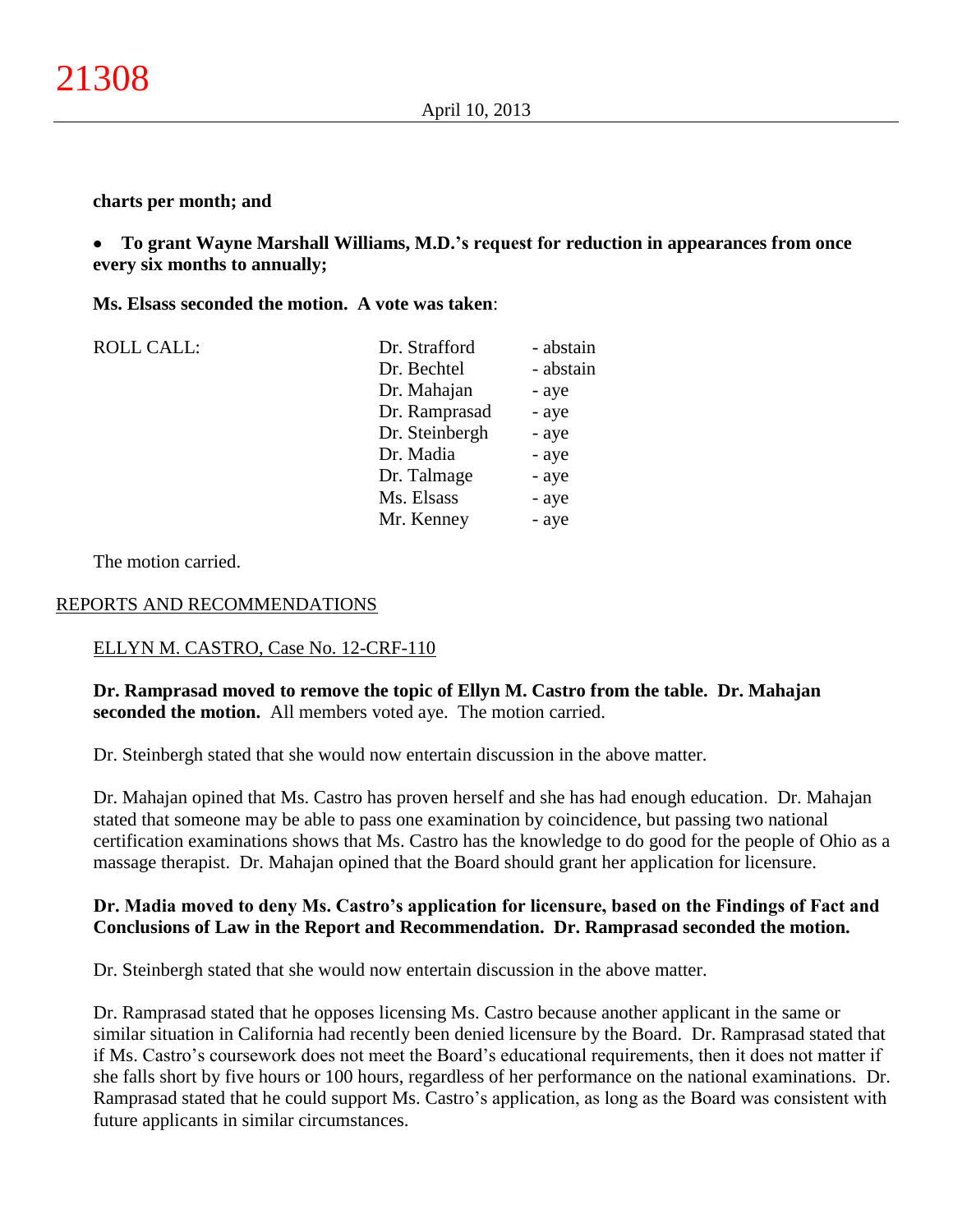Dr. Mahajan reiterated that Ms. Castro practiced holistic medicine in California, which he characterized as "massage therapy plus." Dr. Mahajan also noted that Ms. Castro completed 1,012 hours of education, far exceeding the 750 total hours that Ohio requires. Dr. Mahajan stated that Ms. Castro has never been in trouble and opined that she has proven herself by passing two national examinations for massage therapy. Dr. Steinbergh stated that the rules regarding the licensure of massage therapists can be changed if the Board wishes, but the rules currently in place should be followed.

Dr. Talmage stated that he initially supported denying Ms. Castro's application. However, since the Board can declare that an educational program from a non-approved school can meet the Board's criteria, Dr. Talmage now supports remanding back to the Hearing Examiner. Dr. Talmage stated that if the Hearing Examiner reexamines Ms. Castro's curriculum very closely and still finds that it does not meet Ohio's licensure rules, the application can still be denied.

Ms. Debolt advised the Board to follow its own rules. Ms. Debolt stated that Ohio law establishes three pathways to licensure as a massage therapist. One pathway, the only one at issue in this matter, is to have graduated from a program that meets the Board's curriculum. To fulfill this pathway to licensure, the applicant must have completed a certain number of hours in each of a number of categories. For instance, the applicant must have at least 325 hours in the category of anatomy, physiology, and pathology, whereas Ms. Castro was found to only have 240 hours in this area. Upon discovering this, the Board's Licensure Section did not investigate whether Ms. Castro met the required number of hours in the other categories since she would be ineligible in any case. Ms. Debolt stated that the Board may wish to remand this matter to the Hearing Examiner for a more thorough examination of Ms. Castro's program, but stated that the Board cannot grant her a massage therapy license if she is still found to be deficient in the category of anatomy, physiology, and pathology, or any other category.

Dr. Mahajan opined that Ms. Castro's courses in neuromuscular therapy, advanced clinical techniques, neurology, and pathology should be counted towards her total for anatomy, physiology, and pathology, and therefore she does exceed the required 325 hours in that category. Dr. Mahajan acknowledged that it is not known if Ms. Castro's program meets the other educational requirements, but this can be determined by remanding to the Hearing Examiner.

Dr. Mahajan noted that until a former Board member, Mr. Hairston, began to focus on issues of massage therapist education, the massage therapy schools in Ohio were below par yet their graduates continued to be licensed. Dr. Mahajan stated that that situation is now much better and opined that it makes no sense to apply the standards of ten years ago.

Dr. Ramprasad stated that if a police officer stops a motorist for exceeding the speed limit by five miles per hour, that police officer has discretion to issue a ticket or not. Dr. Ramprasad stated that he does not understand why the Board cannot exercise similar discretion in determining who is or is not qualified to practice. Dr. Ramprasad stated that the Board has the ability as judges to decide who is acceptable to practice in Ohio. Ms. Debolt noted that the Board's licensing rules were created by the Board itself, whereas police officers do not make traffic laws. Ms. Debolt stated that the courts have ruled that state agencies must follow their own rules.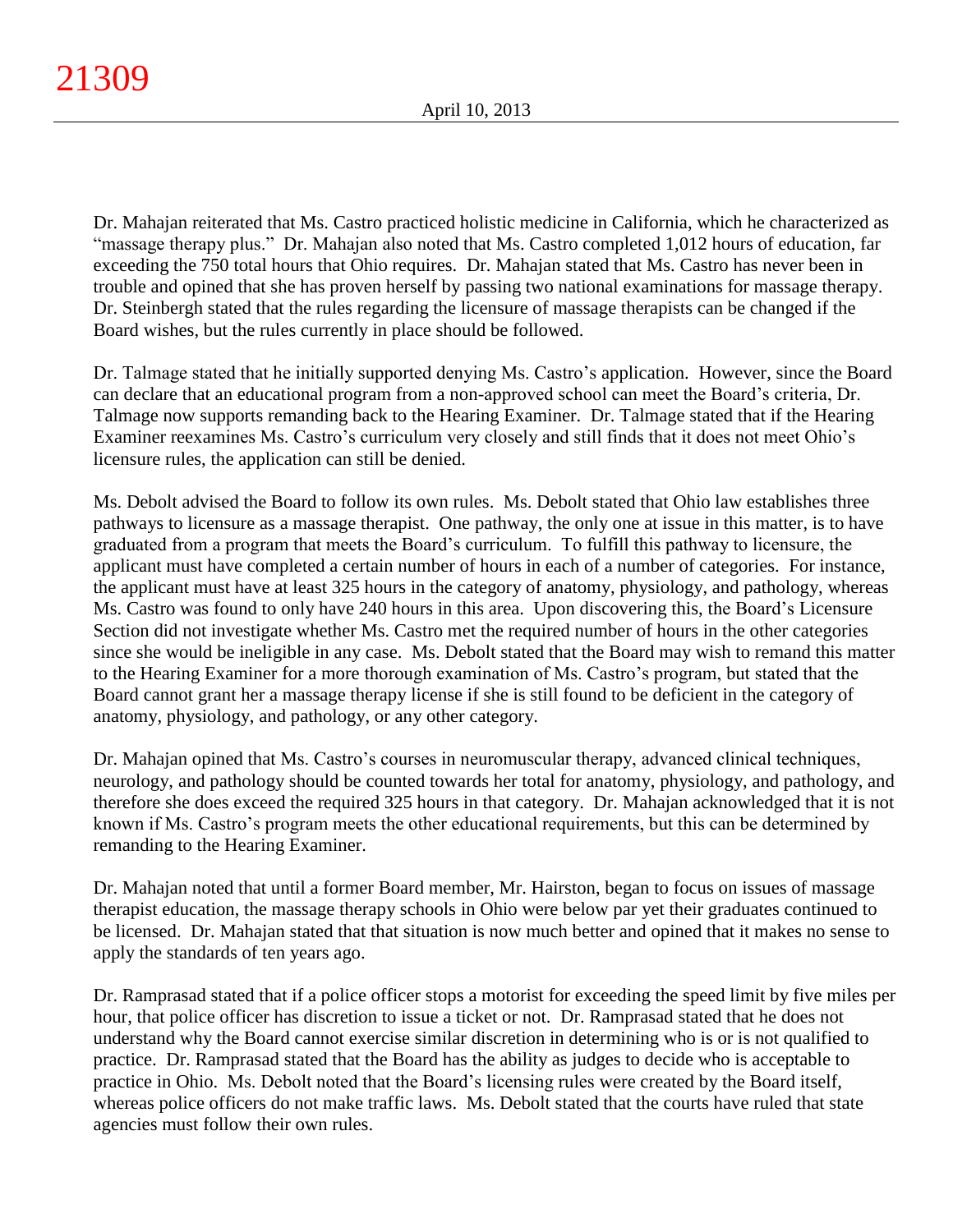A vote was taken on Dr. Madia's motion to deny Ms. Castro's application for licensure:

ROLL CALL:

| Dr. Strafford  | - nay |
|----------------|-------|
| Dr. Bechtel    | - nay |
| Dr. Mahajan    | - nay |
| Dr. Ramprasad  | - nay |
| Dr. Steinbergh | - nay |
| Dr. Madia      | - aye |
| Dr. Talmage    | - nay |
| Ms. Elsass     | - nay |
| Mr. Kenney     | - nay |
|                |       |

The motion to deny did not carry.

**Dr. Talmage moved to remand this matter to the Hearing Examiner to reexamine Ms. Castro's entire curriculum and report the findings back to the Board. Ms. Elsass seconded the motion.** A vote was taken:

| <b>ROLL CALL:</b> | Dr. Strafford  | - aye |
|-------------------|----------------|-------|
|                   | Dr. Bechtel    | - aye |
|                   | Dr. Mahajan    | - aye |
|                   | Dr. Ramprasad  | - aye |
|                   | Dr. Steinbergh | - aye |
|                   | Dr. Madia      | - aye |
|                   | Dr. Talmage    | - aye |
|                   | Ms. Elsass     | - aye |
|                   | Mr. Kenney     | - aye |
|                   |                |       |

The motion to remand carried.

#### EXECUTIVE SESSION

**Dr. Madia moved that the Board declare Executive Session to consider the discipline of a public employee. Dr. Mahajan seconded the motion.** A vote was taken:

ROLL CALL:  $\qquad \qquad \blacksquare$ 

| Dr. Strafford  | - aye |
|----------------|-------|
| Dr. Bechtel    | - aye |
| Dr. Mahajan    | - aye |
| Dr. Ramprasad  | - aye |
| Dr. Steinbergh | - aye |
| Dr. Madia      | - aye |
| Dr. Talmage    | - aye |
| Ms. Elsass     | - aye |
|                |       |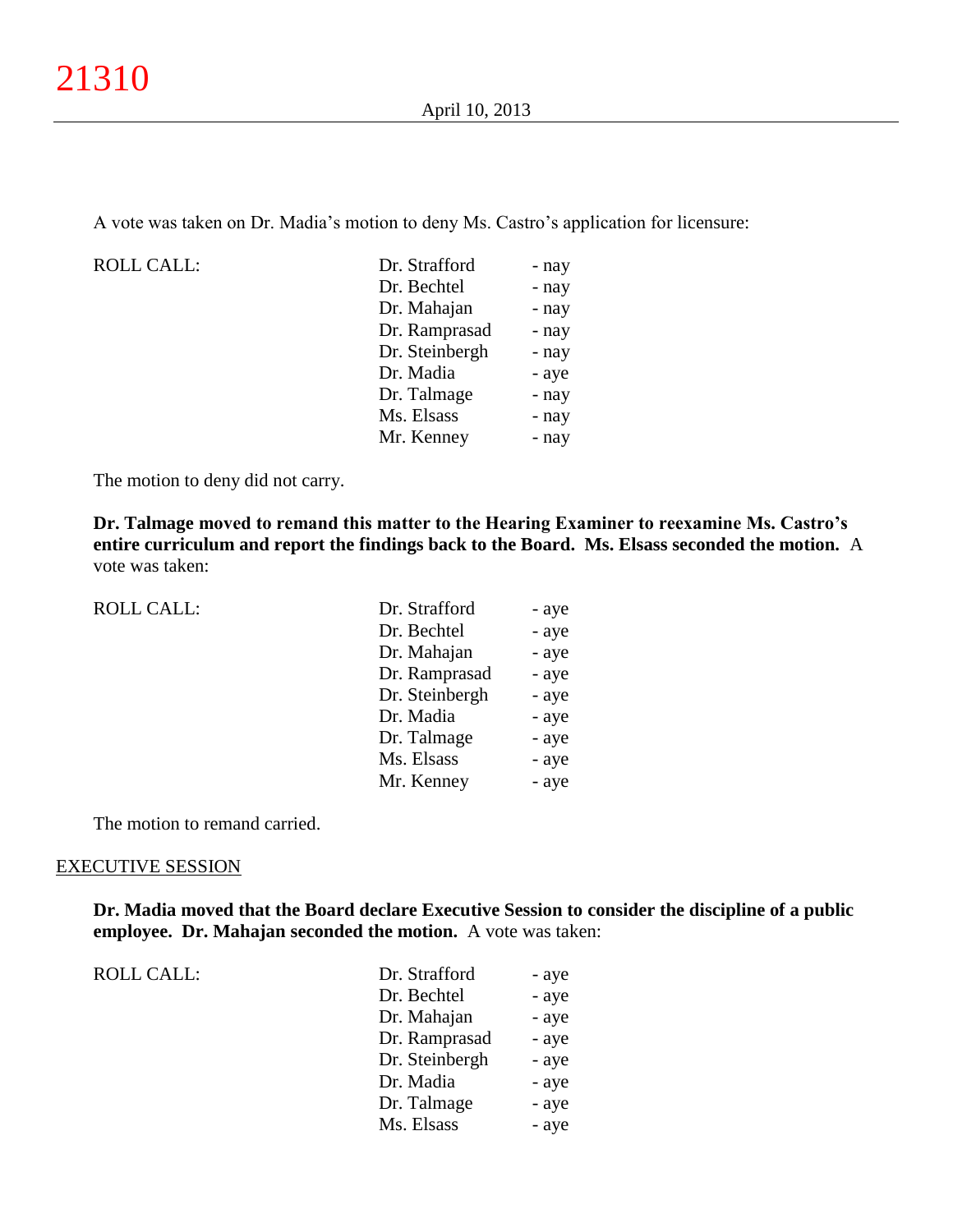April 10, 2013

Mr. Kenney - aye

The motion carried.

Pursuant to Section 121.22(G)(3), Ohio Revised Code, the Board went into executive session with Ms. Anderson, Ms. Loe, Ms. Debolt, and Mr. Wilcox in attendance.

The Board returned to public session.

Thereupon, at 5:00 p.m., the April 10, 2013 session of the State Medical Board of Ohio was adjourned by Dr. Steinbergh.

We hereby attest that these are the true and accurate approved minutes of the State Medical Board of Ohio meeting on April 10, 2013, as approved on May 8, 2013.

 $x$ empa nu. pande español

Anita M. Steinbergh, D.O., President

 $\int$  and single  $\frac{1}{2}$ 

J. Craig Strafford, M.D., M.P.H., Secretary

(SEAL)

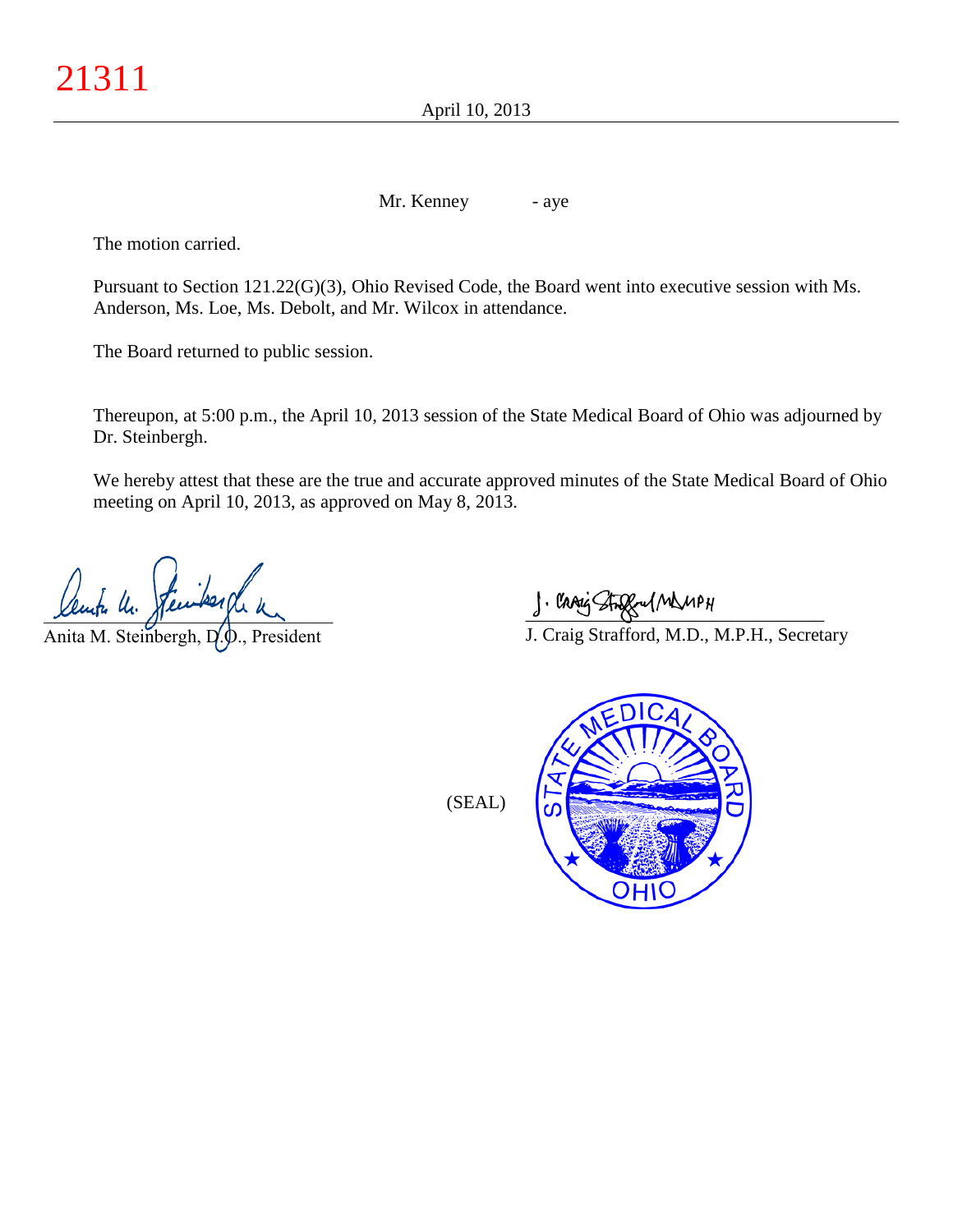## **MINUTES**

## **THE STATE MEDICAL BOARD OF OHIO**

## **April 11, 2013**

Anita M. Steinbergh, D.O., President, called the meeting to order at 8:00 a.m., in the Administrative Hearing Room of the James A. Rhodes State Office Tower, 30 E. Broad St., Columbus, Ohio 43215, with the following members present: Kris Ramprasad, M.D., Vice-President; J. Craig Strafford, M.D., Secretary; Mark A. Bechtel, M.D., Supervising Member; Lance A. Talmage, M.D.; Darshan Mahajan, M.D.; Laurie O. Elsass; Donald R. Kenney, Sr.; and Michael Gonidakis. The following member arrived at a later time: Dalsukh Madia, M.D.

Also present were: Kimberly Anderson, Interim Executive Director; Susan Loe, Assistant Executive Director, Program Management and Operations; Sallie J. Debolt, General Counsel; William Schmidt, Senior Counsel; Joan K. Wehrle, Education & Outreach Program Manager; Michael Miller, Interim Assistant Executive Director, Licensure and Renewal; Rebecca Marshall, Chief Enforcement Attorney; Danielle Bickers, Compliance Supervisor; Kyle Wilcox, Assistant Attorney General; Nicole Weaver, Chief of Licensure; Barbara Jacobs, Senior Executive Staff Attorney; Cathy Hacker, P.A. Program Administrator; Regina Bouldware, Licensure Assistant; and Benton Taylor, Executive Assistant to the Executive Director.

#### ADMINISTRATIVE REPORT

**Ohio Department of Alcohol and Drug Addiction Services:** Ms. Anderson stated that the Ohio Department of Alcohol and Drug Addiction Services (ODADAS) has asked the Medical Board for a letter of support for a cooperative agreement on Screening, Brief Intervention, and Referral to Treatment (SBIRT). The purpose of the SBIRT grant is to provide screening services to adults in primary care and community settings to identify the misuse of alcohol and other drugs, as well as substance abuse disorders. Ms. Anderson stated that the Board has been very supportive of increased screening as part of the prescription drug abuse issue. Ms. Anderson stated that the Executive Committee has recommended sending a letter supporting ODADAS' application.

Dr. Madia entered the meeting at this time.

Dr. Talmage asked if SBIRT is a widely-accepted program, noting that other screening programs are available. Ms. Anderson responded that SBIRT is widely-accepted and its efficacy is supported by scientific journal articles.

No Board member objected to sending a letter supporting the ODADAS application for SBIRT.

**Budget Issues:** Ms. Anderson stated that the substitute budget bill passed by the House did not include language for the Board's proposed physician renewal fee increase or for expedited licensure. The substitute bill did include language allowing the Board to enter into contracts with Hearing Examiners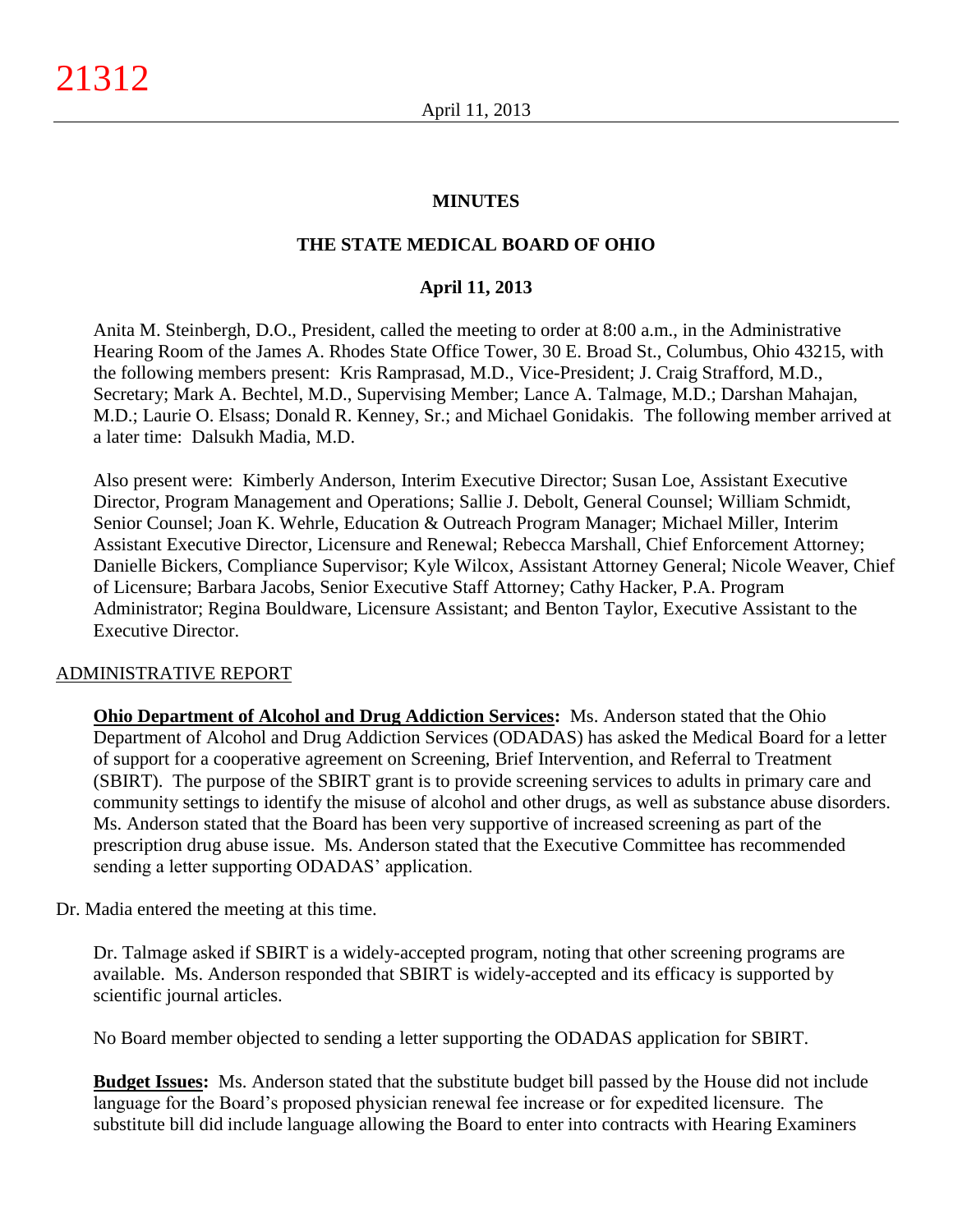without obtaining approval from the Controlling Board, provided the contract is for less than \$50,000.00. Ms. Anderson commented that using contracted Hearing Examiners in addition to the Board's own Hearing Examiners has been very helpful in providing fiscal flexibility.

Ms. Anderson stated that the Board is now reaching out to the Senate regarding the proposed physician renewal fee increase and expedited licensure. Ms. Anderson and members of the staff will meet with senators and prepare testimony to have those provisions included in the final bill. Ms. Anderson stated that contingency plans are being developed to remain in a fiscally sound position in the event that the fee increase is not approved.

**Financial Disclosure Filings:** Ms. Anderson reminded the Board members that Financial Disclosure Forms are due to be filed with the Ohio Ethics Commission by May 15, 2013. Ms. Anderson asked the Board members to contact Mr. Taylor if they have any questions regarding their Financial Disclosure Forms.

**Prescription Drug Abuse Issues:** Ms. Anderson stated that she and Mr. Miller have been meeting with representatives from the other prescribing boards and ODADAS, as well as with Director Ted Wymyslo of the Ohio Department of Health and Director Bonnie Kantor-Burman of the Ohio Department of Aging. The purpose of the meetings has been to develop a position statement regarding steps that practitioners should take when prescribing more than 80 morphine equivalent doses (MED). A current draft of the position statement has been provided to Board members. Ms. Anderson asked the Board members to provide her with any feedback on the draft proposed statement by the end of April. In accordance with a timeline developed with the Governor's Cabinet Opiate Action Team (GCOAT), Ms. Anderson would like a draft proposal that can be approved by the Board in May 2013 and be in place by July 1, 2013. Ms. Anderson recognized Mr. Miller, as well as Tom Dilling of the Nursing Board, for their work developing the proposal.

Ms. Anderson stated that GCOAT will reconvene in the near future, though a date has not yet been set. Dr. Strafford and Dr. Bechtel have been the Board's designees to that group.

Ms. Anderson stated that the Board continues to work with the Board of Pharmacy on ways to obtain data from the Ohio Automated Rx Reporting System (OARRS) for purposes of measurement. Ways to increase the number of physicians signed up to use OARRS have also been explored, such as including a link to the OARRS sign-up page on the Board's license renewal webpage. Kyle Parker, Executive Director of the Board of Pharmacy, has also agreed to add an "MED" column on each OARRS report and a statement at the bottom indicating that the prescriber's regulatory board has a position statement on actions to be taken if more than 80 MED is prescribed.

Ms. Anderson stated that Mr. Miller has been looking into the possibility of developing a small module allowing physicians to learn about this new policy and earn Continuing Medical Education (CME) credits at the same time. Dr. Talmage commented that the book *Responsible Opioid Prescribing*, published by the Federation of State Medical Boards Foundation, is now available electronically and physicians completing it can earn 7 CME.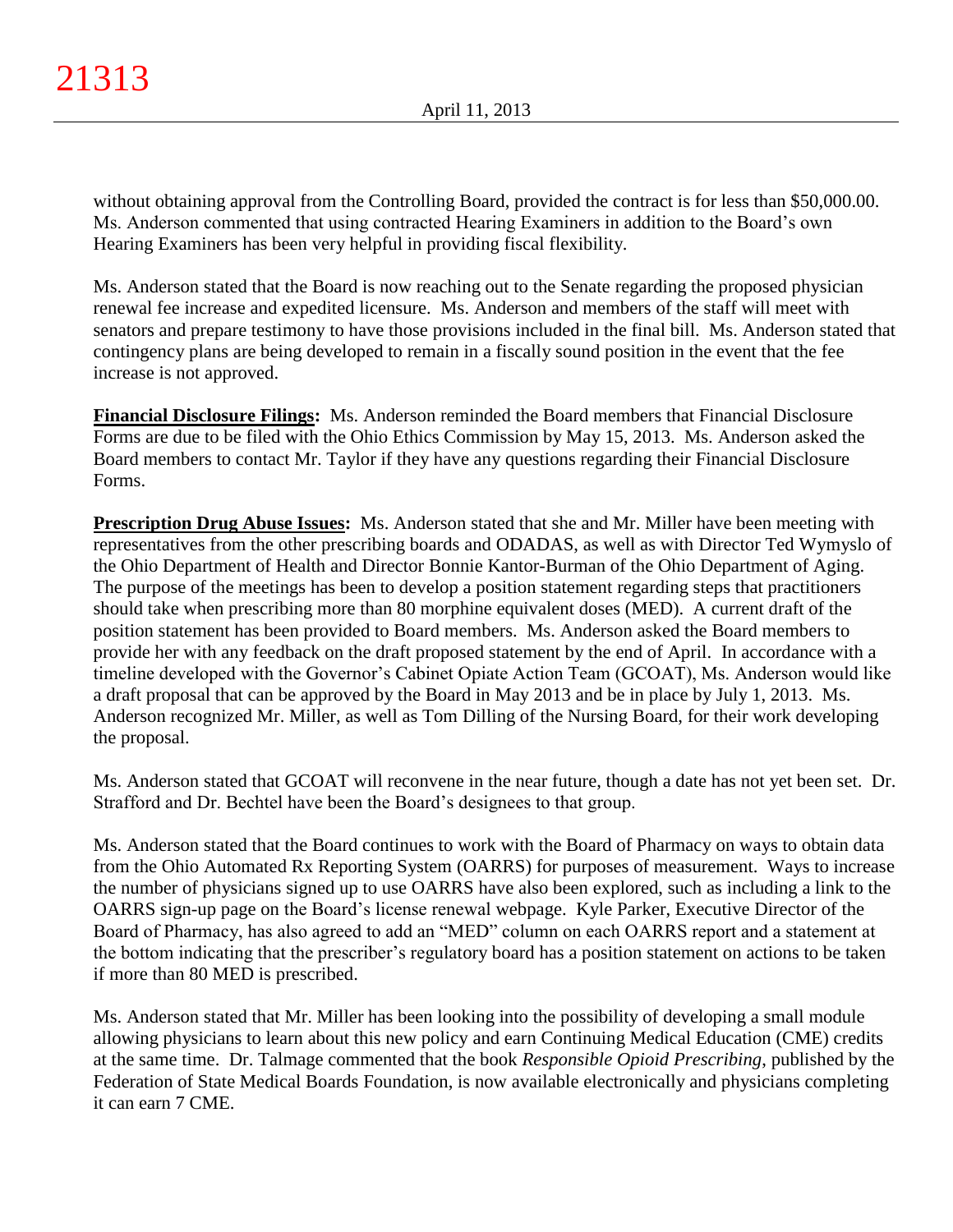**Rules Update:** Ms. Anderson stated that the Board is currently out-of-date with the Joint Commission on Agency Rule Review (JCARR) rule review process. Ms. Debolt has developed a 3-year plan to bring the Board back into compliance with rule review. Ms. Anderson stated that rule adoption and modification, as well as rules that need to be corrected, have been given a high priority. Dr. Steinbergh stated that it is very important that Board members read the proposed rule revisions each month.

Dr. Ramprasad asked for a review of the rules process. Ms. Debolt provided a brief overview of the various stages of the rules process, noting that adoption or revision of a rule takes several months. Dr. Ramprasad noted the significant volume of rules to be reviewed and asked how the Board fell behind. Ms. Debolt replied that she and Mr. Miller are in charge of rules and their time has been constrained. Ms. Debolt stated that recent changes in workflow have provided more time to focus on the rules process. Dr. Ramprasad wondered if Board members should be involved earlier in the rules process and offered any assistance he may be able to provide. Ms. Anderson felt that the staff can find ways to involve Board members earlier and make it a more smooth process.

**LeanOhio:** Ms. Anderson stated that the staff met with representatives from LeanOhio in March for a 30 day review. Ms. Anderson stated that the meeting went well and the Board continues to make progress on the recommendations that emerged from the LeanOhio event. Ms. Anderson stated that the change in the subpoena process, whereby hospitals are asked to waive the requirement that subpoenas be delivered personally by investigators, is going very well. Ms. Anderson stated that many hospitals have agreed to accept subpoenas electronically or by mail, greatly reducing the amount of time investigators spend on that function. Ms. Anderson stated that the staff is working on similar agreements with all hospitals in Ohio.

Ms. Anderson stated that another review with LeanOhio will occur soon. Ms. Anderson commented that LeanOhio's outside review of the Board's complaint process has been very positive.

**Treatment Advisory Panel:** Ms. Anderson stated that the Board's Treatment Advisory Panel met in March to discuss the Board's impairment rules and will meet again next week. Ms. Elsass and Dr. Ramprasad have been involved in these meetings. Ms. Anderson stated that the Board is getting good feedback from the addictionologists on the Panel, but it is a lengthy process.

**New Computer System:** Ms. Anderson stated that there have been meetings with the vendor for the Board's new computer system. Ms. Anderson explained that currently, the Board uses the e-Licensing system, which is maintained by the Department of Administrative Services and is used by all licensing boards. Ms. Anderson stated that the e-Licensing system is out of date. The new system is on track to be available for use by the Board in December 2013. Ms. Anderson stated that the first meetings with the vendor went very well and the new system seems very modern and versatile. Ms. Anderson stated that the new system may be able to be used for functions that have not historically been on the computer system, such as compliance and public records requests.

# LEGISLATIVE UPDATES

**Draft Joint Regulatory Statement on the Prescription of Naloxone to High-Risk Individuals:** Mr. Miller provided the Board members with an updated draft of this proposed statement. In general, the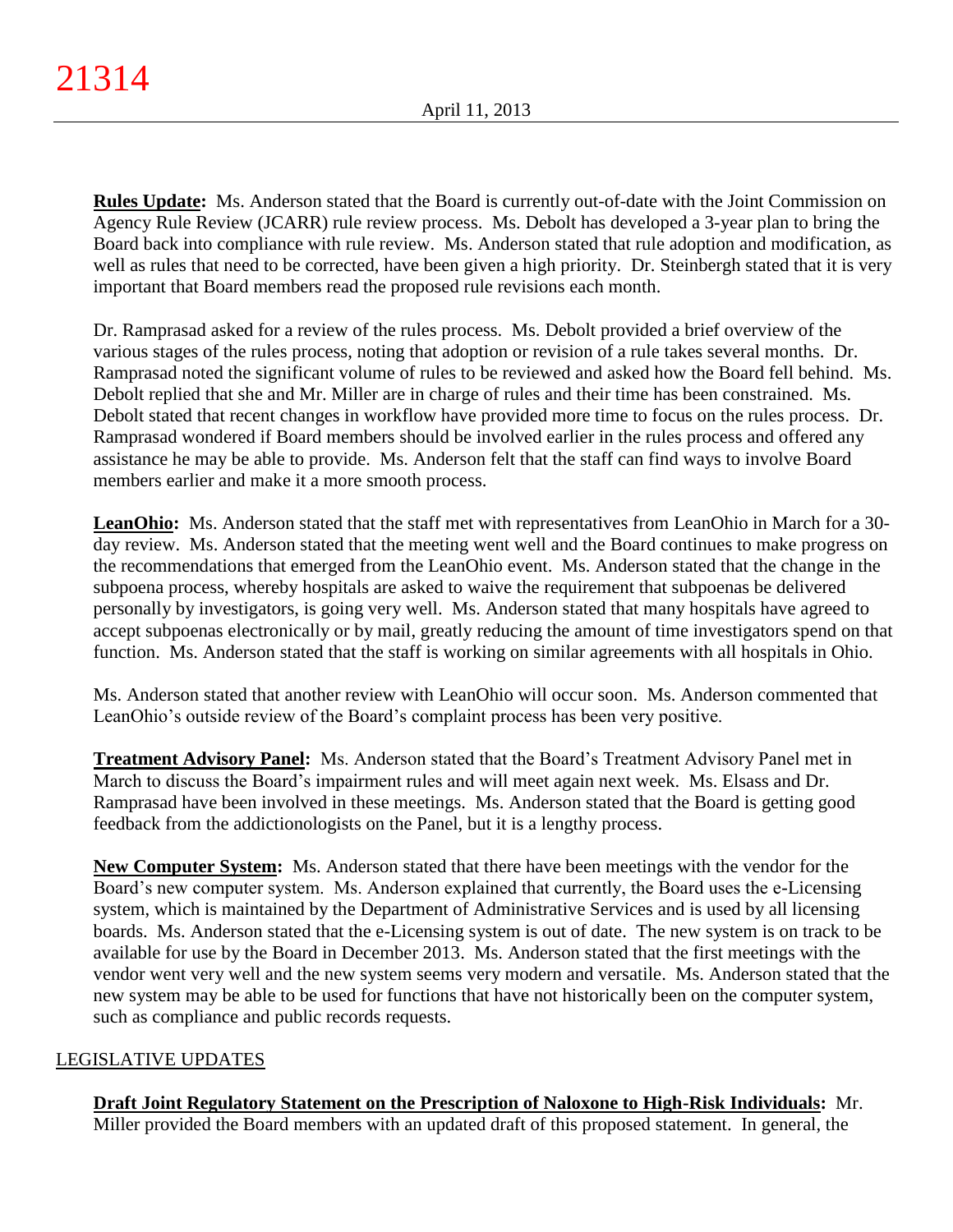purpose of the proposed statement is to raise the awareness of providers and patients about some of the options that exist with respect to the Naloxone issue. Mr. Miller stated that many pieces of legislation have been and continue to be introduced on this topic. The Board has also been contacted by coroners from the Toledo area about focusing more attention around the Naloxone prescription programs, such as those that exist in Scioto County and in northern Ohio.

Mr. Miller stated that the goal is to issue this as a joint regulatory statement with the Board of Nursing and the Board of Pharmacy. Mr. Miller asked the Board to approve the proposed language as a Medical Board regulatory statement which can become a joint regulatory statement if also approved by the Board of Nursing and Board of Pharmacy.

**Dr. Strafford moved to approve the proposed statement on the prescription of Naloxone to high-risk individuals as a regulatory statement from the Medical Board, or as a joint regulatory statement if approved by the Ohio Board of Nursing and the Ohio Board of Pharmacy. Dr. Bechtel seconded the motion.** All members voted aye. The motion carried.

Dr. Ramprasad asked if this regulatory statement would prohibit nurses from administering Naloxone by physician order during a procedure. Mr. Miller replied that nurses can administer Naloxone under that scenario. Mr. Miller explained that nurses are allowed to prescribe and administer Naloxone, but cannot personally furnish it.

Mr. Miller commented that there is a movement to allow law enforcement officers and other unlicensed individuals to provide and administer Naloxone. Mr. Miller stated that this regulatory statement is intended to raise awareness of the issue and to initiate discussion of best practices in utilizing Naloxone. Mr. Miller stated that the Board of Pharmacy has particular concerns about how laypersons may store Naloxone and the effectiveness of the medication if it is not stored properly. Dr. Mahajan opined that Naloxone is a reasonably safe medication that at least gives a chance to patients who are going to die without some intervention.

**House Bill 59, State Operating Budget:** Mr. Miller stated the he and Ms. Anderson met with Representative Gonzales and Representative Sears, as well as the Speaker's policy staff on healthcare, about possible amendments to the budget to allow for an increased physician license renewal fee and expedited licensure. Mr. Miller has also reached out to Senator Burke and Senator Oelslager, as well as the Senate's finance staff. Mr. Miller stated that he will move forward with these efforts and speak with as many senators as is feasible. Mr. Miller noted that he contacted the Ohio Council of Medical School Deans, which has offered its support for the amendments.

Mr. Miller stated that there was also a meeting with Representative Schuring regarding proposed changes to the podiatry licensure statute which the board had previously approved. The physician practice reentry proposal approved by the Board will be added to the podiatry licensure draft. In addition, Mr. Miller will attempt to add in the language the Board approved to align the Continuing Medical Education cycle with the physician license renewal cycle.

# **Test of Spoken English Requirement for Acupuncturists and Oriental Medicine Practitioners:** Mr.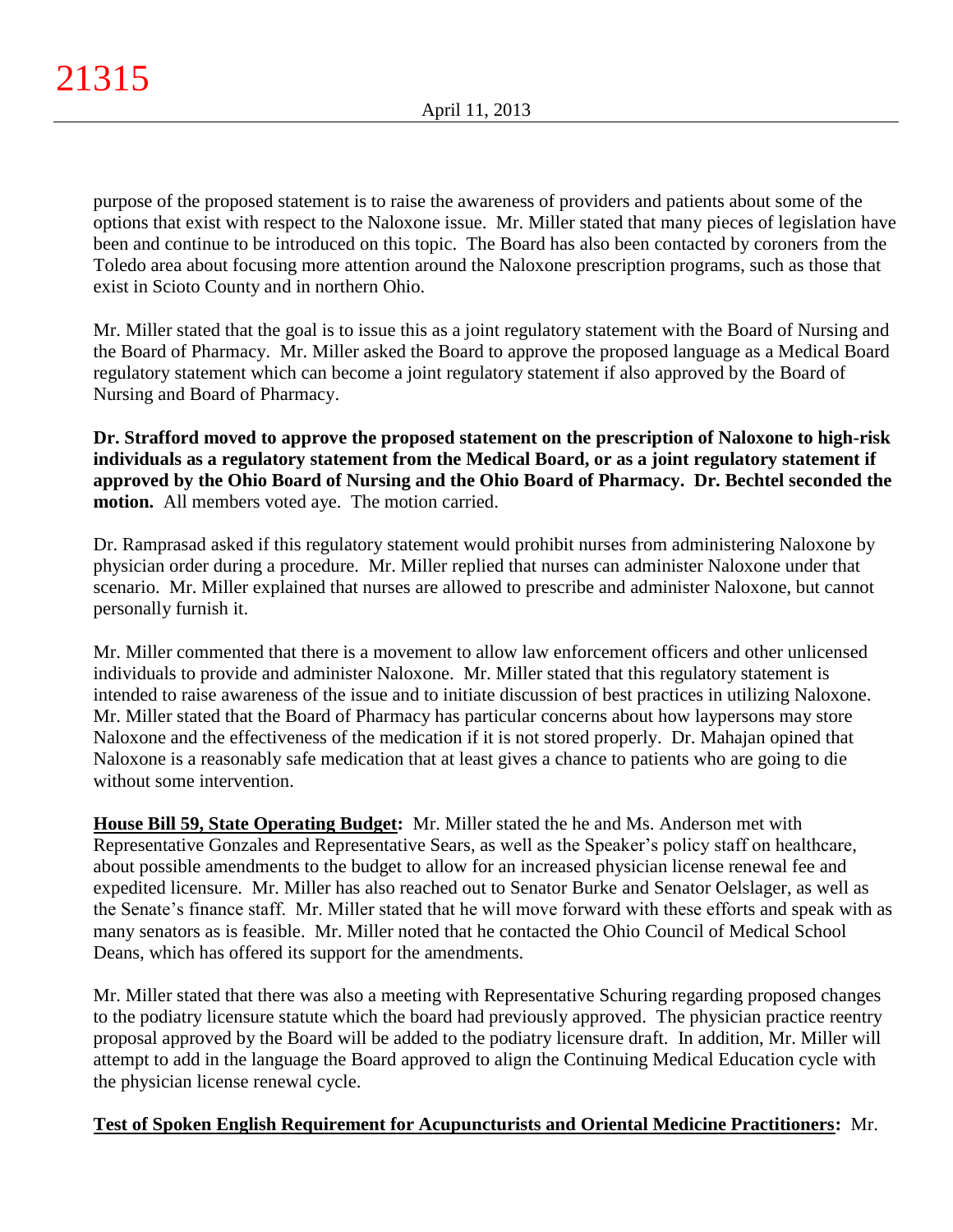Miller stated that the Board has received a number of calls from legislators offices, the Acupuncture and Oriental Medicine Association, and the Common Sense Initiative regarding the statutory requirement that all applicants for a license to practice acupuncture or Oriental medicine must take a test for spoken English, regardless of whether they are native English speakers. Mr. Miller noted that individuals who were born and raised in the United States feel that they should not be required to take the test.

Mr. Miller provided the Board members with a chart of the English language requirements of other states. Mr. Miller noted that some states do not require applicants who are native English speakers to take an English language test. Mr. Miller stated that the statute specifies that if the National Certification Commission on Acupuncture and Oriental Medicine (NCCAOM) incorporates a spoken English component into their testing and certification process, then those individuals would not be required to take the Test Of English as a Foreign Language (TOEFL). However, the NCCAOM has not incorporated such a requirement and currently offers its written examinations in English, Chinese, and possibly other languages.

Dr. Madia opined that it is important that acupuncture and Oriental medicine applicants be required to take the TOEFL, stating that you cannot have a translator when you interact with a patient. Dr. Madia stated that applicants who are born and raised in the United States will have no problem passing the examination. Dr. Ramprasad agreed, noting the much more extensive English language testing that he underwent in the United Kingdom. Dr. Steinbergh expressed some concern in requiring native English speakers to sit through the examination.

Mr. Miller stated that, with the consent of the Board, he will work on language to try to exempt native English speakers from the TOEFL requirement. Mr. Miller suggested that one way may be to exempt those who take their certification examination in English; these applicants may not be proficient in speaking English, but they would have an understanding of the English language. Dr. Talmage stated that the state of New Jersey has a similar requirement and it works well.

Mr. Kenney asked if passage of the TOEFL can also be a requirement of applicants for the Certificate of Conceded Eminence. Mr. Miller was uncertain if the Board could implement such a requirement through their rule-making authority and that it would depend on the wording of the statute. Mr. Kenney noted that the statute requires that the "applicant has sufficient written and oral English skills to communicate effectively and reliably with patients, their families, and other medical professionals." Mr. Miller stated that he will explore the issue and report back to the Board.

**Ohio Association of Physician Assistants:** Mr. Miller stated that he, Ms. Anderson, and Ms. Hacker met with representatives from the Ohio Association of Physician Assistants (OAPA) regarding possible legislation. One change the OAPA is proposing is to change the term "certificate to practice" to "license." Mr. Miller stated that changing the term is not functionally problematic, but it would create a great deal of work internally to change all boilerplate language, forms, and other references. Mr. Miller stated that this would take a great deal of the staff's time.

Dr. Steinbergh asked Mr. Miller to elaborate on the contention that making this change will eliminate reimbursement problems for physician assistants. Mr. Miller stated that, essentially, third-party payors are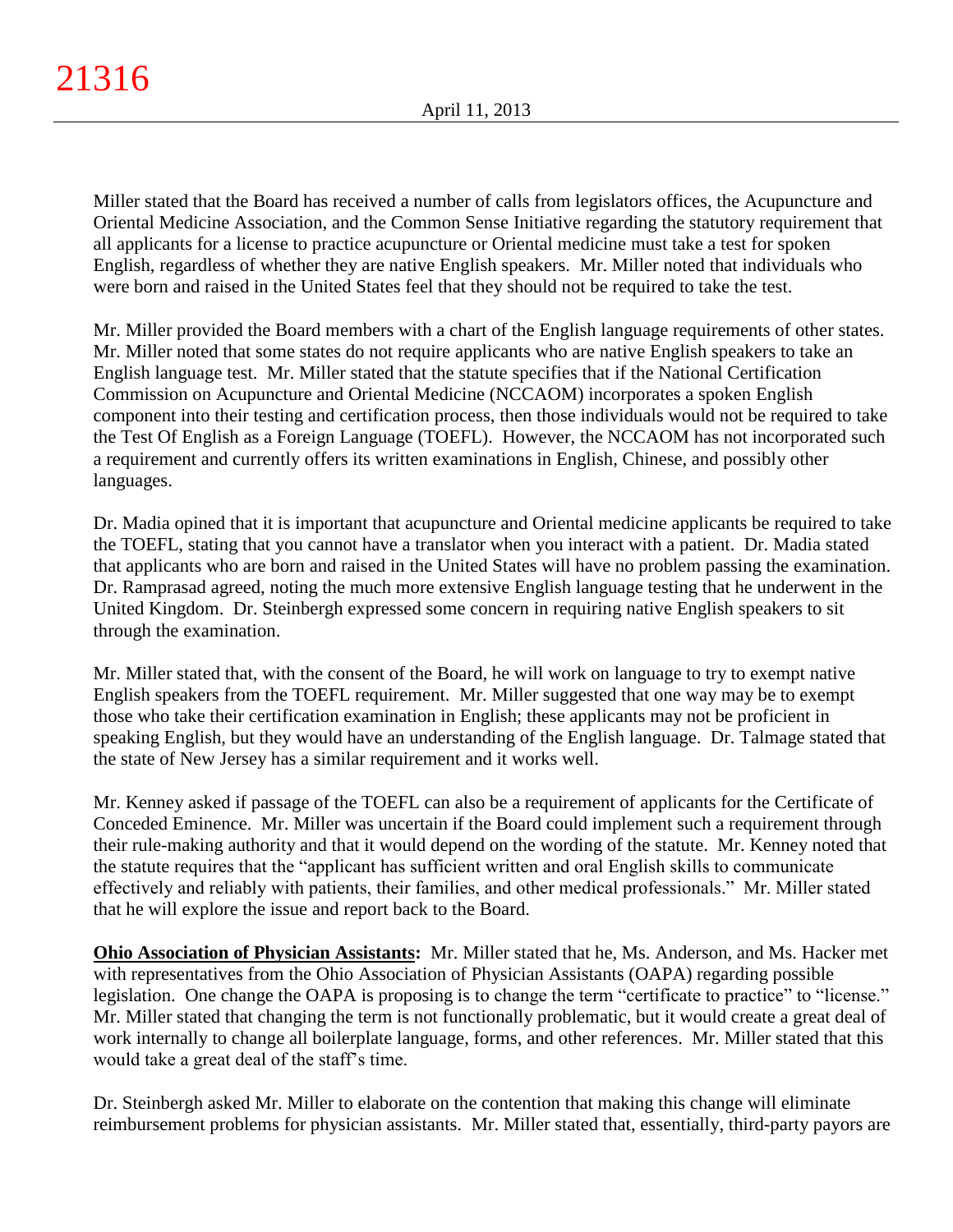refusing to reimburse for services if the physician assistant has a certificate to practice instead of a license, despite the fact that Ohio law states that a certificate to practice is the same as a license. Dr. Steinbergh stated that she would like to see documentation of a payor's refusal to reimburse. Dr. Steinbergh stated that she is not aware of any practice not getting reimbursed for work performed by a physician assistant. Dr. Bechtel noted that in his practice, Medicaid does not reimburse of cryosurgery if it is performed by a physician assistant.

The Board discussed this matter extensively. Dr. Steinbergh opined that if there is trouble obtaining reimbursement, it most likely has to do with the physician assistant's scope of practice rather than the term "certificate to practice." Dr. Mahajan opined that the Board should pursue making the change in terms in order to eliminate ambiguity. Dr. Talmage and Dr. Ramprasad agreed, especially since the request is from an association representing one of the Board's licensee groups.

Dr. Steinbergh, noting the significant amount of administrative work involved in making this change and the other demands on the staff's time, suggested that documentation be obtained confirming that physician assistant services are not being reimbursed due to the term "certificate to practice" and not for some other reason. Dr. Steinbergh stated that if changing the term "certificate to practice" to "license" will correct this problem, then the Board can comply with their request. The Board agreed. Dr. Madia commented that his clinic utilizes physician assistants, but he has never heard complaints that their services are not being reimbursed.

Second, Mr. Miller stated that the OAPA would like to combine the certificate to practice as a physician assistant and the certificate to prescribe as a physician assistant into one license. Currently, the Board issues a provisional certificate to prescribe for most individuals, who then go on to obtain a full certificate to prescribe. Mr. Miller opined that the provisional certificate to prescribe can be discontinued, as long as the Board includes some additional supervisory requirements for an initial time period with the full certificate to prescribe, as well as the ability to audit records to ensure compliance with that requirement. Mr. Miller opined that this change could result in administrative savings by reducing paperwork.

Dr. Mahajan opined that this proposal makes sense and asked why the certificate to prescribe has not always been handled in this manner. Mr. Miller stated that when the certificate to prescribe was being established, it mirrored the similar certificate available to advanced practice nurses, which had a provisional certificate stage.

Mr. Miller stated that he is less certain about the idea of combining the certificate to practice with the certificate to prescribe because he is uncertain about how physician assistant education is progressing with respect to prescribing. Mr. Miller noted that many physician assistants who were licensed prior to the authority to prescribe have chosen not to obtain that certificate. Ms. Anderson further noted that some individuals could have become physician assistants after the certificate to prescribe was made available and have simply chosen not to pursue that. Mr. Anderson suggested that the staff gather data on the number of physician assistants who have not applied for a certificate to prescribe and present it to the Board at a future meeting.

Dr. Steinbergh agreed that information on the current state of physician assistant education regarding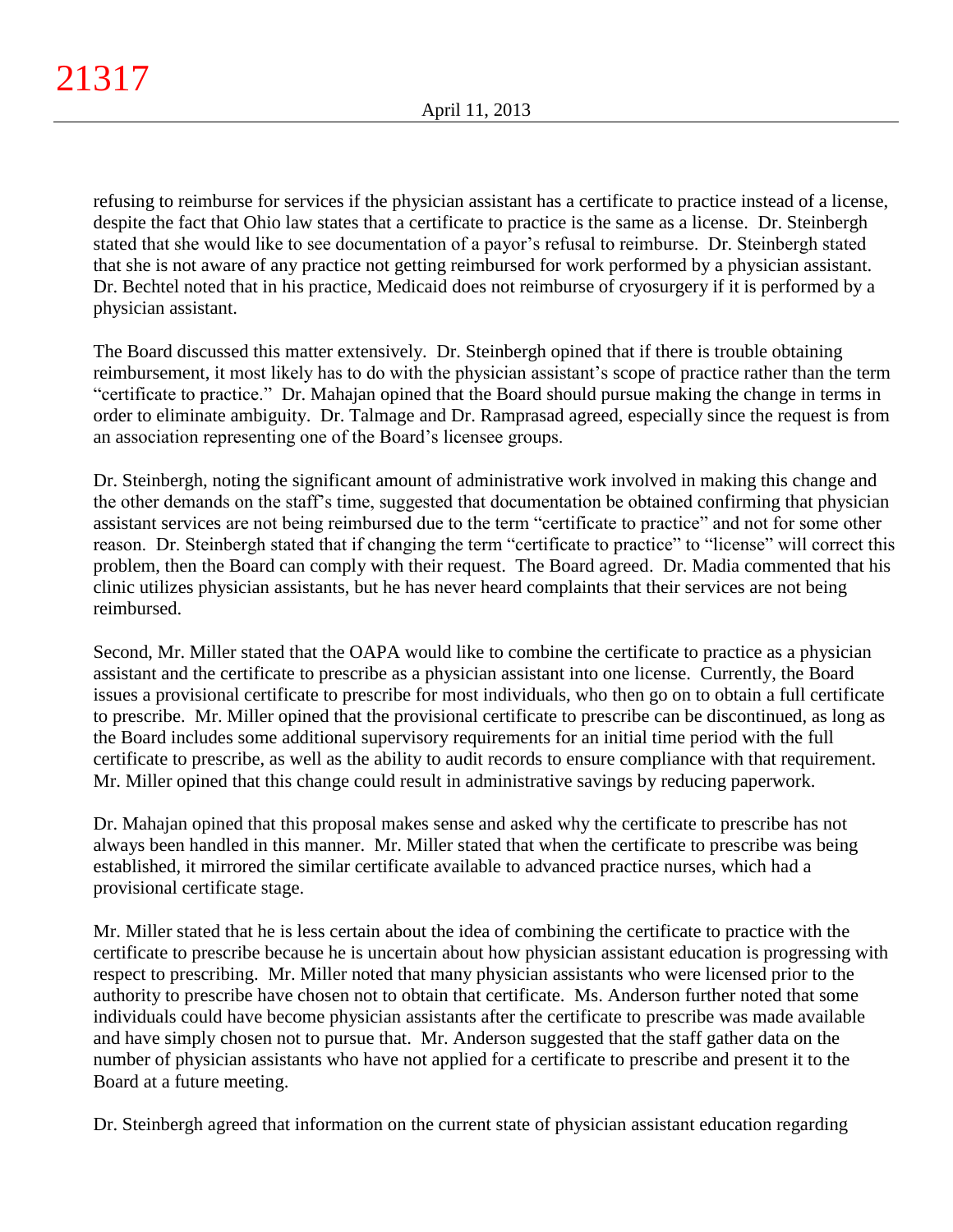pharmacology and on the number of physician assistants who have chosen not to get a certificate to prescribe should be gathered and presented to the Board for further discussion.

Third, the OAPA agrees with the Board's support of removing the list of physician assistant services in Section 4730.09, Ohio Revised Code, as well as removing the requirement that the Board approve special service plans. The OAPA is supportive of the Board's intention to strengthen the requirements making the supervising physician responsible for the physician assistants they supervise.

Fourth, the OAPA wants to adopt language to clarify that a physician delegates to a physician assistant only those activities that are within the physician's primary area of practice.

In addition, Mr. Miller stated that the OAPA supports initiatives that the Board has traditionally opposed. First, the OAPA would like to remove the limits on the number of physician assistants that a physician can supervise at one time. Second, the OAPA would like to remove the limit on the distance a physician can be when they are off-site. Lastly, the OAPA wishes to clarify that a physician assistant can delegate a task to a medical assistant if the task is the result of the physician assistant's plan of care for that patient.

Dr. Strafford expressed grave concerns about these last three issues. Dr. Strafford speculated that the current legislative trend to greatly expand the practice capability of mid-level providers will have unwanted adverse effects. Dr. Strafford stated that there are already situations in which physician assistants practice with a great deal of autonomy from their supervising physicians, and under this proposal physician assistants will be able to delegate to medical assistants. Dr. Strafford stated that the supervising physician is still ultimately accountable and speculated that significant problems will arise when a patient has a bad outcome. Dr. Strafford predicted that in the future, a physician will appear before the Medical Board for possible disciplinary action and explain that his or her physician assistant actually does everything. Dr. Steinbergh agreed with Dr. Strafford's comments.

Dr. Steinbergh stated that she had particular concerns regarding raising the limit on the number of physician assistants a physician is allowed to supervise, as well as removing the limit on the distance the physician can be removed from the physician assistant's location. Dr. Steinbergh felt that the delegation of tasks to a medical assistant is reasonable if it is the result of the physician assistant's plan of care for that patient.

Mr. Miller opined that, as Dr. Strafford has suggested, the proposal's language regarding physician assistants should be strengthened to emphasize that the supervising physician is responsible for what their physician assistant does.

Dr. Steinbergh asked if a significant majority of physician assistants in Ohio belong to the OAPA. Mr. Miller responded that only a certain percentage are members, but he did not know what the percentage was. Dr. Steinbergh stated that she does not have a physician assistant, but the physician assistants she interacts with like their relationships with their supervising physicians and do not seem interested in changing that relationship in the manner reflected in these proposals. Dr. Steinbergh worried that once physician assistants are allowed to practice more independently, it will become an expectation even if the physician assistant is uncomfortable with that.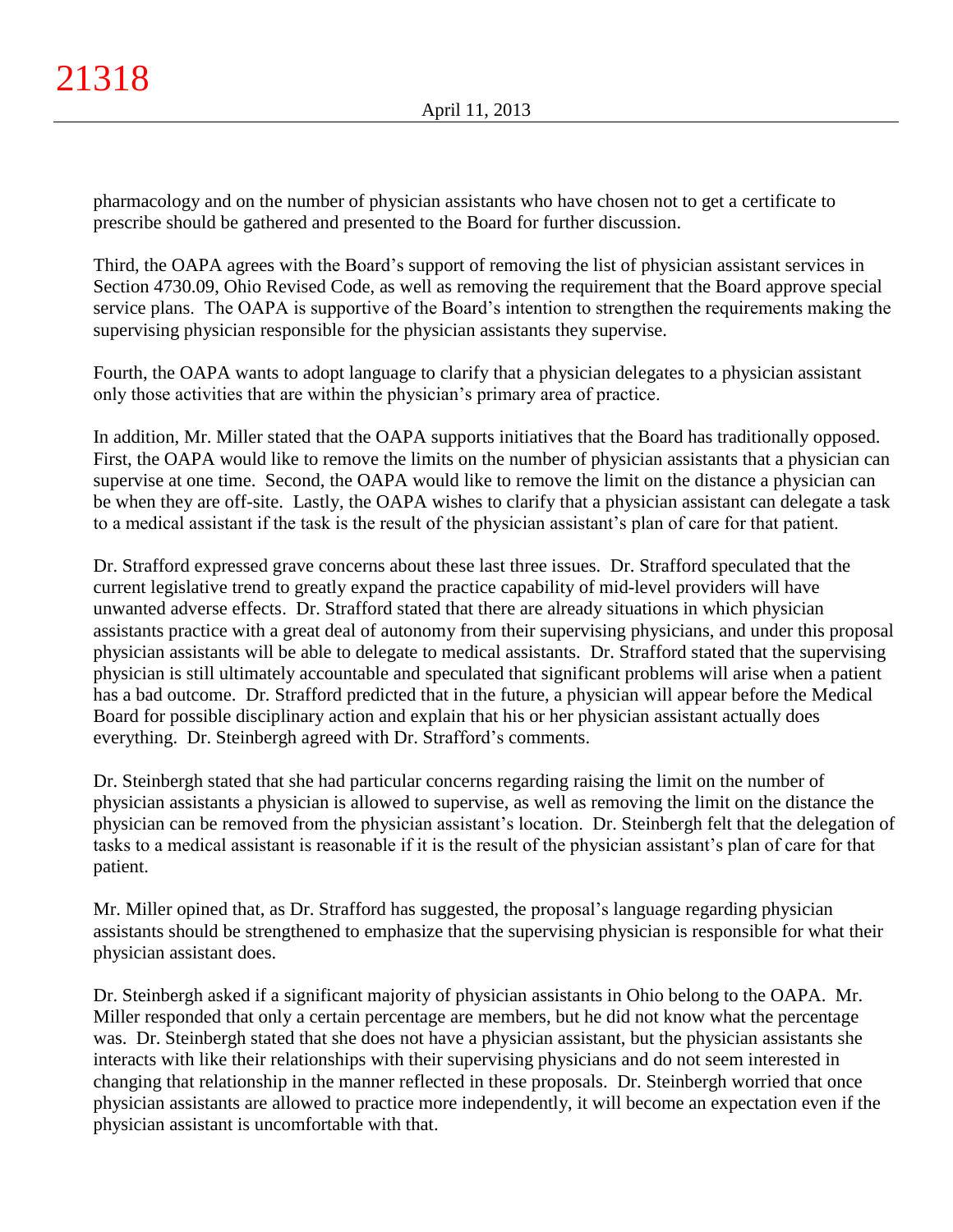**American Massage Therapy Association – Ohio Chapter:** Mr. Miller stated that he met with representatives from the Ohio Chapter of the American Massage Therapy Association (AMTA), in which legislation that the AMTA is pursuing was discussed. First, the AMTA have developed a proposal forbidding the use of the term "massage" in advertising unless one is licensed by the Medical Board or some other specified boards, or by the local township or municipality. Mr. Miller noted that the language actually allows people who are not authorized to practice massage therapy to advertise "massage." Mr. Miller stated that he will work with the AMTA to clarify the language. Mr. Miller stated that this proposal is intended to address human trafficking concerns within that profession.

Second, the AMTA seeks to lessen the requirements to obtain licensure as a massage therapist. Mr. Miller opined that this proposal seems to be in contradiction to the first proposal. Mr. Miller stated that if the goal is to fight human trafficking, then higher standards for licensure would be warranted, not lower standards. Mr. Miller stated that higher standards would discourage the use of "diploma mills" or other illegitimate ways of getting a foothold into the profession. Mr. Miller discussed these issues with the AMTA.

Third, Mr. Miller stated that AMTA is pursuing a legislative amendment that would allow unlicensed massage therapists who meet certain criteria, such as educational requirements or practicing for five years in another state, to obtain temporary licensure in Ohio for six months under the supervision of a licensed massage therapist. Mr. Miller stated that the massage therapy schools do not seem receptive to this proposal. Mr. Miller stated that someone may have 1,000 or more hours of education in another state, but it is not recognized in Ohio because the curriculum does not meet the Board's established standards. Mr. Miller stated that if Ohio's educational standards are lessened, it will increase the opportunity for people obtain licensure through less-established programs.

Mr. Gonidakis opined that the Board is in a good position to make a compelling point to defeat the proposals regarding criteria for massage therapy licensure. Dr. Steinbergh commented that the Medical Board once had very good relationships with legislators and could coordinate efforts to do what they felt is right, but that this has changed over the years, possibly due to term limits. Mr. Kenney stated that it is still the Board's responsibility to keep its relationships with legislators or develop new relationships quickly. Dr. Steinbergh agreed and opined that the Board has not met that burden. Mr. Gonidakis agreed with the concept of being more proactive with the legislature, noting that the lobbyists of professional associations are very engaged with the legislators.

Dr. Strafford commented that the issue of massage therapy and its scope of practice can become very vague in certain areas, particularly when it overlaps with relaxation massage. Dr. Strafford opined that the Board spends a great deal of time on variations of massage therapy practice and conduct which is disproportionate to other opportunities the Board has. Dr. Strafford stated that, in general, massage therapists present a more irregular background than do physicians and other professionals regulated by the Board.

Dr. Steinbergh stated that many years ago, the Board discussed whether the Medical Board is the appropriate agency to be regulating massage therapists. Dr. Steinbergh stated that at that time, there were leaders in the massage therapy profession who stood very strongly for the standards of massage therapist.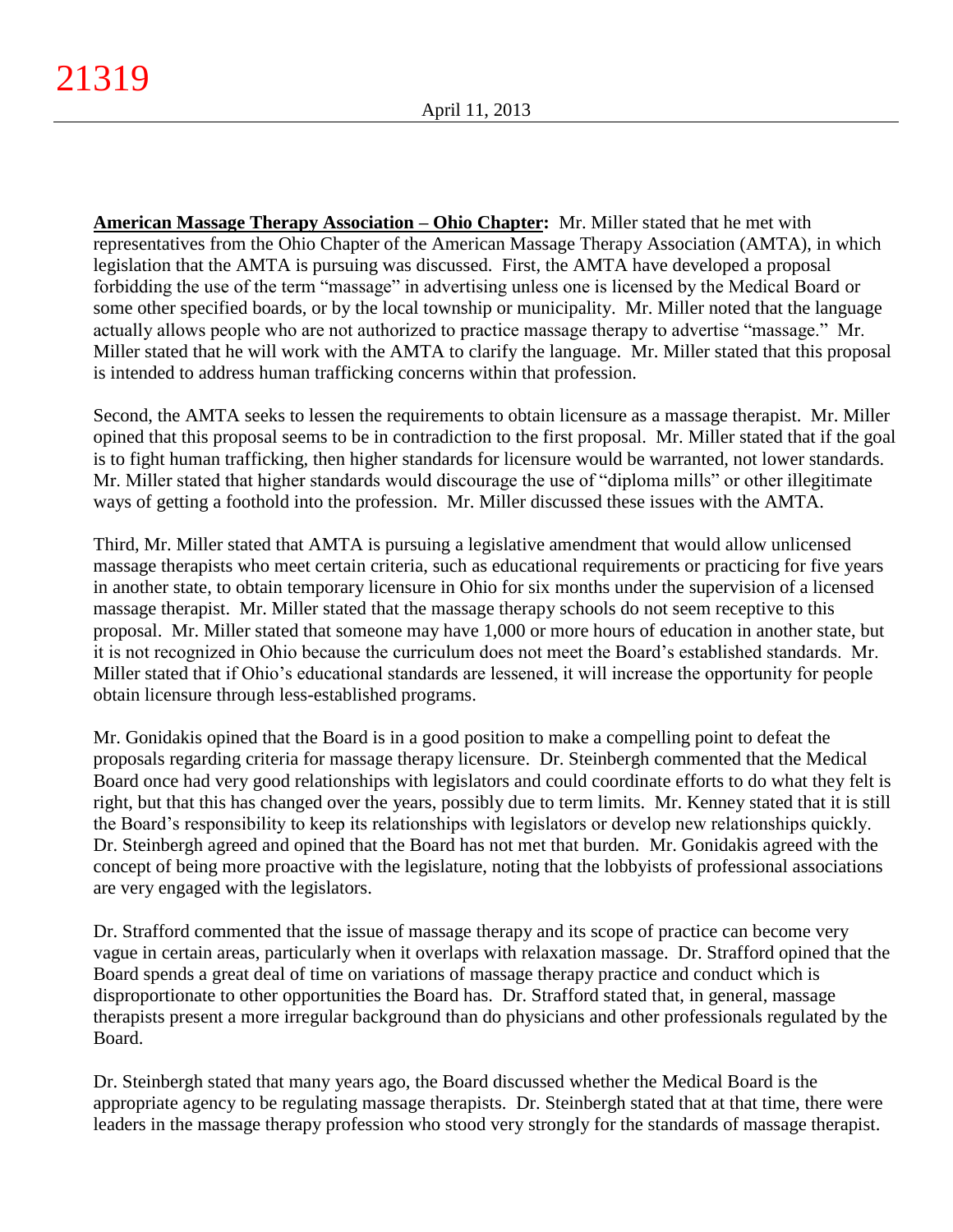Dr. Steinbergh felt that these leaders are no longer participating in the AMTA and that the AMTA is seeking to expand the profession in a way that makes the Medical Board uncomfortable, taking it out of the realm of professional massage therapy. Mr. Kenney opined that because of the standards that the Medical Board adheres to, it is better for the public for massage therapists to continue to be regulated by this Board. Dr. Steinbergh agreed, but stated that the massage therapy profession must believe in that as well and understand that the Board must set professional standards.

# REPORTS BY ASSIGNED COMMITTEE

# FEDERATION OF STATE MEDICAL BOARDS ANNUAL MEETING 2013

Dr. Steinbergh stated that the final agenda for the Federation of State Medical Boards (FSMB) Annual Meeting 2013 has been provided to the Board members. Dr. Steinbergh stated that three Board members are attending this year's meeting. Dr. Steinbergh encouraged all Board members to provide any input regarding the proposed resolutions that will be discussed at the meeting.

# OHIO STATE MEDICAL ASSOCIATION RESOLUTIONS 2013

Dr. Talmage stated that the Ohio State Medical Association's (OSMA) Reference Committee heard testimony on a series of proposed resolutions which OSMA had been asked to adopt. Dr. Talmage reported that all of the resolutions were rejected, with the exception of one concerning Maintenance of Certification (MOC). The resolution on MOC, after being amended, addresses employers and asks them not to discriminate in employment on the basis of whether a practitioner participates in MOC with their specialty board.

Dr. Talmage stated that because the proposed resolution to oppose the Medical Board's proposed increase in physician license renewal fees was defeated, OSMA will continue its support for that proposed increase in its current form. OSMA also asked for a number of reciprocal things from the Board, such as shortened licensure time. Dr. Talmage opined that most of what OSMA asked for are legitimate and are already in process at the Board.

Regarding the Board's proposal for an increase in physician license renewal fees, Dr. Ramprasad questioned whether the Board should continue to pursue that proposal, or pursue the proposals for cost recovery, or both. Dr. Steinbergh opined that the Board should pursue both avenues. Ms. Anderson agreed, stating that the proposed increase in physician license renewal is needed to stabilize the Board's funding.

Ms. Anderson continued that the proposals for cost recovery are needed because, though the proposed renewal increase is expected to get the Board through the next biennium, it is much less certain to get the Board through the following biennium without help. Ms. Anderson stated that cost recovery measures will diversify the Board's funding, but would not provide stability by itself. The three current proposals for cost recovery are non-disciplinary fines for Continuing Medical Education (CME) violations, recovery of costs from practitioners who are the subject of Board orders, and expedited licensure for an added fee.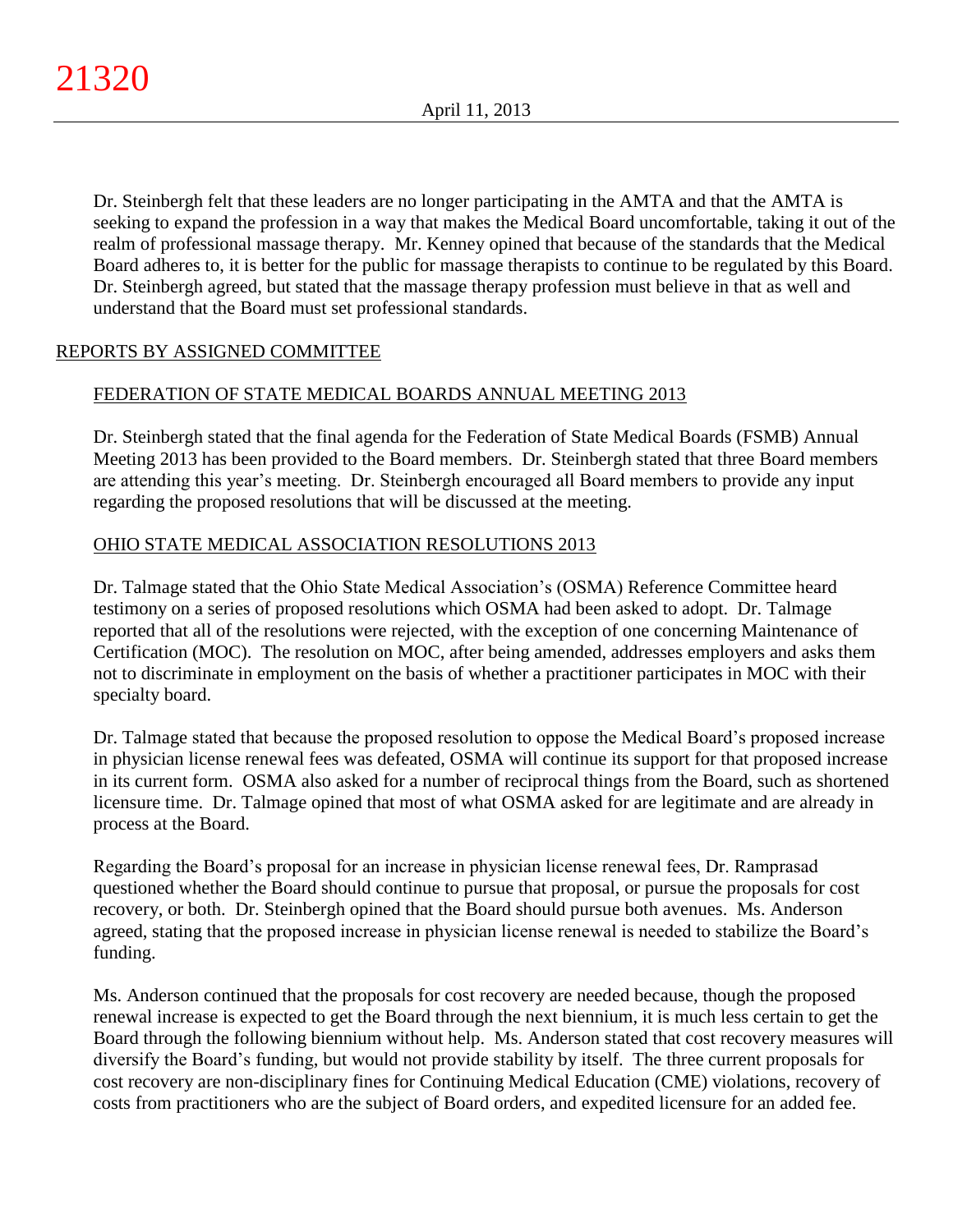Ms. Anderson expressed concern that if the proposals for cost recovery was suggested as part of the budget bill, legislators may decide to approve those proposals to the exclusion of the renewal fee increase. Ms. Anderson opined that if the Board is forced to choose one, the renewal fee increase would be preferable because it would be a more reliable source of funding and would provide fiscal stability. Ms. Anderson suggested that the cost recovery proposals can perhaps be pursued in a vehicle other than the budget bill. Dr. Steinbergh agreed.

The Board continued to discuss this matter thoroughly. Mr. Kenney opined that the cost recovery measures, if approved by the legislature, would provide a more substantial source of funding than may be expected. The Board and Ms. Anderson discussed the difficulty of accurately predicting how much revenue could be expected from the cost recovery proposals, especially considering possible impediments to collection, but that rough estimates can be calculated. Mr. Kenney stated that calculations should be as reliable as possible to help the Board make decisions on the matter.

# FISCAL REPORT

Ms. Loe stated that the February Fiscal Report has been provided to Board members. Ms. Loe stated that the Board is now spending an average of \$630,000.00 per month, meaning that the Board will underspend its appropriation for this fiscal year by about \$1,000,000.00. Ms. Loe noted that a significant portion of these saving are the result of an unusually large number of instances of employees taking long-term unpaid disability leave, as well as the many positions that have been left temporarily vacant; therefore, savings of this magnitude should not be expected in the future.

Ms. Loe stated that the Board will have to help pay for the new computer system that Ms. Anderson discussed earlier. Ms. Loe stated that 30 regulatory boards will use the system, which will cost a total of about \$3,500,000.00. Each board will be responsible for a portion of the cost proportional to the board's number of active licensees; on that basis, the Medical Board will be responsible for about \$340,000.00 of the cost.

Mr. Gonidakis asked if there will be any additional leasing fees or licensing fees for use of the new computer system. Ms. Loe replied that, according to current information, the cost of future upgrades should be comparable to what the Board has been paying the Department of Administrative Services (DAS) to maintain the current system.

Dr. Ramprasad asked who will be running and servicing the software. Ms. Loe answered that DAS is actually purchasing the system from a company called Iron Data. DAS will pay Iron Data to perform upgrades and enhancements in the short-term, but those functions will be turned over to DAS for the dayto-day operation of the system in about two years.

# STATEMENT BY DR. MADIA

Dr. Madia stated that after seven years on the Medical Board, he will be stepping down soon for personal reasons. Dr. Madia stated that he has had a wonderful time working with the Board and staff, the most dedicated public employees he has ever seen. Dr. Madia stated that he has learned a great deal over the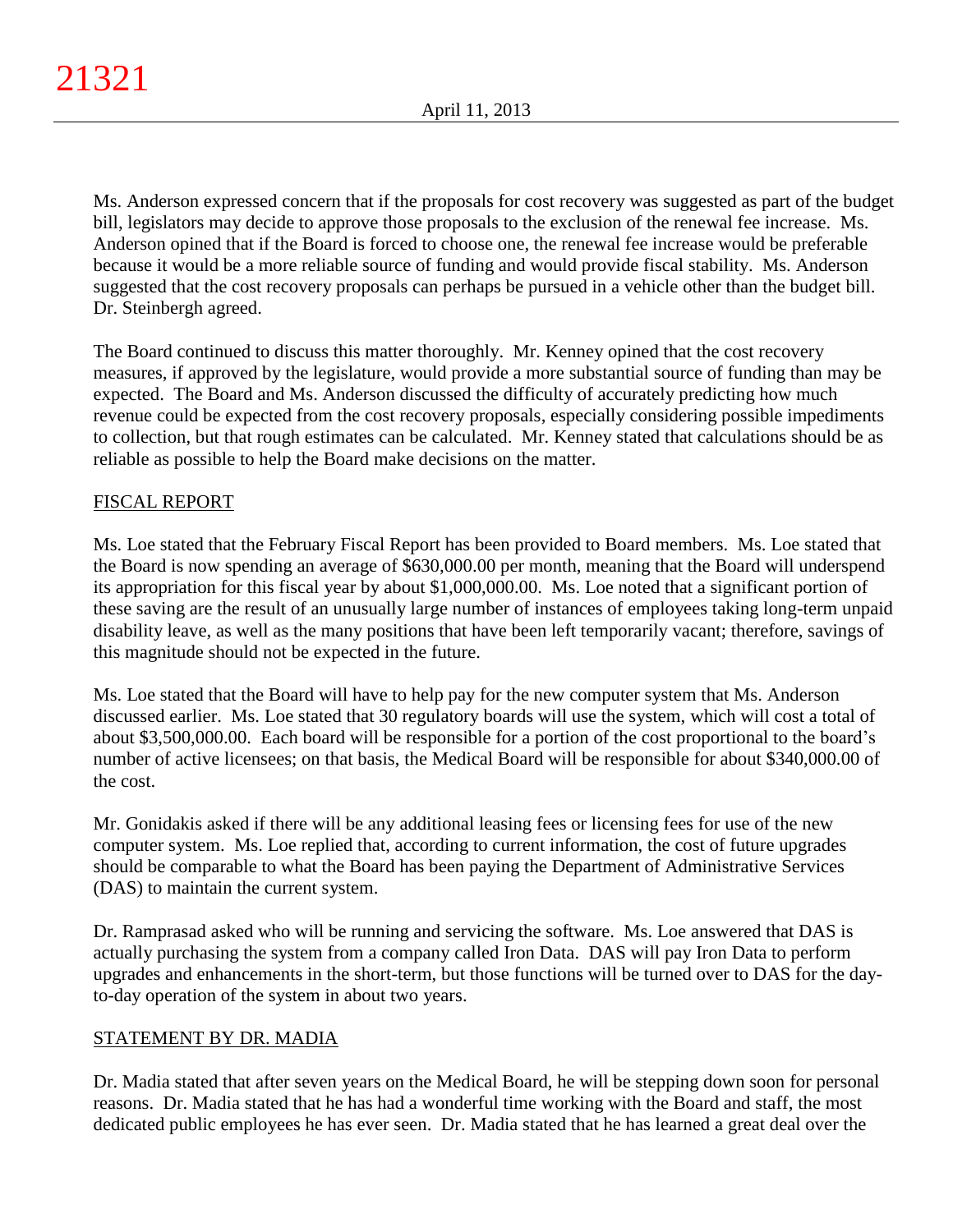last seven years. Dr. Madia particularly remembers a former Board member, the late Raymond Albert, who did so much for the medical community in Ohio. The Board and staff applauded Dr. Madia.

Dr. Steinbergh stated that Dr. Madia's service to the Board has been outstanding and he is very wellrespected. Dr. Steinbergh stated that Dr. Madia has exemplified the high ethical standards that are needed in a member of the Medical Board. Dr. Ramprasad thanked Dr. Madia for serving the Board for so long.

# LICENSE APPLICATION REVIEWS

# JEFFREY BARROWS, D.O.

Ms. Rieve stated that Dr. Barrows has applied for restoration of his license to practice osteopathic medicine and surgery in Ohio. Dr. Barrows has not practiced clinical medicine since 2009. Ms. Rieve stated that Dr. Barrows currently works with Abolition International to educate the public on issues of human trafficking and he would like to start practicing medicine again part–time. The Group 1 Committee recommends approval of Dr. Barrow's application, pending successful completion of the Comprehensive Osteopathic Medical Licensing Examination (COMLEX-USA) or the American Osteopathic Association obstetrics and gynecology recertification examination.

**Dr. Madia moved to approve of Dr. Barrow's application for licensure, pending successful completion of the Comprehensive Osteopathic Medical Licensing Examination (COMLEX-USA) or the American Osteopathic Association obstetrics and gynecology recertification examination. Mr. Kenney seconded the motion.** A vote was taken:

| <b>ROLL CALL:</b> | Dr. Strafford  | - aye |
|-------------------|----------------|-------|
|                   | Dr. Bechtel    | - aye |
|                   | Dr. Mahajan    | - aye |
|                   | Dr. Ramprasad  | - aye |
|                   | Dr. Steinbergh | - aye |
|                   | Dr. Madia      | - aye |
|                   | Dr. Talmage    | - aye |
|                   | Ms. Elsass     | - aye |
|                   | Mr. Kenney     | - aye |
|                   | Mr. Gonidakis  | - aye |

The motion carried.

## PATRICK COLLIER, M.D.

Ms. Weaver stated that Dr. Collier graduated from medical school in June 2000, trained and practiced in Ireland, and is currently in the radiology and diagnostic cardiovascular imaging fellowship at the Cleveland Clinic. Dr. Collier will complete his program in June 2013; however, the Cleveland Clinic would like him to assume a staff position in May 2013. Ms. Weaver stated that Dr. Collier is registered to practice cardiology in Ireland, has held National Board of Echocardiology certification since 2012, and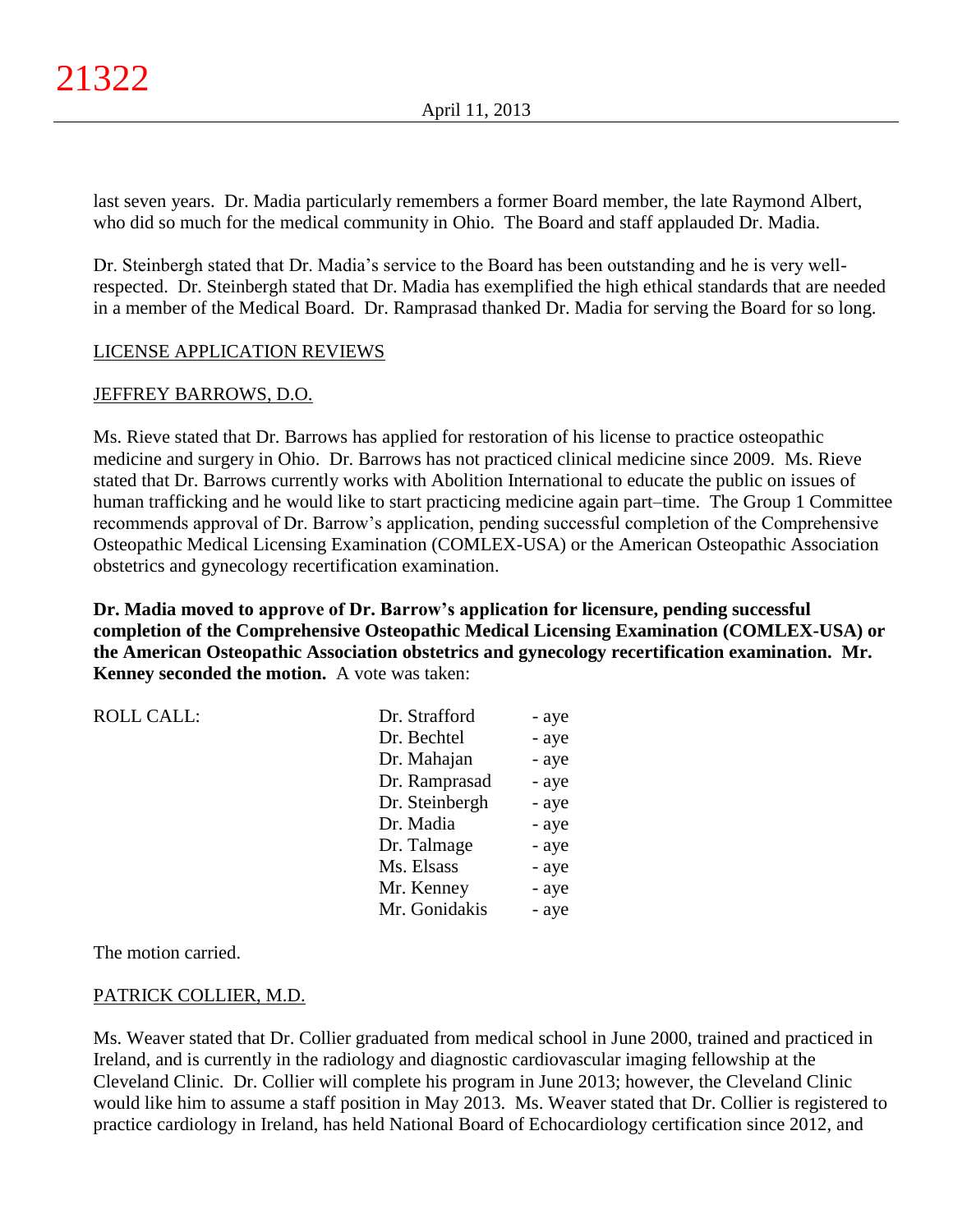Certification Board of Cardiovascular Computed Tomography certification since 2012. Ms. Weaver stated that the Group 1 Committee recommends approval of Dr. Collier's application, conditional on completion of his radiology and diagnostic cardiovascular imaging fellowship in June 2013.

## **Dr. Madia moved to approve Dr. Collier's application for licensure, conditional on completion of his radiology and diagnostic cardiovascular imaging fellowship at the Cleveland Clinic. Mr. Kenney seconded the motion.**

Dr. Steinbergh stated that she will now entertain discussion in the above matter.

Dr. Steinbergh stated that she was impressed with the strong letters of recognition Dr. Collier submitted to the Board.

A vote was taken on Dr. Madia's motion to approve:

| <b>ROLL CALL:</b> | Dr. Strafford  | - aye |
|-------------------|----------------|-------|
|                   | Dr. Bechtel    | - aye |
|                   | Dr. Mahajan    | - aye |
|                   | Dr. Ramprasad  | - aye |
|                   | Dr. Steinbergh | - aye |
|                   | Dr. Madia      | - aye |
|                   | Dr. Talmage    | - aye |
|                   | Ms. Elsass     | - aye |
|                   | Mr. Kenney     | - aye |
|                   | Mr. Gonidakis  | - aye |
|                   |                |       |

The motion carried.

Mr. Gonidakis exited the meeting at this time.

#### KARA DELASCHMIT, C.T.

Ms. Rieve stated that Ms. DeLaschmit has applied for restoration of her cosmetic therapy license. Ms. DeLaschmit has not practiced cosmetic therapy since 2009. The Group 1 Committee recommends approval of Ms. DeLaschmit's application, pending successful completion of the Cosmetic Therapy Practical Examination.

**Dr. Madia moved to approve Ms. DeLaschmit's application for restoration of her license to practice cosmetic therapy, pending successful completion of the Cosmetic Therapy Practical Examination. Dr. Mahajan seconded the motion.** A vote was taken:

| <b>ROLL CALL:</b> | Dr. Strafford | - ave |
|-------------------|---------------|-------|
|                   | Dr. Bechtel   | - ave |
|                   | Dr. Mahajan   | - ave |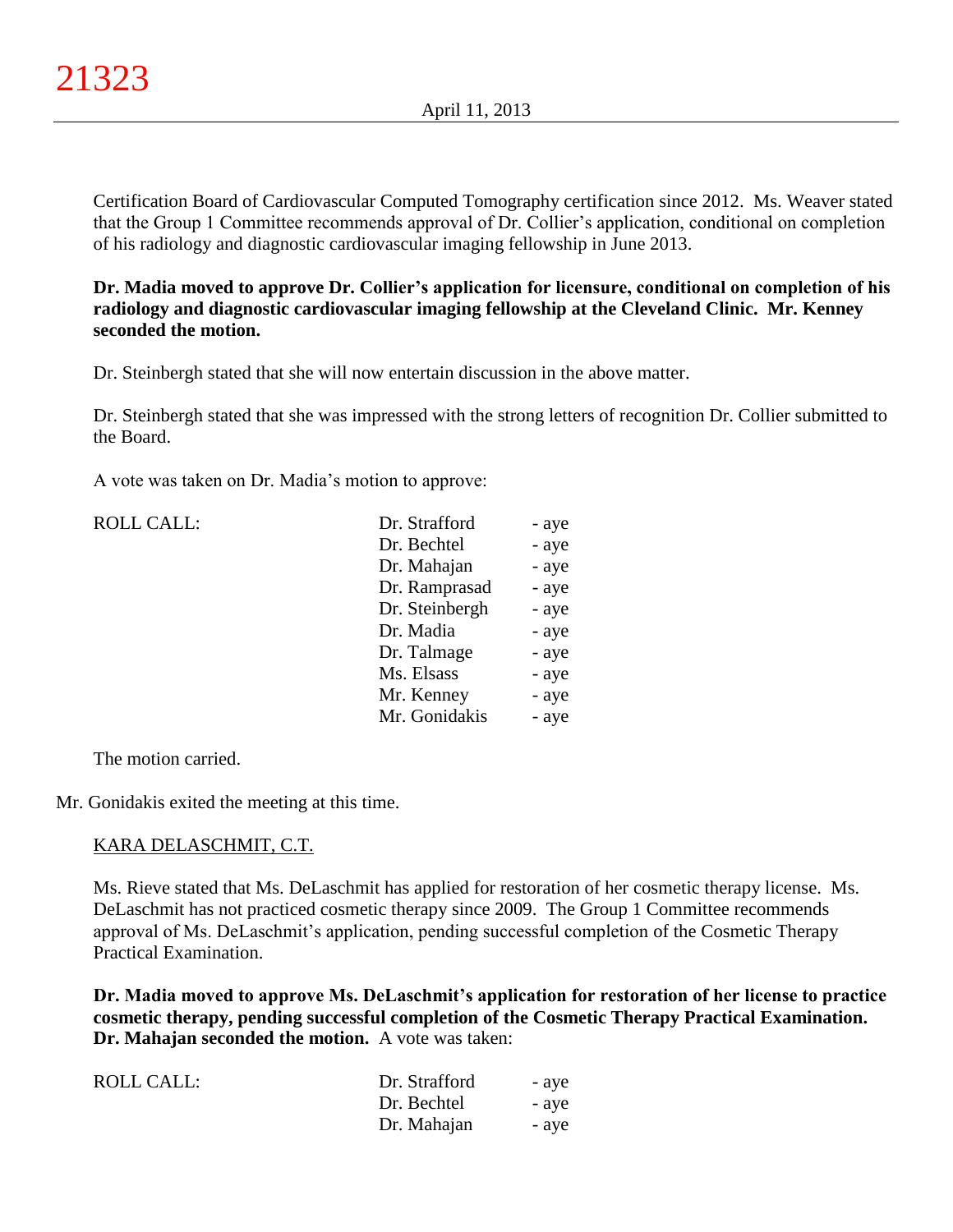| - aye |
|-------|
| - aye |
| - aye |
| - aye |
| - aye |
| - aye |
|       |

The motion carried.

## IVOR DENNIS HILL, M.D.

Ms. Weaver stated that Dr. Hill has applied for a license to practice medicine and surgery in Ohio. Dr. Hill graduated from medical school in 1972, trained and practiced in South Africa, then practiced as a pediatric gastroenterologist in Pennsylvania and Maryland. Ms. Weaver stated that Dr. Hill intends to take a position as a professor at the Ohio State University and practice as a pediatric gastroenterologist for Pediatric Academic Association, Inc., which is affiliated with Nationwide Children's Hospital. Dr. Hill holds an active medical license in North Carolina and inactive licenses in Pennsylvania and Maryland. Dr. Hill received specialty board certification in pediatrics in 1992 and in gastroenterology in 1995.

Ms. Weaver stated that Dr. Hill is requesting that the Board deem his training and experience in South Africa and his experience in the United States to be equivalent to 24 months of graduate medical education. The Group 1 Committee recommends approval of Dr. Hill's request. Dr. Madia stated that Dr. Hill is a highly-qualified pediatric gastroenterologist.

**Dr. Madia moved to deem Dr. Hill's training and experience in South Africa and his experience in the United States to be equivalent to 24 months of graduate medical education through the secondyear level of graduate medical education, and to approve Dr. Hill's application for licensure. Dr. Mahajan seconded the motion.** A vote was taken:

| <b>ROLL CALL:</b> | Dr. Strafford  | - aye     |
|-------------------|----------------|-----------|
|                   | Dr. Bechtel    | - abstain |
|                   | Dr. Mahajan    | - aye     |
|                   | Dr. Ramprasad  | - aye     |
|                   | Dr. Steinbergh | - aye     |
|                   | Dr. Madia      | - aye     |
|                   | Dr. Talmage    | - aye     |
|                   | Ms. Elsass     | - aye     |
|                   | Mr. Kenney     | - aye     |
|                   |                |           |

The motion carried.

#### WINGROVE THEOPHILUS JARVIS, M.D.

Ms. Weaver stated that Dr. Jarvis is applying for an initial license to practice medicine and surgery in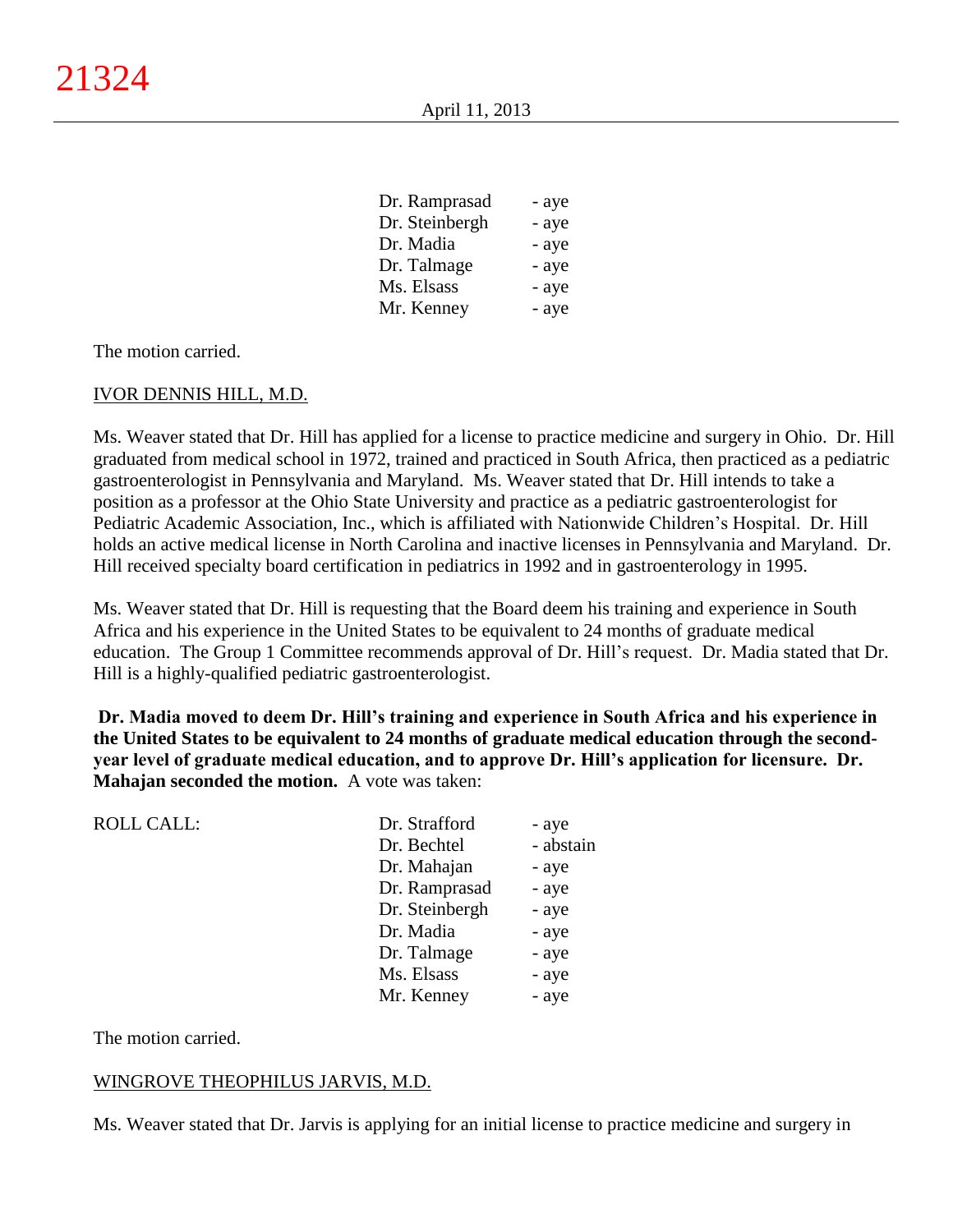Ohio. Dr. Jarvis is requesting a waiver of the Board's ten-year rule, which stipulates that an applicant must have passed all three steps of the United States Medical Licensing Examination (USMLE) with ten years. Dr. Jarvis is over the ten-year limit by one year and six months. Ms. Weaver stated that Dr. Jarvis passed Step 1 of the USMLE on the first attempt, Step 2 CK on the first attempt, Step 2 CS on the first attempt, and Step 3 on the first attempt, with scores of 75, 75, and 78 respectively. Dr. Jarvis trained in the United Kingdom from 2006 to 2007 and participated in a fellowship in orthopedics at the University of Louisville from 2007 to 2008. Dr. Jarvis returned to the United Kingdom and practiced there from 2008 to 2010. Dr. Jarvis currently practices at Jackson Purchase Medical Center. Dr. Jarvis holds a full license in the states of Kentucky and Virginia, as well as intercollegiate specialty boards in trauma and orthopaedic surgery in the United Kingdom and Ireland.

Dr. Madia opined that Dr. Jarvis' explanation for why he did not complete the USMLE sequence within ten years was not compelling because there was no good cause or good reason. Dr. Jarvis stated that when he was practicing in the United Kingdom, he could not take Step 3 unless he was in a residency; Dr. Madia opined that this is not true. However, the Group 1 Committee felt that Dr. Jarvis is a highly-qualified orthopedic trauma surgeon, which is needed in Ohio. The Committee recommends that the Board use its discretion and grant Dr. Jarvis' application for licensure.

**Dr. Madia moved to approve the good cause exception of the ten-year rule as outlined in 4731-6- 14(C)(3)(c)(ii), Ohio Administrative Code, and accept Dr. Jarvis' examination sequence and grant him a license. Dr. Mahajan seconded the motion.** A vote was taken:

| <b>ROLL CALL:</b> | Dr. Strafford  | - aye |
|-------------------|----------------|-------|
|                   | Dr. Bechtel    | - aye |
|                   | Dr. Mahajan    | - aye |
|                   | Dr. Ramprasad  | - aye |
|                   | Dr. Steinbergh | - aye |
|                   | Dr. Madia      | - aye |
|                   | Dr. Talmage    | - aye |
|                   | Ms. Elsass     | - aye |
|                   | Mr. Kenney     | - aye |
|                   |                |       |

The motion carried.

#### NICOLE ELLIS, L.M.T.

Ms. Rieve stated that Ms. Ellis has applied for restoration of her massage therapy license. Ms. Rieve stated that Ms. Ellis has not practiced massage therapy since 2009. The Group 1 Committee recommended approval of Ms. Ellis' application, pending successful completion of the Massage and Bodywork Licensing Examination (MBLEX).

**Dr. Madia moved to approve Ms. Ellis' request for restoration of her license to practice massage therapy, pending successful completion of the Massage and Bodywork Licensing Examination (MBLEX). Ms. Elsass seconded the motion.** A vote was taken: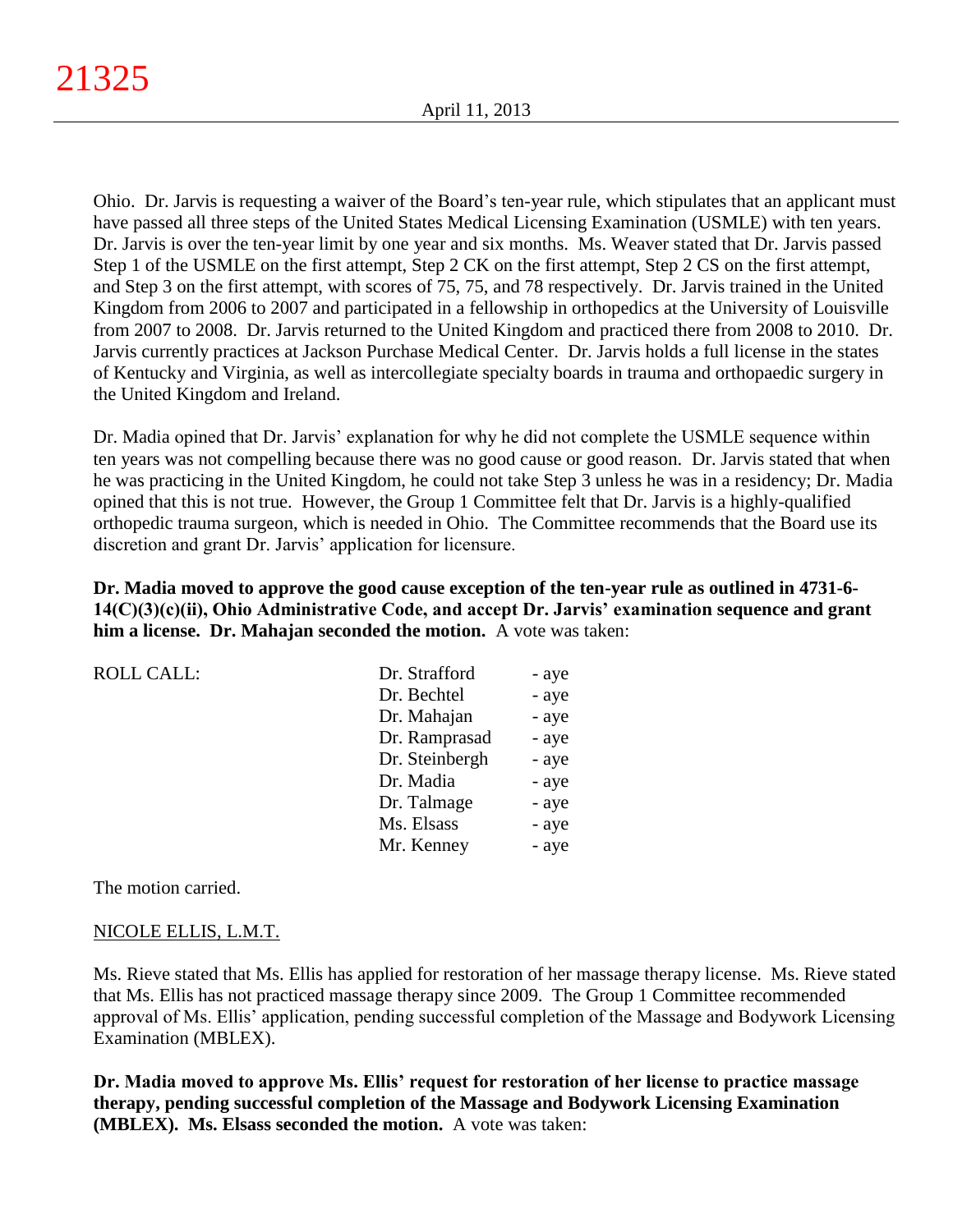## ROLL CALL:

| Dr. Strafford  | - aye |
|----------------|-------|
| Dr. Bechtel    | - aye |
| Dr. Mahajan    | - aye |
| Dr. Ramprasad  | - aye |
| Dr. Steinbergh | - aye |
| Dr. Madia      | - aye |
| Dr. Talmage    | - aye |
| Ms. Elsass     | - aye |
| Mr. Kenney     | - aye |
|                |       |

The motion carried.

Mr. Gonidakis returned to the meeting at this time.

## TREATMENT PROVIDER APPLICATION REVIEWS

#### METRO ATLANTA RECOVERY RESIDENCES, INC. (MARR)

Ms. Bickers stated that Metro Atlanta Recovery Residencies, Inc. (MARR), a non-profit organization, has applied for a Certificate of Good Standing as a Treatment Provider for Impaired Practitioners. Ms. Bickers stated that MARR meets the Board's qualifications for the certificate.

**Dr. Madia moved to approve the application for a Certificate of Good Standing as a Treatment Provider for Impaired Practitioners from Metro Atlanta Recovery Residencies, Inc. Dr. Mahajan seconded the motion.** A vote was taken:

| <b>ROLL CALL:</b> | Dr. Strafford  | - aye |
|-------------------|----------------|-------|
|                   | Dr. Bechtel    | - aye |
|                   | Dr. Mahajan    | - aye |
|                   | Dr. Ramprasad  | - aye |
|                   | Dr. Steinbergh | - aye |
|                   | Dr. Madia      | - aye |
|                   | Dr. Talmage    | - aye |
|                   | Ms. Elsass     | - aye |
|                   | Mr. Kenney     | - aye |
|                   | Mr. Gonidakis  | - aye |
|                   |                |       |

The motion carried.

#### RULES 4731-6-16, ELIGIBILITY FOR LICENSURE BY ENDORSEMENT

Mr. Miller stated that the proposed revision to Rule 4731-6-16 will correct an incorrect reference in paragraph (C)(8) of the rule concerning the time and attempt limit on the Comprehensive Osteopathic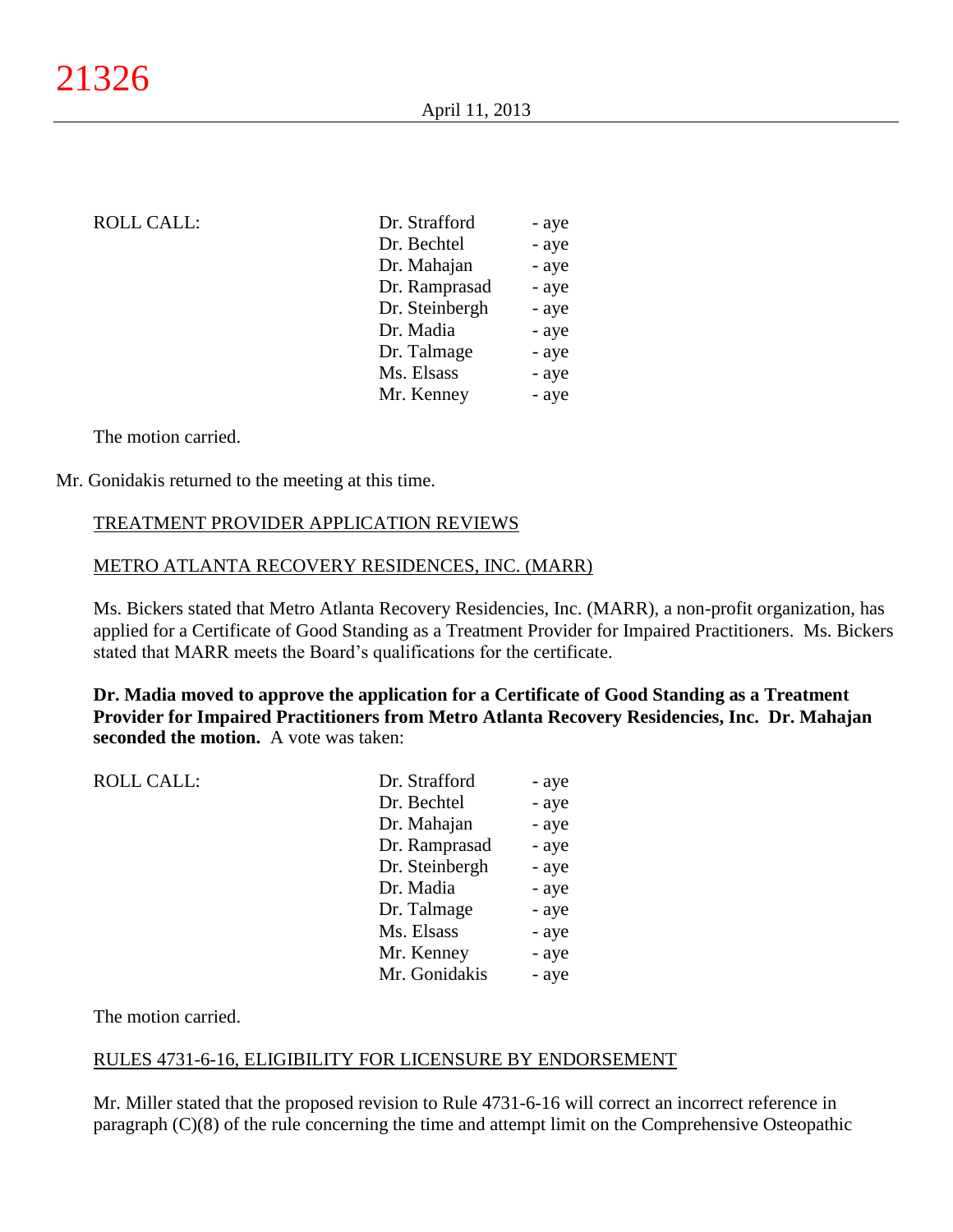Medical Licensing Examination (COMLEX-USA) for osteopathic physician applicants.

**Dr. Bechtel moved to approve the draft amended Rule 4731-6-16 for filing with the Common Sense Initiative office. Dr. Mahajan seconded the motion.** All members voted aye. The motion carried.

## PROPOSED GENETIC COUNSELOR RULES

Mr. Miller stated that the proposed rules for genetic counselors mirrors rules from other allied health professions. Mr. Miller stated that the Group 1 Committee approved the proposed rules, but wanted to work on the collaboration agreement language to ensure that the physician is within that specialty area, or to develop more defining criteria for collaborative agreements and the type of genetic testing that will be occurring.

Dr. Madia stated that the Group 1 Committee felt that there should be clarification of what the collaborative agreement should be because the majority of physicians are not well-versed on the subject of genetics. Dr. Steinbergh agreed with Dr. Madia and noted that some physicians specialize in genetics. Dr. Steinbergh suggested that the title of the individual who oversees genetic counselors in institutions can be part of the language of the collaborative agreements. Dr. Bechtel agreed. Dr. Ramprasad observed that the collaborative agreement will be between the physician and the genetic counselor, and will not be submitted to the Board for approval.

The Board discussed the issue further and agreed with Dr. Madia that genetic counselors should be tied to physicians who specialize in genetics as a means of protecting the public. The Board agreed to approve the proposed rule and to further consider the issue of collaborative agreements in the future.

**Ms. Elsass moved to approve the proposed rules for Chapter 4778 of the Ohio Administrative Code for filing with the Common Sense Initiative office. Dr. Madia seconded the motion.** All members voted aye. The motion carried.

## CERTIFICATE OF CONCEDED EMINENCE VERIFICATION PROCESS AND CRITERIA

Mr. Miller stated that he has had conversations with staff and others about ways to define the criteria of the requirements of the Certificate of Conceded Eminence, especially regarding unique talents and extraordinary abilities. Mr. Miller provided a list of criteria the resulted from the Group 1 discussion. Mr. Miller stated that he will produce a more formalized list of proposed criteria to present to the Board at a future date. Mr. Miller stated that a list of better-defined criteria will help the Board communicate more effectively with the medical centers and applicants about the Board's expectations of how one demonstrates these talents and abilities.

## PHYSICIAN ASSISTANT MATTERS

## SPECIAL SERVICES PLANS

Dr. Steinbergh stated that the Group 2 Committee reviewed the Special Services Plan Applications of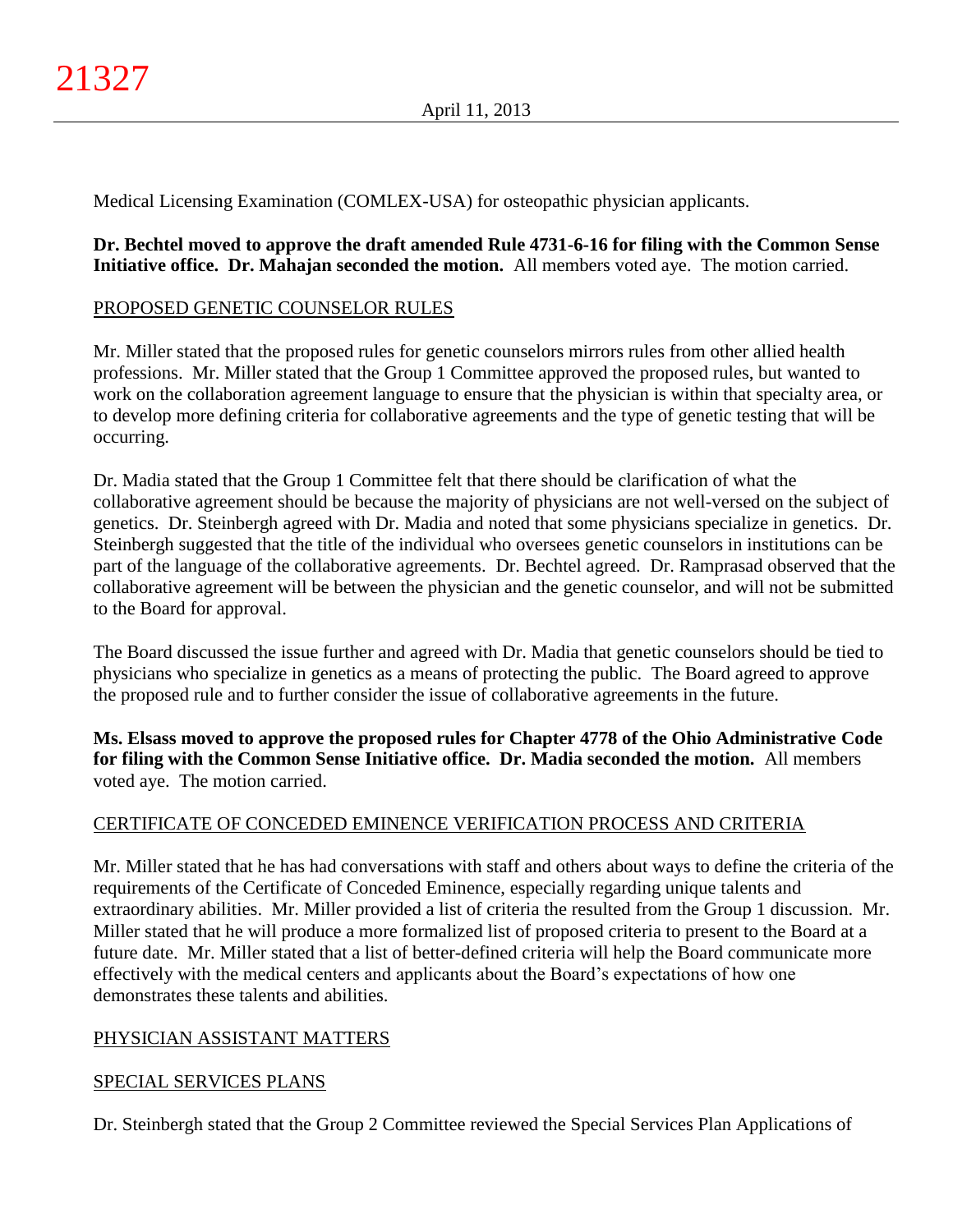Encore Dermatology and Westerville Dermatology, which involve Botox injections for cosmetic purposes. The Group 2 Committee also reviewed the Report and Recommendation in the matter of Anderson Cosmetic & Vein Institute, for which the Board approved a similar special services plan in 2011 following a hearing on the matter. Dr. Steinbergh stated that the Group 2 Committee tabled this matter pending opinions from the professional associations for plastic surgeons, otolaryngologists, and ophthalmologists.

Dr. Ramprasad exited the meeting at this time.

Dr. Bechtel noted that part of this issue is the fact that nurse practitioners, registered nurses, and licensed practical nurses are allowed to perform this procedure. Since the approval of the plan for Anderson Cosmetic & Vein Institute, the Board has worked with the Ohio Dermatology Association (ODA) to develop a model plan for Botox injection performed by physician assistants. Dr. Bechtel stated that the applications from Encore Dermatology and Westerville Dermatology do not follow the Board's model, but the matter is complicated by the Board's previous approval of a similar plan for Anderson Cosmetic & Vein Institute. Dr. Bechtel stated that the Group 2 Committee wanted to reach out to the plastic surgeons, otolaryngologists, and ophthalmologists to gather their opinions of what would be appropriate.

## PROVISIONAL CERTIFICATE TO PRESCRIBE APPLICATION REVIEW

# ERIC ABOOD, P.A.

Dr. Steinbergh stated that Mr. Abood has applied for a provisional certificate to prescribe. Mr. Abood received a master's degree from a program not approved by the Accreditation Review Commission for Education of a Physician Assistant (ARC-PA). The Group 2 Committee discussed this matter and recommends that Mr. Abood's course of study be deemed clinically relevant, and to approve Mr. Abood's application for a provisional certificate to prescribe.

**Dr. Mahajan moved to accept Mr. Abood's Masters of Science in Health Physical/Recreation Ed from the University of Pittsburgh and deem it to be clinically relevant, and to approve his application for a provisional certificate to prescribe. Dr. Bechtel seconded the motion.** A vote was taken:

| <b>ROLL CALL:</b> | Dr. Strafford  | - aye |
|-------------------|----------------|-------|
|                   | Dr. Bechtel    | - aye |
|                   | Dr. Mahajan    | - aye |
|                   | Dr. Steinbergh | - aye |
|                   | Dr. Madia      | - aye |
|                   | Dr. Talmage    | - aye |
|                   | Ms. Elsass     | - aye |
|                   | Mr. Kenney     | - aye |
|                   | Mr. Gonidakis  | - aye |

The motion carried.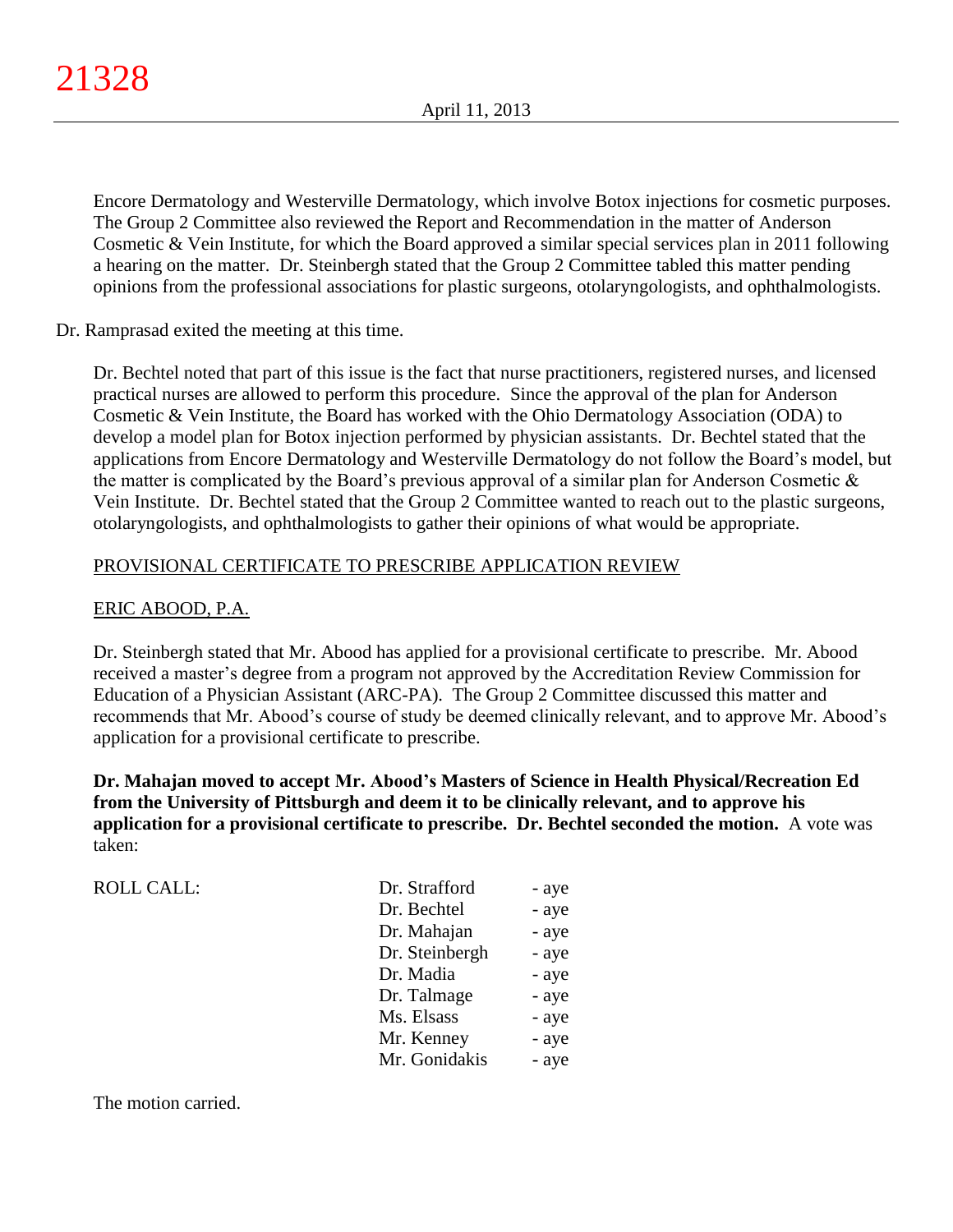Dr. Ramprasad returned to the meeting at this time.

Ms. Elsass exited the meeting at this time.

## PHYSICIAN ASSISTANT SCOPE OF PRACTICE INQUIRY

Dr. Steinbergh stated that the Ohio Association of Physician Assistants has made an inquiry regarding whether it is within a physician assistant's scope of practice at a Health Spot kiosk if the supervising physician is present at all times. The draft response, approved by the Group 2 Committee, states that practicing at a Health Spot kiosk is within the physician assistant's scope of practice, provided that the supervising physician routinely provides services at that same kiosk as well.

**Dr. Bechtel moved to approve the draft response. Dr. Mahajan seconded the motion.** All members voted aye. The motion carried.

#### RULE 4731-14-01, PRONOUNCEMENT OF DEATH

Ms. Debolt stated that this proposed amendment to Rule 4731-14-01 is in response to recent legislation that adds physician assistants, nurse practitioners, and in some instances registered nurses, to the list of practitioners who are authorized to pronounce death. Ms. Debolt stated that these additional practitioners are not allowed to sign death certificates. In addition, the Group 2 Committee approved adding podiatric physicians and holders of the Certificate of Conceded Eminence to the list of practitioners who can pronounce death.

Ms. Debolt stated that Paragraphs B and C of the proposed amended rule deal with competent observers who can recite observations of a body to a physician who is not present, and that the physician can rely on that information to pronounce death.

**Dr. Bechtel move to approve proposed amendment Rule 4731-14-01, as approved by the Group 2 Committee, for filing with the Common Sense Initiative office. Dr. Strafford seconded the motion.** All members voted aye. The motion carried.

Ms. Elsass returned to the meeting at this time.

Dr. Bechtel exited the meeting at this time.

#### PROPOSED RULES 4731-27-01, 4731-27-02, AND 4731-27-03

Ms. Debolt stated that currently the Board has one rule, 4731-27-01, which addresses notification to patients which a physician leaves a practice and the dismissal of a patient from a practice. Ms. Debolt stated that recently-passed legislation requires a physician's former employer to notify his or her patients if the physician is terminated, unless they provide the list of patient names and addresses to the terminated physician, in which case it becomes the physician's responsibility to send the notifications.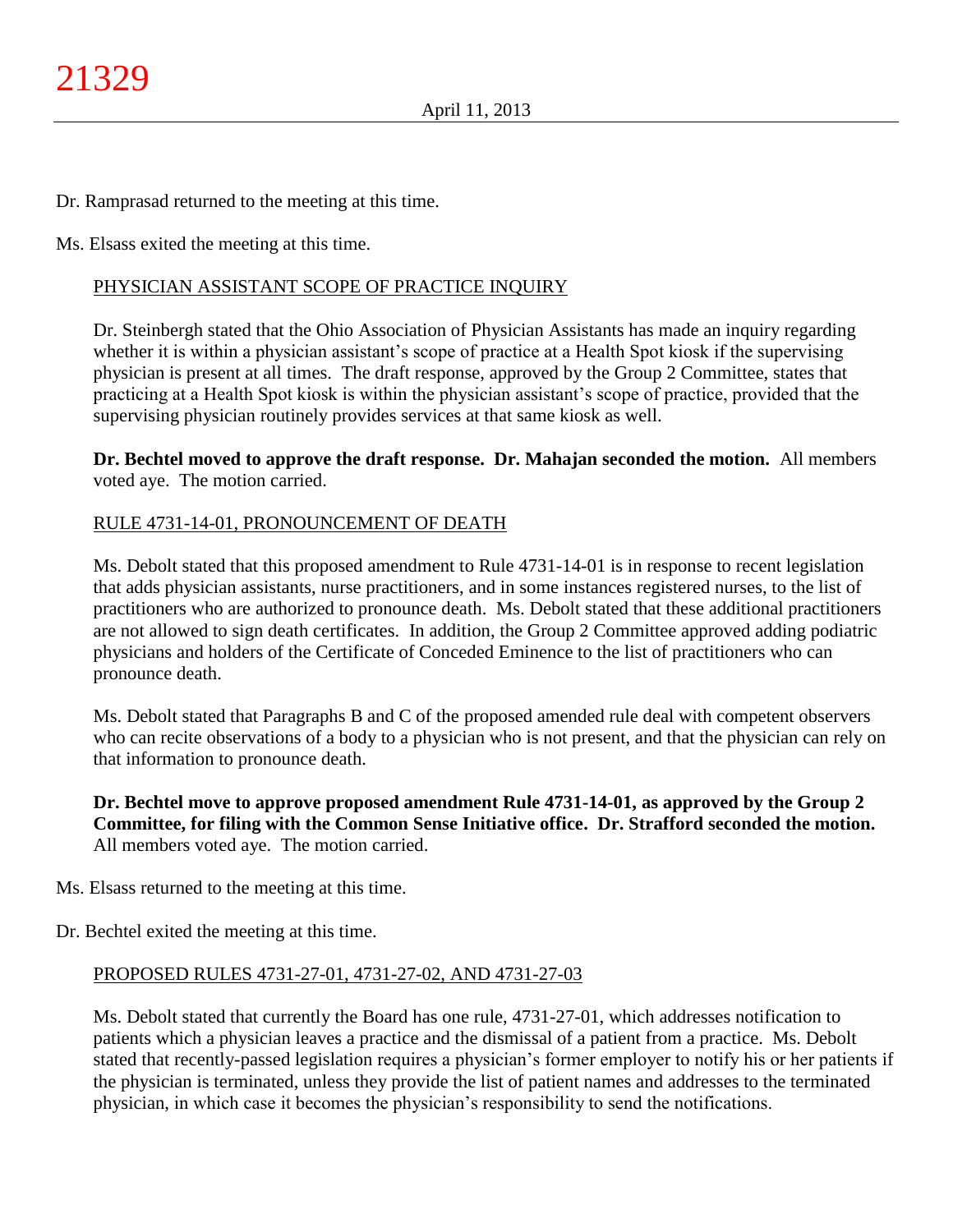Ms. Debolt stated that proposed rule 4731-27-02, concerning the dismissal of a patient from a practice, is not significantly different from the Board's current rule, except that it allows the physician more leeway in sending the notices. The proposed rule allows the physician to send the notices either by certified mail or electronically using a HIPAA-compliant Electronic Medical Record (EMR) system which is capable of notifying the sender if the notice was opened by the recipient. If the electronic notice is not opened within 10 days, the notice would have to be sent by certified mail.

Ms. Debolt noted some exceptions are included in proposed 4731-27-02. Specifically, notice would not be required if the care was rendered in an emergency setting, if the physician had formally transferred the patient's care to another provider who is not in the same practice group, or if the relationship is terminated by the patient. Ms. Debolt also stated that notice of dismissal is not required if the physician is leaving a practice, selling a practice, retiring from medical practice, or has been terminated from a healthcare entity; these instances are addressed by a different rule. Ms. Debolt noted that a physician assistant or anesthesiologist assistant cannot dismiss a patient from a practice. Ms. Debolt stated that if a physician dismisses a patient in a manner not in compliance with this rule, it could be a violation of the minimal standards of care for which the Board could take action. Dr. Madia asked if a physician can dismiss a patient for nonpayment. Ms. Debolt replied that such an action would probably be a violation of the American Medical Association Code of Ethics.

Ms. Debolt continued that proposed rule 4731-27-03 addresses notice of termination of physician employment or a physician leaving a practice. Ms. Debolt stated that the primary responsibility of notifying patients that a physician is terminated belongs to the employer. However, the employer may provide the names and addresses of the patients to the departing physician and requiring the physician to send the notices. Ms. Debolt noted that if the healthcare employer fails to meet this obligation, there is no means to enforce the provision. The physician is required to send the notices if the physician has an ownership interest in the practice or is an independent contractor.

Ms. Debolt stated that the Group 2 Committee was very concerned that oftentimes a physician is leaving a practice due to acute illness or other unforeseen emergency. Paragraph (C) of proposed rule 4731-27-03 states that in the case of acute illness or emergency, notice must be sent no later than 30 days after it is determined that the physician will not be returning to the practice.

Ms. Debolt stated that Paragraph (B) of proposed rule 4731-27-03 requires the terminated physician to send the notices if the former employer provides the patient names and addresses. The Group 2 Committee expressed concern about a scenario in which a physician is terminated suddenly and may not of the resources to send certified letters to every patient they had seen in the previous two years, which could potentially number in the thousands. The Committee considered an alternative method of notification, such as publication in a local newspaper; however, Ms. Debolt reviewed the statute and determined that newspaper publication does not satisfy the law. To address the Committee's concern, Ms. Debolt proposed language stating that the physician may, but is not required, to publish an advertisement in a newspaper and then send the notices to each individual patient as soon as is practicable.

The Board discussed this issue thoroughly a continued to have significant concerns about placing the burden of sending official notifications to a very large number of patients on a recently-terminated